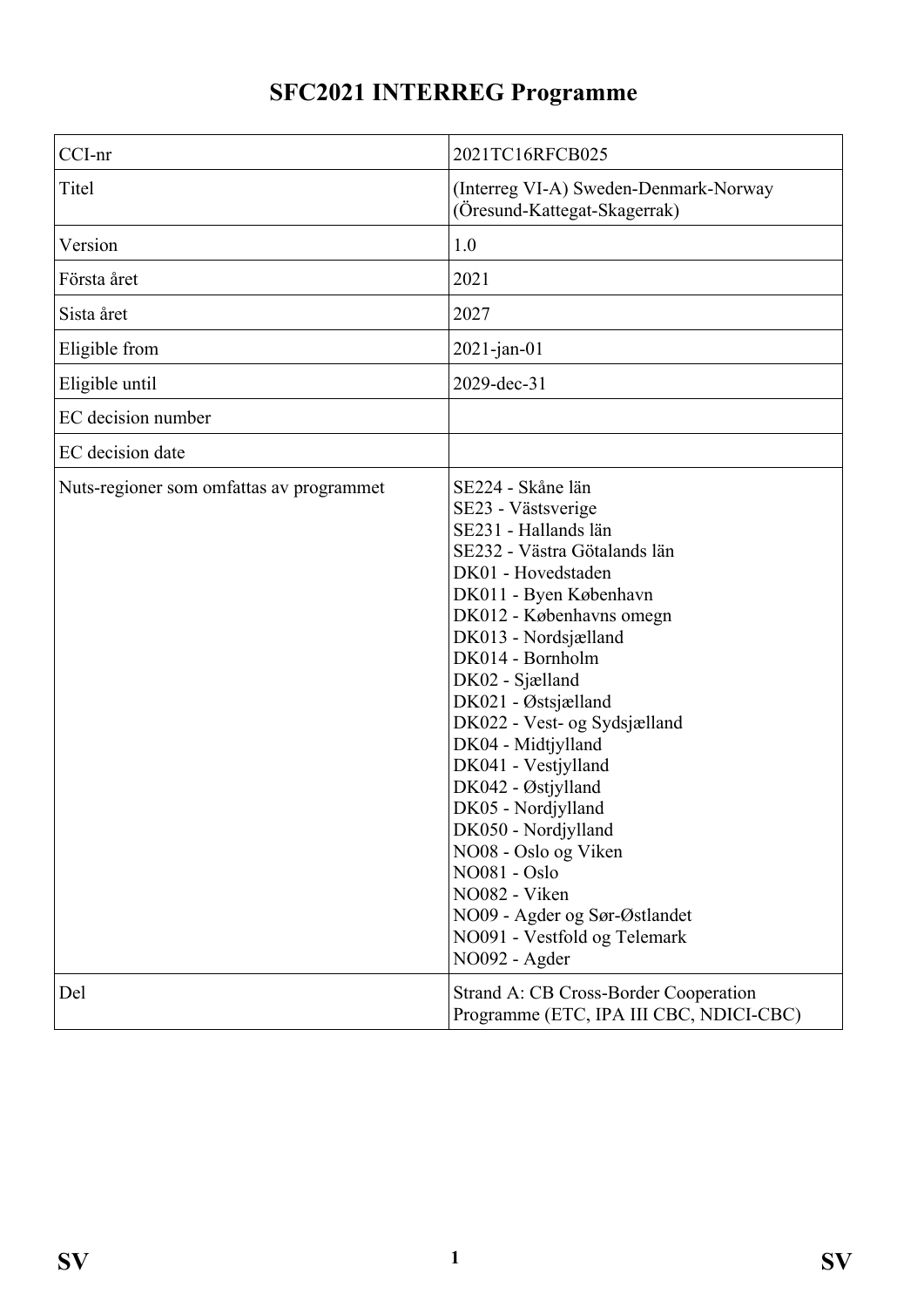# **Innehållsförteckning**

| 1.2 Gemensam programstrategi: Sammanfattning av de huvudsakliga gemensamma utmaningarna, med<br>beaktande av ekonomiska, sociala och territoriella skillnader samt ojämlikheter, gemensamma<br>investeringsbehov och komplementaritet och synergier med andra program och instrument för |  |
|------------------------------------------------------------------------------------------------------------------------------------------------------------------------------------------------------------------------------------------------------------------------------------------|--|
| finansiering, lärdomar av tidigare erfarenhet och makroregionala strategier och havsområdesstrategier i                                                                                                                                                                                  |  |
| 1.3. Justification for the selection of policy objectives and the Interreg-specific objectives,                                                                                                                                                                                          |  |
| corresponding priorities, specific objectives and the forms of support, addressing, where appropriate,                                                                                                                                                                                   |  |
|                                                                                                                                                                                                                                                                                          |  |
|                                                                                                                                                                                                                                                                                          |  |
|                                                                                                                                                                                                                                                                                          |  |
| 2.1. Priority: 1 - Innovativ region för smart och hållbar ekonomisk omvandling30                                                                                                                                                                                                         |  |
| 2.1.1. Specific objective: RSO1.1. Developing and enhancing research and innovation capacities and                                                                                                                                                                                       |  |
|                                                                                                                                                                                                                                                                                          |  |
| 2.1.1.1 Related types of action, and their expected contribution to those specific objectives and to                                                                                                                                                                                     |  |
|                                                                                                                                                                                                                                                                                          |  |
| 2.1.1.1b. Definition of a single beneficiary or a limited list of beneficiaries and the granting                                                                                                                                                                                         |  |
|                                                                                                                                                                                                                                                                                          |  |
|                                                                                                                                                                                                                                                                                          |  |
|                                                                                                                                                                                                                                                                                          |  |
|                                                                                                                                                                                                                                                                                          |  |
|                                                                                                                                                                                                                                                                                          |  |
| 2.1.1.4. Indication of the specific territories targeted, including the planned use of ITI, CLLD or                                                                                                                                                                                      |  |
|                                                                                                                                                                                                                                                                                          |  |
|                                                                                                                                                                                                                                                                                          |  |
| 2.1.1.6. Indicative breakdown of the EU programme resources by type of intervention40                                                                                                                                                                                                    |  |
|                                                                                                                                                                                                                                                                                          |  |
|                                                                                                                                                                                                                                                                                          |  |
| Table 6 - Dimension 3 – territorial delivery mechanism and territorial focus 42                                                                                                                                                                                                          |  |
| 2.1.1. Specific objective: RSO1.4. Developing skills for smart specialisation, industrial transition and                                                                                                                                                                                 |  |
|                                                                                                                                                                                                                                                                                          |  |
| 2.1.1.1 Related types of action, and their expected contribution to those specific objectives and to                                                                                                                                                                                     |  |
|                                                                                                                                                                                                                                                                                          |  |
| 2.1.1.1b. Definition of a single beneficiary or a limited list of beneficiaries and the granting                                                                                                                                                                                         |  |
|                                                                                                                                                                                                                                                                                          |  |
|                                                                                                                                                                                                                                                                                          |  |
|                                                                                                                                                                                                                                                                                          |  |
|                                                                                                                                                                                                                                                                                          |  |
|                                                                                                                                                                                                                                                                                          |  |
| 2.1.1.4. Indication of the specific territories targeted, including the planned use of ITI, CLLD or                                                                                                                                                                                      |  |
|                                                                                                                                                                                                                                                                                          |  |
|                                                                                                                                                                                                                                                                                          |  |
| 2.1.1.6. Indicative breakdown of the EU programme resources by type of intervention51                                                                                                                                                                                                    |  |
|                                                                                                                                                                                                                                                                                          |  |
|                                                                                                                                                                                                                                                                                          |  |
| Table 6 - Dimension 3 – territorial delivery mechanism and territorial focus 53                                                                                                                                                                                                          |  |
|                                                                                                                                                                                                                                                                                          |  |
| 2.1.1. Specific objective: RSO2.2. Promoting renewable energy in accordance with Renewable                                                                                                                                                                                               |  |
| Energy Directive (EU) 2018/2001[1], including the sustainability criteria set out therein54                                                                                                                                                                                              |  |
| 2.1.1.1 Related types of action, and their expected contribution to those specific objectives and to                                                                                                                                                                                     |  |
|                                                                                                                                                                                                                                                                                          |  |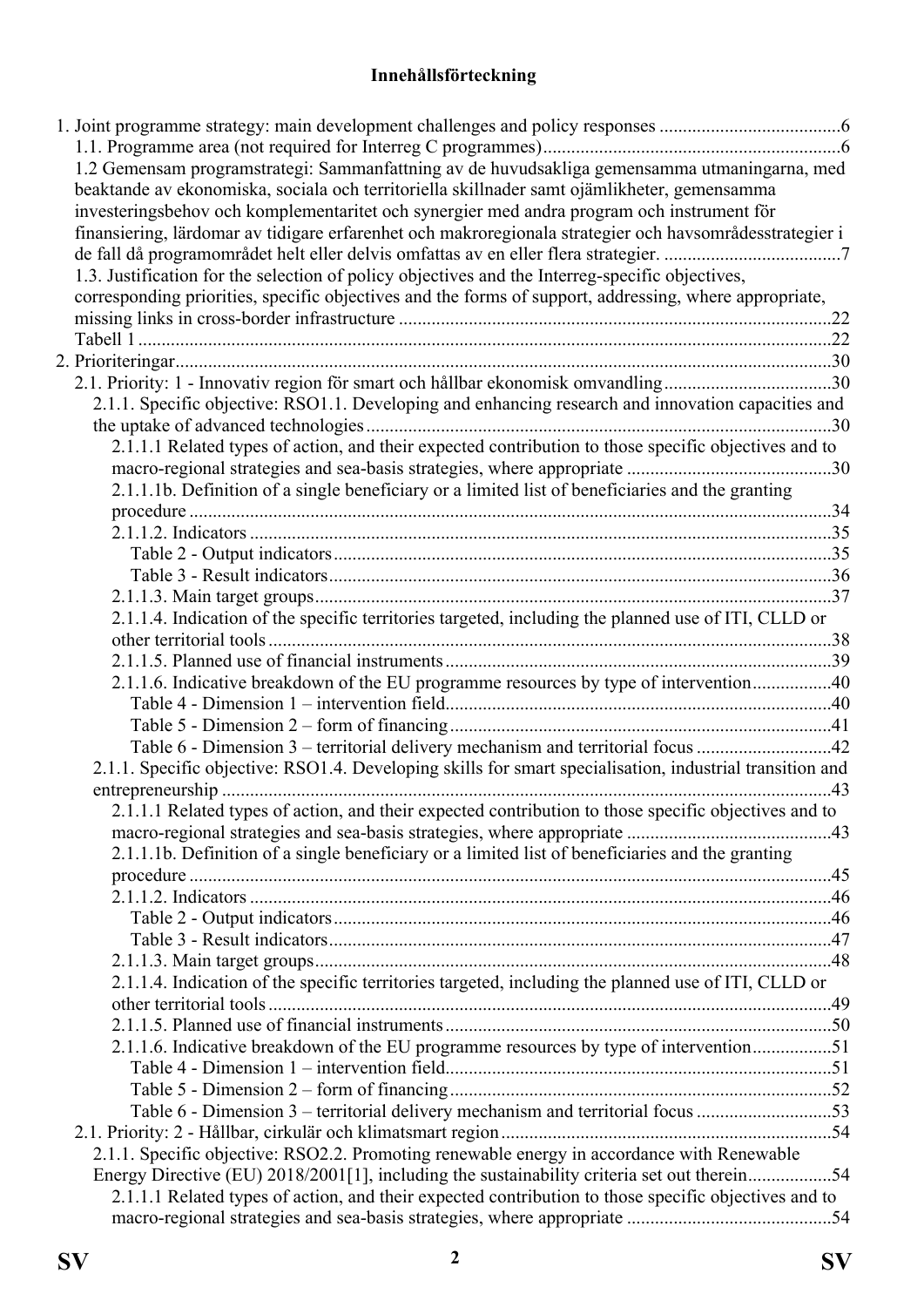| 2.1.1.1b. Definition of a single beneficiary or a limited list of beneficiaries and the granting     |  |
|------------------------------------------------------------------------------------------------------|--|
|                                                                                                      |  |
|                                                                                                      |  |
|                                                                                                      |  |
|                                                                                                      |  |
|                                                                                                      |  |
| 2.1.1.4. Indication of the specific territories targeted, including the planned use of ITI, CLLD or  |  |
|                                                                                                      |  |
|                                                                                                      |  |
| 2.1.1.6. Indicative breakdown of the EU programme resources by type of intervention                  |  |
|                                                                                                      |  |
|                                                                                                      |  |
|                                                                                                      |  |
| 2.1.1. Specific objective: RSO2.4. Promoting climate change adaptation and disaster risk prevention, |  |
|                                                                                                      |  |
| 2.1.1.1 Related types of action, and their expected contribution to those specific objectives and to |  |
|                                                                                                      |  |
| 2.1.1.1b. Definition of a single beneficiary or a limited list of beneficiaries and the granting     |  |
|                                                                                                      |  |
|                                                                                                      |  |
|                                                                                                      |  |
|                                                                                                      |  |
|                                                                                                      |  |
| 2.1.1.4. Indication of the specific territories targeted, including the planned use of ITI, CLLD or  |  |
|                                                                                                      |  |
|                                                                                                      |  |
| 2.1.1.6. Indicative breakdown of the EU programme resources by type of intervention75                |  |
|                                                                                                      |  |
|                                                                                                      |  |
| Table 6 - Dimension 3 – territorial delivery mechanism and territorial focus 77                      |  |
| 2.1.1. Specific objective: RSO2.6. Promoting the transition to a circular and resource efficient     |  |
|                                                                                                      |  |
| 2.1.1.1 Related types of action, and their expected contribution to those specific objectives and to |  |
|                                                                                                      |  |
| 2.1.1.1b. Definition of a single beneficiary or a limited list of beneficiaries and the granting     |  |
|                                                                                                      |  |
|                                                                                                      |  |
|                                                                                                      |  |
|                                                                                                      |  |
|                                                                                                      |  |
| 2.1.1.4. Indication of the specific territories targeted, including the planned use of ITI, CLLD or  |  |
|                                                                                                      |  |
|                                                                                                      |  |
| 2.1.1.6. Indicative breakdown of the EU programme resources by type of intervention87                |  |
|                                                                                                      |  |
|                                                                                                      |  |
|                                                                                                      |  |
|                                                                                                      |  |
| 2.1.1. Specific objective: RSO3.2. Developing and enhancing sustainable, climate resilient,          |  |
| intelligent and intermodal national, regional and local mobility, including improved access to TEN-T |  |
|                                                                                                      |  |
| 2.1.1.1 Related types of action, and their expected contribution to those specific objectives and to |  |
|                                                                                                      |  |
| 2.1.1.1b. Definition of a single beneficiary or a limited list of beneficiaries and the granting     |  |
|                                                                                                      |  |
|                                                                                                      |  |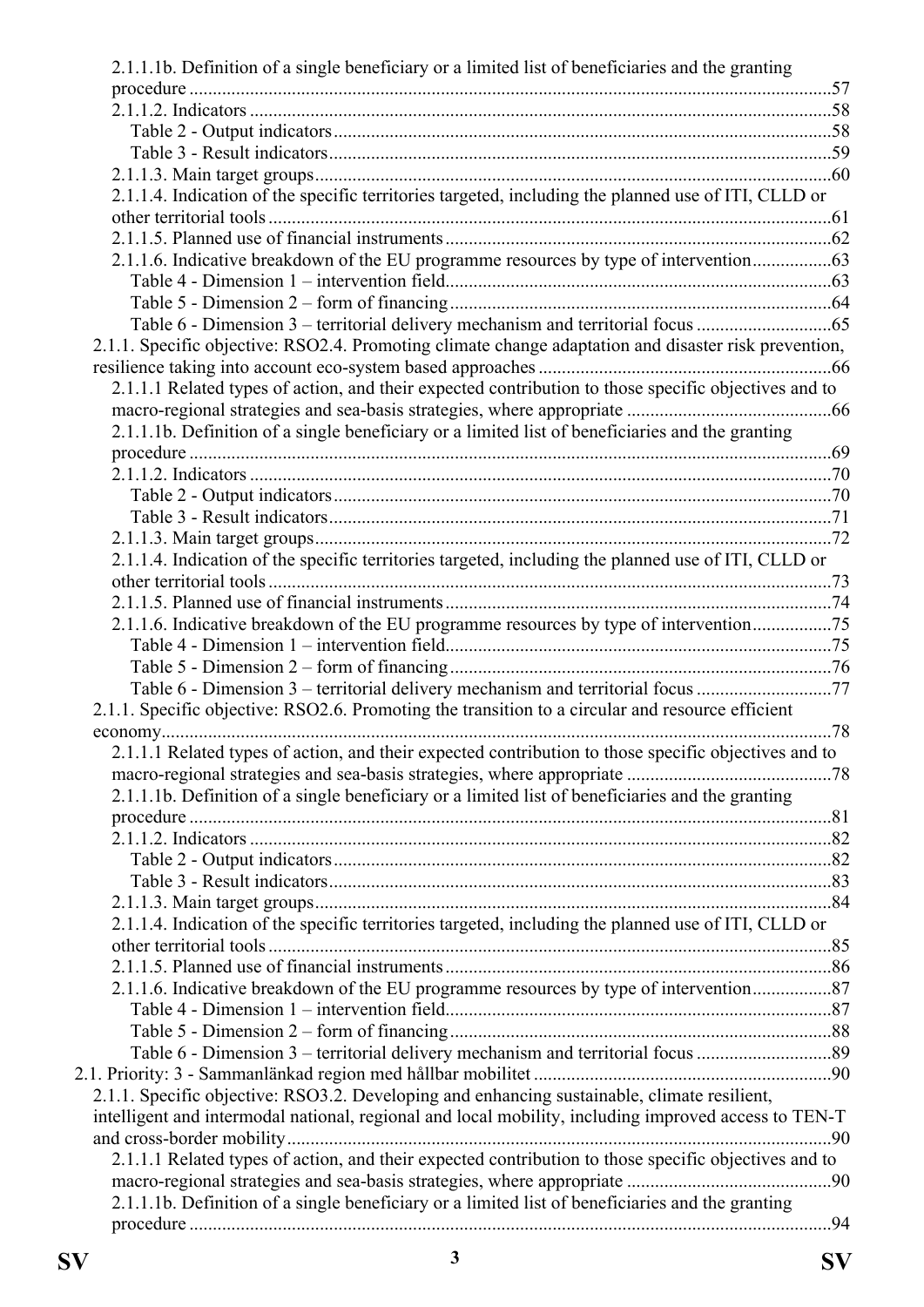| 2.1.1.4. Indication of the specific territories targeted, including the planned use of ITI, CLLD or                                                                                                     |  |
|---------------------------------------------------------------------------------------------------------------------------------------------------------------------------------------------------------|--|
|                                                                                                                                                                                                         |  |
|                                                                                                                                                                                                         |  |
| 2.1.1.6. Indicative breakdown of the EU programme resources by type of intervention100                                                                                                                  |  |
|                                                                                                                                                                                                         |  |
|                                                                                                                                                                                                         |  |
| Table 6 - Dimension 3 - territorial delivery mechanism and territorial focus 102                                                                                                                        |  |
|                                                                                                                                                                                                         |  |
| 2.1.1. Specific objective: RSO4.1. Enhancing the effectiveness and inclusiveness of labour markets                                                                                                      |  |
| and access to quality employment through developing social infrastructure and promoting social                                                                                                          |  |
|                                                                                                                                                                                                         |  |
| 2.1.1.1 Related types of action, and their expected contribution to those specific objectives and to                                                                                                    |  |
|                                                                                                                                                                                                         |  |
| 2.1.1.1b. Definition of a single beneficiary or a limited list of beneficiaries and the granting                                                                                                        |  |
|                                                                                                                                                                                                         |  |
|                                                                                                                                                                                                         |  |
|                                                                                                                                                                                                         |  |
|                                                                                                                                                                                                         |  |
|                                                                                                                                                                                                         |  |
| 2.1.1.4. Indication of the specific territories targeted, including the planned use of ITI, CLLD or                                                                                                     |  |
|                                                                                                                                                                                                         |  |
|                                                                                                                                                                                                         |  |
| 2.1.1.6. Indicative breakdown of the EU programme resources by type of intervention113                                                                                                                  |  |
|                                                                                                                                                                                                         |  |
|                                                                                                                                                                                                         |  |
| Table 6 - Dimension 3 – territorial delivery mechanism and territorial focus 115                                                                                                                        |  |
|                                                                                                                                                                                                         |  |
|                                                                                                                                                                                                         |  |
|                                                                                                                                                                                                         |  |
|                                                                                                                                                                                                         |  |
|                                                                                                                                                                                                         |  |
| 4. Action taken to involve the relevant programme partners in the preperation of the Interreg programme                                                                                                 |  |
| and the role of those programme partners in the implementation, monitoring and evaluation118                                                                                                            |  |
| 5. Approach to communication and visibility for the Interreg programme (objectives, target audiences,<br>communication channels, including social media outreach, where appropriate, planned budget and |  |
|                                                                                                                                                                                                         |  |
| 6. Uppgift om stöd till småskaliga projekt, inbegripet småskaliga projekt inom småprojektsfonder 124                                                                                                    |  |
|                                                                                                                                                                                                         |  |
|                                                                                                                                                                                                         |  |
|                                                                                                                                                                                                         |  |
|                                                                                                                                                                                                         |  |
| 7.3. Apportionment of liabilities among participating Member States and where applicable, the third or                                                                                                  |  |
| partner countries and OCTs, in the event of financial corrections imposed by the managing authority or                                                                                                  |  |
|                                                                                                                                                                                                         |  |
|                                                                                                                                                                                                         |  |
| Table 10: Use of unit costs, lump sums, flat rates and financing not linked to costs128                                                                                                                 |  |
|                                                                                                                                                                                                         |  |
|                                                                                                                                                                                                         |  |
|                                                                                                                                                                                                         |  |
| C. Beräkning av standardiserade skalor för enhetskostnader, enhetsbelopp eller schablonsatser 131                                                                                                       |  |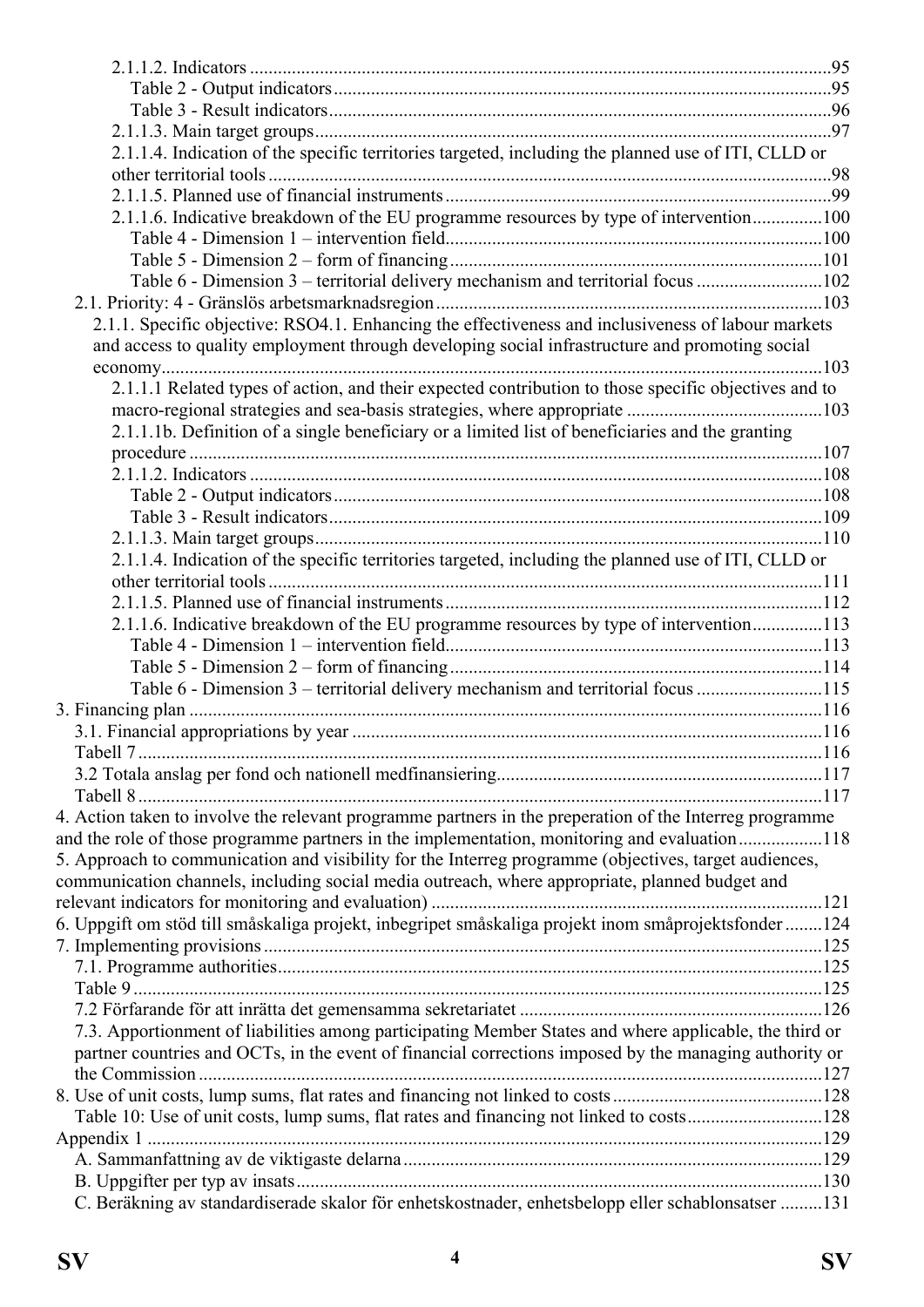| 1. Source of data used to calculate the standard scale of unit costs, lump sums or flat rates (who<br>produced, collected and recorded the data, where the data is stored, cut-off dates, validation, etc131 |      |
|--------------------------------------------------------------------------------------------------------------------------------------------------------------------------------------------------------------|------|
| 2. Please specify why the proposed method and calculation based on Article 94(2) is relevant to the                                                                                                          |      |
| type of operation:                                                                                                                                                                                           | .132 |
| 3. Please specify how the calculations were made, in particular including any assumptions made in                                                                                                            |      |
| terms of quality or quantities. Where relevant, statistical evidence and benchmarks should be used and,                                                                                                      |      |
|                                                                                                                                                                                                              |      |
| 4. Please explain how you have ensured that only eligible expenditure was included in the calculation of                                                                                                     |      |
|                                                                                                                                                                                                              |      |
| 5. Assessment of the audit authority or authorities of the calculation methodology and amounts and the                                                                                                       |      |
|                                                                                                                                                                                                              |      |
|                                                                                                                                                                                                              |      |
|                                                                                                                                                                                                              |      |
|                                                                                                                                                                                                              |      |
| Appendix 3: List of planned operations of strategic importance with a timetable - Article 22(3) CPR 138                                                                                                      |      |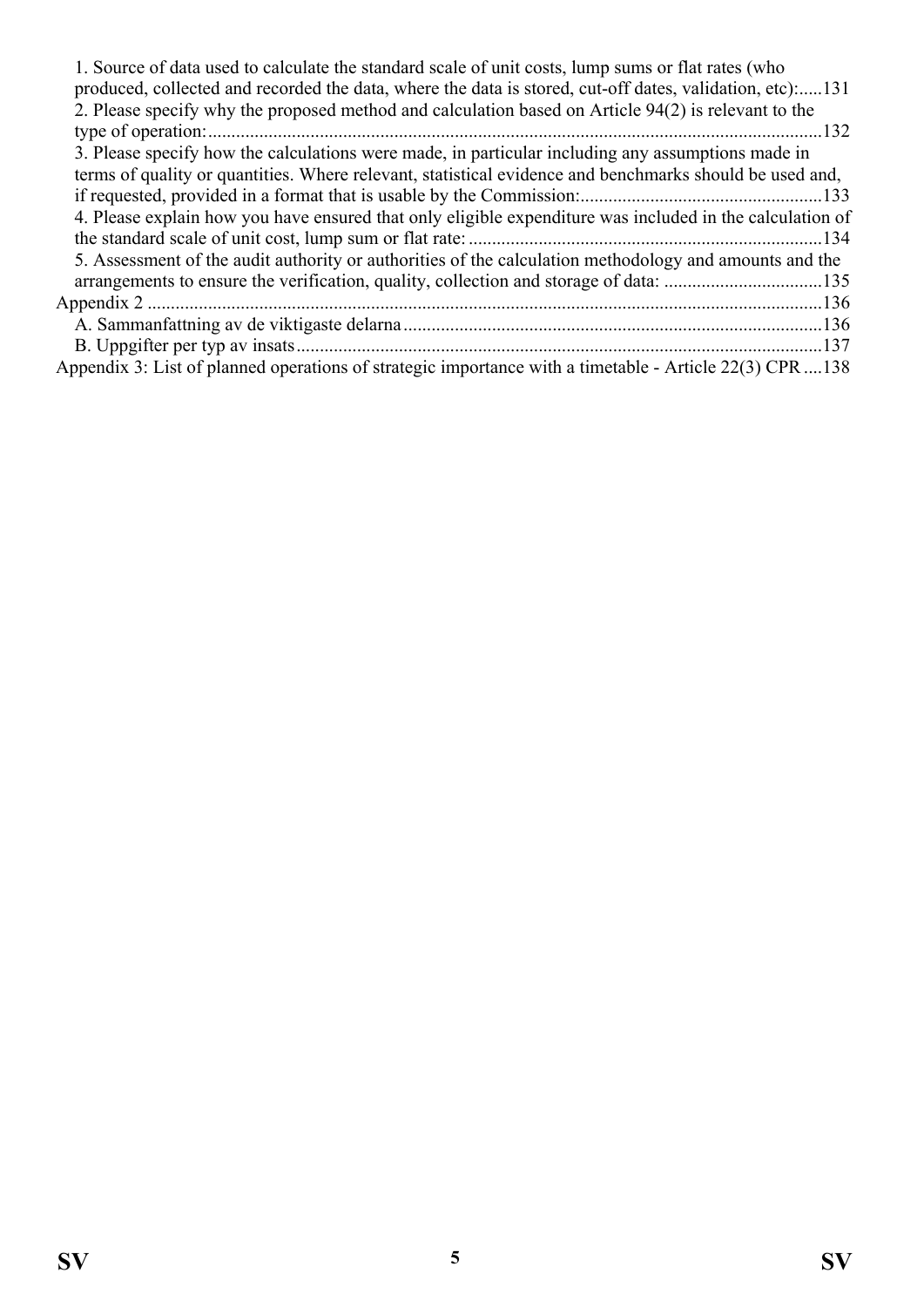<span id="page-5-0"></span>1. Joint programme strategy: main development challenges and policy responses

<span id="page-5-1"></span>1.1. Programme area (not required for Interreg C programmes)

Reference: point (a) of Article 17(3), point (a) of Article 17(9)

#### **ÖKS – en funktionell gränsregion**

Interreg Öresund-Kattegat-Skagerrak (ÖKS) omfattar 11 regioner:

- · Region Hovedstaden, Region Midtjylland, Region Nordjylland, Region Sjælland i Danmark
- · Region Halland, Region Skåne, Västragötalandsregionen i Sverige

· Agder fylkeskommune, Oslo kommune, Vestfold og Telemark fylkeskommune, Viken fylkeskommune i Norge

Denna geografi är väletablerad och har funnits som Interreg-program sedan 2007 (Öresundsdelen sedan 1994).

De 11 ÖKS-regionerna är sammantaget en välmående, *funktionell gränsregion* med gemensamt språkområde, stora likheter i välfärdsstaternas uppbyggnad, hög innovationskraft och ett stort antal universitet. Geografin binds samman av vattenområdet Öresund-Kattegat-Skagerrak.

ÖKS-området har nästan 11 miljoner invånare och mer än 200 kommuner. Det är en i nordiskt perspektiv tättbefolkad region, som innehåller några av norra Europas viktigaste storstadsområden. Här finns två huvudstäder, andra och tredje största staden i Sverige och den andra största staden i Danmark. Öresundsregionen/Greater Copenhagen är Nordens största sammanhängande storstadsområde med en gränsregional arbetsmarknad om 4 miljoner invånare. Dessutom innehåller ÖKS en stor del landsbygdsområden med helt andra förutsättningar.

Området har med europeiska mått en *långt integrerad gränsregional arbetsmarknad,* i synnerhet i Öresundsområdet och mellan Sverige och Norge. Det finns stor potential och höga politiska ambitioner att utveckla det gränsregionala samarbetet och minimera existerande gränshinder.

Geografin har ett intensivt samspel med grannregionerna, övriga EU och globalt. Det finns en stor samarbetspotential kring exempelvis innovationer och transporter med bland annat Hamburg, Berlin och Stockholm.

ÖKS-programmet har sedan starten varit indelad i en övergripande ÖKS-geografi och två delgeografier; Öresund respektive KASK (Kattegat-Skagerrak). Detta för att säkerställa och fördjupa en regional förankring i programgenomförandet och i beslutsprocesserna.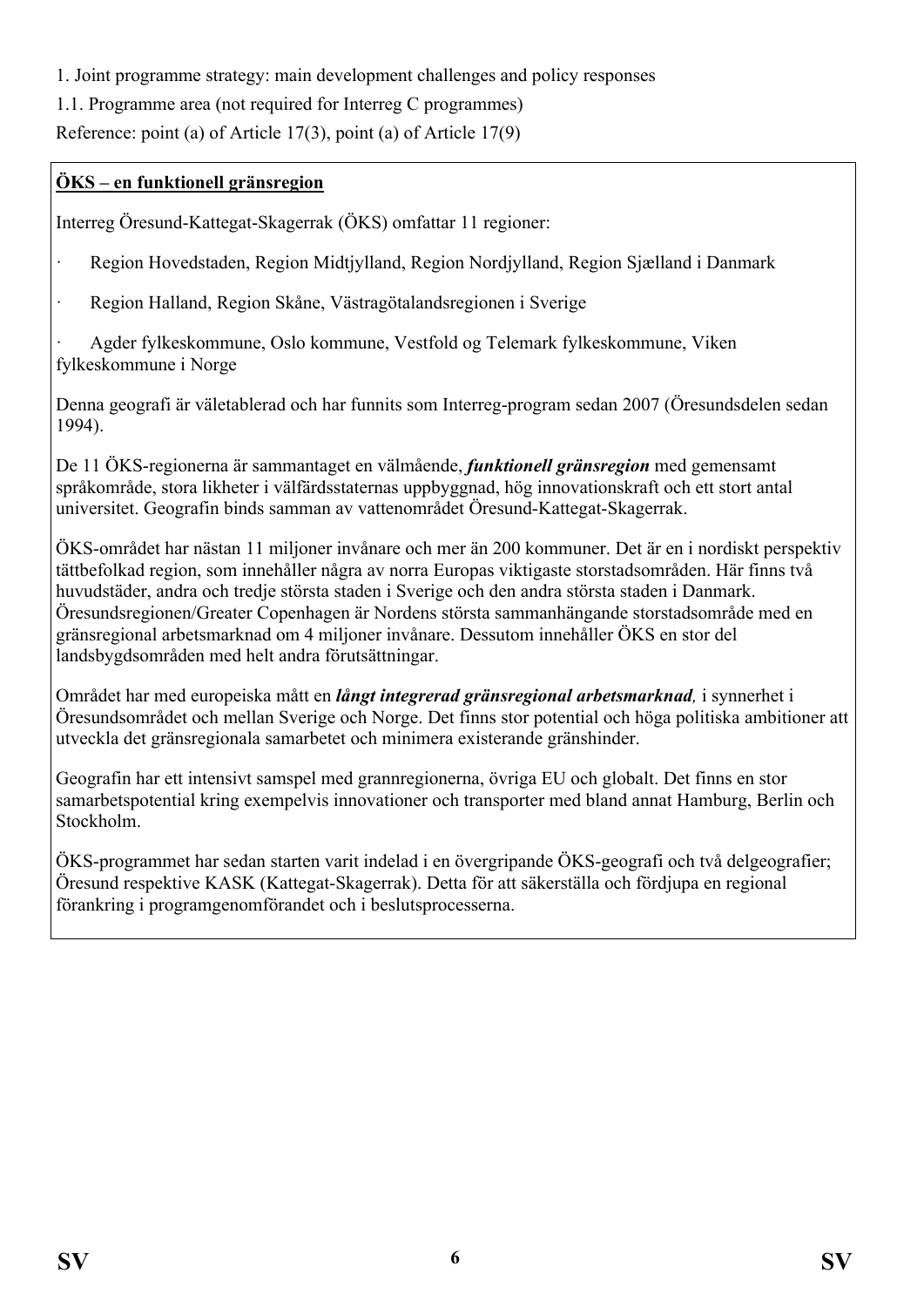<span id="page-6-0"></span>1.2 Gemensam programstrategi: Sammanfattning av de huvudsakliga gemensamma utmaningarna, med beaktande av ekonomiska, sociala och territoriella skillnader samt ojämlikheter, gemensamma investeringsbehov och komplementaritet och synergier med andra program och instrument för finansiering, lärdomar av tidigare erfarenhet och makroregionala strategier och havsområdesstrategier i de fall då programområdet helt eller delvis omfattas av en eller flera strategier.

Reference: point (b) of Article 17(3), point (b) of Article 17(9)

## **ÖKS – En högt utvecklad region med stora inomregionala skillnader**

ÖKS är en välmående och högt utvecklad region men med påtagliga skillnader mellan olika delområden, framför allt mellan storstadsområden och landsbygd.

• *Befolkningstätheten* är sammantaget långt över EU-genomsnitt men med stora variationer. Högst täthet finns i Köpenhamn och Hovedstadsområdet och i Oslo, medan några landsbygdsområden är under EUgenomsnittet. (1)

• Hela ÖKS-området hade *befolkningstillväxt* perioden 2007-2018 men med stora skillnader. Mest ökade befolkningen i de norska delarna (15-22%), i en mellannivå fanns södra Sverige och Hovedstadsområdet, medan övriga danska delar hade en befolkningsökning på 2%. (1) Nedbrutet på kommunnivå hade vissa delar av Region Sjælland, Midtjylland och Nordjylland en befolkningsminskning liksom delar av Agder och Vestfold ogTelemark i Norge. (2)

• *Flyttningar* inom länderna visar att storstadsområdena och stora delar av kustområdena har fått nettoinflyttning medan glesare områden fått utflyttning. De internationella flyttningarna visar samma mönster och förstärker därmed ytterligare denna utveckling (2)

• *Andelen äldre* (old-age dependency) skiljer sig stort mellan olika delar och är i huvudsak lägst i storstadsområdena och högst i mer glesbefolkade landsbygdsområden. Framför allt i Danmark minskar andelen befolkning i arbetsför ålder (2)

• *BNP per capita* (2017) är sammantaget långt över EU-genomsnittet men med stora skillnader. Särskilt utmärker sig Oslo-området och Hovedstadsområdet i Danmark med 73% respektive 56% högre än EUgenomsnittet. Flertalet regioner finns på varierande nivåer över genomsnittet medan delar av Danmark och Norge ligger under EU-genomsnittet. (1)

• *Hushållens disponibla inkomst* har ökat i hela ÖKS 2011-2017 (2)

• *Utbildningsnivåerna* (2016) är generellt högre i ÖKS-området än EU-genomsnittet, där Sverige, Norge och Danmark som helhet har 37-42% med högre utbildning, men med stora variationer mellan universitetsstäder (Lund 69%) och landsbygdsområden (Lolland 19%) (2). På många håll är det en stor skillnad i mäns och kvinnors utbildningsnivåer, där kvinnor generellt har högre utbildningsnivå (3)

• *Arbetslösheten* (2018) är låg jämfört med EU-genomsnittet (1). Skillnaderna är dock stora, och delar av Skåne, Region Sjælland och norska landsbygdsområden har betydligt högre arbetslöshetsnivåer (2). Arbetslösheten är på många håll påfallande högre för lågutbildade och utomeuropeiskt födda. Långtidsarbetslösheten är starkt kopplad till utbildningsnivå. Effekterna av covid-19 är för tidiga att uttala sig om men det finns en risk för att de som redan haft svag anknytning till arbetsmarknaden hamnar ännu längre ifrån arbetsmarknaden om gruppen arbetslösa växer. (3+4)

• Det finns på många håll ett gap mellan efterfrågan på kompetenser och arbetskraften som finns till förfogande. (3+4)

• *Produktiviteten* (2015) är över EU-genomsnittet i hela ÖKS, men med stora variationer, där Norge och Hovedstadsregionen ligger högst. (1)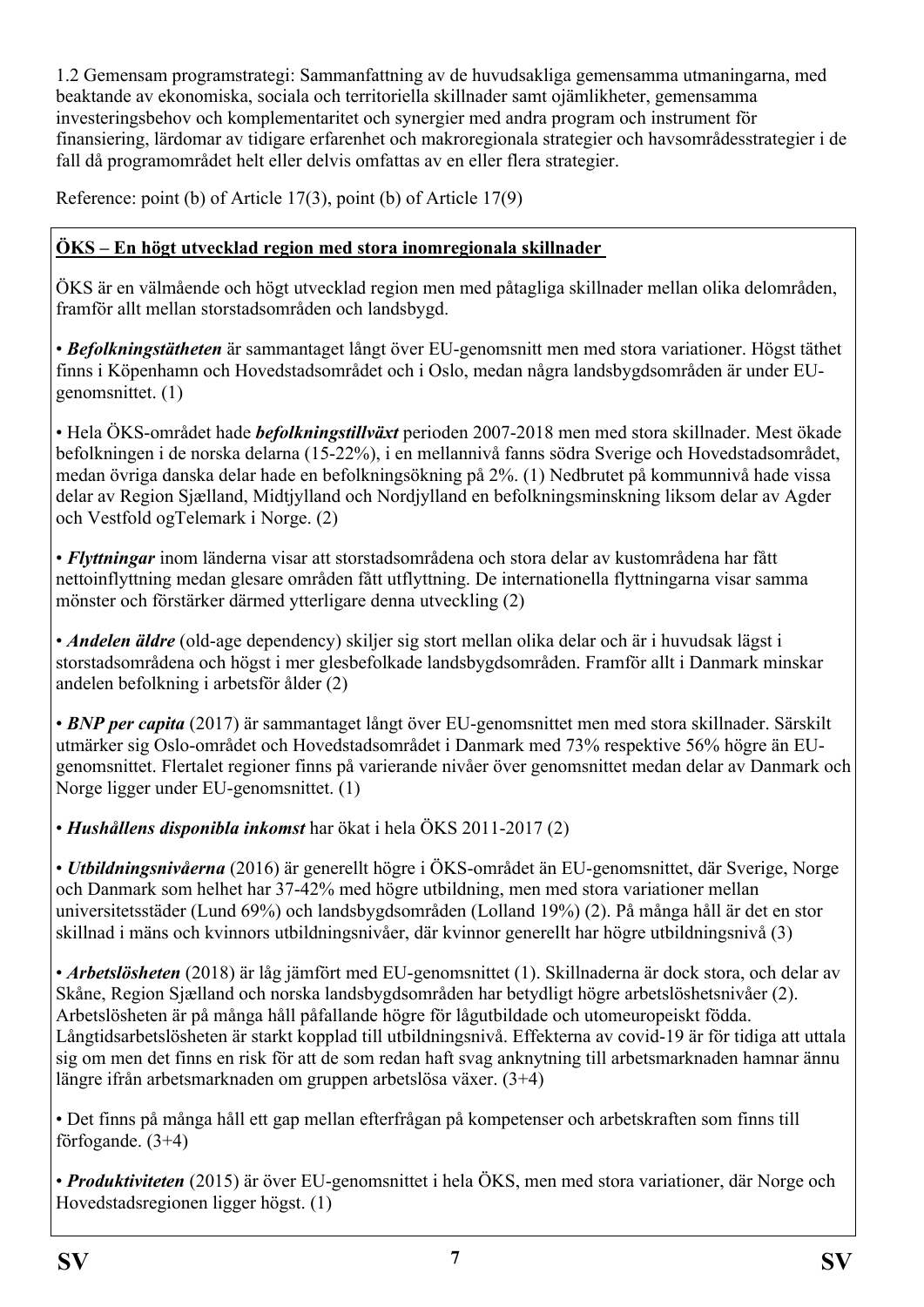• Sammanvägningar av olika *innovationsmått* (patent, innovationspotential, Regional Competitiveness Index etc) visar att ÖKS-området ligger långt över genomsnittet, vilket sammantaget visar att programgeografin är en mycket konkurrenskraftig gränsregion. Särskilt utmärker sig Oslo, Region Hovedstaden och de tre svenska ÖKS-regionerna. Det stora försprång regionen haft har minskat något över tid. (1+2)

• Alla tre länderna präglas av en hög nivå av *digitalisering*. (1)

• Alla tre länderna har betydligt högre andel *förnybar energi* än EU-genomsnittet (33-46% jämfört med EU-genomsnitt 14% år 2017. (1+2)

• Delar av ÖKS-området klassas *medium-hög känslighet för klimatförändringar*, där vissa områden har särskilt stor risk för översvämningar till följd av höjda havsnivåer och klimatförändringar. (1)

Regionala socioekonomiska analyser (exempelvis Skåne och Västra Götalandsregionen) tydliggör att det finns stora skillnader mellan storstadsområden och landsbygd vad gäller befolkningstillväxt, åldersfördelning, befolkningens hälsa, sysselsättningsgrad och utbildningsnivå. Det gäller även ekonomisk utveckling, branschstruktur etc, där den kunskapsintensiva tjänstesektorn är koncentrerad till storstadsområdena. (3+4)

Efter finanskrisen 2008/09 har den ekonomiska aktiviteten i stor utsträckning koncentrerats till de större och befolkningstätare områdena. De största funktionella arbetsmarknaderna har ökat sin andel av ländernas tillväxt. Senare års strukturomvandling har generellt gynnat stora regioner med god tillgång till kvalificerad arbetskraft, diversifierat näringsliv samt god tillgänglighet interregionalt, nationellt och internationellt. (3+4)

*Källor:* 

*(1) EU-kommissionens Orientation paper Cross Border Cooperation Baltic Sea Area (januari 2020)* 

*(2) State of the Nordic Countries 2020 (Nordiska Ministerrådet/Nordregio) + Nordisk statistikbank*

*(3) Socioekonomisk analys för Skåne-Blekinge (september 2020)* 

*(4) Socioekonomisk analys för Västsverige (Västra Götalandsregionen/Region Halland, juni 2020)*

# **Utmaningar för ÖKS-området fram till år 2030**

ÖKS-området har en stor gränsregional potential, men det finns samtidigt stora utmaningar som kräver insatser. Till stor del är de gemensamma med andra regioner i ett globalt och europeiskt perspektiv, men det finns också mer specifika utmaningar för de 11 ÖKS-regionerna. Utifrån en analys av strategiska dokument på regional nivå, makronivå, EU-nivå och globalt görs här en sammanfattning av utmaningar och strategiska prioriteringar som ligger till grund för det framtida ÖKS-programmet.

*De 11 regionernas egna strategiska dokument* har analyserats för att ge en samlad bild som visar både utmaningar och övergripande strategisk inriktning i framtiden. Analysen baseras på samtliga regionala utvecklingsstrategier eller motsvarande men också regionala strategier om smart specialisering, klimat, trafik etc. Huvuddragen visar på följande gemensamma utmaningar och behov:

• Hållbarhet ur ett brett perspektiv är en övergripande utmaning och ett samlat mål för alla regioner.

• En strävan efter att utveckla en grön, fossilfri och klimatanpassad region, baserad på förnybar energi. Skogsbränder, översvämningar och klimatförändringar blir allt större utmaningar. Det är i sig en stor utmaning att utvecklas till en grön region.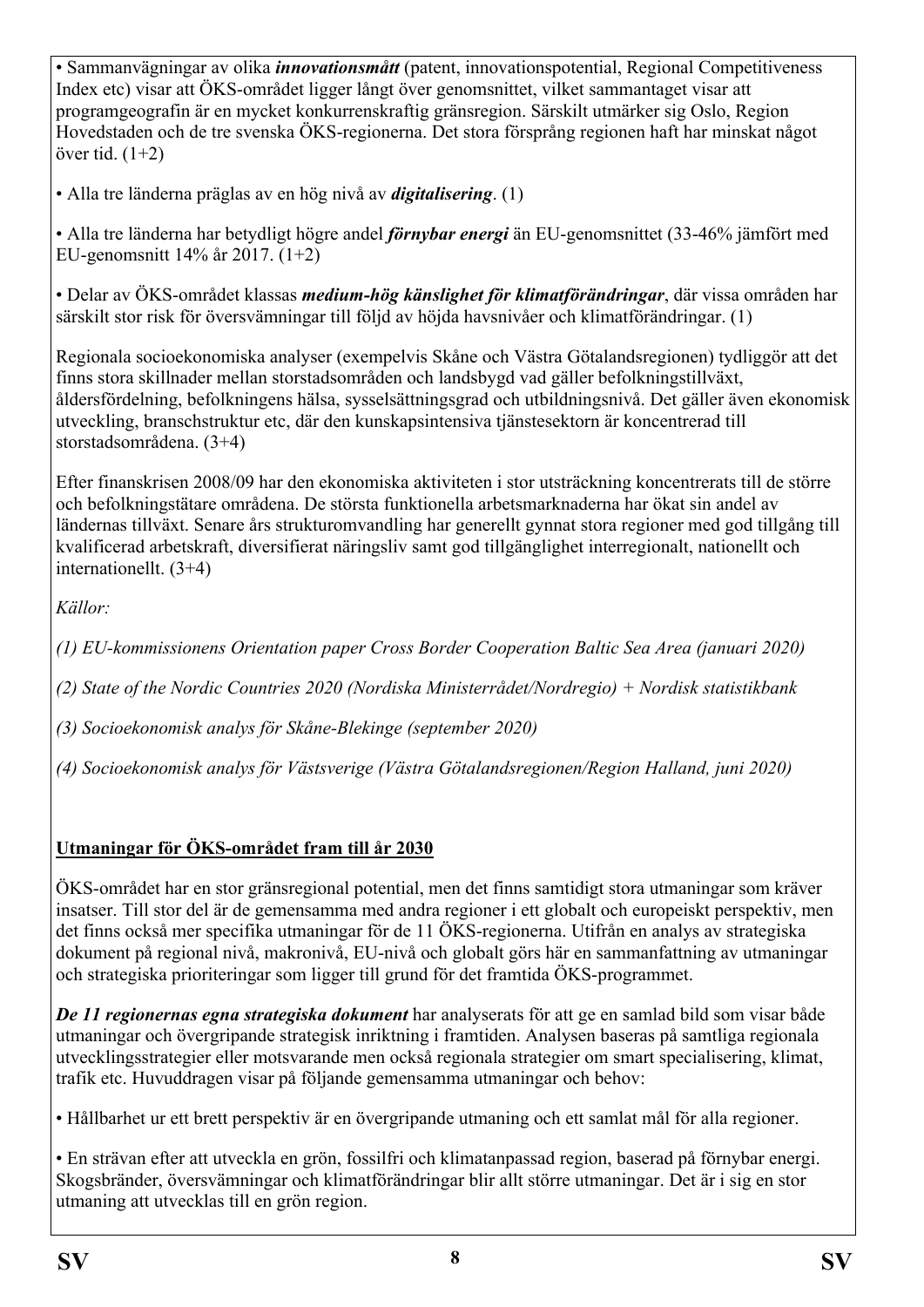• Stärkt innovationskraft utifrån smart specialisering och gemensamma styrkor, där hälsa/life science och grön omställning/hållbarhet är särskilt framträdande i ÖKS-området. ÖKS-områdets försprång vad gäller digitalisering bör utnyttjas fullt ut.

• Ökad tillgänglighet/mobilitet, hållbart resande, sammanhängande transportsystem över landsgränser, mellan och inom regioner

• Stärkt och vidgad arbetsmarknad. Stärkt sysselsättning, kompetensförsörjning, matchning och utbildning.

• Stärkt global attraktionskraft och konkurrenskraft. Utbyte med omvärlden och talangattraktion

• Hälsa, inkludering, jämlikhet och ett samhälle för alla. Åldrande befolkning och färre i yrkesverksam ålder ställer stora krav på framtidens välfärdssystem.

• Sammantaget en funktionell region men med stora skillnader mellan olika delar - stad och landsbygd vad gäller befolkningstäthet, ekonomi och arbetstillfällen. Behov av att utveckla helhet, samspel, gemensamma styrkor och bättre knytas samman till en välintegrerad polycentrisk region

Utmaningar för hela mänskligheten definieras i *FN:s globala mål* (Agenda 2030). Det handlar bland annat om att bekämpa ojämlikheter, främja jämställdhet och säkerställa en hållbar utveckling för vår planet. För ÖKS-området gäller det bland annat att nå målen om hållbar energi, klimat, hälsa och jämställdhet.

Globalt sett finns ett antal *megatrender*, det vill säga långsiktiga, globala krafter med långtgående konsekvenser på alla plan i samhället. Dessa är viktiga utgångspunkter att förhålla sig till för ÖKSområdet. Det gäller bland annat:

• Demografiska förändringar – världens befolkning ökar och blir äldre, färre i arbetsför ålder. Fortsatt ökad urbaniseringsgrad.

• Globalisering – allt mer sammanknuten värld; varor, tjänster, kapital, människor, information, ökad global konkurrens om arbetskraft och talanger, handel. Stort omvärldsberoende. Det gäller även exempelvis pandemier som snabbt får global spridning och effekt.

• Digitalisering och teknisk utveckling – Big data, E-hälsa, smarta städer, automatisering, artificiell intelligens. Stora digitala förändringar på arbetsmarknaden, inom välfärdstjänster, sjukvård, nya affärsmodeller, påverkan på framtidens arbete, omställningsbehov.

• Miljö- och klimatförändringar – konsekvenser för ekosystem, havsnivåer, vattentillgång, hälsa, sårbarhet, naturkatastrofer, klimatflyktingar, omställning till cirkulär och fossilfri ekonomi

*(Megatrenderna är definierade utifrån "Omvärld och trender", Region Skåne februari 2020)*

*EU* tydliggör utmaningar för Europa, Östersjön och ÖKS-området.

• Klimatförändringar är en stor utmaning. Kommissionens kraftfulla satsning på *Green Deal* innebär att EU ska uppnå klimatneutralitet till år 2050. Målen för minskade växthusgaser skärps, alla områden ska genomlysas och alla måste bidra till att uppnå klimatneutraliteten. Omfattande klimatåtgärder ska ske på alla plan – bland annat inom investeringar i forskning och innovationer.

• *Östersjöstrategin* (EUSBSR) definierar tre övergripande mål för utvecklingen i området; rädda havsmiljön, länka samman regionen och öka välståndet. En ny Action plan 2021 lägger särskild vikt på klimatförändringar, som ska ses som ett överordnat tema inom alla 14 policyområden.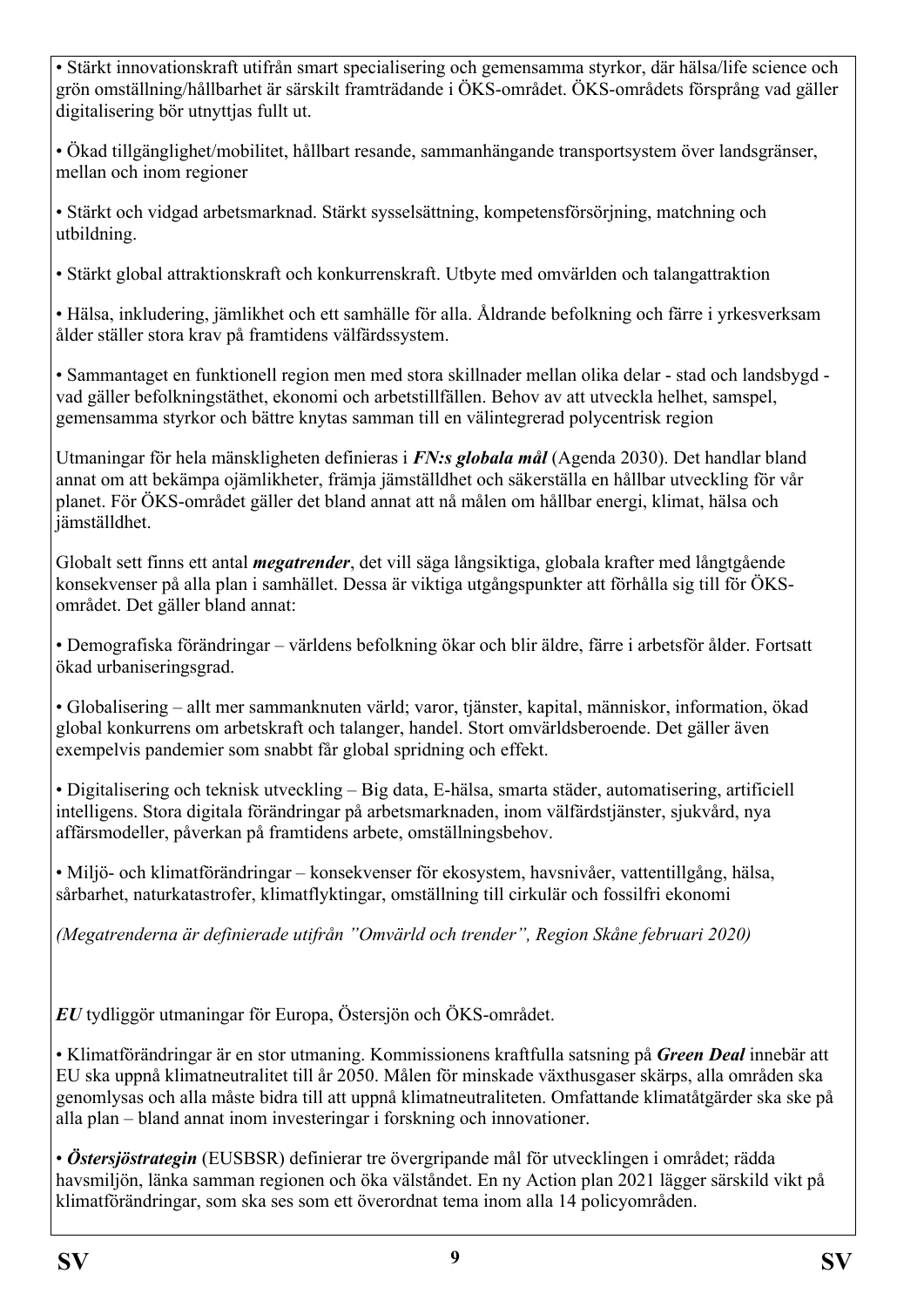• EU-kommissionens Orientation paper *Cross-Border Cooperation in the Baltic Sea Area* (januari 2020) gör en analys av ÖKS-området, där det konstateras att området generellt har hög befolkningstäthet, hög BNP och låg arbetslöshet, men stora variationer mellan regionerna i området. Utmaningar för ÖKSområdet är betydande gränshinder (lagstiftning, administration, statistik, utbildning etc) som behöver tas bort för att utveckla den gränsregionala arbetsmarknaden och rörligheten och för att skapa en kritisk massa. Kommissionen pekar på att gränsregionala innovationssystem behöver utvecklas och samarbetet förankras i gemensamma styrkor utifrån regionernas strategier för smart specialisering såsom hälsa, energi och miljölösningar. Kommissionen poängterar att gränsregionala transportlösningar behöver utvecklas på ett strategiskt sätt samt att fokus behövs på förnybar energi, koldioxidsnål ekonomi, klimatinsatser och marina miljöer.

Flera andra makroanalyser och strategier definierar framtida utmaningar, där ÖKS-området i olika omfattning ingår:

• Nordsjökommissionens *North Sea Region 2030 Strategy* definierar fyra prioriterade områden; (1) en produktiv och hållbar Nordsjö, en (2) klimatneutral, (3) sammanlänkad, (4) smart Nordsjöregion.

• Utifrån Nordiska Ministerrådets vision om att Norden är den mest hållbara och integrerade regionen år 2030 gör rapporten *State of the Nordic Region 2020* (Nordiska Ministerrådet/Nordregio) en analys av faktiskt läge. Särskilt framträdande drag är hög urbaniseringsgrad och åldrande befolkning med färre personer i arbetsför ålder, hög risk för rationalisering av många arbeten, internationellt sett hög innovationsgrad samt höga ambitioner på miljö- och klimatområdet som är starkt beroende av innovationer och omställningar för att uppnås.

• *STRING Strategy 2030* omfattar Hamburg och Schleswig-Holstein samt hela ÖKS-området utom Jylland och två norska fylken. Visionen är att skapa en megaregion i norra Europa, och prioriteringarna är grön ekonomi och transporter/infrastruktur, där Fehmarn Bält-förbindelsen kommer att skapa nya förutsättningar.

• En *OECD-studie för STRING-geografin* (juni 2021) ger perspektiv på utmaningar och behov av insatser framför allt utifrån STRING:s inriktning på hållbar transportinfrastruktur och en "Green Hub".

• *OECD-studien The Megaregion of Western Scandinavia* (2018) omfattar de svenska ÖKS-regionerna samt Viken och Oslo Fylkeskommuner. Hållbara transporter och behovet av gränsöverskridande transportplanering och infrastrukturinvesteringar identifieras som några av de största utmaningarna. Befintliga brister minskar tillväxt av ekonomi, jobb och ger allvarliga effekter på miljön. En SWOTanalys lyfter följande utmaningar: Skapa finansiella lösningar för mer hållbara transport- och logistiklösningar, lösa återstående gränshinder, stärka samarbetet på politisk och praktisk nivå över landsgränserna, öka samarbetet inom nyckelområden (utbildning, forskning, hållbarhet etc) för bibehållen global konkurrenskraft och inkluderande tillväxt med jobb för alla utbildningsnivåer.

## • *Greater Copenhagens handlingsplan 2020-2021* fokuserar på

 o Sammanhållen arbetsmarknad (utmaningar: arbetsmarknaden är inte tillräckligt integrerad, administrativa och juridiska barriärer, förbättrad infrastruktur)

 o Greater Copenhagen Green (utmaningar: hitta lösningar på klimatkrisen, synliggöra gröna dimensionen, adressera Agenda 2030/FN:s globala mål)

 o Infrastruktur och mobilitet (utmaningar: skapa robust, hållbar, internationellt tillgänglig infrastruktur, minimera fossila bränslen)

o Digital utveckling (utmaningar: behov av snabbt bredband, utnyttja digitaliseringens fulla potential)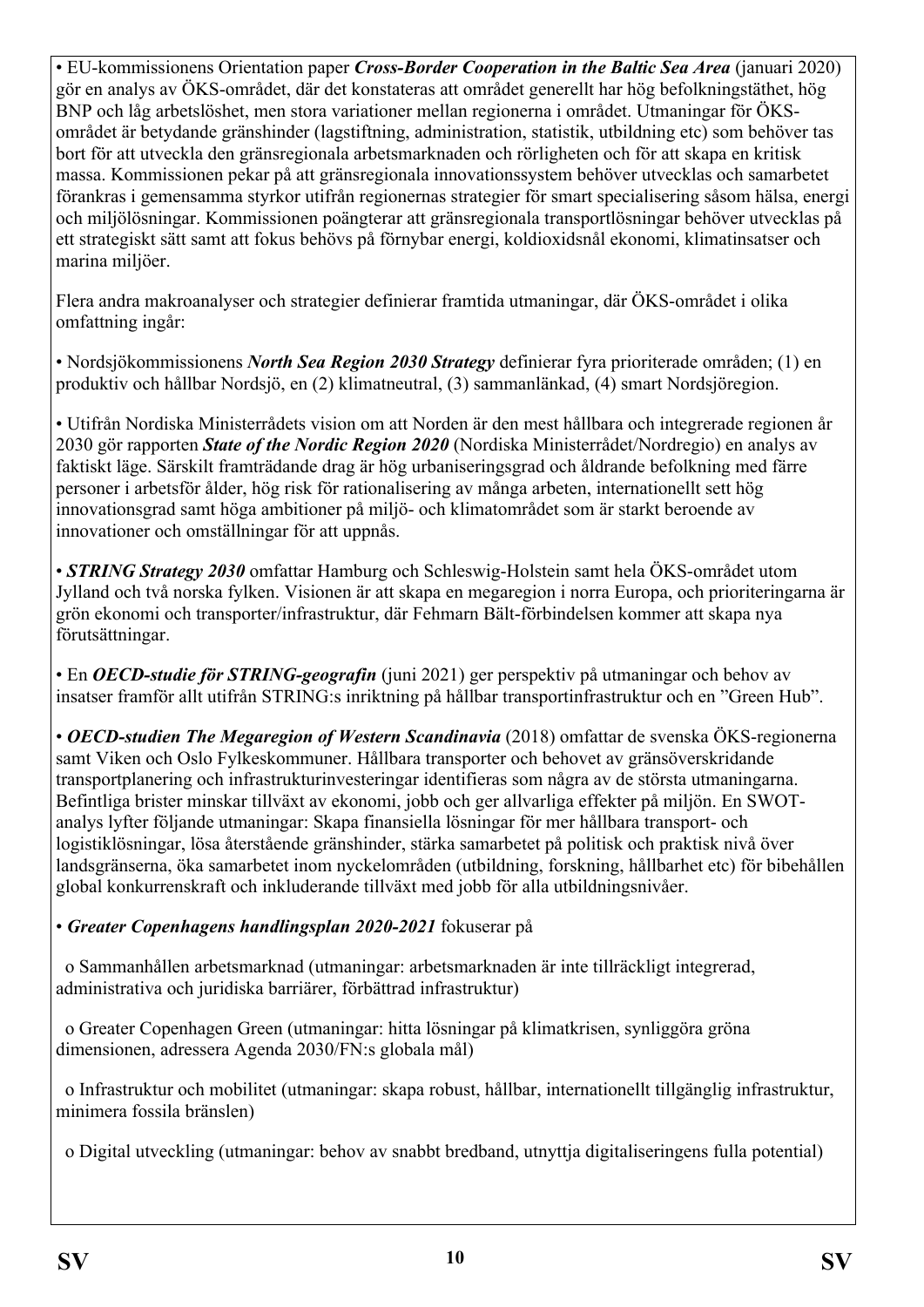#### **Stor gränsregional potential – men behov av omstart**

De nordiska länderna har en lång tradition av samarbete, fri rörlighet och gränsregionalt utbyte. 1952 infördes en nordisk passunion, och den fria rörligheten inom Norden har sedan länge betraktas som en självklarhet. Det har vuxit fram en tät arbetsmarknadspendling mellan framför allt Sverige och Danmark samt mellan Sverige och Norge, och det gränsregionala samspelet har ofta betraktats som mönsterexempel i ett europeiskt perspektiv.

Öresundsregionen/Greater Copenhagen är idag Nordens största arbetsmarknad (ca 4 milj invånare) och har allt mer utvecklats till en gränslös region med boende, kultur och fritid etc i en delvis välintegrerad kontext. Med öppningen av den fasta Öresundsförbindelsen år 2000 tog integrationen fart. Under toppåret 2008 var det 19 800 gränspendlare mellan Skåne och Östdanmark, jämfört med 4 300 år 2001. År 2015 var det 15 200 pendlare (sista året med heltäckande gränsregional statistik) Mer än 90% pendlingen går från Sverige till Danmark *(Örestat och Öresundsinstituttet)* 

Pendlingen mellan Sverige och Norge sker på daglig basis i närområdena men i ännu större utsträckning på veckobasis från Sverige till Norge. Omkring 30 000 svenskar pendlar till Norge (statistik från 2009 och 2014), medan ett fåtal pendlar på andra hållet *(Nordisk pendlingskarta 2012, Nordiska Ministerrådet).*

Pendlingen mellan Danmark och Norge är betydligt mindre; omkring 3 000 från Danmark och en väldigt låg siffra på andra hållet. *(Nordisk pendlingskarta 2012)*

Det har under mer än 20 års tid pågått ett intensivt arbete att underlätta för medborgare och näringsliv att bo, arbeta, leva och verka i en gränslös nordisk kontext. Greater Copenhagen (och tidigare Öresundskommittén), Öresunddirekt och Svinesundskommittén har arbetat aktivt för att lösa dessa. Ett antal gränshinder har lösts inom ramen för Nordiska ministerrådet och andra genom bilaterala lösningar mellan Sverige-Danmark respektive Sverige-Norge. Flera gränshinder har lösts på EU-nivå genom nya förordningar exempelvis inom skatteområdet.

Trots detta kvarstår ett stort antal gränshinder som försvårar det gränsregionala utbytet, exempelvis inom skatteområdet, socialförsäkringsområdet, och validering av utbildningar och examen. För företag är olika regelverk, standardkrav och skatteregler försvårande för att agera gränsregionalt.

Kommissionens *"Boosting Growth and Cohesion in EU Border regions"* (2017) har som övergripande mål att EU:s gränsregioner (ÖKS med flera) kan utvecklas fullt ut utan barriärer och gränshinder, att EU "boostar" gränsregionerna för tillväxt och fler arbeten. Det finns en stor potential i att utveckla fullt integrerade gränsregionala arbetsmarknader, där flöden mellan länderna blir lika stora som inom länderna. Kommissionen understryker att en ökad gränsregional integration skulle gynna utvecklingen av ÖKSområdet. Det gäller bland annat komplementaritet och kritisk massa samt ökat samarbete mellan universitet och näringsliv. Interreg-programmen är viktiga instrument för föreslagna insatser och rekommendationer. Kommissionen föreslår en kartläggning av gränshinder utifrån möjligheterna att använda Interreg-medel för att lösa problemen och sätta dem på den politiska agendan, inte minst nationellt *(KOM CBC BSA 2020, s46+56)*

Bristande *gränsregional statistik* har lyfts under en lång tidsperiod. Några exempel:

• I Strömstad och flertalet andra kommuner i Fyrbodal är sysselsättningssiffrorna för låga eftersom den officiella statistiken inte har med alla gränspendlare till Norge. Senaste statistiken från år 2014 visar exempelvis att Strömstadskommun sysselsättning ökar med 14 % om gränspendlare räknas in.

• De som är bosatta i Skåne men arbetar på danska sidan saknar sysselsättning enligt svensk statistik. Sysselsättningsgraden ökar med cirka 6% om dessa skulle räknas med. Exempelvis redovisas en högre grad av barnfattigdom i Malmö än vad som verkligen är fallet (föräldrarna har inkomst från Danmark)

Gränsregionala statistiklösningar har varit föremål för mycket diskussion inom Nordiska Ministerrådet, och inom ramen för Interreg Öresund-Kattegat-Skagerrak har Örestat-projektet genomförts. Nordic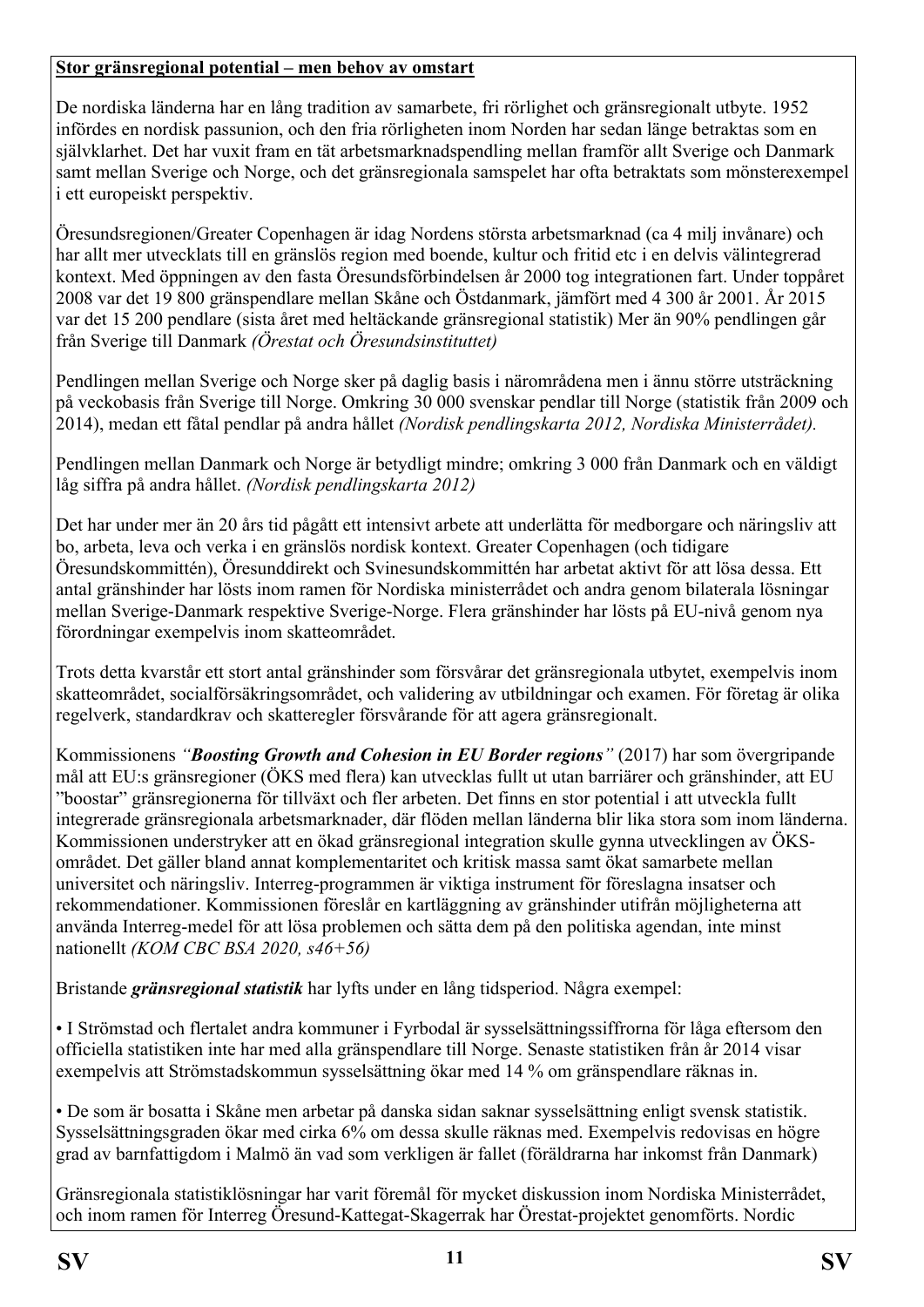Mobility Report (NordRegio febr 2021) pekar på svårigheterna att utbyta data mellan länderna bland annat på grund av olika lagstiftning och regelverk i de olika länderna. Tillgänglig statistik finns samlad i Nordic Statistic Database (Nordiska ministerrådet).

De senaste åren har det gränsregionala samarbetet och utbytet stött på mycket allvarliga problem. Från november 2015 har den fria rörligheten begränsats i olika steg genom omfattande *gränskontroller och idkontroller*, åtgärder som infördes på grund av flyktingvåg och kriminalitetsbekämpning. Detta har fått effekter för den dagliga gränspendlingen i form av påtagligt ökade restider och färre tågavgångar, och sedan dess har antalet pendlare minskat.

Den verkligt starka inskränkningen av rörligheten kom i och med *Corona-pandemin*. Restriktionerna har ändrats mycket över tid, och efterhand har möjligheterna att ta sig mellan Sverige, Danmark och Norge försvårats mycket kraftigt med olika och skiftande regler om karantän, provtagningsbevis etc.

Några exempel: Svenskar som inte har kunnat komma till arbetsplatsen i Norge har därmed blivit utan lön och försörjning. Boende i Sverige men arbetande i Danmark (och vice versa), som enligt rekommendationer arbetat hemifrån, har riskerat att bli skattskyldiga även i hemlandet om de arbetat mer än 50% hemifrån.

Restriktionerna har medfört att *det nordiska gränsregionala utbytet kraftigt försvårats* och nått en nivå som få hade kunnat förutsäga. Förtroendet, tilliten och förutsägbarhet har påverkats negativt vad gäller den gränsregionala pendlingen och den gemensamma arbetsmarknaden.

Efter Corona-pandemin finns ett stort och mycket tydligt *behov av en omstart* för hela det gränsregionala samarbetet med bland annat

- Helt och fullt återöppnade gränser
- Återskapande av en positiv mental bild vad gäller gränsregional pendling och gemensam region
- Intensifierat samarbete kring gränshinder

• En stark involvering av nationell nivå eftersom många avgörande frågor endast kan lösas på nationell nivå genom regleringar och lagändringar.

• Uppbyggnad av tillit och resiliens, där befolkningen vågar lita på att det gränsregionala samarbetet håller även i kris, och där det utreds hur risken kan minskas för liknande gränsregionala stängningar vid eventuella framtida kriser

Interreg Öresund-Kattegat-Skagerrak 2021-2027 kommer att spela en avgörande roll som katalysator och verktyg för att återstarta det gränsregionala samarbetet, skapa samarbetsplattformar och gemensamma agendor. Det gäller inom alla insatsområden men allra mest påtagligt inom den prioritering som handlar om Gränsregional arbetsmarknad.

## **Lärdomar från nuvarande programperiod**

Slutsatser och lärdomar från programperioden 2014-2020 har legat till grund för skrivningen av programmet för perioden 2021-2027.

I utvärderingen av nuvarande programperiod pekar Kontigo speciellt på att

- Gränsregionala mervärdet behöver bli mycket tydligare än tidigare perioder – bör genomsyra allt och vara själva grunden för att projekt genomförs inom ÖKS-programmet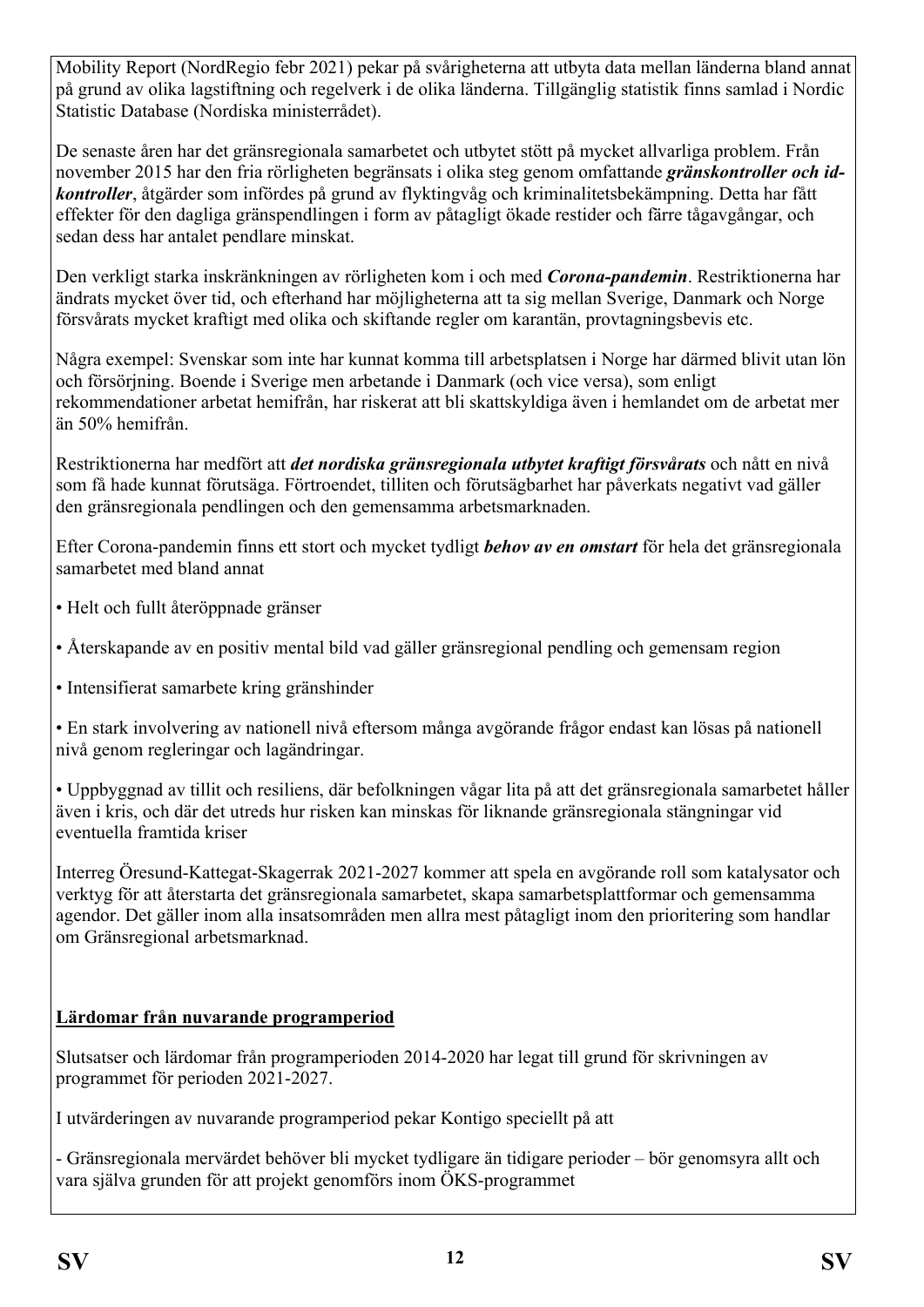- Gränsregionala ägarskapet behöver tydliggöras och förankras i gränsregionala organisationer

- Möjligheterna för näringslivet att medverka och ta del av resultat behöver ökas

- Indikatorerna behöver i större omfattning bli relevanta och mätbara

- Medvetenheten om horisontella kriterier behöver stärkas – nytta och påverkansmöjligheter

Förvaltande myndighets och det gemensamma sekretariatets egna evalueringar betonar behovet av en god formulering av insatsområden och specifika mål, säkerställande av genomförbarhet, förenklingsbehov, klar programlogik och relevanta indikatorer.

## **Lärdomar från Corona-pandemin**

Coronapandemin har ställt världen inför helt nya utmaningar. Inreseförbud och karantänsregler har inneburit att det gränsregionala ÖKS-området inte haft möjlighet att fungera praktiskt.

Coronapandemins effekter för ÖKS-området är ännu svåra att överblicka. De närmaste åren kommer sannolikt att vara starkt präglade av krisen: arbetslösheten förväntas stiga och BRP minska. Grupper som är svagt etablerade på arbetsmarknaden kommer att få ännu svårare att komma i arbete. Omvandlingen från varu- till tjänsteproduktion kommer att påskyndas. Detta tydliggörs bland annat i en Socioekonomisk analys för Skåne-Blekinge (ERUF juni 2020) och slutsatserna kan i stora delar antas gälla för hela ÖKSområdet.

Händelseutvecklingen visar på vikten av flexibilitet, förändringsförmåga och motståndskraft (resiliens). Det blir allt viktigare att ha beredskap för helt nya och tidigare okända utmaningar.

Corona-pandemins lärdomar ska tas tillvara i Interreg Öresund-Kattegat-Skagerrak 2021-2027. Samtidigt bör inte de förhållanden som råder just nu detaljstyra, eftersom det handlar om att skapa goda och relevanta förutsättningar under hela programperioden. För programmet innebär det bland annat att

• I ingången av programperioden är delar av näringsliv, företagande och sysselsättningsnivåer kraftigt märkta av de olika grader av samhällsnedstängning som varit under pandemin och olika stödformer har upprättats

• *Forskning och innovationer* är viktigt för att kunna bekämpa sjukdomar och pandemier – där ÖKSområdet har mycket goda förutsättningar, inte minst inom styrkeområdena hälsa/life science och grön omställning

• Det behövs extra fokus på att främja och utveckla *den gränsregionala arbetsmarknaden* och den fria rörligheten över nationsgränserna.

• Det finns ett tydligt behov av *återuppbyggnad av förtroende, tillit och förutsägbarhet* över gränserna i ÖKS-området

• *Digitalisering* framstår allt mer som en nyckelfaktor och ses som en viktig komponent i programmet

• Ökat behov av att *förstärka motståndskraften (resiliens), förmågan att möta kriser och snabba förändringar* – hur minskar vi riskerna för att den fria rörligheten inskränks vid framtida kriser?

• Programmet behöver utformas så att det möjliggör *flexibilitet* för nya och hittills okända faktorer och förutsättningar.

• Det finns gränsregionala lärdomar att dra mellan länderna i och med att delvis olika strategier valts för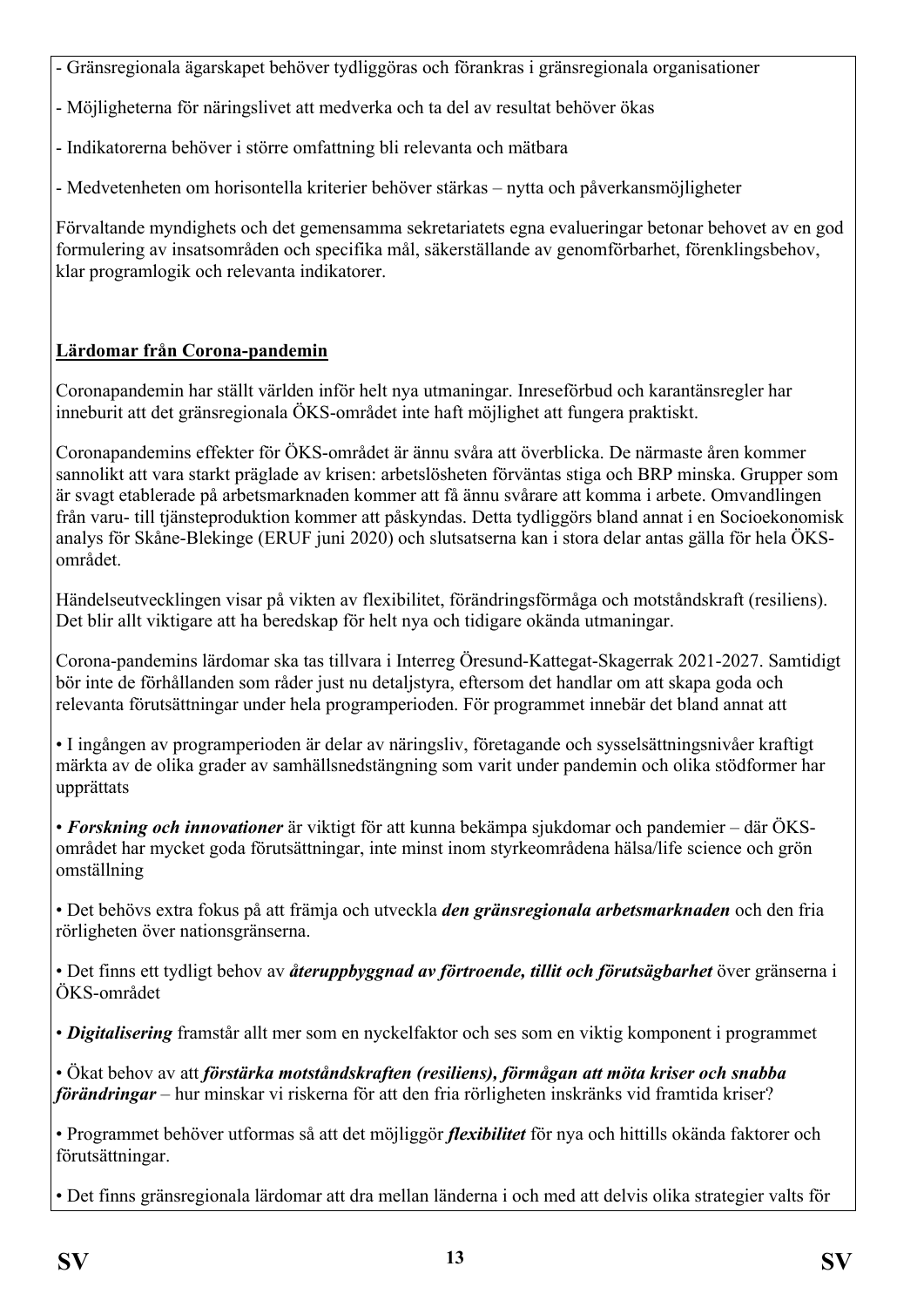hanteringen av pandemin.

• Pandemins lärdomar måste ses tillsammans med övriga identifierade utmaningar om klimat, miljö, digitalisering etc.

## **Vision – vart vill ÖKS-området nå 2030?**

Under programskrivningen har en vision för ÖKS-området tagits fram:

#### **År 2030 är ÖKS-området en hållbar, innovativ, konkurrenskraftig och sammanlänkad funktionell region**.

Med en genomgående grön och innovativ profil ska Interreg Öresund-Kattegat-Skagerrak 2021-2027 bidra till att uppfylla visionen för år 2030.

## **Gränsregionalt mervärde och ägarskap**

*Det gränsregionala mervärdet* har en stor utvecklingspotential i ÖKS-området och ska vara *utgångspunkt för alla projekt och insatser i ÖKS-programmet*.

ÖKS-området har många utmaningar som måste lösas genom ökat samarbete. Det gränsregionala perspektivet bidrar till att ÖKS-områdets roll som funktionell region utvecklas och att de olika delarna knyts närmare samman. Genom målmedveten utveckling av gemensamma styrkor stärks ÖKS-områdets globala konkurrenskraft.

När ÖKS-områdets aktörer samverkar gränsregionalt utifrån sina olika erfarenheter och kompetenser skapas nya möjligheter för exempelvis innovation och utveckling. Inom miljöområdet krävs gränsregionalt samarbete för att nå betydande effekter och inom mobilitetsområdet blir det gränsregionala mervärdet extra tydligt när de olika delarna knyts samman till en gemensam arbetsmarknad. Den kritiska massan ökar markant när hela ÖKS-området kopplas samman, och exempelvis blir matchningen mellan rätt arbetskraft och företag mycket effektivare i ett sammanlänkat gränsregionalt sammanhang.

I innevarande programperiod har en modell tagits fram med fem olika nivåer på gränsregionalt samarbete i ÖKS-området. Utifrån aktörernas olika förutsättningar kan projekten utgå från olika nivåer, från erfarenhetsutbyte till utveckling av ny och gemensam kunskap. Det gemensamma målet för alla projekt ska vara att öka det gränsregionala mervärdet.

*Det gränsregionala ägarskapet* ska stärkas. Det sker bland annat genom dialog och samverkan med gränsregionala organisationer, som medverkat direkt i programskrivningen. Genom en omfattande förankring ökar möjligheterna att de gränsregionala organisationerna känner ägarskap för programmet och ser det som ett viktigt verktyg för framtida insatser.

Även förankring och deltagande från nationell nivå behöver stärkas för att önskade insatser ska kunna genomföras med framgång, inte minst när det gäller transport/mobilitetsområdet och gränshindersfrågor. Det har arbetats aktivt med att förankra nationella och gränsregionala organisationer i programskrivningsarbetet, bland annat inom ramen för skrivargruppsprocessen. Särskilda målgruppsanpassade aktiviteter bör kunna göras vid programstart.

*Näringslivets involvering* är också avgörande för breda ÖKS-insatser, och programmet ska så långt möjligt skapa goda förutsättningar för deras deltagande i projekt utifrån behov och möjligheter.

För att skapa bredd, mångfald och dynamik bör det även skapas möjligheter för *nya, små, ovana och resurssvaga aktörer* att delta i projekt – se vidare *"Small-scale projects (kap 6).* Programmet har också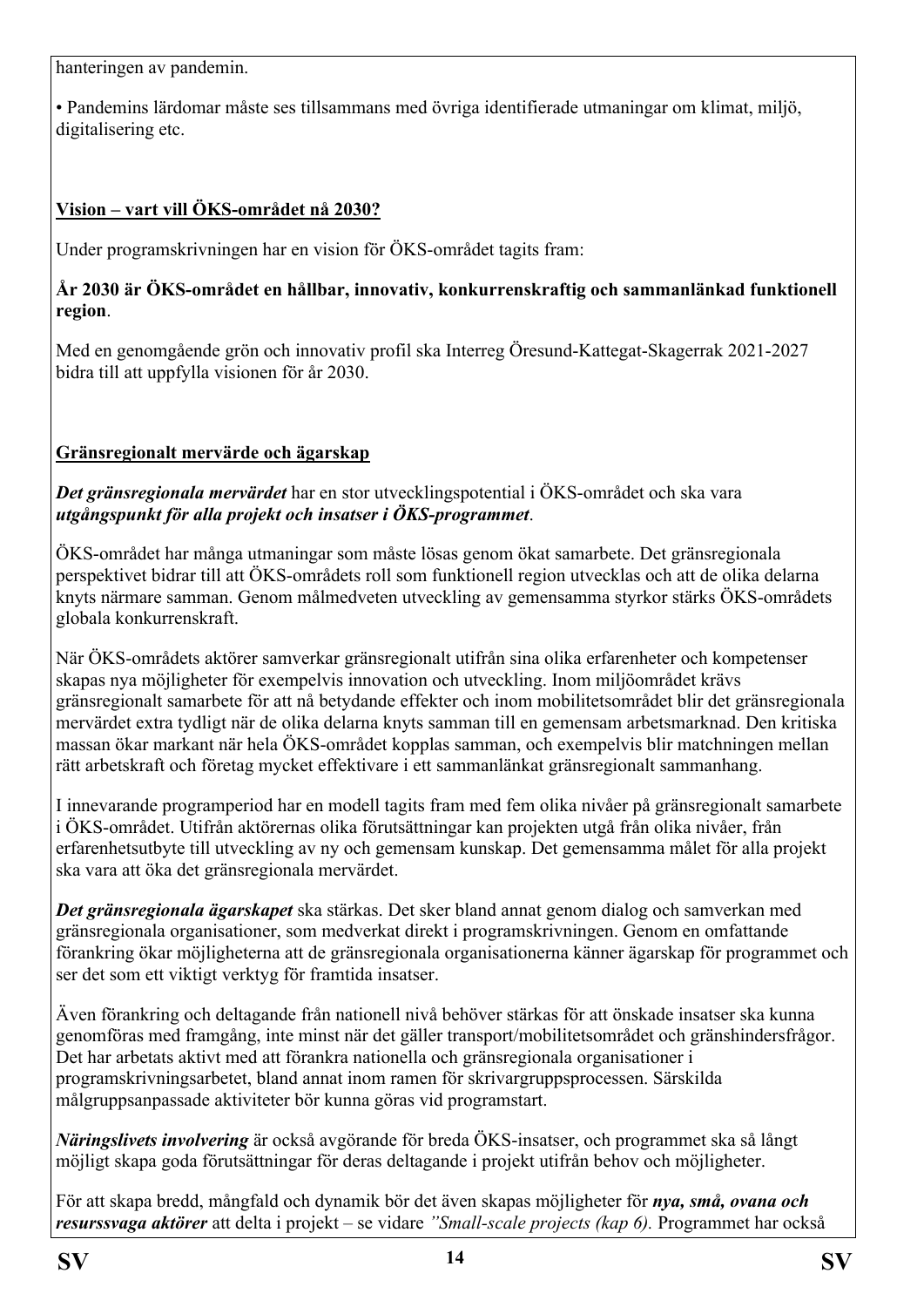möjlighet att bli ett verktyg för landsbygdsområdenas utmaningar och stärkta kopplingar mellan stad och landsbygd.

ÖKS-området samspelar med övriga norra Europa – där Östersjöstrategin, STRING-samarbetet och arbetet inom Nordiska Ministerrådet etc är viktiga utgångspunkter och där många intilliggande regioner och storstadsområden är viktiga medspelare, bland annat Hamburg och Stockholm. Tillsammans med andra regioner kan ÖKS-området ytterligare stärka den globala konkurrenskraften. Därför är det viktigt att *skapa goda förutsättningar för nyckelaktörer i angränsande geografier att ingå i ÖKS-projekt* när det är relevant och ger mervärde för ÖKS-området. Det kan bland annat gälla innovationssamarbete och gemensamma strategier inom transportområdet.

# **Prioriteringar**

# *Motiv för valda prioriteringar – fokus på Green Deal, digitalisering och smart specialisering*

Inriktningen på det framtida ÖKS-programmet grundas på regionernas strategier och prioriteringar, det gränsöverskridande mervärdet och möjligheten att genomföra projekt med tanke på aktörer etc. Övriga analyserade makrostrategier på global nivå, EU-nivå, nationell och interregional nivå har också vägts in. Inspel från remissinstanserna har även tagits i beaktning.

Programförslaget tar utgångspunkt i Kommissionens, Näringsdepartementets, Erhvervsstyrelsens och Kommunal- og moderniseringsdepartementets förväntningar om fokusering på ett antal viktiga områden samt de utmaningar, visioner och utgångspunkter som definierats i programarbetet.

Den strategiska miljöbedömningen understryker särskilt att programmets insatser ska medverka till en positiv inverkan på klimat- och miljömål.

Utifrån EU-kommissionens ramar inriktas Interreg Öresund-Kattegat-Skagerrak 2021-2027 på följande prioriteringar:

- *1. Innovativ region för smart och hållbar ekonomisk omvandling (PO1, 35%)*
- *2. Hållbar, cirkulär och klimatsmart region (PO2, 35%)*
- *3. Sammanlänkad region med hållbar mobilitet (PO3, 15%)*
- *4. Gränslös arbetsmarknadsregion (PO4, 15%)*

Innehåll och fördelning återspeglar regionernas sammanvägda prioritering, lever upp till Kommissionens intentioner och har en realism utifrån erfarenheter från innevarande programperiod. Utifrån programmets vision för 2030 finns en samlad politisk enighet i ÖKS-regionerna om prioriteringar och avvägningar.

*Kommissionens fokus på Green Deal, digitalisering och smart specialisering* är viktiga verktyg för Europas utveckling och konkurrenskraft och appliceras helt och fullt i ÖKS-programmet. *Green Deal och hållbar utveckling är utgångspunkt i samtliga ÖKS-prioriteringar,* där innovationer med grönt omställningsfokus (PO1), klimatanpassning, energieffektivisering, förnybar energi och cirkulär ekonomi (PO2) och miljöanpassning av transportsektorn (PO3) är framträdande drag. Smart specialiseringsperspektivet genomsyrar i synnerhet innovationsprioriteringen, och digitalisering ses som en viktig faktor i alla prioriteringar.

## *Prioritering 1: Innovativ region för smart och hållbar ekonomisk omvandling (PO1)*

Prioriteringens tyngdpunkt kommer att ligga på innovation med en tydlig inriktning mot företag. Visionen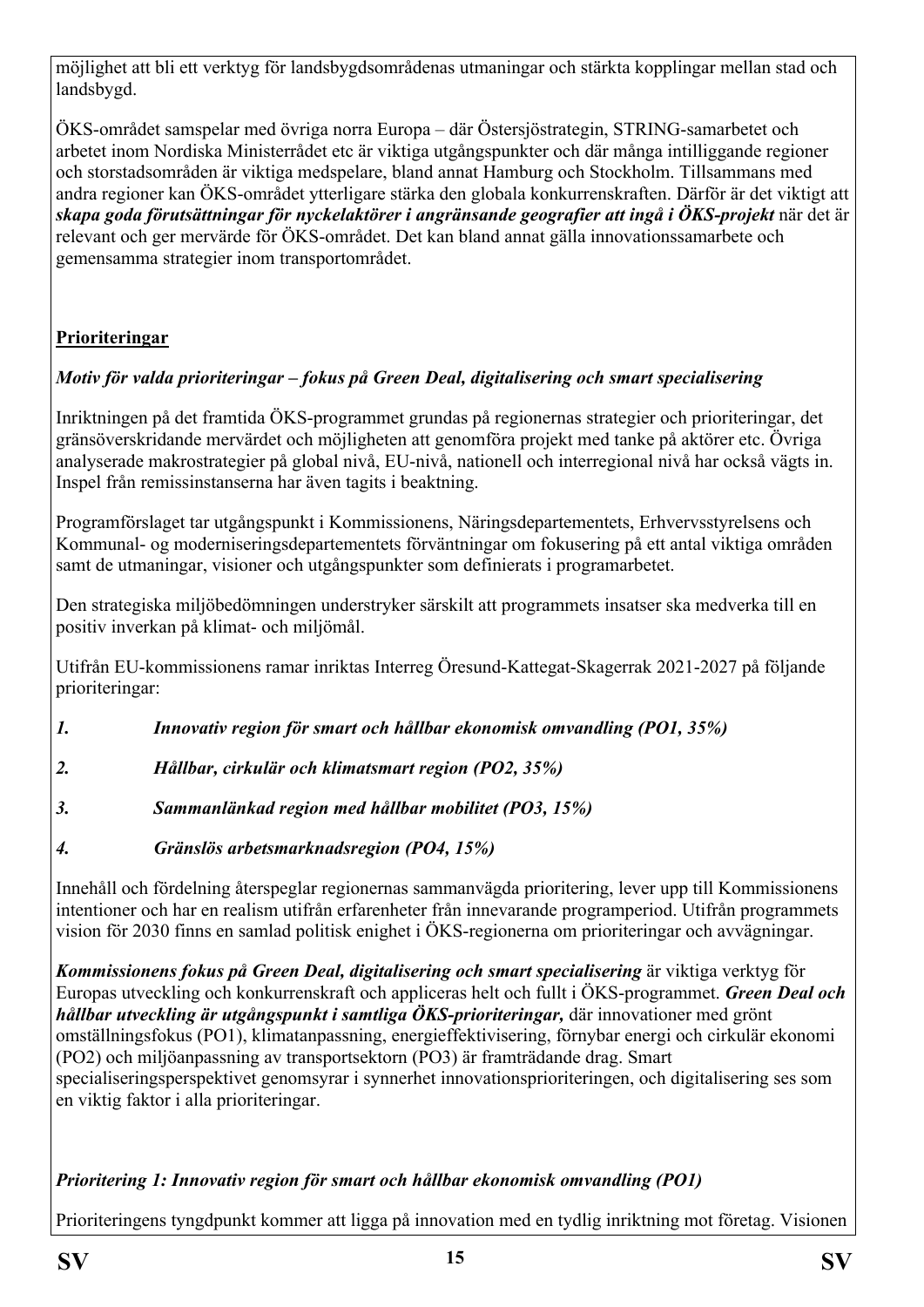för 2030 är att ÖKS-området kännetecknas av starka forskningsmiljöer, innovativa företag och hög nivå av digitalisering och uppkoppling.

De 11 ÖKS-regionerna har hög innovationskraft och ett stort antal universitet och strategisk forskningsinfrastruktur i världsklass. ÖKS-området står samtidigt inför en allt hårdare konkurrens från andra starka regioner i världen och har ofta låg kommersialiseringsgrad av innovationer och nya produkter från forskningsvärlden.

Prioriteringen ska stärka den globala konkurrenskraften i ÖKS, skapa gränsregionalt mervärde inom ÖKSområdets gemensamma styrkeområden där Grön omställning och Hälsa/Life Science är särskilt framträdande men där även projekt inom andra gemensamma styrkeområden kan finansieras. Ambitionen är att främja ett mer långsiktigt, strategiskt och inkluderande innovationsarbete. Detta möjliggörs genom insatser som stärker det innovationsstödjande systemet i och mellan regionerna, stöd till små- och medelstora företag och offentlig sektor i utveckling, uppskalning och internationalisering av innovationer samt insatser för att stärka kompetensen inom de gemensamma smarta specialiseringsområdena.

Två specifika mål har valts ut:

Inom *1:1 Förbättra forsknings- och innovationskapaciteten och användningen av avancerad teknik* kommer programmet att stödja insatser som bidrar till ett starkt och hållbart innovationsstödsystem i och mellan regionerna i ÖKS, till att skapa värdekedjor, främja gemensamt utnyttjande av forskning, innovations- och testinfrastruktur, till att stödja små och medelstora företag i gränsregionen att tillsammans utveckla och skala upp innovationer, locka kapital, investeringar och/eller etableringar till ÖKS-området, och till att främja samarbetet inom tillämpad forskning inom gemensamma smarta specialiseringsområden och med stark koppling till näringslivets behov och möjlighet till upptagning etc.

Inom *1:4 Utveckling av färdigheter för smart specialisering, strukturomvandling och entreprenörskap* kommer programmet att stödja projekt i syfte att stärka små- och medelstora företags spetskompetens och entreprenörskap inom gemensamma smarta specialiseringsområden, skapa bättre förutsättningar för samarbete mellan offentliga/privata sektorn och akademin och kunskaps- och kompetensutveckling hos aktörer för en smart och hållbar omställning. Insatserna under 1:4 kommer att fokusera på kompetensutveckling och utbildning inom smart specialisering hos aktörer i innovationssystemet

# *Prioritering 2: Hållbar, cirkulär och klimatsmart region (PO2)*

Prioriteringen kommer att fokusera på förnybar energi, den cirkulära ekonomin och förebyggande av och anpassning till klimatförändringar. Genom satsningar på förnybar energi, cirkulär ekonomi, och på förebyggande och anpassning till klimatförändringar ska ÖKS-programmet bidra till uppfyllandet av EUkommissionens mål om att EU ska bli den första klimatneutrala kontinenten till 2050.

Programmet kommer därför att stödja projekt i syfte att utöka den gemensamma kunskapen och erfarenheten av att främja förnybar energi, främja övergången till en cirkulär ekonomi, motverka klimatförändringar och anpassa ÖKS-området till de risker och nya förutsättningar som kan uppstå.

Tre specifika mål har valts ut:

Inom *2:2 Främja förnybar energi* kommer programmet att stödja projekt som bidrar till att ÖKS-området uppnår en ökad andel förnybar energi. Målet är att öka tillförsel, produktion, smart distribution och lagring av förnybar energi och att minska energiförbrukningen. Insatsområdet kommer att ta ett helhetsgrepp och stödja främjandet av förnybar energi och tillhörande energieffektivitetsförbättringar och smarta energisystem med fokus på främjandet av förnybar energi.

Inom *2:4 Främja anpassning, riskförebyggande och motståndskraft mot katastrofer i samband med klimatförändringar* kommer programmet att stödja projekt som bidrar till holistiska och hållbara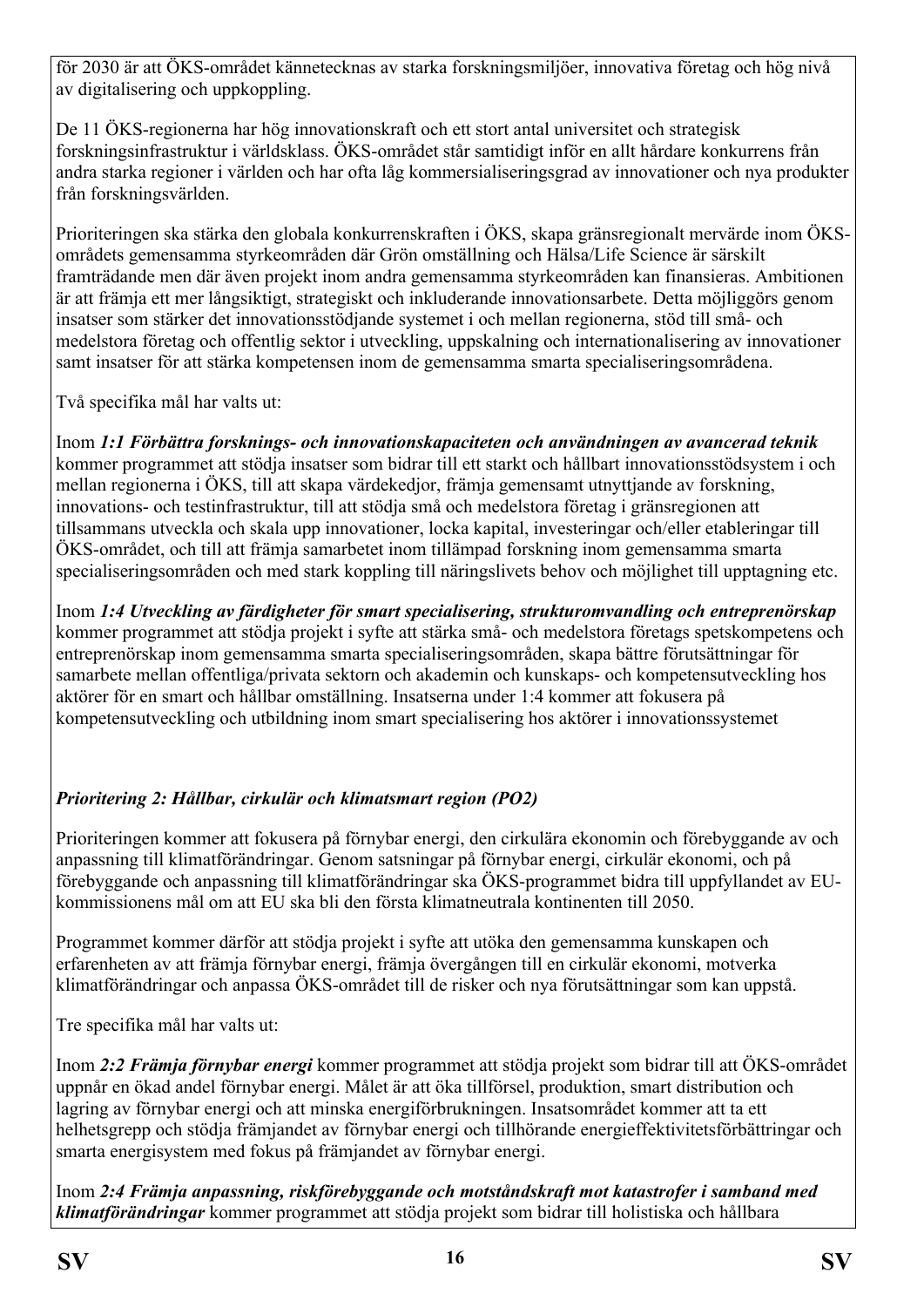lösningar på klimatutmaningarna i ÖKS-området. För att kunna lösa utmaningar såsom ökande regnmängder, stigande havs- och grundvattennivåer, ökad förekomst av översvämningar, ökat spill i vattensystemen, längre torkperioder, fler stormar och stigande våghöjder etc. kommer programmet bland annat att stödja kunskaps- och datautbyte, utveckling av nya metoder för att hantera klimatanpassningar mellan sektorer, piloter och testning av tekniker och metoder samt pilotimplementering.

Inom *2:6 Främja övergången till en cirkulär ekonomi* kommer programmet att stödja insatser för att utveckla det cirkulära innovationssystemet, systemändring med hjälp av cirkulära affärsmodeller inom prioriterade branscher, främjande av cirkulär design och affärsutveckling och uppmuntra offentliga företag att agera banbrytande. För att uppnå detta kommer programmet att finansiera offentlig-privata partnerskap och samarbeten i hela kedjan för att främja övergången till ett cirkulär ekonomi.

## *Prioritering 3: Sammanlänkad region med hållbar mobilitet (PO3)*

Prioriteringen kommer att ha fokus på att utveckla ett sammanhållet, mer hållbart och effektivt transportsystem i ÖKS-området. Visionen för 2030 är säkrare, fossilfria, mer effektiva och mer inkluderande transporter i alla delar av programområdet, och detta bidrar till en mer sammanlänkad, hållbar, konkurrenskraftig och attraktiv region.

Transportsystemet i ÖKS-området står inför olika typer av utmaningar, som också varierar mellan olika delområden, städer och glesbygd. Transport genererar utsläpp, föroreningar, buller och orsakar olyckor. Det finns trängselproblematik i städer och på huvudvägarna. Transportutbudet i glesbygden är på många ställen underutvecklat. Energi- och IKT-infrastrukturen har inte alltid tillräcklig kapacitet. Det finns flaskhalsar och bristande länkar i gränsöverskridande infrastruktur, liksom otillräcklig synkronisering av infrastrukturplanering och gränsöverskridande transporttjänster.

ÖKS-området har samtidigt många styrkeområden som ger goda förutsättningar till att utveckla ett mer hållbart och effektivt transportsystem. Transportinfrastrukturen i nord-sydlig riktning och kopplingen till EU:s stomtransportnätverk och kollektivtrafikutbudet är god, särskilt i städer, Det finns möjligheter att minska trängsel i trafiken, utsläpp och olyckor genom överföring av godstransporter från väg till vatten och järnväg. Befolkningen har fått ökad medvetenhet om behovet att minska klimatutsläpp från transportsektorn, och det har blivit billigare och enklare att välja hållbara och aktiva transportmedel. Digitaliseringen innebär möjlighet att utveckla säkrare, mer effektiva, billigare och mer miljövänliga transportlösningar.

Ett specifikt mål har valts ut:

Inom *3:2 Utveckla hållbar, klimattålig, intelligent och intermodal nationell, regional och lokal mobilitet, inklusive förbättrad tillgång till TEN-T samt gränsöverskridande mobilitet* kommer programmet att fokusera på insatser inom följande dimensioner och delteman:

- Kollektivtrafik, gång och cykling, en övergång till förnybara hållbara bränslen med tillhörande teknik och infrastruktur, anpassning av infrastruktur till klimatförändringar

- Intelligenta och innovativa transportlösningar och mobilitetskoncept

- Utveckling av transportkorridorer, godstransporter och sjötransporter (inklusive närsjöfart och inhemska vattenvägar) över längre avstånd, anslutning till stomnätet i TEN-T (Det Transeuropeiska transportnätverket).

*Prioritering 4: Gränslös arbetsmarknadsregion (PO4)*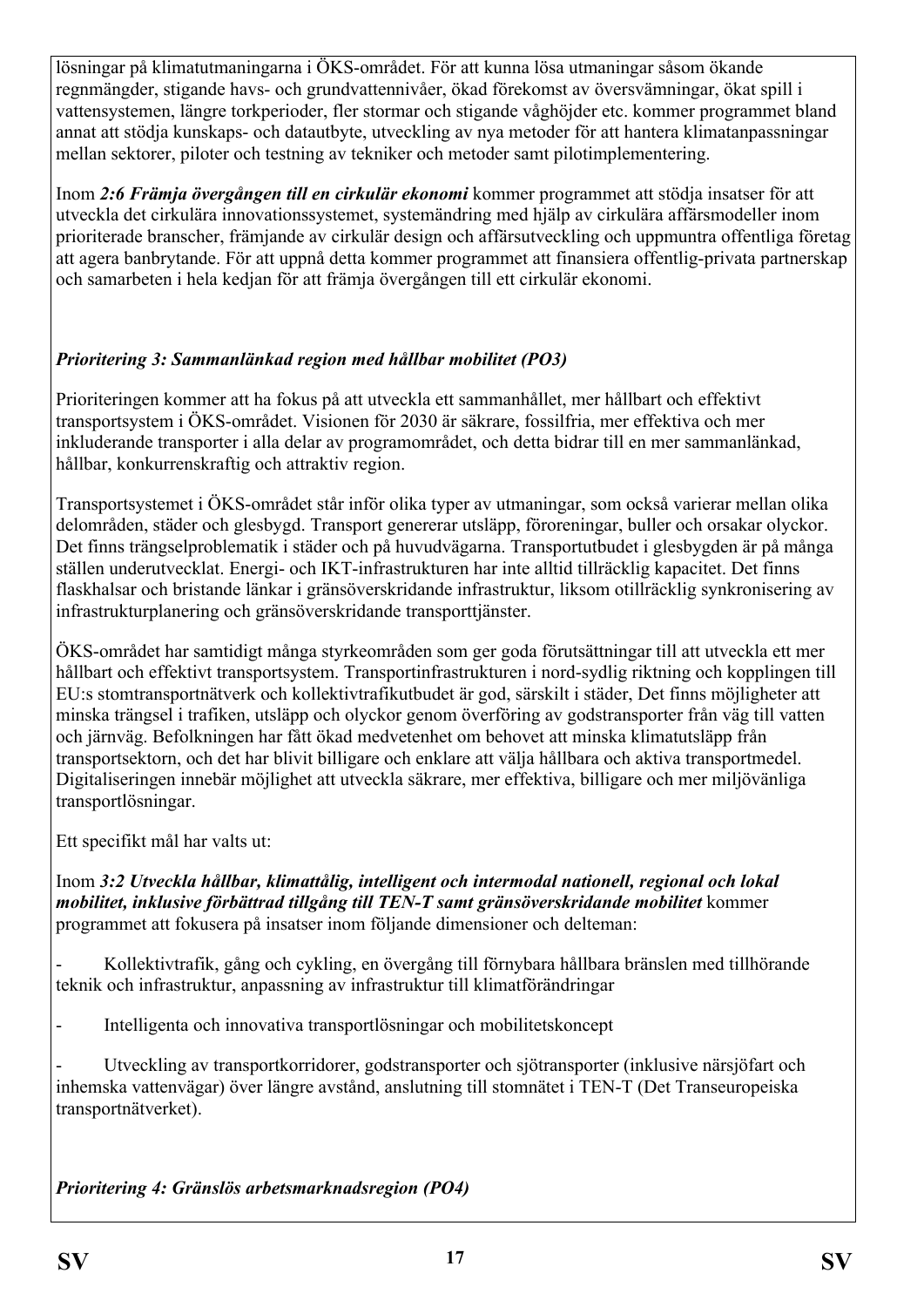Prioriteringen kommer att verka för att vidareutveckla den gemensamma, gränsregionala arbetsmarknaden och säkra framtida kompetensförsörjning och global attraktivitet. Visionen för 2030 är en gränslös arbetsmarknadsregion med hållbar tillväxt, en växande arbetsmarknad och en god livskvalitet för regionens 11 miljoner invånare.

ÖKS-området står inför flera utmaningar och möjligheter på vägen till en gränslös arbetsmarknadsregion: Arbetsmarknaden i ÖKS-området är idag inte fullt ut integrerad. Utbildningsystemen möter inte i tillräckligt stor grad de behov som finns hos offentliga och privata arbetsgivare. Matchning mellan utbud och efterfrågan av arbetskraft inom exempelvis hälso- och sjukvårdssektorn kan bidra till ökad välfärd i ÖKS-geografin och fler arbetstillfällen. Den globala konkurrensen betyder också att aktörerna i ÖKS behöver arbeta med inkludering och vidareutbildning för dem som saknar relevant kompetens. Efter Corona-pandemin finns ett stort behov av en nystart för det gränsregionala samarbetet.

För att arbetskraftens rörlighet ska fungera smidigt krävs fortsatt arbete med att minska och ta bort gränshinder. Det är viktigt att nationell nivå involveras för att hindren ska lösas. Det behövs också en tätare koppling mellan livslångt lärande, utbildningsystemet och arbetsmarknaden. Digitaliseringens möjligheter kan i högre grad nyttjas både inom utbildningssystem och på arbetsmarknaden för att stimulera en ökad gränsregional rörlighet av kompetens.

Programmet behöver därför stödja projekt där aktörerna i ÖKS kan identifiera och ta bort gränshinder, skapa bättre förutsättningar för arbetspendling och samarbeten inom utbildningsområdet, skapa kritisk massa för att gemensamt locka företag, talanger och investeringar som sammantaget skapar ökad konkurrenskraft och produktivitet.

Ett specifikt mål har valts ut:

Inom *4:1 Stärka arbetsmarknadens effektivitet och inkluderande samt förbättra tillgången till sysselsättning av god kvalitet genom att utveckla social infrastruktur och främja den sociala ekonomin* kommer programmet att stödja insatser för att främja sysselsättning och gränsregionalt samarbete hos privata och offentliga arbetsgivare, verka för en ökad flexibilitet över gränserna samt för en arbetskraft som är rustad att verka i en gränsöverskridande kontext, stärka gränsregionala rådgivningsinsatser samt attrahera samt skapa och behålla rätt kompetens.

## *Gränsdragning mellan prioriteringarna*

För en del ämnesområden kan mer än en prioritering vara relevant. Varje prioritering måste ha ett tydligt fokus så att projektens effekter kan fångas upp på bästa sätt av relevanta indikatorer och därmed bidra till politiska målet. Det är samtidigt viktigt att det kvarstår ett flexibelt tolkningsutrymme inför framtida projektansökningar. I arbetet har följande distinktioner gjorts:

Energi, klimat, cirkulär ekonomi

• PO 1: stärka och bygga upp stödsystemen för forskning, innovation och utveckling i och mellan regionerna och på att stödja forskning och innovationer i företag

• PO 2: experimentering, test, piloter, demo och implementering

Gröna/hållbara transporter:

- PO1: teknologiutveckling, forskning kring transporter, motorer som smart specialisering
- PO2: utveckling av energi, exempelvis bioenergi, inklusive infrastruktur och system
- PO3: tester, demo, piloter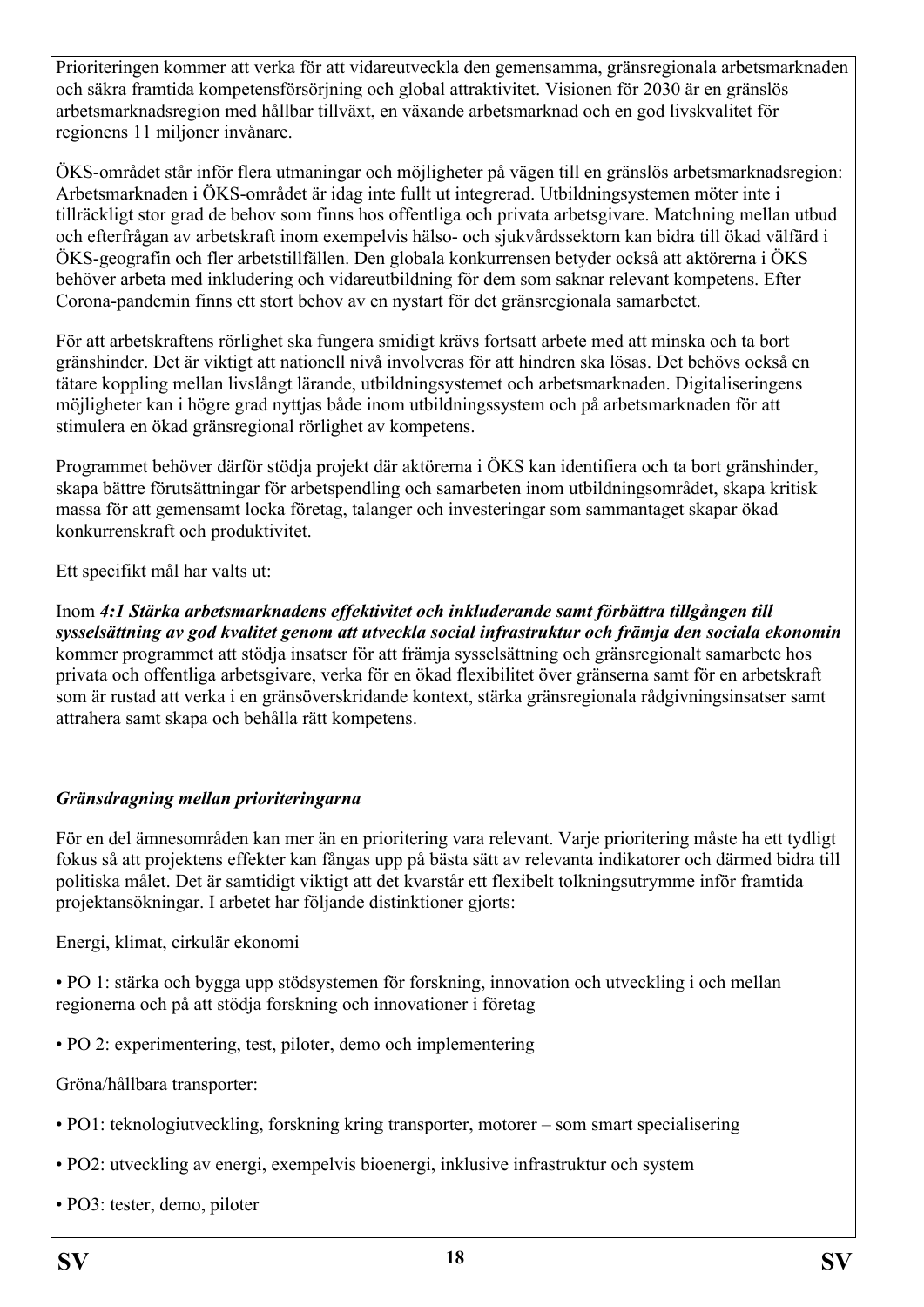Gränsregional mobilitet

- PO3: ökad tillgänglighet, förbättrade transporter och trafiksystem gränsregionalt
- PO4: arbetskraftens ökade mobilitet, användandet av transportsystemen

Attraktiv region, talangattraktion

- PO1: kopplat till forskning och till smarta specialiseringsområden
- PO4: kopplat till rekrytering, matchmaking av arbetskraft

## *Relation till de Interreg-specifika målen*

Kommissionen har pekat ut Interreg-specifika mål, där Better governance/Bättre Interrreg-styrning kan användas för att ytterligare integrera gränsregioner och öka samarbetet, inte minst vad gäller att minska gränshinder, utveckla gränsregional statistik, öka kompetensmatchning samt stärka komplementaritet och kritisk massa. Många av dessa insatser är relevanta och viktiga för ÖKS-programmet, och de har efter noga avvägning inlemmats i de fyra valda prioriteringarna – exempelvis frågor om gränslös arbetsmarknad och gränshinder. De aspekter som kan rymmas inom det Interreg-specifika målet har därigenom tillgodosetts inom valda prioriteringar i programmet.

## *Prioriteringarnas koppling till FN:s globala mål*

**FN:s globala mål (Agenda 2030**) står högt på EU:s dagordning och på nationell, regional och lokal nivå i Danmark, Sverige och Norge och blir liksom i nuvarande programperiod en viktig bas för framtida insatser i programmet.

Diskussioner utifrån FN:s globala mål har förts i skrivarbetet, och insatser har relaterats till de globala målen. Totalt identifieras tydliga kopplingar till 10 av de 17 målen, men fler eller andra kopplingar kan identifieras under programperioden. De globala mål som under programarbetet tydligt kopplats till flera prioriteringar är:

- Hållbar energi för alla (7)
- Anständiga arbetsvillkor och ekonomisk tillväxt (8)
- Hållbar konsumtion och produktion (12)
- Bekämpa klimatförändringar (13)

I programprocessen har följande kopplingar gjorts till FN:s globala mål (nr):

- PO1: 7, 8, 11, 12, 13
- PO2: 7, 12, 13
- PO3: 9:1, 11:2
- PO4: 3, 4, 5, 8
- Jämställdhet, integration, icke-diskriminering: 5, 10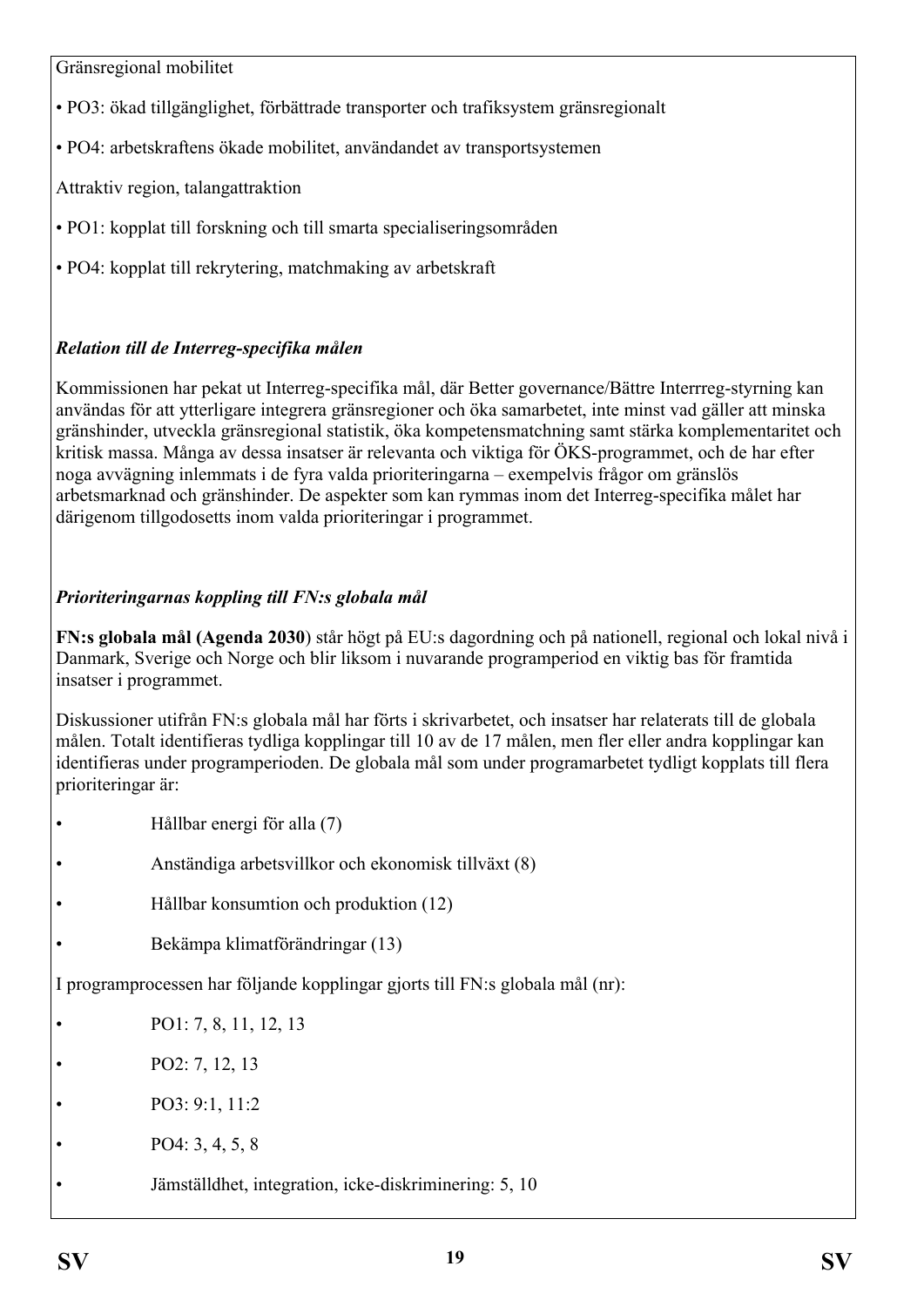## **Samverkan, komplementaritet och synergier med andra Interreg-program och andra fonder**

ÖKS-programmet har skrivits parallellt med många andra Interreg-program. Kopplingarna till *Östersjöprogrammet, Nordsjöprogrammet, Tyskland-Danmark-programmet, Sverige-Norgeprogrammet, Södra Östersjöprogrammet* och andra Interreg-program är grundläggande, och det är viktigt att programmens prioriteringar kompletterar och förstärker varandra. Här kan exempelvis projektsatsningar med Green Deal-fokus samverka och komplettera mellan programmen i en delvis gemensam geografi.

Det är även viktigt att ÖKS-programmet samverkar och skapar välgrundade avgränsningar och samarbetsytor med *Regionalfondsprogrammen* (ERUF) och *Socialfondsprogrammen* (ESF+).

Under programskrivningsarbetet har en *översikt över alla överlappande Interreg-program* samt vissa övriga ERUF-program tagits fram för att se vilka prioriteringar som valts. Flera program har valt snarlika inriktningar inom PO1 och PO2, där geografin ger ÖKS en egen nisch för det gränsregionala samarbetet med hög specialiseringsgrad och många betydande universitet, konkurrenskraftigt näringsliv och likartade utmaningar. Likheterna ger också stora möjligheter att samordna och kraftsamla kring kompletterande projekt inom exempelvis olika smart specialiseringsområden.

ÖKS förefaller vara det enda programmet i närliggande geografi som valt PO3, vilket ger programmet en specifik inriktning, där hållbar mobilitet är särskilt viktig (Fehmarn bält-förbindelsen etc). Här kan *Connecting Europe Facility* (CEF) samagera med ÖKS-projekt om transport och mobilitet.

PO4-inriktningen med gränsregional arbetsmarknad får en helt specifik och reell inriktning i ÖKS där det finns en intensiv arbetsmarknadspendling Sverige-Danmark och Sverige-Norge, något som inte har sin motsvarighet i andra program.

Forskningsprogrammet *Horizon Europe* kan få kopplingar till ÖKS-prioriteringar inom bland annat Life Science och Grön omställning, klimat, energi och mobilitet, där ett ÖKS-projekt på en mer strategisk nivå skulle kunna länkas samman med ett mer specifikt inriktat Horizon-projekt. Det är även viktigt att ÖKSprogrammet kopplar till andra europeiska, nordiska och nationella program och satsningar.

# **Strategisk miljöbedömning (SEA)**

Den fristående *Strategiska miljöbedömningen* (SEA) pekar på att det finns stor potential att bidra till positiva miljöeffekter med hjälp av det föreslagna ÖKS-programmet, genom att bidra till nya innovationer, en bättre anpassning till klimatproblematiken, ökad mobilitet mellan de tre länderna och en mer integrerad arbetsmarknad i gränsregionen. Det konstateras att programmets faktiska miljöeffekter är helt beroende av vilka projekt som i slutändan får finansiering och hur de styrs, men potentialen för positiva miljöeffekter är tydlig.

Rapporten anger att samtliga specifika mål inom programmet bedöms ha en koppling till Agenda 2030, EU:s hållbarhetsmål och svenska miljö- och folkhälsomål och kan bidra till en positiv utveckling av dessa.

Programförslaget jämförs med ett nollalternativ och ett så kallat Miljöalternativ, där finansierings- och investeringsprioriteringar görs utifrån bästa möjliga miljöalternativ.

SEA ger också rekommendationer till respektive insatsområden, och detta har beaktats och vävts in i föreliggande programförslag.

SEA:s förslag gällande genomförande av programmet har lämnats vidare till Förvaltande myndighet för beaktande. Det gäller bland annat ansöknings- och beviljandekriterier som främjar positiva miljöeffekter,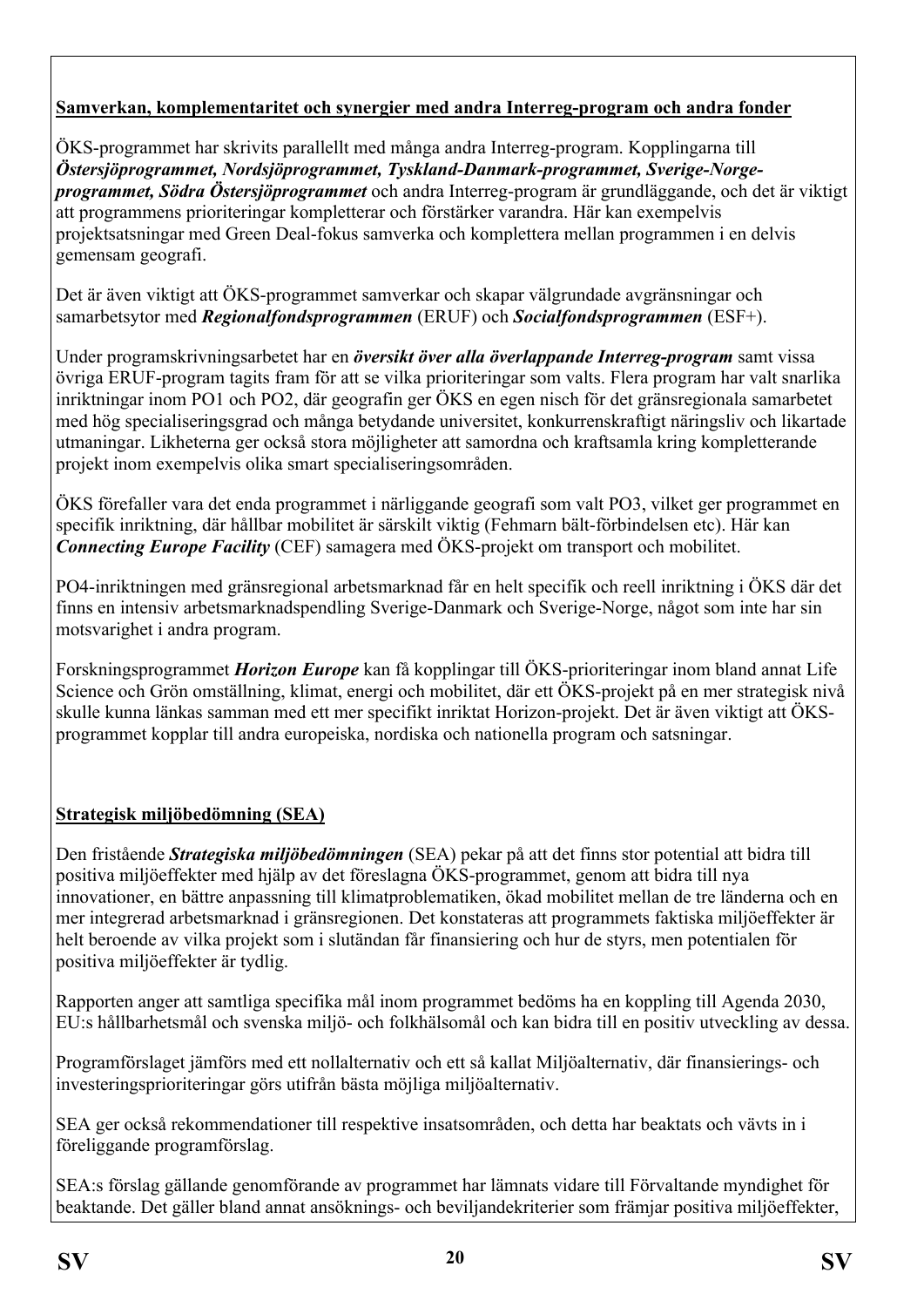utvärderingskriterier och samagerande mellan projekt och fonder.

## **Jämställdhet, integration och icke-diskriminering**

Interreg Öresund-Kattegat-Skagerrak 2021-2027 ska förstärka arbetet med jämställdhet, social inkludering och icke-diskriminering. Dessa perspektiv integreras i alla delar från programskrivning till genomförande av projekten, uppföljning och evaluering.

I programskrivningsprocessen har lärdomar dragits från innevarande programperiod och särskild avstämning har gjorts med jämställdhetsexpert (Länsstyrelsen Skåne). Inom Övergripande skrivargrupp och i JPC har löpande diskussioner förts om hur dessa aspekter kan utvecklas i programmet.

Skrivargrupperna har beaktat och förhållit sig till dessa perspektiv i det underlag som tagits fram för varje prioritering. Remissen har innehållit specifika frågor om hur projekt inom respektive prioritering kan säkerställa jämlikhet, social inkludering och icke-diskriminering, och många värdefulla aspekter har spelats in.

ÖKS-programmet anlägger en *generell, övergripande nivå* där ett positivt förhållningssätt ger ökad möjlighet att nå programmets vision för 2030. Här finns också en tydlig koppling till *FN:s globala mål* om jämställdhet (5) och minskad ojämlikhet (10)

På *prioriteringsnivå* har dessa perspektiv arbetats in. Det handlar bland annat om att ett jämställt och inkluderande innovations- och företagsfrämjande, där olika gruppers perspektiv och erfarenheter tas tillvara, ökar konkurrens- och innovationskraften. Utveckling av god kollektivtrafik är särskilt viktig för många grupper i samhället. En väl fungerande gränsregional arbetsmarknad underlättar matchning och ökar möjligheterna för olika grupper att hitta arbete.

En avgörande faktor är hur frågorna hanteras i *genomförandefasen*. Det är viktigt att jämställdhet, integration och icke-diskriminering vävs in i projektens mål och syfte och ses som en tillgång i de projekt som drivs under programperioden. Den input som kommit genom arbetet och remissvaren har adresserats vidare till Förvaltande myndighet. Det gäller bland annat tydliga ramar, kriterier, styrning och coachning, goda exempel, kunskaps- och erfarenhetsutbyte, metodutveckling, mötesplatser, workshops och utbildning, bred representation, helhetstänk etc.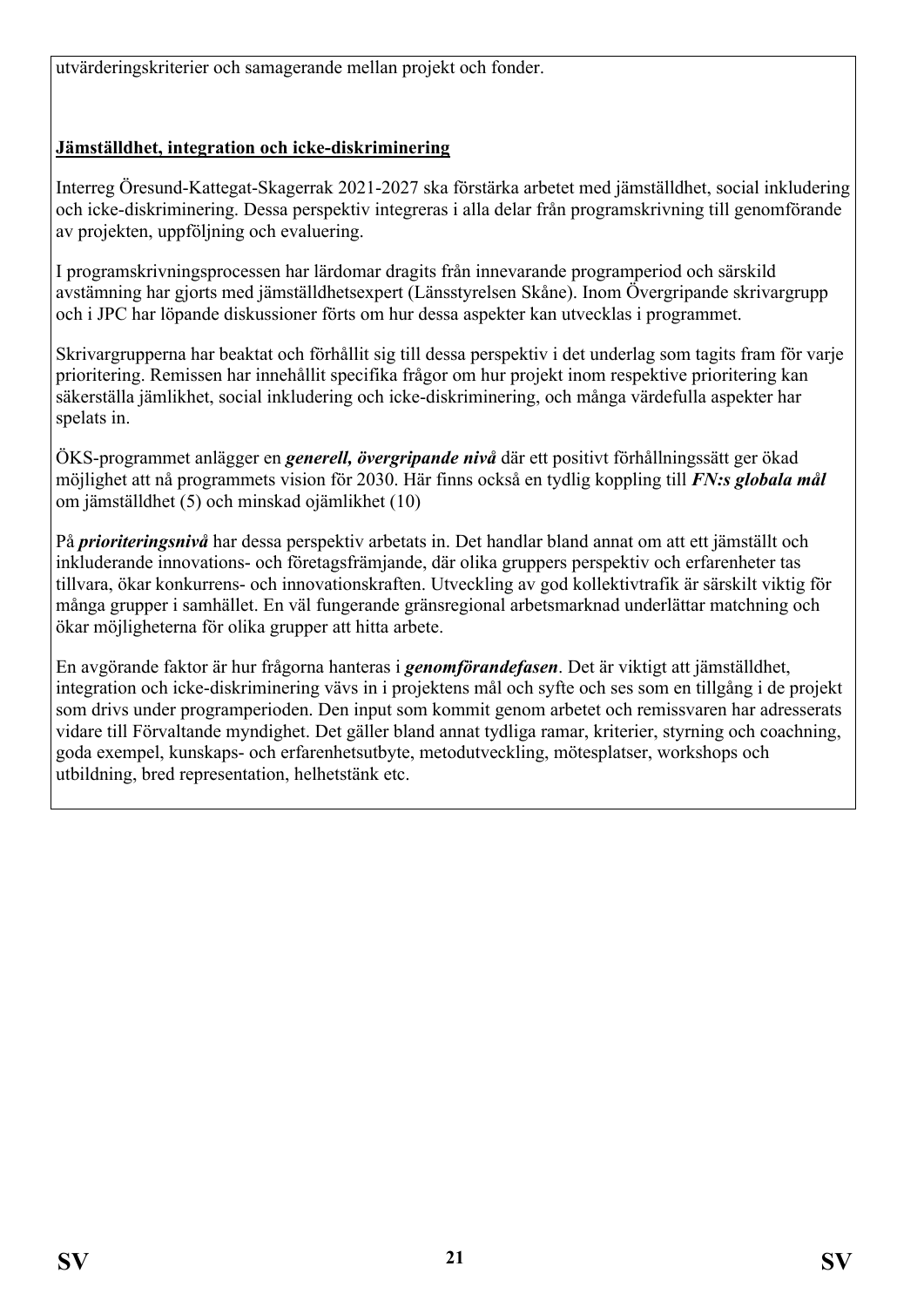1.3. Justification for the selection of policy objectives and the Interreg-specific objectives, corresponding priorities, specific objectives and the forms of support, addressing, where appropriate, missing links in cross-border infrastructure

Referens: artikel 17.3 c

Tabell 1

<span id="page-21-1"></span><span id="page-21-0"></span>

| Selected policy objective or selected<br>Interreg specific objective                                                                      | Selected specific objective                                                                                          | Prioritering                                                         | Motivering till valet                                                                                                                                                                                                                                                                                                                                                                                                                                                                                                                                                                                                                                                                                                                                                                                                                                                                                                                                                                                                                                                                                                                                                                                                                                                                                                                                                                                                                                                      |
|-------------------------------------------------------------------------------------------------------------------------------------------|----------------------------------------------------------------------------------------------------------------------|----------------------------------------------------------------------|----------------------------------------------------------------------------------------------------------------------------------------------------------------------------------------------------------------------------------------------------------------------------------------------------------------------------------------------------------------------------------------------------------------------------------------------------------------------------------------------------------------------------------------------------------------------------------------------------------------------------------------------------------------------------------------------------------------------------------------------------------------------------------------------------------------------------------------------------------------------------------------------------------------------------------------------------------------------------------------------------------------------------------------------------------------------------------------------------------------------------------------------------------------------------------------------------------------------------------------------------------------------------------------------------------------------------------------------------------------------------------------------------------------------------------------------------------------------------|
| 1. A more competitive and smarter<br>Europe by promoting innovative and<br>smart economic transformation and<br>regional ICT connectivity | RSO1.1. Developing and<br>enhancing research and<br>innovation capacities and the<br>uptake of advanced technologies | 1. Innovativ region för<br>smart och hållbar<br>ekonomisk omvandling | ÖKS-området kännetecknas av starka<br>forskningsmiljöer, innovativa företag och hög nivå av<br>digitalisering och uppkoppling. De 11 ÖKS-regionerna<br>har hög innovationskraft, stort antal universitet och<br>forskningsinfrastruktur i världsklass. ÖKS har unik<br>infrastruktur och hög kompetens inom forskning,<br>innovation och testmiljöer som kan bidra till hållbar<br>omställning. ÖKS-området står samtidigt inför en allt<br>hårdare konkurrens från andra starka regioner i<br>världen, och de forskningsbaserade innovationerna i<br>ÖKS-området har ofta låg kommersialiseringsgrad och<br>lågt nyttiggörande i form av nya produkter. En fortsatt<br>stark innovationskraft är avgörande om ÖKS-området<br>ska klara omställningen mot en grön och hållbar<br>ekonomi och ett motståndskraftigt samhälle.<br>Satsningar på forskning och innovation i Norden<br>behöver bli mer långsiktiga och strategiska. Nya<br>strukturer behövs för att stärka det<br>innovationsstödjande systemet i och mellan regionerna<br>för att snabbare gå från forskning, idé och behov till<br>innovation som leder till marknadsframgång för<br>verksamheter och samhällsnytta. För att öka<br>konkurrenskraft och innovation för smart och hållbar<br>ekonomisk omvandling, behöver aktörerna i ÖKS-<br>regionerna samarbeta och lösa globala problem.<br>Genom att uppnå kritisk massa samt nyttja och lära av<br>varandras specialistkompetenser, infrastruktur och |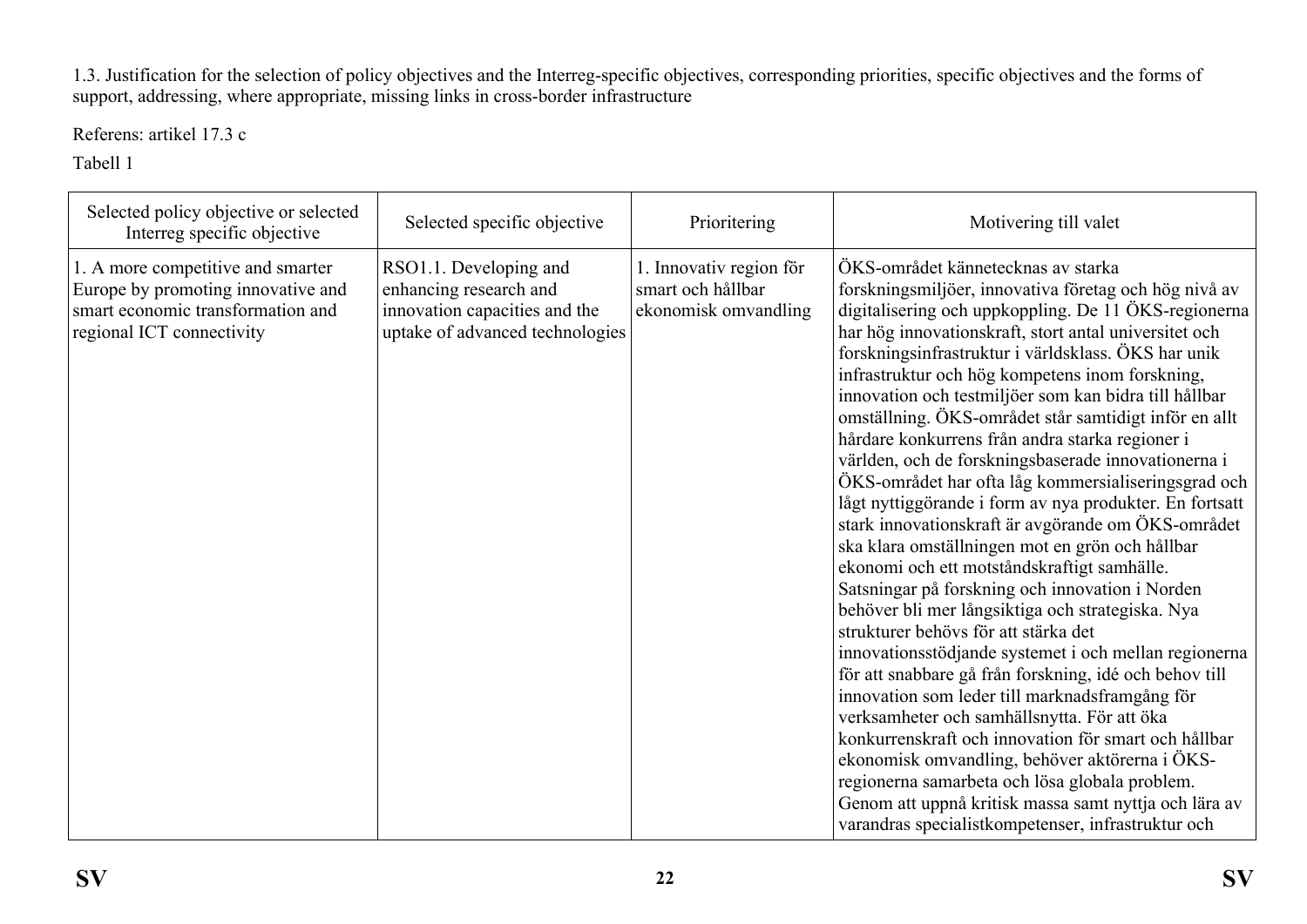| Selected policy objective or selected<br>Interreg specific objective                                                                      | Selected specific objective                                                                          | Prioritering                                                         | Motivering till valet                                                                                                                                                                                                                                                                                                                                                                                                                                                                                                                                                                                                                                                                                                                                                                                                                                                                                                            |
|-------------------------------------------------------------------------------------------------------------------------------------------|------------------------------------------------------------------------------------------------------|----------------------------------------------------------------------|----------------------------------------------------------------------------------------------------------------------------------------------------------------------------------------------------------------------------------------------------------------------------------------------------------------------------------------------------------------------------------------------------------------------------------------------------------------------------------------------------------------------------------------------------------------------------------------------------------------------------------------------------------------------------------------------------------------------------------------------------------------------------------------------------------------------------------------------------------------------------------------------------------------------------------|
|                                                                                                                                           |                                                                                                      |                                                                      | andra resurser kan gemensamma utmaningar lösas.<br>Enskilda marknader i ÖKS-geografin är för små för att<br>utveckla hållbara och konkurrenskraftiga lösningar.<br>Det är avgörande att innovativa produkter och<br>lösningar har förutsättningar att exporteras och passa<br>in i globala system. Genom projekt i ÖKS-programmet<br>har regionerna möjlighet att testa nya lösningars<br>hållbarhet och marknadsvärde i en större skala och en<br>internationell miljö. Programmet behöver därför stödja<br>projekt för att bland annat skapa värdekedjor,<br>tillämpad forskning, gemensamt utnyttjande av<br>testbäddar och insatser för internationalisering i små-<br>och medelstora företag. Planerade aktiviteter kommer<br>ges stöd genom bidrag, vilket bedöms vara den<br>lämpligaste formen för stöd med tanke på<br>programmets karaktär.                                                                            |
| 1. A more competitive and smarter<br>Europe by promoting innovative and<br>smart economic transformation and<br>regional ICT connectivity | RSO1.4. Developing skills for<br>smart specialisation, industrial<br>transition and entrepreneurship | 1. Innovativ region för<br>smart och hållbar<br>ekonomisk omvandling | För att utveckla ett starkt och hållbart<br>innovationsstödjande system i och mellan ÖKS-<br>regionerna behövs gränsöverskridande satsningar på<br>kompetensutveckling kopplat till gemensamma smarta<br>specialiseringsområden. Det handlar i första hand om<br>att stärka det innovationsstödjande systemet i och<br>mellan regionerna genom att lösa utmaningar såsom: -<br>Låg kommersialiseringsgrad av innovationer och nya<br>produkter från forskning. - Brist på<br>specialistkompetenser och gröna kompetenser. till<br>exempel STEM-kompetenser (science, technology,<br>engineering, and mathematics) och kompetenser inom<br>innovationsutveckling i utbildningssektorn och inom<br>offentlig och privat sektor vad gäller bedömning av<br>investeringar utifrån klimatpåverkan etc - Behov av<br>kompetensomställning och insatser för att utveckla och<br>stärka innovationskapacitet för hållbar omställning hos |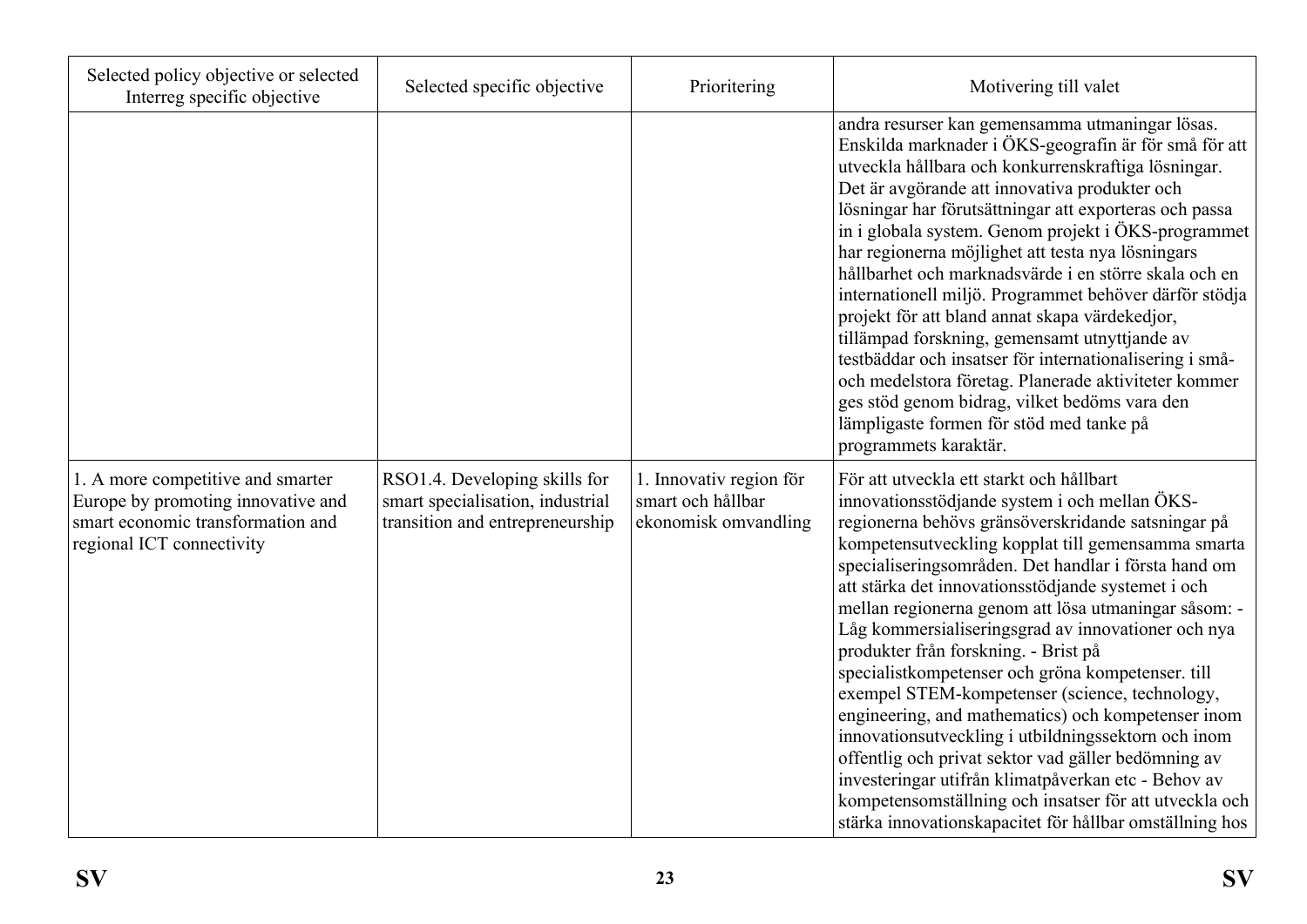| Selected policy objective or selected<br>Interreg specific objective                                                                                                                                                                                                                                                                                     | Selected specific objective                                                                                                                | Prioritering                                   | Motivering till valet                                                                                                                                                                                                                                                                                                                                                                                                                                                                                                                                                                                                                                                                                                                                                                                                                                                                                                                                                                                                                                                                                                                                                          |
|----------------------------------------------------------------------------------------------------------------------------------------------------------------------------------------------------------------------------------------------------------------------------------------------------------------------------------------------------------|--------------------------------------------------------------------------------------------------------------------------------------------|------------------------------------------------|--------------------------------------------------------------------------------------------------------------------------------------------------------------------------------------------------------------------------------------------------------------------------------------------------------------------------------------------------------------------------------------------------------------------------------------------------------------------------------------------------------------------------------------------------------------------------------------------------------------------------------------------------------------------------------------------------------------------------------------------------------------------------------------------------------------------------------------------------------------------------------------------------------------------------------------------------------------------------------------------------------------------------------------------------------------------------------------------------------------------------------------------------------------------------------|
|                                                                                                                                                                                                                                                                                                                                                          |                                                                                                                                            |                                                | offentlig sektor, näringslivet, akademin men även<br>ideella sektorn/NGOs, till exempel inom upptagning<br>av innovation, innovationsupphandling, innovativa<br>processer etc Programmet stödjer därför bland annat<br>samarbetsprojekt i syfte att utveckla den<br>specialistkompetens som krävs för att stärka det<br>innovationsstödjande systemet i och mellan regionerna<br>samt bidrar till försörjningen av spetskompetens till<br>gemensamma smart specialiseringsområden i hela<br>ÖKS-området. Planerade aktiviteter kommer ges stöd<br>genom bidrag, vilket bedöms vara den lämpligaste<br>formen för stöd med tanke på programmets karaktär.                                                                                                                                                                                                                                                                                                                                                                                                                                                                                                                       |
| 2. A greener, low-carbon transitioning<br>towards a net zero carbon economy and<br>resilient Europe by promoting clean and Renewable Energy Directive<br>fair energy transition, green and blue<br>investment, the circular economy,<br>climate change mitigation and<br>adaptation risk prevention and<br>management, and sustainable urban<br>mobility | RSO2.2. Promoting renewable<br>energy in accordance with<br>(EU) 2018/2001[1], including<br>the sustainability criteria set out<br>therein | 2. Hållbar, cirkulär och<br>klimatsmart region | EU strävar efter att vara klimatneutralt 2050 för att<br>skydda planeten och EU-medborgarna. Ett viktigt steg<br>i den riktningen är att främja förnybar energi.<br>Regioner, kommuner, företag, ideella sektorn och<br>kunskapsinstitutioner etc i ÖKS-området har arbetat<br>med detta i flera år. Utmaningar på vägen mot ett 100<br>% förnybart energisystem är: - Investeringar i<br>infrastruktur för energibesparingar och<br>energiförsörjning måste samordnas för att undvika<br>missriktade investeringar i infrastruktur - Grön energi<br>behöver vara den stärkande länken mellan el, värme<br>och transport för optimal användning av fluktuerande<br>energinivåer och för att skapa nödvändig flexibilitet. -<br>Transportsektorn utmanas inom minst tre områden:<br>privat bilkörning fortsätter att öka; omvandlingen till<br>gröna lätta och tunga fordon är för långsam; brist på<br>konkurrenskraftiga gröna bränslen och system för<br>tunga transporter. - Fossila bränslen är fortfarande det<br>mest pålitliga och det billigaste alternativet för<br>energiintensiva processer i många företag. - Att öka<br>det lokala engagemanget och medvetenheten |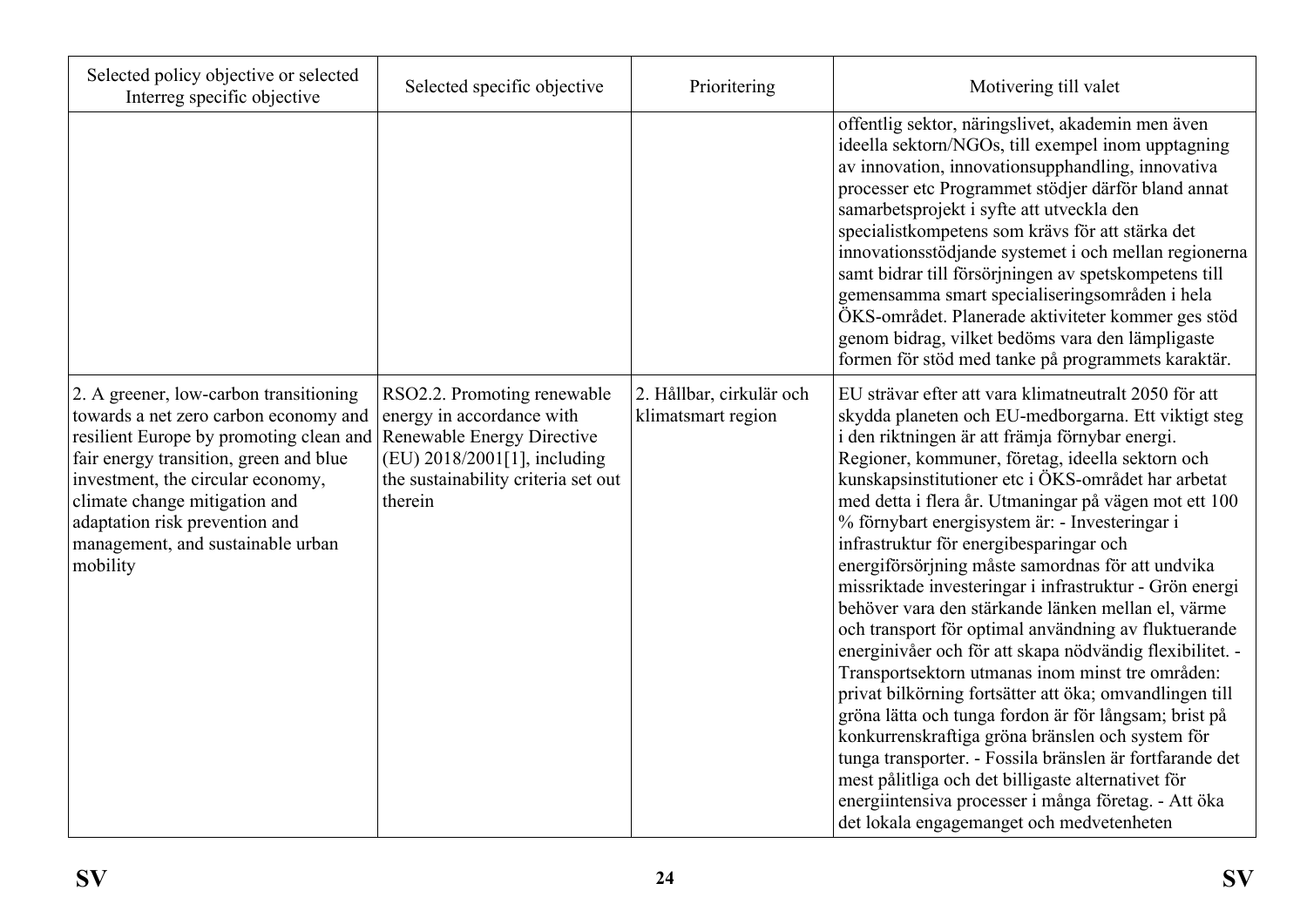| Selected policy objective or selected<br>Interreg specific objective                                                                                                                                                                                                                                                          | Selected specific objective                                                                                                                      | Prioritering                                   | Motivering till valet                                                                                                                                                                                                                                                                                                                                                                                                                                                                                                                                                                                                                                                                                                                                                                                                                                                                                                                                                                                                                                       |
|-------------------------------------------------------------------------------------------------------------------------------------------------------------------------------------------------------------------------------------------------------------------------------------------------------------------------------|--------------------------------------------------------------------------------------------------------------------------------------------------|------------------------------------------------|-------------------------------------------------------------------------------------------------------------------------------------------------------------------------------------------------------------------------------------------------------------------------------------------------------------------------------------------------------------------------------------------------------------------------------------------------------------------------------------------------------------------------------------------------------------------------------------------------------------------------------------------------------------------------------------------------------------------------------------------------------------------------------------------------------------------------------------------------------------------------------------------------------------------------------------------------------------------------------------------------------------------------------------------------------------|
|                                                                                                                                                                                                                                                                                                                               |                                                                                                                                                  |                                                | beträffande den gröna omställningen är en viktig<br>utmaning för att kunna göra förnybara<br>energianläggningar större och mer konkurrenskraftiga.<br>- Nya relationer mellan kunder/konsumenter och<br>energibolagen. Utmaningarna med att främja förnybar<br>energi, energieffektivitet och hållbara energisystem<br>stannar inte vid de lokala, regionala eller nationella<br>gränserna. Genom att samarbeta, samskapa och<br>utveckla och testa metoder, modeller och initiativ kan<br>aktörerna i ÖKS-området tillsammans skapa bättre och<br>mer hållbara lösningar på gemensamma utmaningar.<br>Programmet behöver därför stödja projekt där aktörer i<br>ÖKS-området tillsammans kan uppnå en kritisk massa<br>och tillgång till den omfattande kunskap om förnybar<br>energi – kollektiv och effektiv energiförsörjning<br>(fjärrvärme), vind, sol och vattenkraft – som finns i<br>gränsregionen. Planerade aktiviteter kommer ges stöd<br>genom bidrag, vilket bedöms vara den lämpligaste<br>formen för stöd med tanke på programmets karaktär. |
| 2. A greener, low-carbon transitioning<br>towards a net zero carbon economy and<br>resilient Europe by promoting clean and<br>fair energy transition, green and blue<br>investment, the circular economy,<br>climate change mitigation and<br>adaptation risk prevention and<br>management, and sustainable urban<br>mobility | RSO2.4. Promoting climate<br>change adaptation and disaster<br>risk prevention, resilience<br>taking into account eco-system<br>based approaches | 2. Hållbar, cirkulär och<br>klimatsmart region | Utmaningarna med att främja anpassning och<br>motståndskraft beträffande katastrofer relaterade till<br>klimatförändringar stannar inte vid de lokala, regionala<br>eller nationella gränserna. För att motverka katastrofer<br>och anpassa ÖKS-området till klimatförändringar<br>måste helhetslösningar skapas som fungerar över olika<br>ekosystem och skapar mervärde och synergier. ÖKS-<br>området står som resten av världen inför flera<br>klimatutmaningar, och helhetslösningarna behöver<br>adressera flera av nedanstående utmaningar: - ökande<br>regnmängder - stigande havsnivåer - fler stormfloder -<br>stigande grundvatten - stigande vattennivåer i<br>vattendrag - långa torkperioder med risk för bränder -<br>laviner - flera stormar - ökade våghöjder I ÖKS-                                                                                                                                                                                                                                                                       |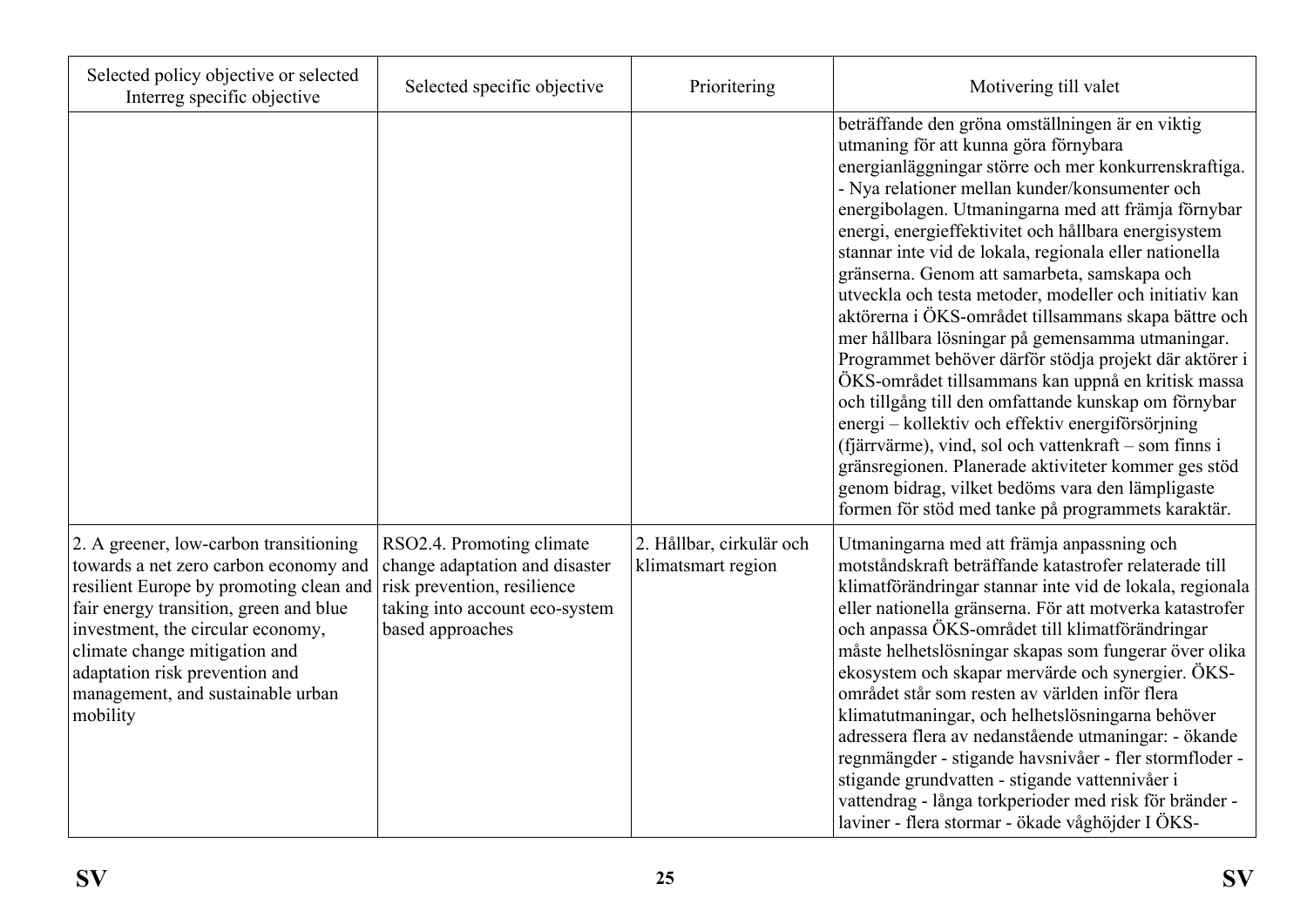| Selected policy objective or selected<br>Interreg specific objective                                                                                                                                                                                                                                                                                     | Selected specific objective                                        | Prioritering                                   | Motivering till valet                                                                                                                                                                                                                                                                                                                                                                                                                                                                                                                                                                                                                                                                                                                                                                                                                                                                                                                                                                                                                                                                                                                                                                                                                                                                  |
|----------------------------------------------------------------------------------------------------------------------------------------------------------------------------------------------------------------------------------------------------------------------------------------------------------------------------------------------------------|--------------------------------------------------------------------|------------------------------------------------|----------------------------------------------------------------------------------------------------------------------------------------------------------------------------------------------------------------------------------------------------------------------------------------------------------------------------------------------------------------------------------------------------------------------------------------------------------------------------------------------------------------------------------------------------------------------------------------------------------------------------------------------------------------------------------------------------------------------------------------------------------------------------------------------------------------------------------------------------------------------------------------------------------------------------------------------------------------------------------------------------------------------------------------------------------------------------------------------------------------------------------------------------------------------------------------------------------------------------------------------------------------------------------------|
|                                                                                                                                                                                                                                                                                                                                                          |                                                                    |                                                | området finns omfattande kunskaper och erfarenheter<br>inom klimatanpassning och riskreducering. Detta<br>behöver omsättas till genomförande av fullskaliga<br>pilot- och demoprojekt. Programmet behöver därför<br>stödja kunskaps- och datautbyte, utveckling av nya<br>metoder för klimatanpassning mellan olika sektorer,<br>testning av tekniker och metoder samt<br>pilotimplementering. Planerade aktiviteter kommer ges<br>stöd genom bidrag, vilket bedöms vara den lämpligaste<br>formen för stöd med tanke på programmets karaktär.                                                                                                                                                                                                                                                                                                                                                                                                                                                                                                                                                                                                                                                                                                                                         |
| 2. A greener, low-carbon transitioning<br>towards a net zero carbon economy and<br>resilient Europe by promoting clean and resource efficient economy<br>fair energy transition, green and blue<br>investment, the circular economy,<br>climate change mitigation and<br>adaptation risk prevention and<br>management, and sustainable urban<br>mobility | RSO <sub>2.6</sub> . Promoting the<br>transition to a circular and | 2. Hållbar, cirkulär och<br>klimatsmart region | År 2030 ska det vara lätt att leva efter den cirkulära<br>ekonomins principer. Det måste vara enkelt för<br>medborgarna att köpa cirkulära produkter och enkelt<br>för företag att utveckla cirkulär produktion, produkter<br>och tjänster. Utmaningarna med att främja cirkulär<br>ekonomi stannar inte vid de lokala, regionala eller<br>nationella gränserna. För att bidra till EU:s övergång<br>till en mer cirkulär ekonomi 2030 behöver ÖKS-<br>området lösa följande utmaningar: - Ohållbar<br>produktion och konsumtion - Låg nivå av<br>implementering av forskningsresultat inom området -<br>Låg återvinningsgrad och brist på ekonomiska<br>incitament - Det "linjära" systemet (förbrukning av<br>produkter) är djupt rotad med därtill hörande effektiva<br>värdekedjor - Övergången till en cirkulär ekonomi<br>förutsätter en transformation, en övergång till ett nytt<br>förhållningssätt - Det krävs tillräcklig kunskap och<br>efterfrågan från konsumenter för att ändra standarder<br>Tillsammans kan aktörerna i ÖKS-området skapa<br>bättre och mer hållbara lösningar på gemensamma<br>utmaningar genom att samarbeta, samskapa, utveckla<br>och testa metoder, modeller och initiativ. Programmet<br>behöver därför stödja samarbetsprojekt som bidrar till |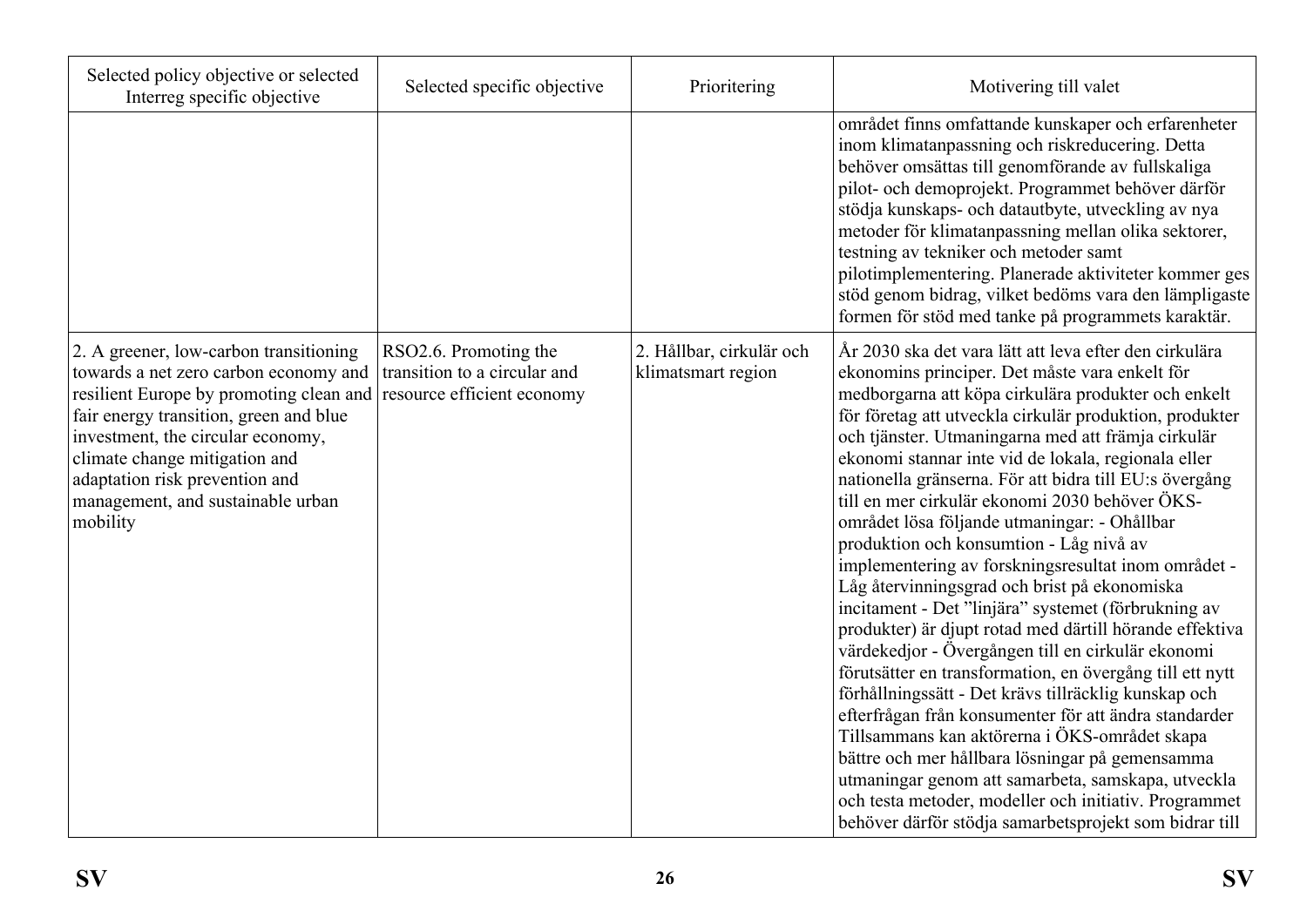| Selected policy objective or selected<br>Interreg specific objective | Selected specific objective                                                                                                                                                                                       | Prioritering                                    | Motivering till valet                                                                                                                                                                                                                                                                                                                                                                                                                                                                                                                                                                                                                                                                                                                                                                                                                                                                                                                                                                                                                                                                                                                                                                                                                                                                                                                                                                                                               |
|----------------------------------------------------------------------|-------------------------------------------------------------------------------------------------------------------------------------------------------------------------------------------------------------------|-------------------------------------------------|-------------------------------------------------------------------------------------------------------------------------------------------------------------------------------------------------------------------------------------------------------------------------------------------------------------------------------------------------------------------------------------------------------------------------------------------------------------------------------------------------------------------------------------------------------------------------------------------------------------------------------------------------------------------------------------------------------------------------------------------------------------------------------------------------------------------------------------------------------------------------------------------------------------------------------------------------------------------------------------------------------------------------------------------------------------------------------------------------------------------------------------------------------------------------------------------------------------------------------------------------------------------------------------------------------------------------------------------------------------------------------------------------------------------------------------|
|                                                                      |                                                                                                                                                                                                                   |                                                 | inspiration, kunskapsuppbyggnad och<br>erfarenhetsutbyte, och som bland annat kan leda till<br>fullskaliga test,"resource loops" i olika branscher och<br>cirkulära offentliga upphandlingar. Planerade<br>aktiviteter kommer ges stöd genom bidrag, vilket<br>bedöms vara den lämpligaste formen för stöd med<br>tanke på programmets karaktär.                                                                                                                                                                                                                                                                                                                                                                                                                                                                                                                                                                                                                                                                                                                                                                                                                                                                                                                                                                                                                                                                                    |
| 3. A more connected Europe by<br>enhancing mobility                  | RSO3.2. Developing and<br>enhancing sustainable, climate<br>resilient, intelligent and<br>intermodal national, regional<br>and local mobility, including<br>improved access to TEN-T and<br>cross-border mobility | 3. Sammanlänkad region<br>med hållbar mobilitet | Ett välfungerande gränsregionalt transportsystem är<br>avgörande för att ÖKS-området ska fungera och<br>utvecklas. Minskade utsläpp från transportsektorn<br>bidrar till att uppnå målen i Parisavtalet och stöder<br>EU:s Green Deal. Transportsystemet i ÖKS-området<br>står inför olika typer av utmaningar, som också<br>varierar mellan olika delområden, städer och<br>landsbygd: - Transporter genererar utsläpp,<br>föroreningar, buller och orsakar olyckor. - Det finns<br>trängselproblematik i städer och på huvudvägarna. -<br>Transportutbudet på landsbygden är på många ställen<br>underutvecklat. - Energi- och IKT-infrastrukturen har<br>inte alltid tillräcklig kapacitet. - Det finns flaskhalsar<br>och bristande länkar i gränsöverskridande<br>infrastruktur, liksom otillräcklig synkronisering av<br>infrastruktur-planering och gränsöverskridande<br>transport-tjänster. ÖKS-området har samtidigt många<br>styrkor och möjligheter som med stöd från<br>programmet ger goda förutsättningar för att utveckla<br>ett mer hållbart, effektivt, socialt inkluderande och<br>sammanhängande transportsystem. Programmet<br>behöver därför stödja projekt som bidrar till flera typer<br>av gränsregionalt mervärde, såsom: - Kartläggning av<br>behov av gränsöverskridande infrastruktur och<br>eventuellt avlägsnande av flaskhalsar - Samordning<br>och synkronisering av planer för gränsöverskridande |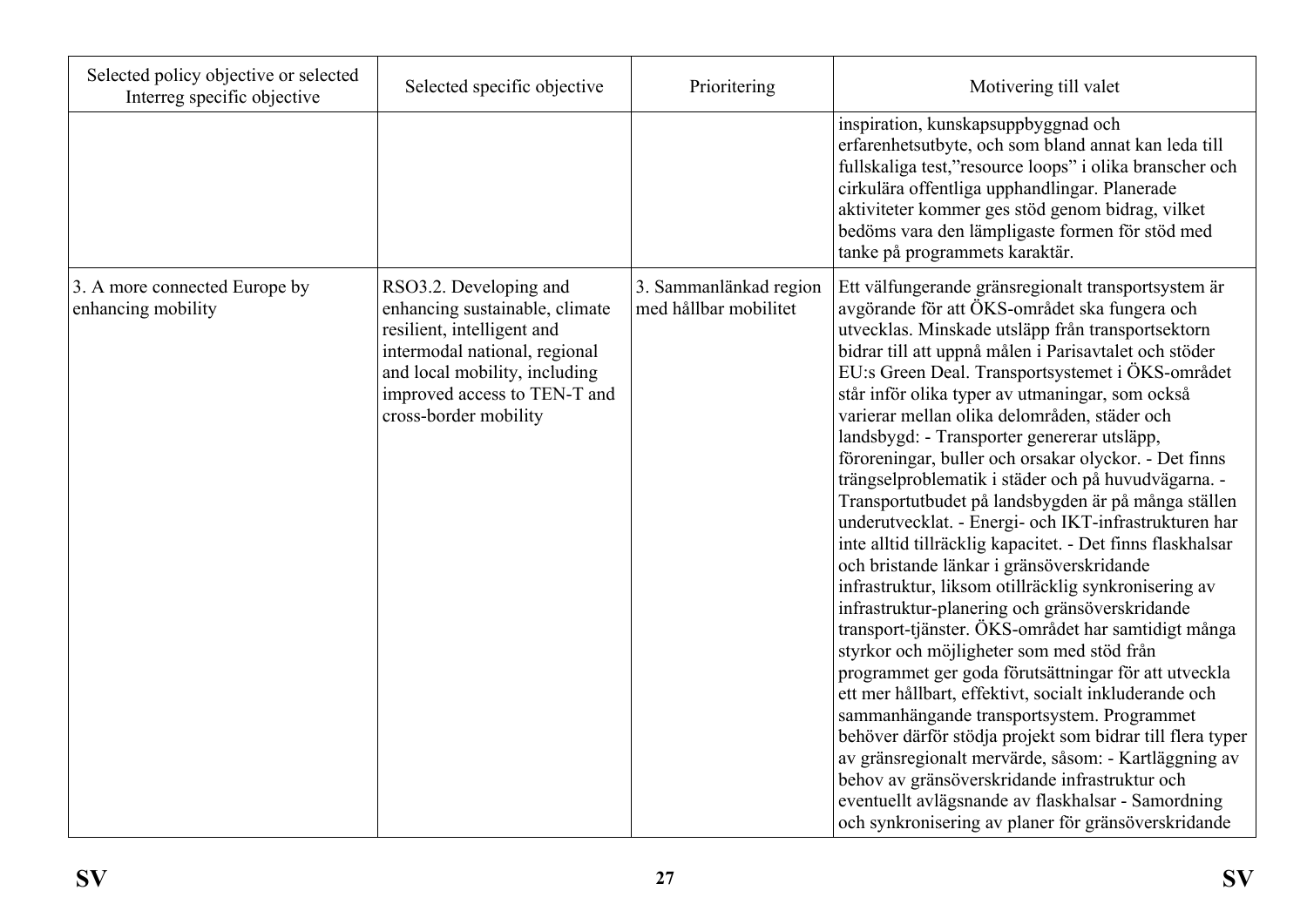| Selected policy objective or selected<br>Interreg specific objective                          | Selected specific objective                                                                                                                                                                   | Prioritering                        | Motivering till valet                                                                                                                                                                                                                                                                                                                                                                                                                                                                                                                                                                                                                                                                                                                                                                                                                                                                                                                                                                                                                                                                                                |
|-----------------------------------------------------------------------------------------------|-----------------------------------------------------------------------------------------------------------------------------------------------------------------------------------------------|-------------------------------------|----------------------------------------------------------------------------------------------------------------------------------------------------------------------------------------------------------------------------------------------------------------------------------------------------------------------------------------------------------------------------------------------------------------------------------------------------------------------------------------------------------------------------------------------------------------------------------------------------------------------------------------------------------------------------------------------------------------------------------------------------------------------------------------------------------------------------------------------------------------------------------------------------------------------------------------------------------------------------------------------------------------------------------------------------------------------------------------------------------------------|
|                                                                                               |                                                                                                                                                                                               |                                     | infrastrukturinvesteringar och transporttjänster. -<br>Utveckling och harmonisering av gemensamma<br>standarder och metoder - Utnyttjandet av nya<br>möjligheter till gränsöverskridande reseplanering. -<br>Ökad kritisk massa för hållbara och smarta<br>mobilitetslösningar. - Ömsesidigt lärande och<br>erfarenhetsutbyte som hjälper till att lösa vanliga<br>utmaningar (utsläpp, flaskhalsar etc) - Gemensamt<br>främjande av initiativ/projekt/knutpunkter och<br>korridorer gentemot EU. Planerade aktiviteter kommer<br>ges stöd genom bidrag, vilket bedöms vara den<br>lämpligaste formen för stöd med tanke på<br>programmets karaktär.                                                                                                                                                                                                                                                                                                                                                                                                                                                                 |
| 4. A more social and inclusive Europe<br>implementing the European Pillar of<br>Social Rights | RSO4.1. Enhancing the<br>effectiveness and inclusiveness<br>of labour markets and access to<br>quality employment through<br>developing social infrastructure<br>and promoting social economy | 4. Gränslös<br>arbetsmarknadsregion | Potentialen i en mer sammanhängande arbetsmarknad<br>är stor och utgör grunden för ökat välstånd inom ÖKS-<br>området. Den internationella konkurrensen är idag<br>hård och en regions storlek är avgörande för<br>konkurrenskraften. Arbetsmarknaden i ÖKS-området<br>är idag inte fullt integrerad. Det är en utmaning att<br>söka arbete i hela gränsregionen vilket leder till att det<br>är svårt för arbetsgivare att hitta rätt arbetskraft som<br>matchar efterfrågan. Detta leder i slutändan till lägre<br>produktivitet och sämre konkurrenskraft. Utmaningen<br>består av flera delar; juridiska, ekonomiska och<br>administrativa gränshinder. Det finns även mentala<br>gränshinder, skillnader i utbildningsystem och hinder<br>för validering. Utbildningsystemen möter inte i<br>tillräckligt hög grad de behov som finns hos<br>arbetsgivare. Uppkvalificering av nuvarande<br>arbetsstyrka, utbildning av framtida arbetskraft samt<br>skapande av rätt förutsättningar för utländsk<br>arbetskraft behövs för att ÖKS-området ska ses som en<br>attraktiv arbetsmarknadsregion. Matchning mellan |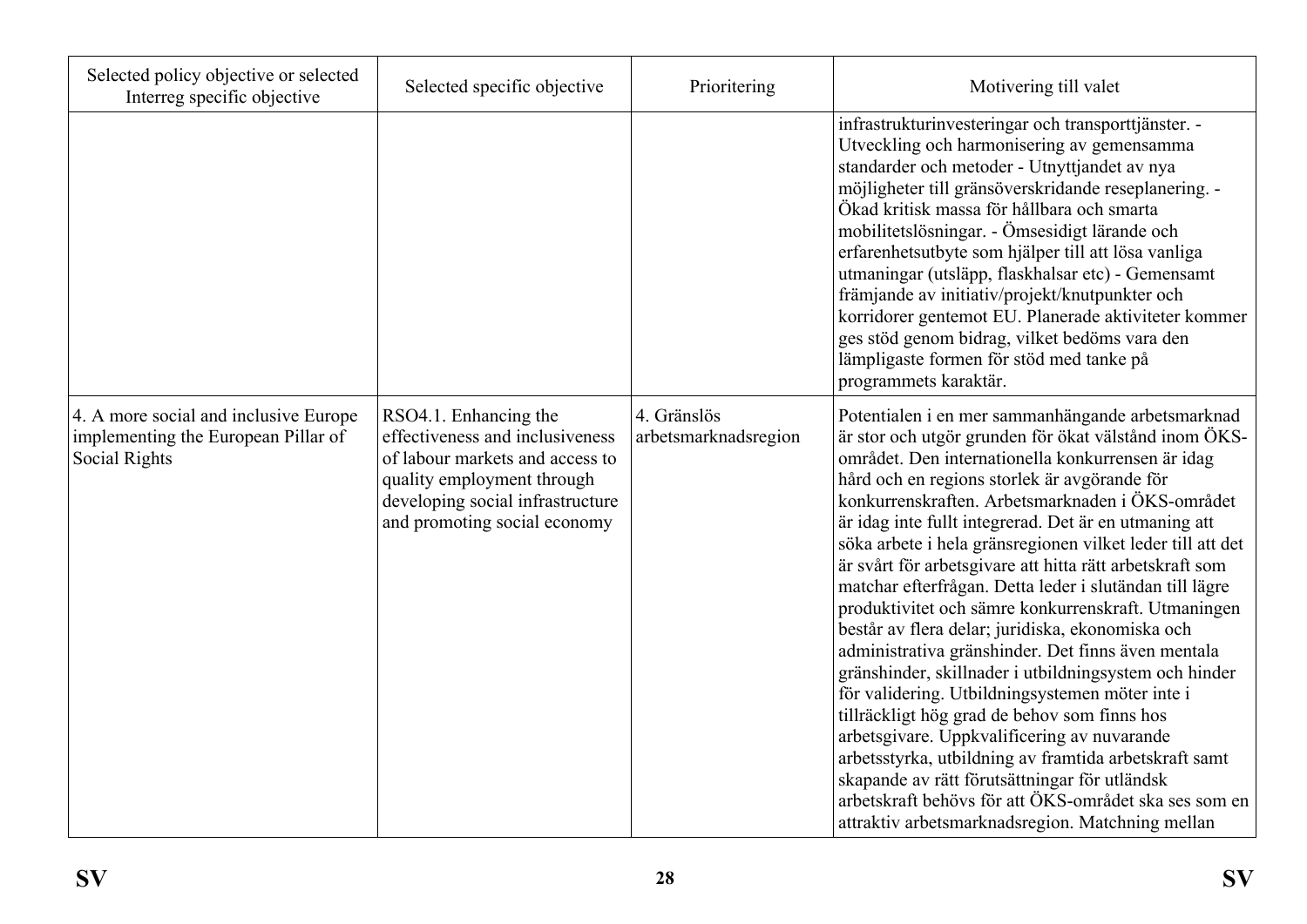| Selected policy objective or selected<br>Interreg specific objective | Selected specific objective | Prioritering | Motivering till valet                                                                                                                                                                                                                                                                                                                                                                                                                                                                                                                                                                                                                                                                                                                                                                                                                                                                                                                                                                                                           |
|----------------------------------------------------------------------|-----------------------------|--------------|---------------------------------------------------------------------------------------------------------------------------------------------------------------------------------------------------------------------------------------------------------------------------------------------------------------------------------------------------------------------------------------------------------------------------------------------------------------------------------------------------------------------------------------------------------------------------------------------------------------------------------------------------------------------------------------------------------------------------------------------------------------------------------------------------------------------------------------------------------------------------------------------------------------------------------------------------------------------------------------------------------------------------------|
|                                                                      |                             |              | utbud och efterfrågan av arbetskraft har god potential<br>inom exempelvis hälso- och sjukvårdssektorn.<br>Digitaliseringens möjligheter kan i högre grad nyttjas i<br>hela ÖKS-geografin. För att arbetskraftens rörlighet<br>ska fungera smidigt krävs fortsatt arbete med att ta bort<br>gränshinder. Nationellt påverkansarbete är en<br>nyckelfaktor. Det behövs också en tätare koppling<br>mellan utbildningsystemet och arbetsmarknaden med<br>fokus på vidareutbildning och livslångt lärande.<br>Programmet behöver därför stödja projekt där<br>aktörerna i ÖKS kan identifiera och ta bort<br>gränshinder, skapa bättre förutsättningar för<br>arbetspendling och samarbeten inom<br>utbildningsområdet samt skapa kritisk massa för att<br>gemensamt locka företag, talanger och investeringar<br>som sammantaget skapar ökad konkurrenskraft och<br>produktivitet. Planerade aktiviteter kommer ges stöd<br>genom bidrag, vilket bedöms vara den lämpligaste<br>formen för stöd med tanke på programmets karaktär. |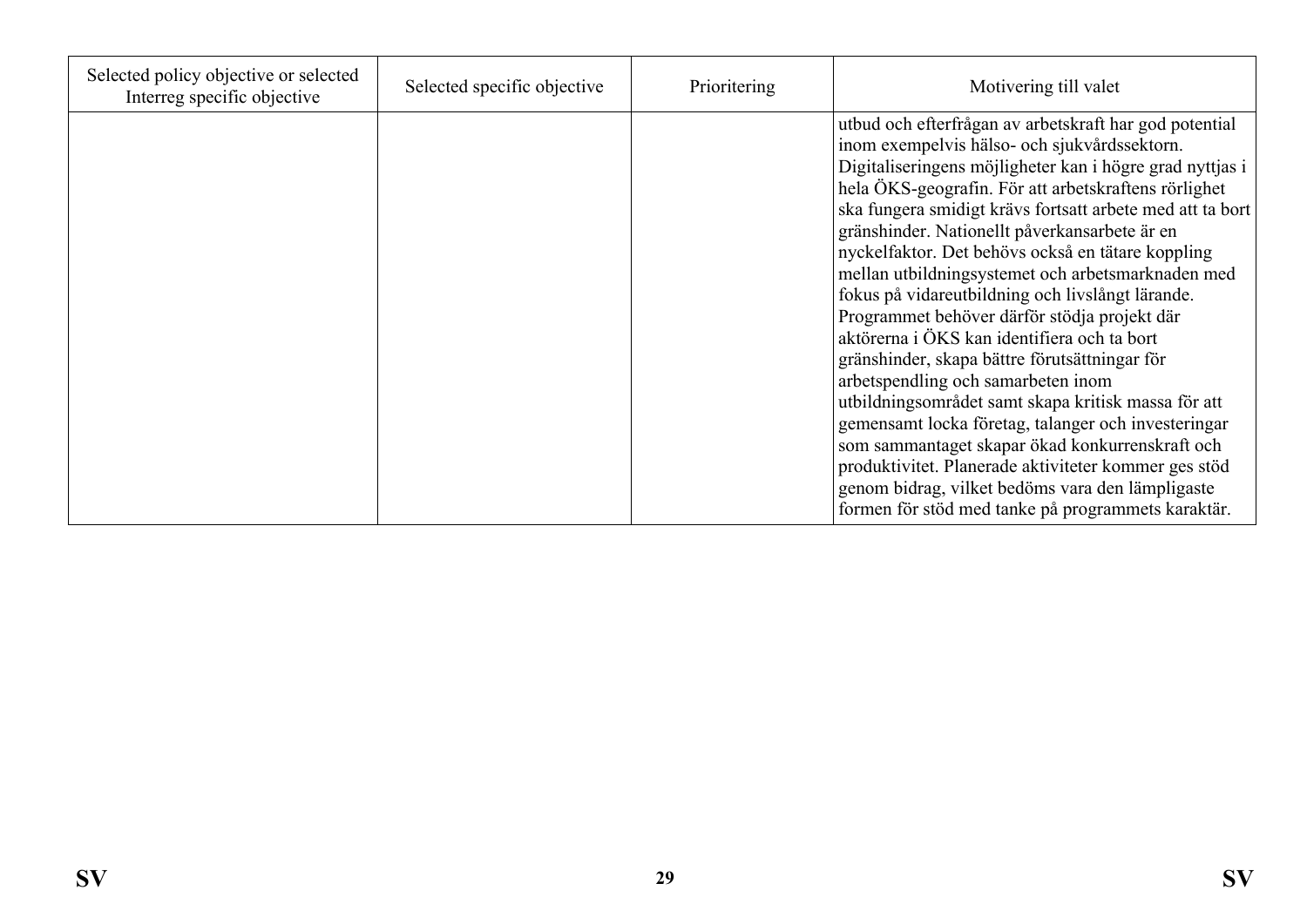## <span id="page-29-0"></span>2. Prioriteringar

Reference: points (d) and (e) of Article 17(3)

<span id="page-29-1"></span>2.1. Priority: 1 - Innovativ region för smart och hållbar ekonomisk omvandling

Reference: point (d) of Article 17(3)

<span id="page-29-2"></span>2.1.1. Specific objective: RSO1.1. Developing and enhancing research and innovation capacities and the uptake of advanced technologies

Reference: point (e) of Article 17(3)

Det specifika målet ska främja innovationer med fokus på ÖKS-områdets gemensamma smarta specialiseringsområden. Insatser gäller bland annat gränsregionala samarbeten kring innovationsstödsystem och infrastruktur, värdekedjor, företag och tillämpad forskning med koppling till näringslivet.

<span id="page-29-3"></span>2.1.1.1 Related types of action, and their expected contribution to those specific objectives and to macroregional strategies and sea-basis strategies, where appropriate

Reference: point (e)(i) of Article 17(3), point (c)(ii) of Article 17(9)

## **Syfte, utmaningar och styrkor i ett gränsregionalt perspektiv**

Insatser inom det specifika målet syftar till att främja innovation för smart och hållbar ekonomisk omvandling och stärka den globala konkurrenskraften inom ÖKS.

Aktörerna i ÖKS behöver samarbeta i breda konstellationer för att förbättra innovations- och forskningskapacitet och användning av avancerad teknik i regionen. Detta för att driva på den gröna och hållbara ekonomiska omvandlingen, möta samhällsutmaningar och bidra till att nå FN:s globala mål.

Corona-pandemin har lett till kraftigt bromsad global tillväxt, nedläggningar i vissa branscher och samtidigt stort tryck och belastning i andra, särskilt inom sjukvården. Pandemin har även lett till positiva effekter och öppnat upp för nya möjligheter som programmet bör bygga vidare på och dra lärdom av. Digitaliseringen i samhället har påskyndats och verksamheter har tvingats att ingå i nya samarbeten och testa innovativa arbetssätt och metoder. Det finns goda exempel på hur offentlig sektor kan främja, utveckla och implementera innovation även utanför de etablerade innovationsmiljöerna.

Inom grön omställning finns flera gränsregionala utmaningar kopplade till innovation, bland annat behov av:

- Snabbare uppskalning av innovationer inom hållbar utveckling
- Stärka och bygga upp stödsystemen för innovation och utveckling mellan regionerna
- Tillämpad forskning och innovationsutveckling
- Öka små och medelstoras företags konkurrenskraft

Life Science är en tvärvetenskaplig forskningsgren som bland annat omfattar hälso- och sjukvård, medicinteknik, bioteknik och läkemedel men även livsmedel. Ur ett ÖKS-perspektiv är Life Science ofta synonymt med välfärdsteknologi eller hälso- och sjukvård men det kan även beröra livsmedelssektorn, jordbrukssektorn med flera. Det finns stora utmaningar och styrkor inom hälso- och sjukvårdssektorn i och utanför ÖKS-området vilka även kan påverka konkurrenskraften inom Life Science-området i stort. Exempel på dessa utmaningar är:

- Brist på samarbete mellan näringslivet, akademi och hälso- och sjukvården inom och mellan regionerna.

- Brist på incitament/struktur/utrymme för tillämpad forskning, innovation och utveckling.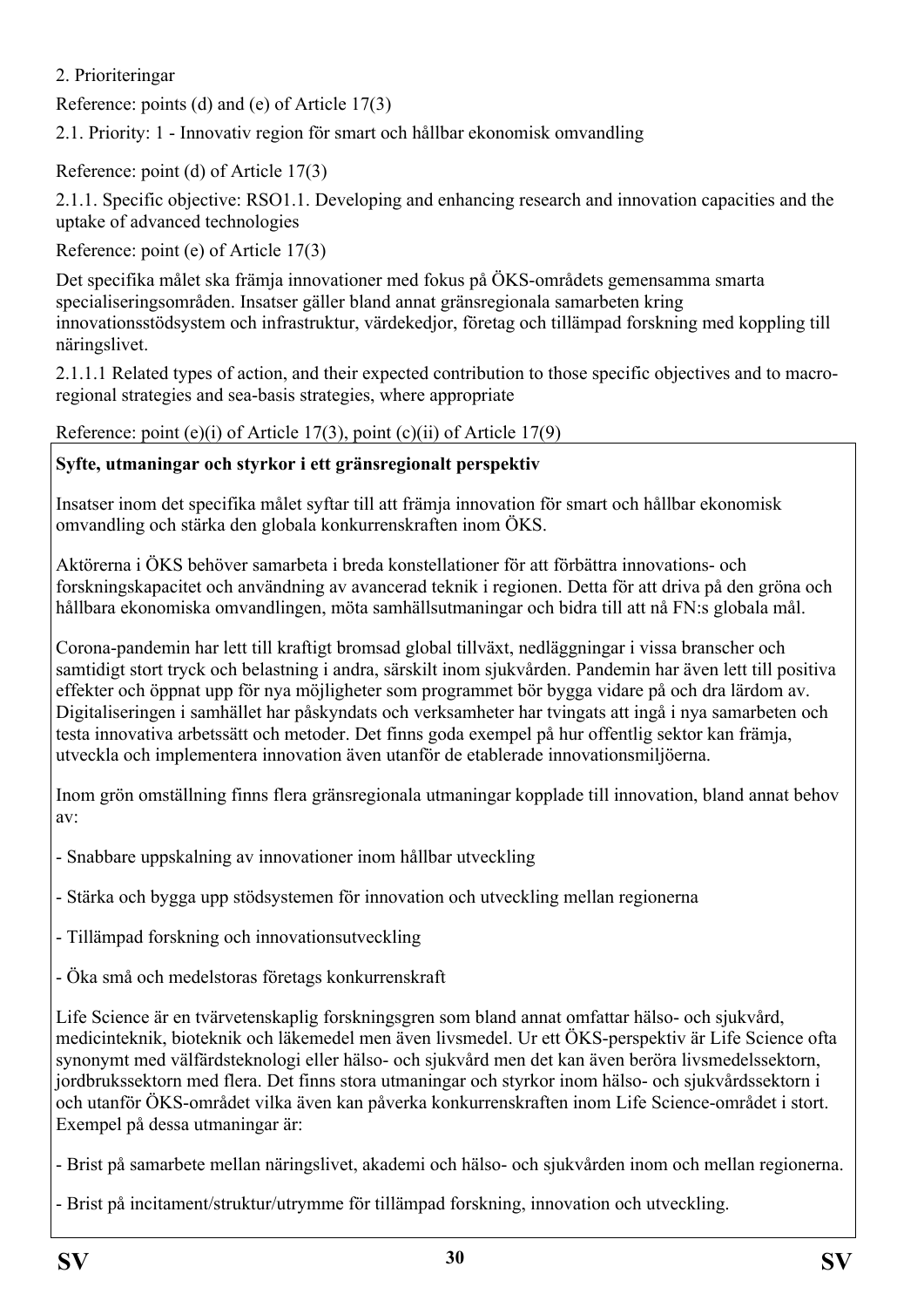- Behov att bygga upp hälso- och sjukvårdens förmåga till omställning genom att skapa, testa och implementera innovationer för att bemöta utmaningarna sektorn står inför, till exempel genom utveckling av digital teknik, nya läkemedel och andra behandlingar samt system- och verksamhetsinnovation för en mer hållbar och motståndskraftig vård.

- Begränsade testmiljöer för medicinteknik, välfärdsteknik och innovation inom hälso och sjukvård.

För att lösa dessa utmaningar krävs innovativa processer, teknik och samarbetsformer inom ÖKS-området och globalt.

#### **Projekt-/Insatstype**r

Projekt måste ha ett tydligt gränsregionalt mervärde och en stark koppling till gemensamma smarta specialiseringsområden, där Grön omställning och Hälsa/Life Science är särskilt framträdande i regionernas strategiska dokument. Programmet kan också finansiera insatser inom andra gemensamma smarta specialiseringsområden, samt projekt som syftar till att skapa synergier i skärningspunkter mellan smarta specialiseringar och sektorer.

Smart specialisering är ett begrepp som introducerades av EU□kommissionen. Det syftar till att prioritera vissa teknologier och sektorer i en region och att identifiera områden för innovations‐ och policyåtgärder för framtida konkurrenskraft. Kraftsamlingen bakom ett styrkeområde förutsätter nära samverkan mellan olika aktörer inom en region och mellan olika nivåer i samhället.

Typer av projekt kan till exempel vara:

*Samarbete och erfarenhetsutbyte* mellan till exempel verksamheter i offentlig och privat sektor i syfte att utveckla lösningar på gemensamma utmaningar

*Stöd till små- och medelstora företag, såsom*

- Stöd till start-ups och scale-ups i att utveckla och skala upp innovationer
- Etablering av testbäddar och pilotprojekt kring öppen innovation
- Gemensamma investment promotionkampanjer
- Internationell match-making mellan små- och medelstora företag, start-ups etc

- Rådgivningskoncept för företag som vill expandera på nya marknader

*Effektivisering av stödsystemet, såsom*

- Projekt som identifierar gemensamma innovationsutmaningar och möjligheter inom gemensamma smarta specialiseringsområden i ÖKS-området

- Gränsöverskridande innovationsnätverk

- Gemensamma satsningar för att locka och behålla kapital, investeringar och etableringar till ÖKSområdet

- Etablering och/eller sammankoppling av gränsregional forskningsinfrastruktur och testbäddar i ÖKSgeografin i både pilotform och verklig miljö (test, demo, pilot)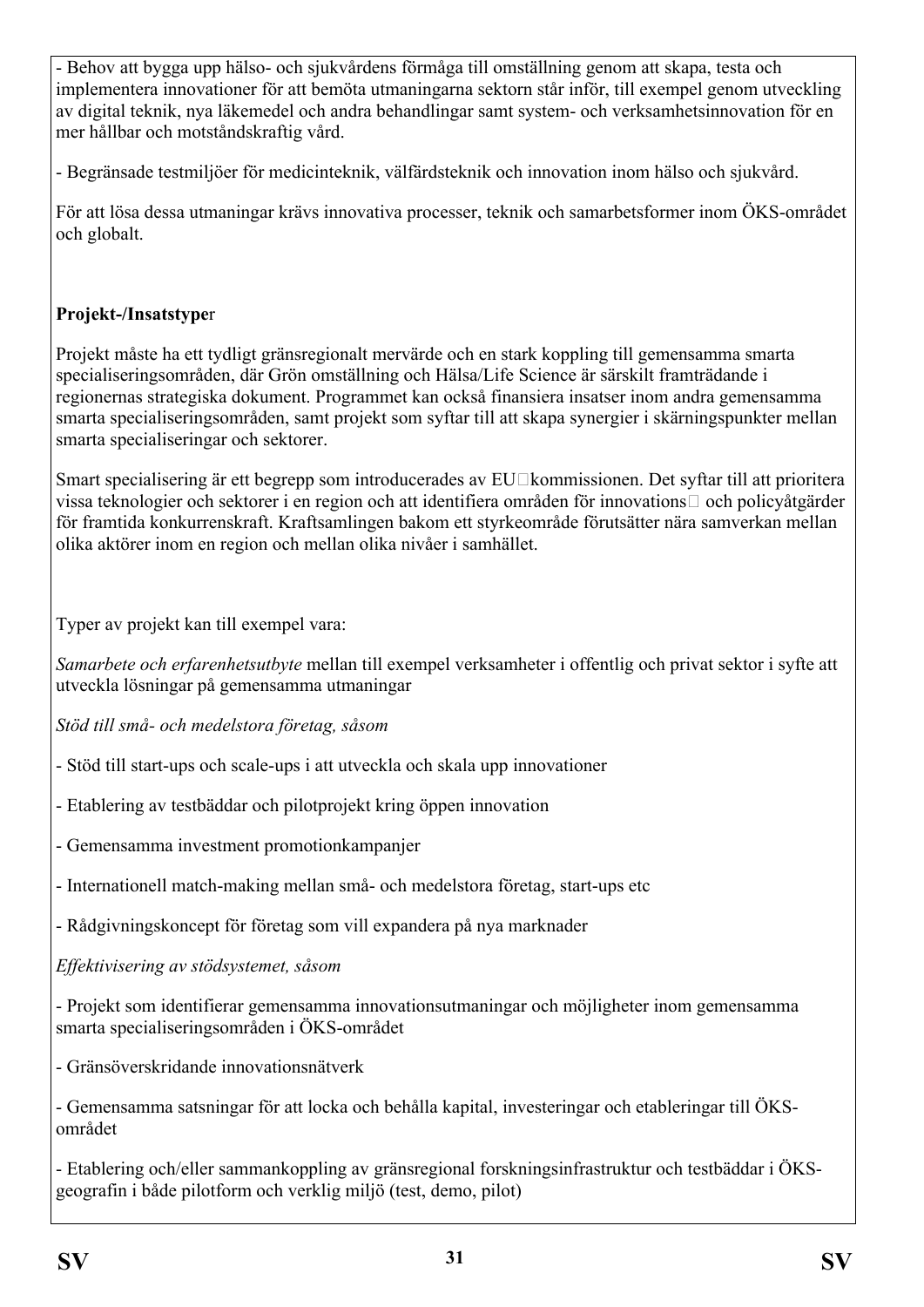#### *Tillämpad forskning, såsom*

- Offentlig-privat transnationell tillämpad forskning inom gemensamma smarta specialiseringsområden och med koppling till företagens och den offentliga sektorns behov.

Digitalisering är en så kallad "enabler" som bidrar till att öka företagens konkurrenskraft, effektivisera offentliga verksamheter och skapa lösningar för ett fossiloberoende samhälle. Digitalisering bör därför ses som ett tvärgående verktyg för hela programmet. Den välutvecklade Tech-sektorn i ÖKS är en viktig nyckelaktör för digitaliseringen.

Innovationsprojekt måste ha en koppling till företagens och den offentliga sektorns behov av tillämpad forskning, helst i ett balanserat samarbete mellan FoU-miljö, näringsliv och offentlig sektor.

## **Effekter på kort/medellång/lång sikt**

*På kort sikt:*

- Fler tester och demoprojekt över gränsen
- Fler gränsregionala forskningssamarbeten/resultat

*På medellång sikt:*

- Fler och nya användare av forskningsinfrastrukturer/testbäddar

*På lång sikt:*

- Hållbara innovationer som bidrar till stärkt konkurrenskraft, grön omställning och ett motståndskraftigt samhälle

- Nya värde- och kunskapskedjor
- God översyn och nyttjande av regionens smarta specialiseringsområden
- Gemensamma modeller för innovativ/grön upphandling
- Ökad kommersialisering av forskning och innovationer

#### H**ållbarhet/Horisontella kriterier**

Innovationsklimatet kan främjas av mångfald (exempelvis kön, härkomst, ålder och funktionsnivå) genom utvidgade referensramar i verksamheter och projekt. Mångfald och kompetenser med olika bakgrund och språk kan ge ökade möjligheter att nå nya marknader inom smarta specialiseringsområden, förbättra marknadspositioner, bredda rekryteringsbasen och öka kreativiteten.

## **Bidrag till makrostrategier**

Insatserna inom specifikt mål 1:1 har en tydlig koppling till de **makrostrategier och analyser** som ÖKSprogrammet relaterar till i avsnitt 1.2. Det gäller särskilt **Cross-Border Cooperation in the BSA** som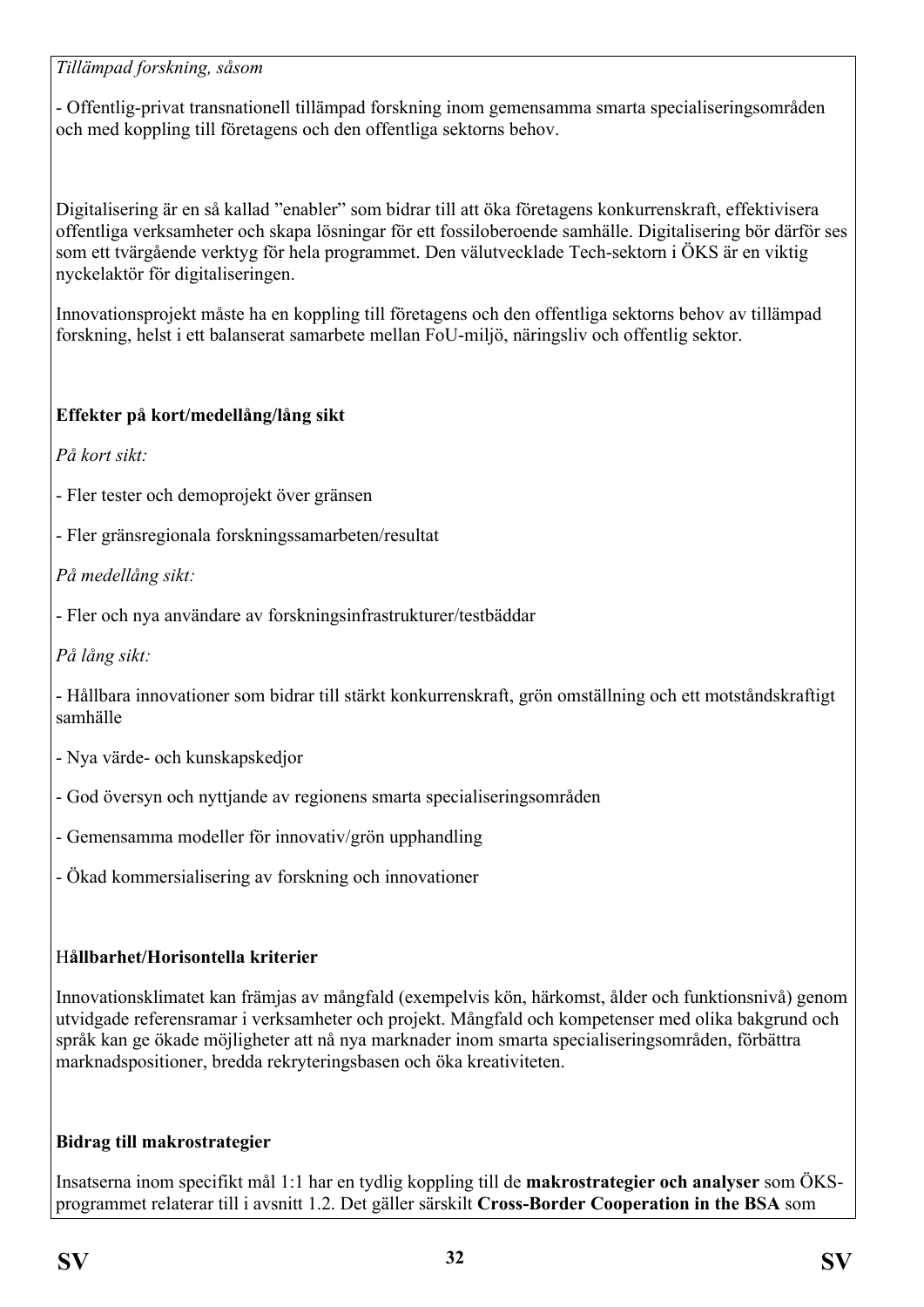betonar att gränsregionala innovationssystem behöver utvecklas och samarbetet förankras i gemensamma styrkor för smart specialisering som hälsa, energi och miljölösningar. **North Sea Region 2030 Strategy**  och **OECD Megaregion Western Scandinavia** är exempel på andra strategier som betonar detta perspektiv.

Insatserna bedöms vara helt i överensstämmelse med Do No Significant Harm-principen, eftersom de inte förväntas ha någon betydande negativ miljömässig inverkan utifrån deras innehåll och karaktär.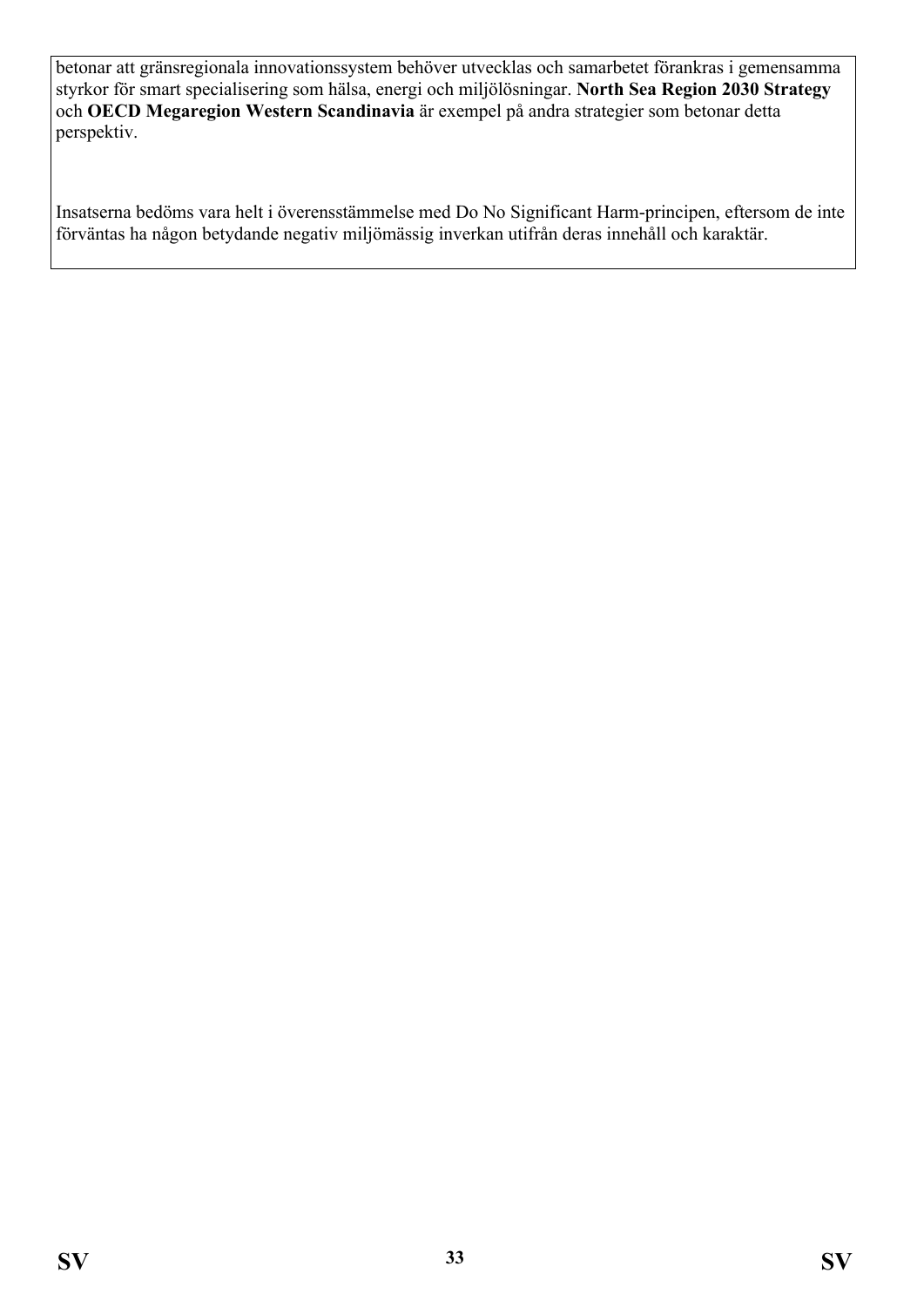# <span id="page-33-0"></span>2.1.1.1b. Definition of a single beneficiary or a limited list of beneficiaries and the granting procedure

Reference: point (c)(i) of Article 17(9)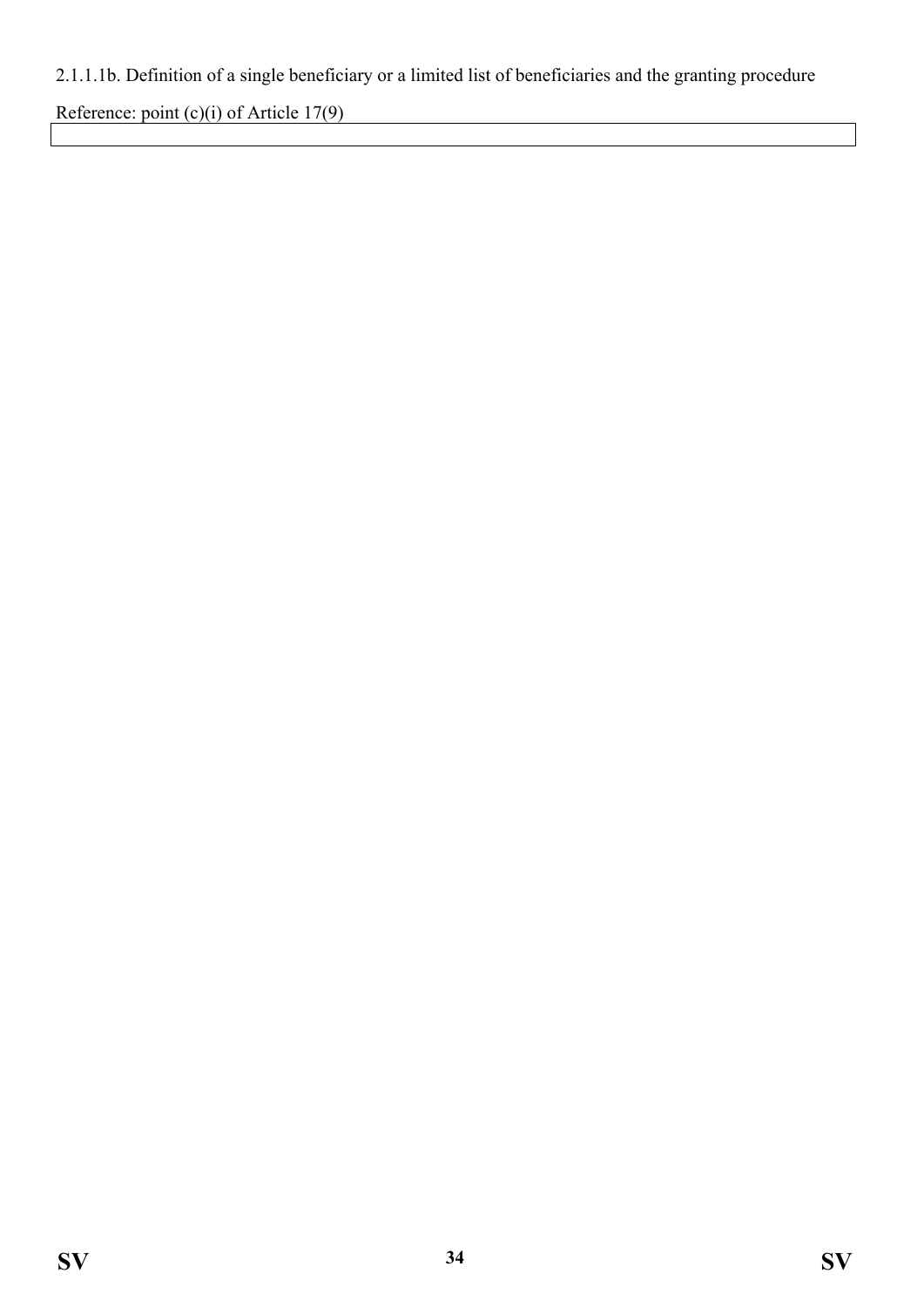#### <span id="page-34-0"></span>2.1.1.2. Indicators

# Reference: point (e)(ii) of Article 17(3), point (c)(iii) of Article 17(9)

<span id="page-34-1"></span>Table 2 - Output indicators

| Prioritering | Särskilt<br>mål | ID           | Indicator                                                                                    | Mätenhet       | Delmål<br>(2024) | Target<br>(2029) |
|--------------|-----------------|--------------|----------------------------------------------------------------------------------------------|----------------|------------------|------------------|
|              | RSO1.1          |              | RCO02 Företag som får bidrag                                                                 | företag        |                  | 12               |
|              | RSO1.1          |              | RCO04 Företag som får icke-finansiellt stöd                                                  | företag        | 53               | 380              |
|              | RSO1.1          |              | RCO10 Företag som samarbetar med forskningsorganisationer                                    | företag        |                  | 23               |
|              | RSO1.1          | <b>RCO87</b> | Organisationer som samarbetar över gränserna                                                 | organisationer | 18               | 131              |
|              | RSO1.1          | RCO01        | Företag som får stöd (varav mikroföretag, små företag,<br>medelstora företag, stora företag) | företag        | 55               | 392              |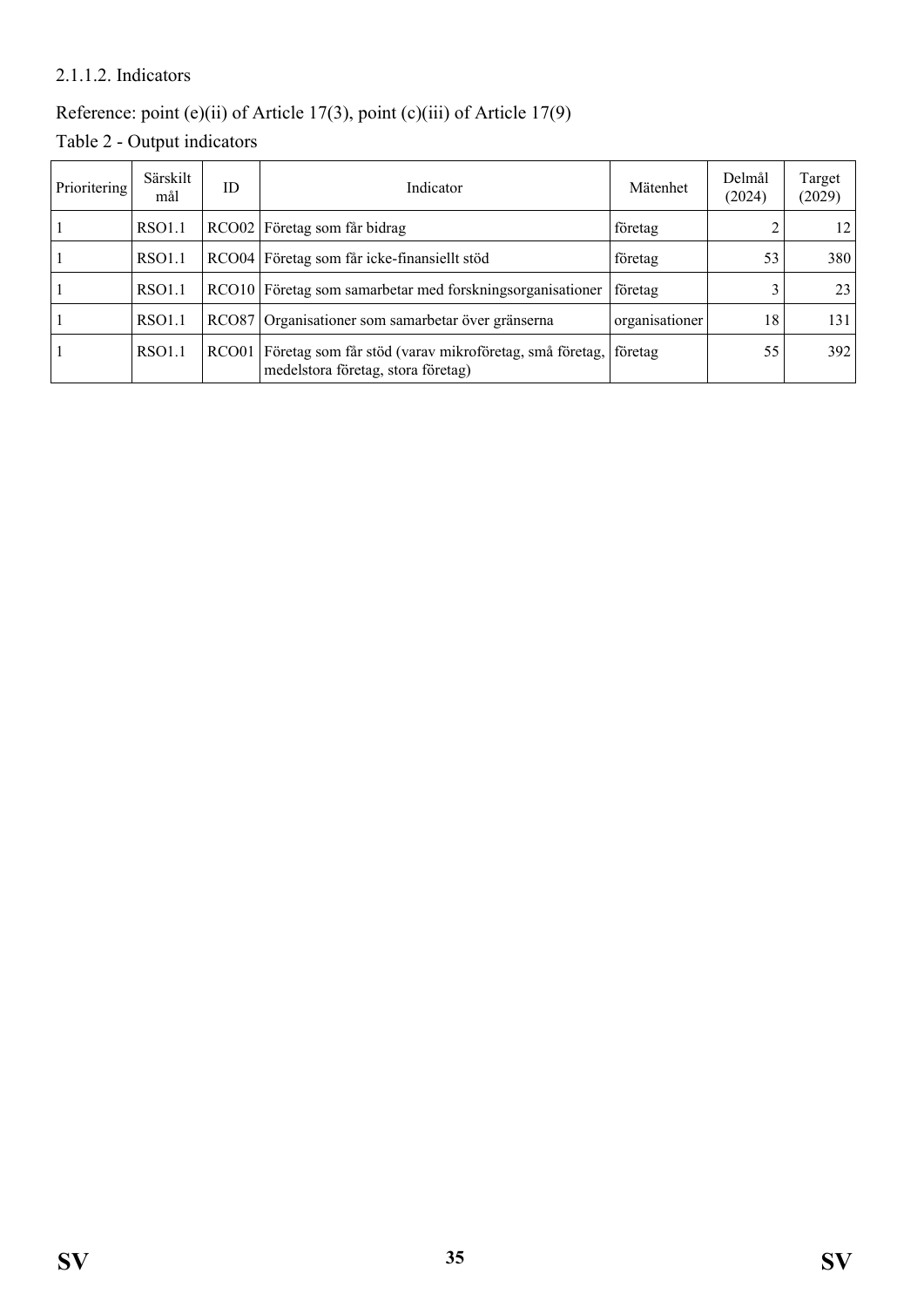| Prioritering | Särskilt<br>mål | ID    | Indicator                                                                                                                      | Mätenhet                                                       | <b>Baseline</b> | Reference<br>year | Target<br>(2029) | Source of data                                                                   | Kommenta                                                                                                                                  |
|--------------|-----------------|-------|--------------------------------------------------------------------------------------------------------------------------------|----------------------------------------------------------------|-----------------|-------------------|------------------|----------------------------------------------------------------------------------|-------------------------------------------------------------------------------------------------------------------------------------------|
|              | RSO1.1          | PSI01 | Utveckling och<br>implementering av<br>produkter, tjänster,<br>teknologier,<br>verktyg, lösningar,<br>processer och<br>metoder | Produkter, tjänster,<br>teknologier, verktyg,<br>lösningar etc | 0,00            |                   |                  | 201,00 Projektrapportering.<br>Förvaltande<br>myndighets<br>rapporteringssystem  | Fullständig<br>formulerin<br>av<br>måttenhete<br>Produkter,<br>tjänster,<br>teknologie<br>verktyg,<br>lösningar,<br>processer<br>metoder. |
|              | <b>RSO1.1</b>   | PSI02 | Användare av<br>miljöer och<br>stödstruktur för<br>forskning och<br>innovation                                                 | Användare                                                      | 0,00            |                   |                  | 417,00 Projektrapportering.<br>Förvaltande<br>myndighets<br>rapporteringssystem. |                                                                                                                                           |
|              | <b>RSO1.1</b>   | RCR03 | Små och<br>medelstora företag<br>(SMF) som inför<br>produkt-eller<br>processinnovationer                                       | företag                                                        | 0,00            | $\overline{0}$    | 190,00           | Projektrapportering.<br>Förvaltande<br>myndighets<br>rapporteringssystem         |                                                                                                                                           |
|              | <b>RSO1.1</b>   | RCR79 | Gemensamma<br>strategier och<br>handlingsplaner<br>som anammats av<br>organisationer                                           | gemensam<br>strategi/handlingsplan                             | 0,00            | $\theta$          |                  | 4,00 Projektrapportering.<br>Förvaltande<br>myndighets<br>rapporteringssystem.   |                                                                                                                                           |

#### <span id="page-35-0"></span>Table 3 - Result indicators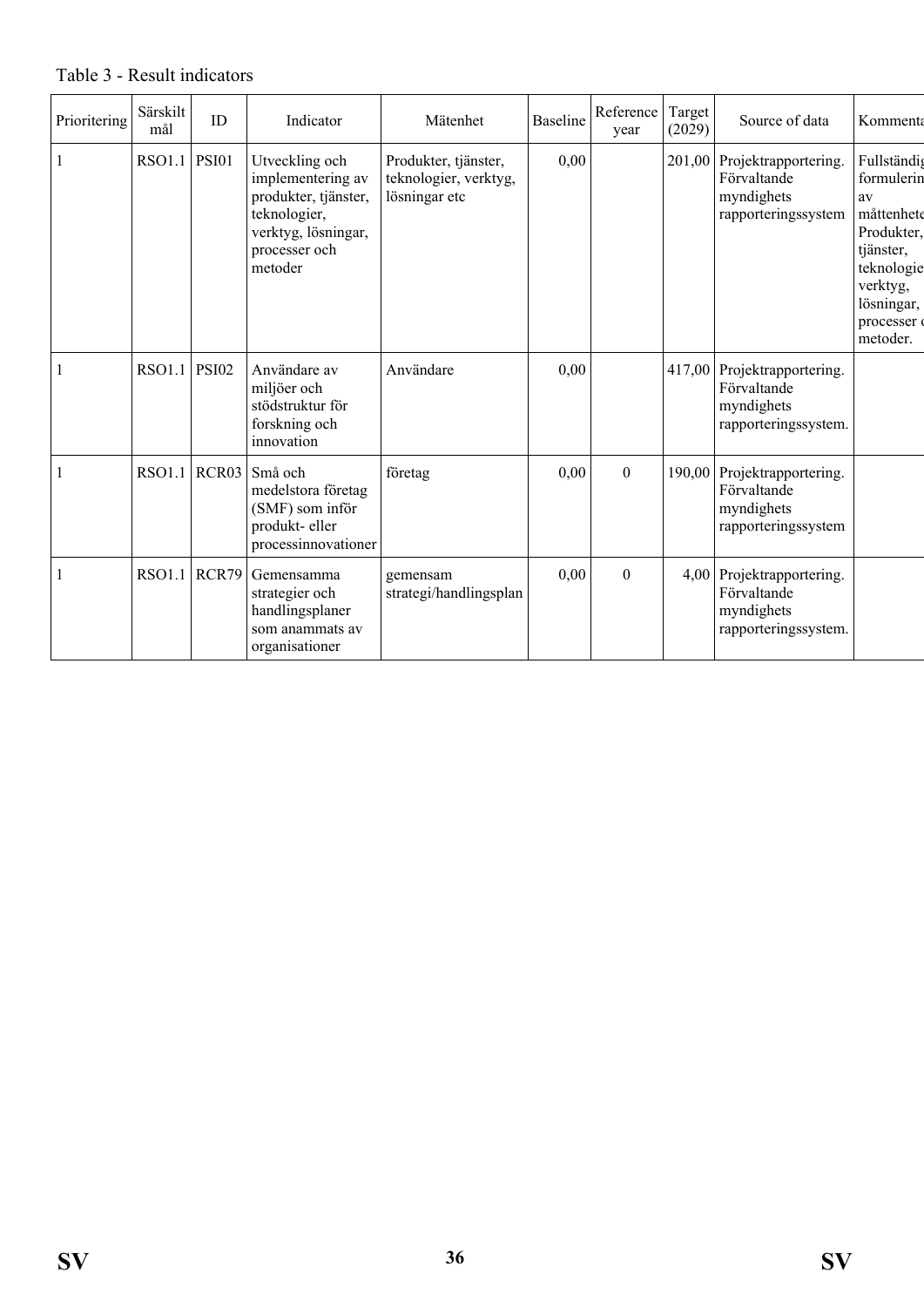#### 2.1.1.3. Main target groups

## Reference: point (e)(iii) of Article 17(3), point (c)(iv) of Article 17(9)

Nyckelaktörer och målgrupp för framtida projekt är bland annat:

- Klusterorganisationer
- Patientföreningar
- Inkubatorer
- Tech-transfer offices/Grants and Innovation offices
- Investerare (offentliga och privata)
- Universitet/Högskolor
- Nationella forsknings- och innovationsråd
- Forskningsinfrastruktur
- Företag
- Sjukhus
- Regioner och kommuner
- Privata och offentliga forskningsinstitut
- Science parks
- Regionala och kommunala innovationskontor/-bolag
- Nationella och regionala marknadsföringsorganisationer
- Investment och export promotion kontor
- Fack- och arbetsgivarförbund
- Forskarparker
- Ideella aktörer

Detta inkluderar aktörer inom Grön omställning och Hälsa/Life Science, men även inom andra gemensamma smarta specialiseringsområden såsom tech-, möbel- och textilindustrin, maritima sektorn och livsmedelssektorn etc.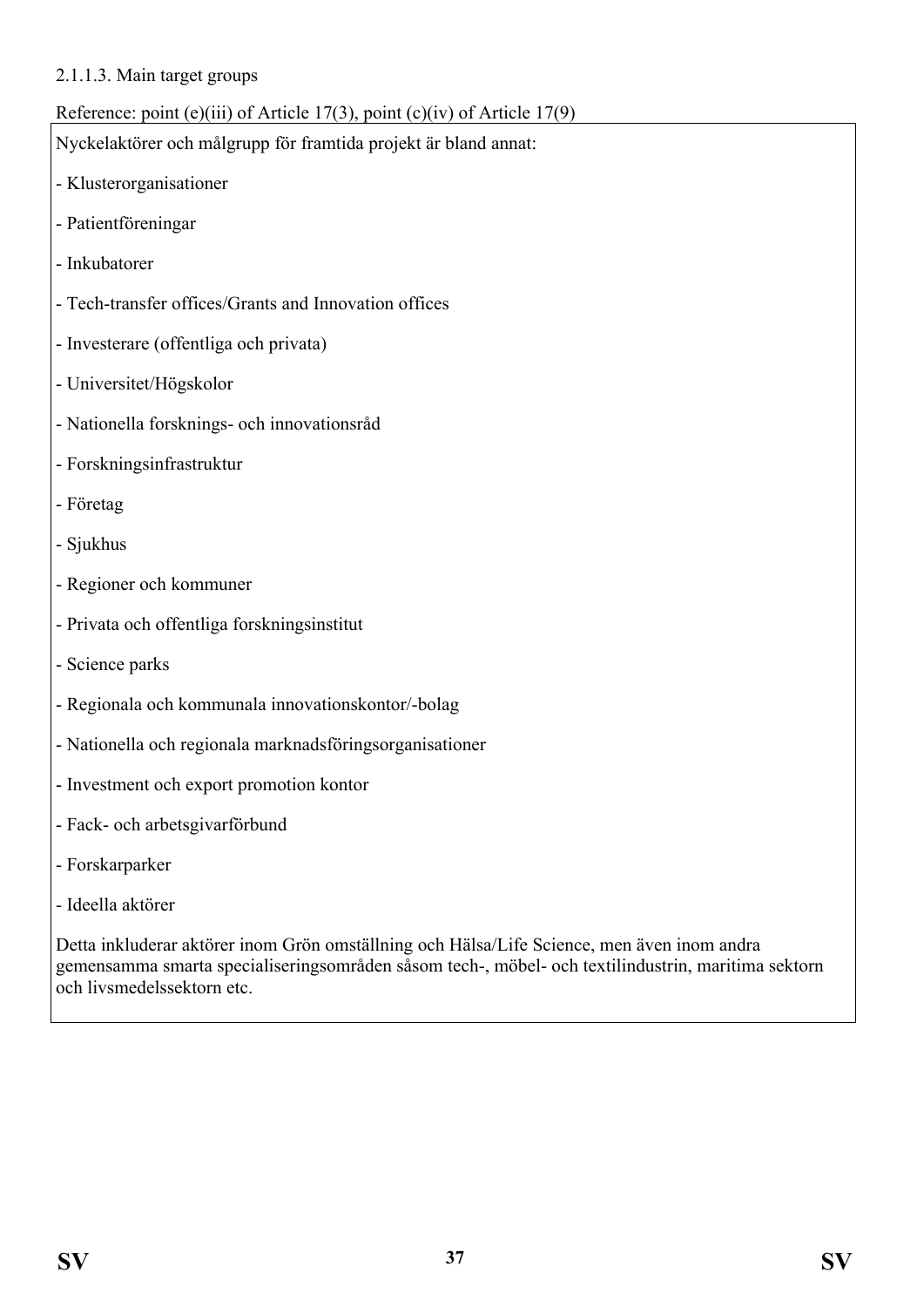2.1.1.4. Indication of the specific territories targeted, including the planned use of ITI, CLLD or other territorial tools

Reference: Article point (e)(iv) of 17(3

Insatserna riktar sig till hela ÖKS-geografin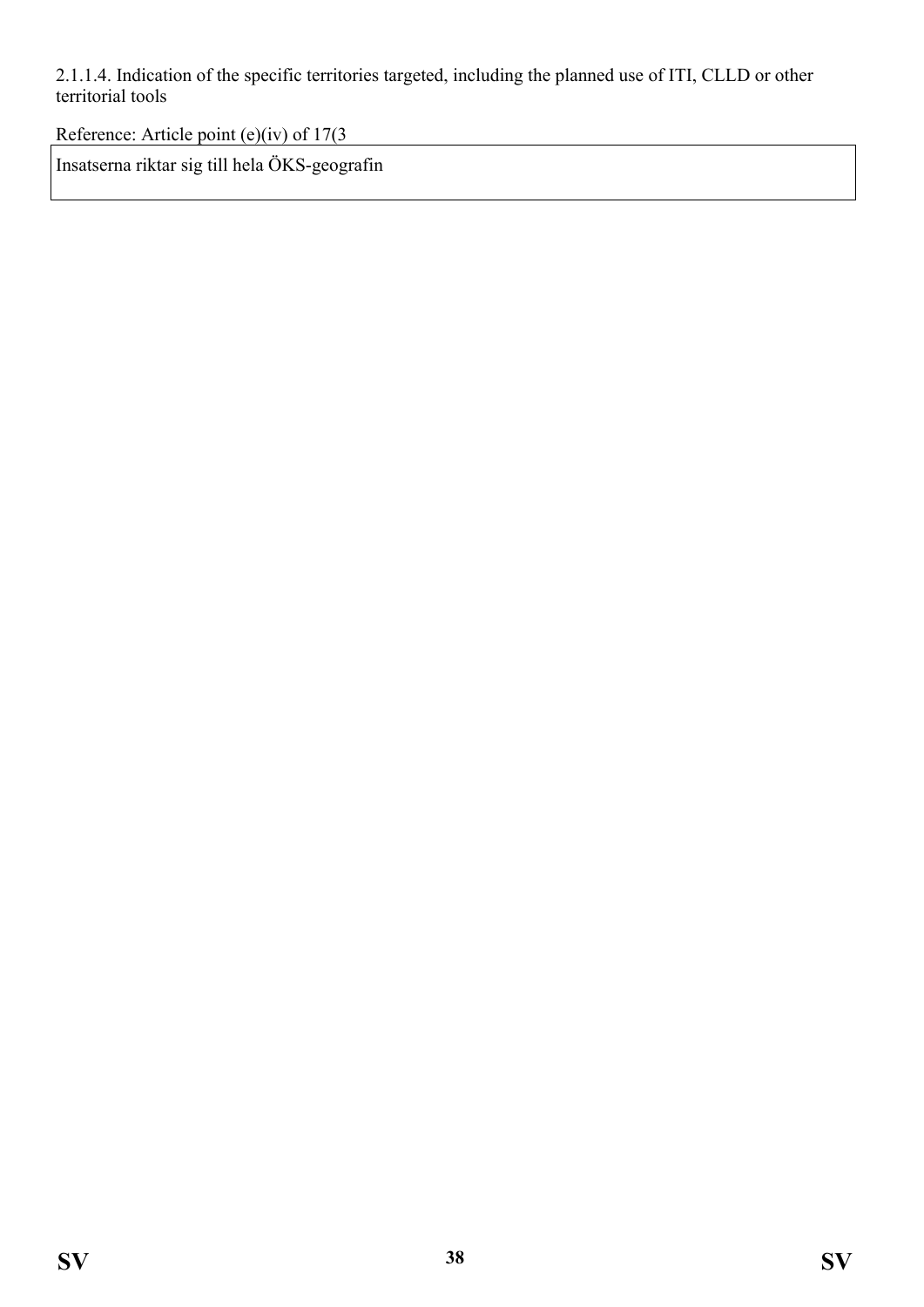### 2.1.1.5. Planned use of financial instruments

Reference: point (e)(v) of Article  $17(3)$ 

Ej aktuellt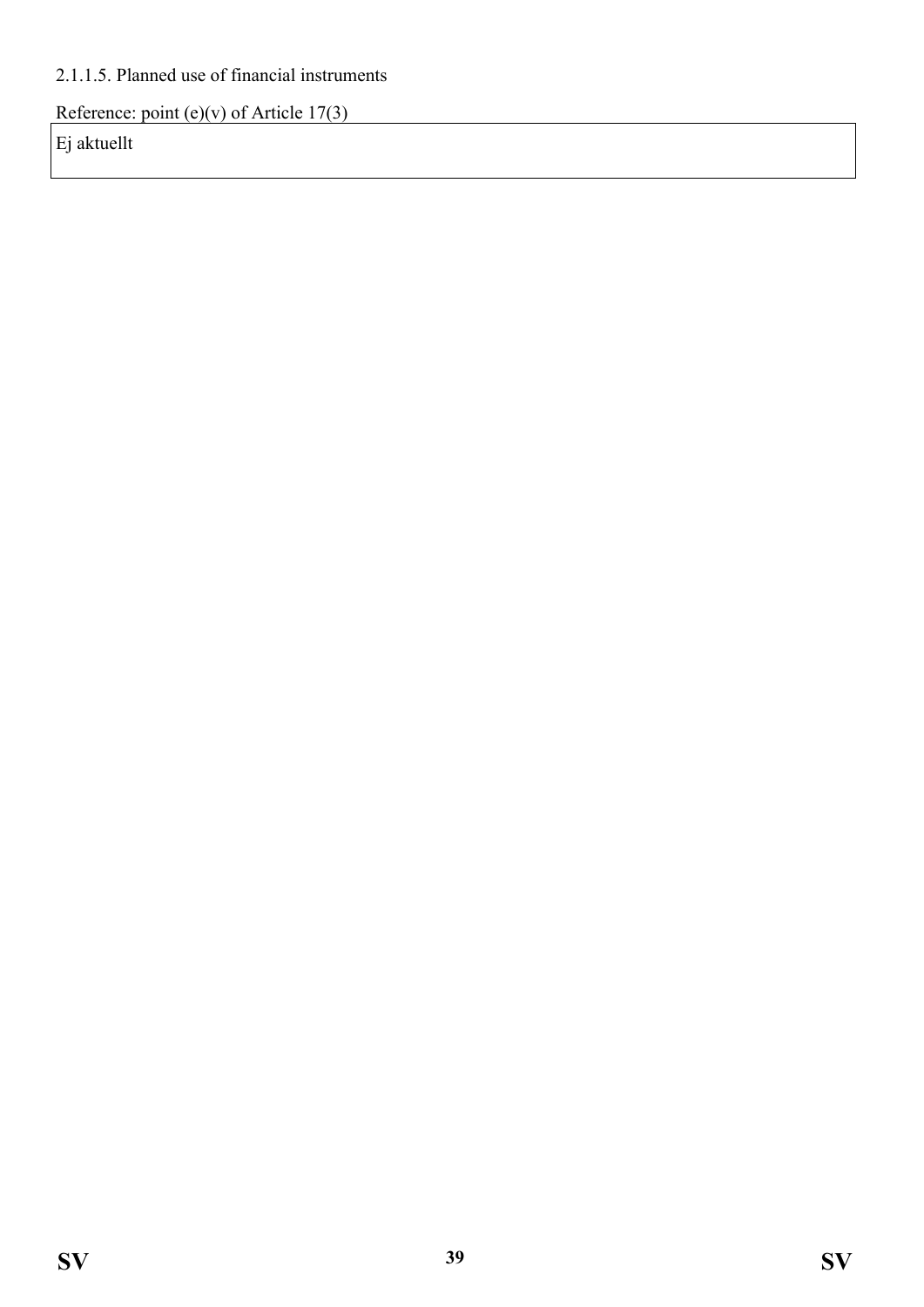### 2.1.1.6. Indicative breakdown of the EU programme resources by type of intervention

## Reference: point (e)(vi) of Article 17(3), point (c)(v) of Article 17(9)

| Prioritering | Särskilt<br>mål | Fond | Code                                                                                                                                                                                                                      | Amount<br>(EUR) |
|--------------|-----------------|------|---------------------------------------------------------------------------------------------------------------------------------------------------------------------------------------------------------------------------|-----------------|
|              | RSO1.1          |      | Eruf   012. Forskning och innovation i offentliga forskningscentrum, högre utbildning<br>och kompetenscentrum, inbegripet nätverkande (industriell forskning,<br>experimentell utveckling, genomförbarhetsstudier)        | 5 256 360,00    |
|              | <b>RSO1.1</b>   |      | Eruf 027. Innovationsprocesser i små och medelstora företag (processer, organisation,<br>marknadsföring, gemensamt skapande, användar- och efterfrågestyrd innovation)                                                    | 5 256 360,00    |
|              | <b>RSO1.1</b>   |      | Eruf   021. Affärsutveckling och internationalisering för små och medelstora företag,<br>inbegripet produktiva investeringar                                                                                              | 5 256 360,00    |
|              | <b>RSO1.1</b>   |      | Eruf   029. Forsknings- och innovationsprocesser, tekniköverföring och samarbete<br>mellan företag, forskningscentrum och universitet med inriktning på en<br>koldioxidsnål ekonomi, klimatresiliens och klimatanpassning | 5 256 360,00    |
|              | RSO1.1          |      | Eruf   010. Forskning och innovation i små och medelstora företag, inbegripet<br>nätverkande                                                                                                                              | 5 256 360,00    |
|              | <b>RSO1.1</b>   |      | Eruf   028. Tekniköverföring och samarbete mellan företag, forskningscentrum och<br>sektorn för högre utbildning                                                                                                          | 5 256 360,00    |
|              | <b>RSO1.1</b>   |      | Eruf   030. Forsknings- och innovationsprocesser, tekniköverföring och samarbete<br>mellan företag med inriktning på en cirkulär ekonomi                                                                                  | 5 256 360,00    |

## Table 4 - Dimension 1 – intervention field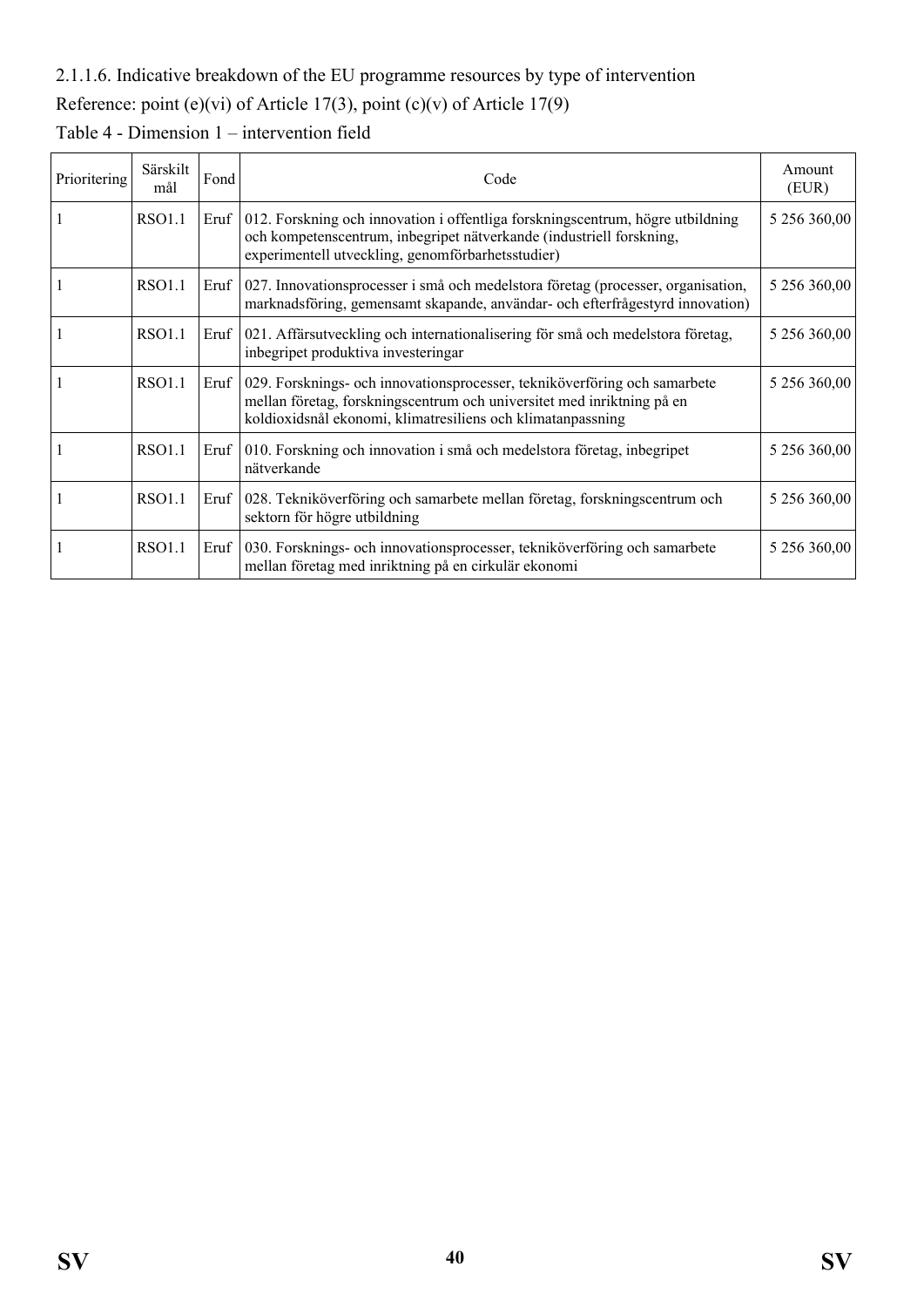### Table  $5$  - Dimension  $2$  – form of financing

| Prioritering | Särskilt mål | Fond | Code        | Amount (EUR)  |
|--------------|--------------|------|-------------|---------------|
|              | $\vert$ RSO1 | Eruf | 01. Bevilja | 36 794 520,00 |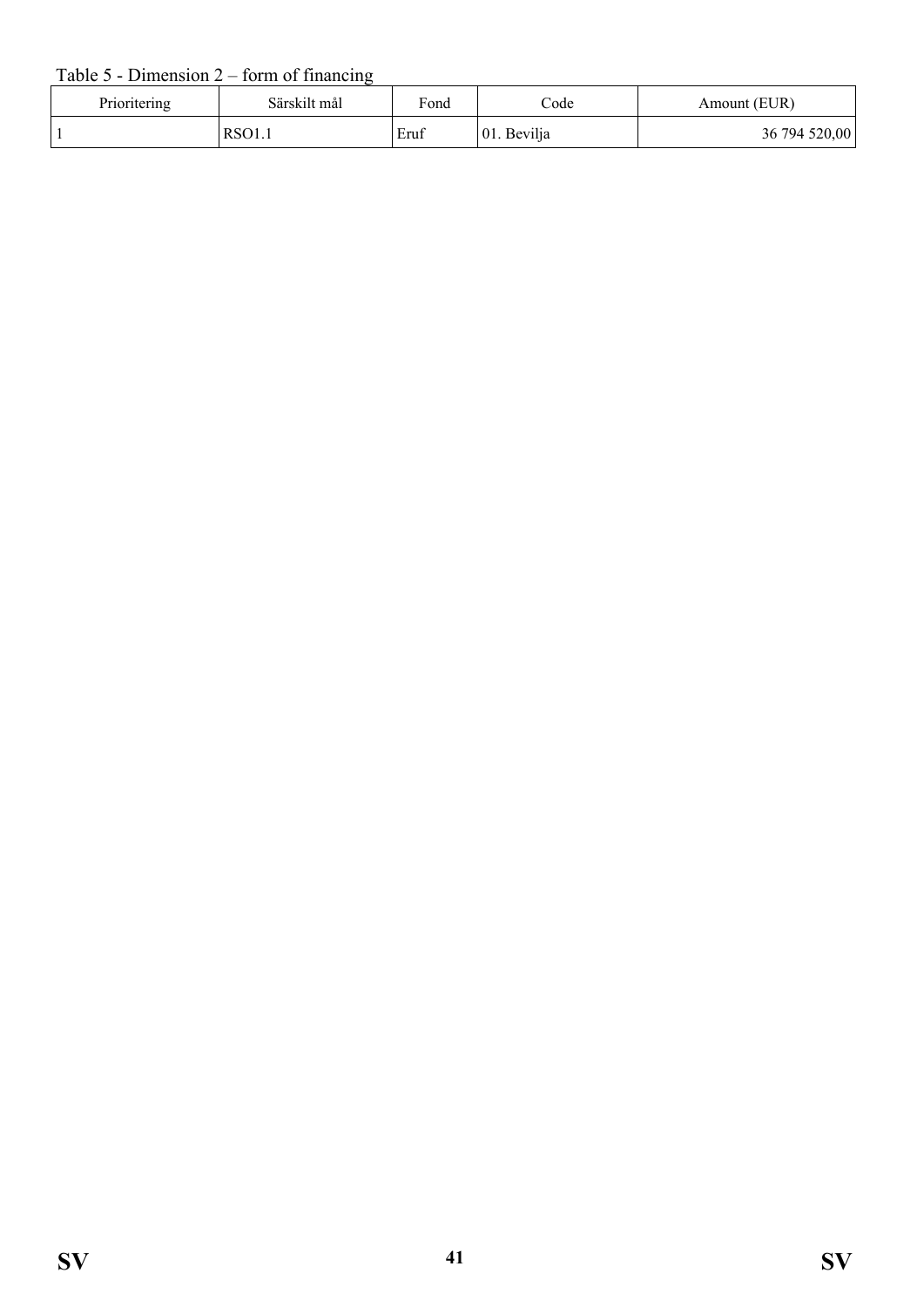Table 6 - Dimension 3 – territorial delivery mechanism and territorial focus

| Prioritering | Särskilt mål  | Fond | code                                                           | Amount (EUR)  |
|--------------|---------------|------|----------------------------------------------------------------|---------------|
|              | <b>RSO1.1</b> |      | Eruf   33. Andra strategier – Ingen territoriell målinriktning | 36 794 520,00 |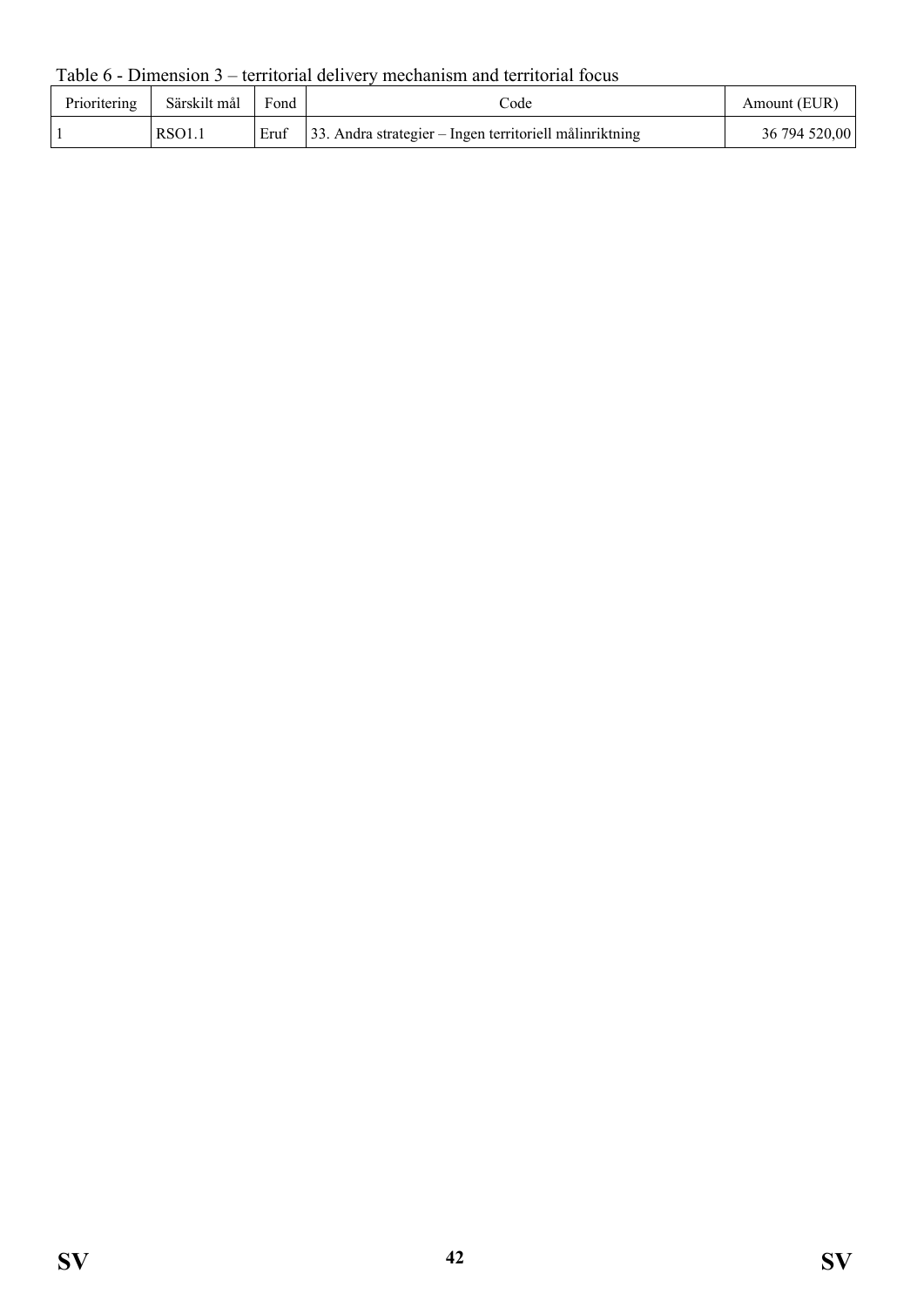2.1.1. Specific objective: RSO1.4. Developing skills for smart specialisation, industrial transition and entrepreneurship

Reference: point (e) of Article 17(3)

Det specifika målet ska främja gränsregionala satsningar på spetskompetens och entreprenörskap inom gemensamma smarta specialiseringsområden med fokus på kompetensutveckling och utbildning hos aktörer i innovationssystemet.

2.1.1.1 Related types of action, and their expected contribution to those specific objectives and to macroregional strategies and sea-basis strategies, where appropriate

#### Reference: point (e)(i) of Article 17(3), point (c)(ii) of Article 17(9)

### **Syfte, utmaningar och styrkor i ett gränsregionalt perspektiv**

För att utveckla ett starkt och hållbart innovationsstödjande system i och mellan regionerna behövs gränsöverskridande satsningar på utveckling av spetskompetens och entreprenörskap kopplat till de gemensamma smarta specialiseringsområdena. Det specifika målet syftar därför till att stärka kompetenser hos aktörerna i de regionala innovationssystemen vad gäller smart specialisering och de gemensamma smarta specialiseringsområdena i ÖKS.

Detta möjliggörs genom att:

- Skapa nya samarbeten mellan offentlig sektor, näringsliv och yrkesutbildningsaktörer, universitet/högskolor samt andra relevanta aktörer i innovationssystemet (till exempel ideella sektorn) med fokus på kompetensutveckling och utbildning inom smart specialisering.

- Gemensamma satsningar på uppdragsutbildningar för SMEs inom smarta specialiseringsområden för att möta gemensamma utmaningar.

- Stärka entreprenörskapet hos forskare och tillhandahålla utbildning och guidning i marknadsföring, affärsplaner etc för att fler forskningsresultat ska omsättas till innovationer som når den nationella, europeiska och förhoppningsvis den globala marknaden.

### **Projekt-/Insatstype**r

Typer av projekt kan till exempel vara:

- Skapa strukturerade mötesplatser mellan offentliga/privata sektorn, akademin och yrkesutbildningsaktörer med fokus på kompetensutveckling och utbildning inom smart specialisering.

- Pilotprojekt för att stärka offentliga aktörernas kunskap och kompetens för att kunna köpa in rätt teknik.

- Insatser för att utveckla kunskap och kompetenser för en hållbar omställning hos aktörer med koppling till de smarta specialiseringsområden.

- Implementera åtgärder för att stärka regionernas förmåga att utforma, implementera och mäta resultaten av smarta specialiseringsstrategier.

- Samarbetsprojekt som kan leda till praktik och utbyten av studenter/doktorander tvärs över gränserna och sektorerna.

Insatserna under 1:4 kommer att fokusera på utveckling av spetskompetens hos företag/organisationer och kompetensutveckling och utbildning inom smartspecialisering hos aktörer i innovationssystemet.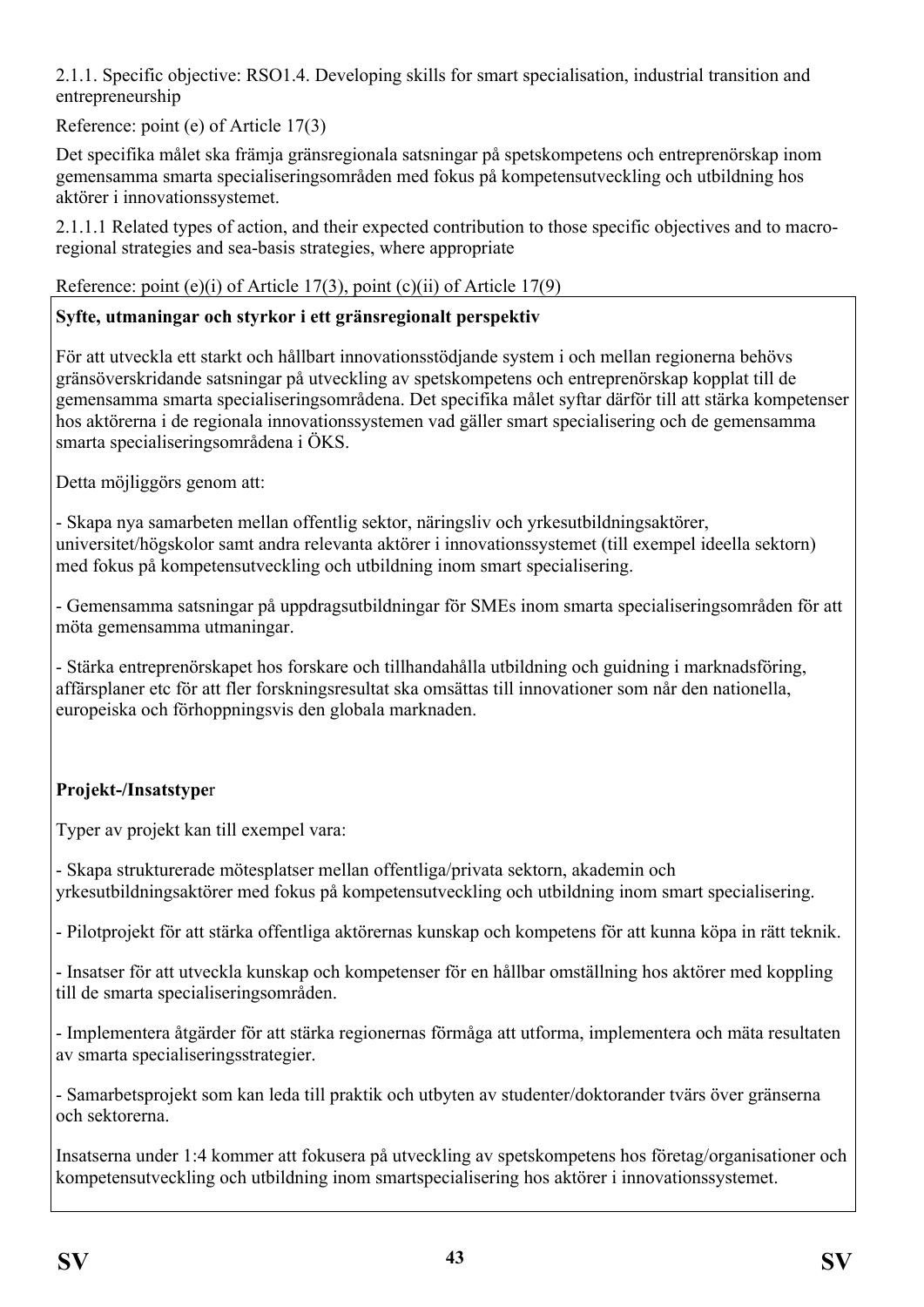## **Effekter på kort/medellång/lång sikt**

### *På kort sikt*

- Gränsöverskridande samarbete inom utbildning och kompetensförsörjning kopplat till smart specialisering.

- Gemensamma utbildnings- och praktikprogram för forskare.

*På medellång- och lång sikt*

- Bättre kunskap om smart specialisering och innovation inom offentlig sektor i ÖKS.

- Förhöjd spetskompetens inom gemensamma smarta specialiseringsområden inom offentlig sektor och akademin

### **Hållbarhet/Horisontella kriterier**

Insatserna har stora möjligheter att bidra till ett tillgängligt och inkluderande innovationssystem för alla och att fler grupper kommer in på arbetsmarknaden eller startar företag samt att branschstrukturen och innovationssystemet bättre speglar och drar nytta av den mångfald som finns i regionen.

#### **Bidrag till makrostrategier**

Insatserna inom specifikt mål 1:4 har en tydlig koppling till de **makrostrategier och analyser** som ÖKSprogrammet relaterar till i avsnitt 1.2. Det gäller bland annat **Cross-Border Cooperation in the BSA, OECD Megaregion Western Scandinavia** och **State of the Nordic Region 2020** där behov av innovationer och omställning betonas.

Insatserna bedöms vara helt i överensstämmelse med Do No Significant Harm-principen, eftersom de inte förväntas ha någon betydande negativ miljömässig inverkan utifrån deras innehåll och karaktär.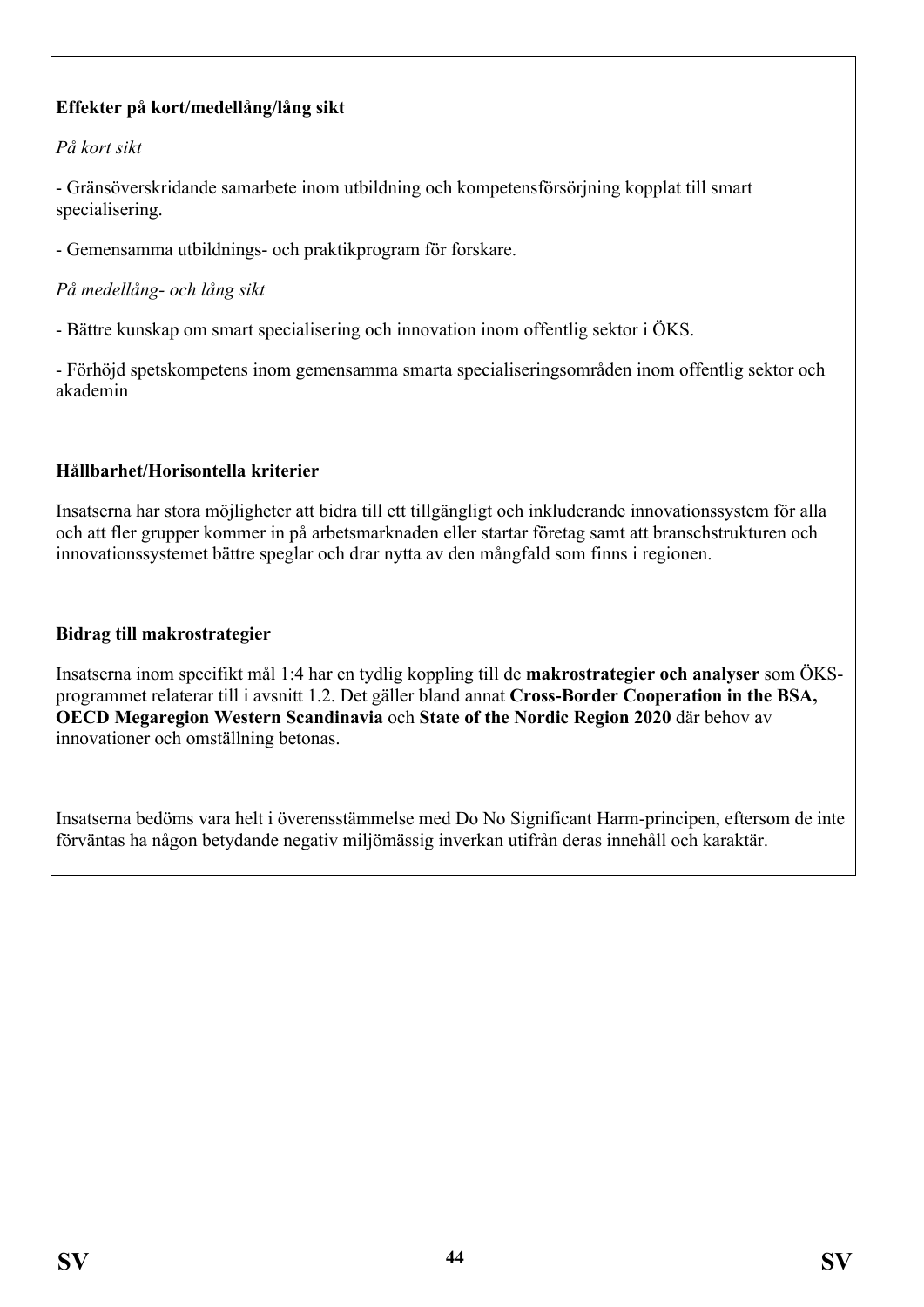## 2.1.1.1b. Definition of a single beneficiary or a limited list of beneficiaries and the granting procedure

Reference: point (c)(i) of Article 17(9)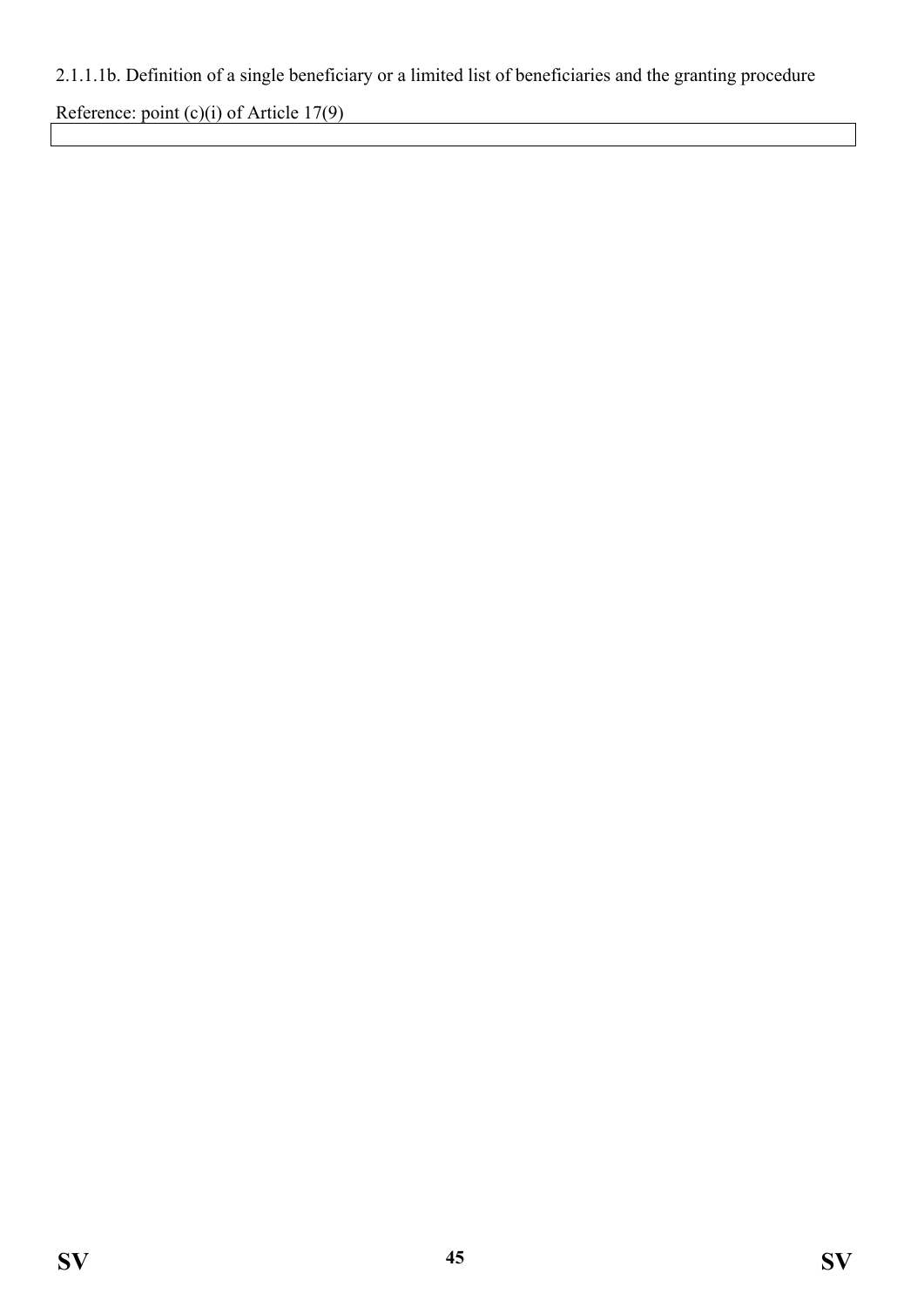### 2.1.1.2. Indicators

## Reference: point (e)(ii) of Article 17(3), point (c)(iii) of Article 17(9)

Table 2 - Output indicators

| Prioritering | Särskilt<br>mål | ID | Indicator                                                                                          | Mätenhet       | Delmål<br>(2024) | Target<br>(2029) |
|--------------|-----------------|----|----------------------------------------------------------------------------------------------------|----------------|------------------|------------------|
|              | RSO1.4          |    | RCO02 Företag som får bidrag                                                                       | företag        |                  | 12 <sub>1</sub>  |
|              | <b>RSO1.4</b>   |    | RCO04 Företag som får icke-finansiellt stöd                                                        | företag        | 13               | 95               |
|              | <b>RSO1.4</b>   |    | RCO87 Organisationer som samarbetar över gränserna                                                 | organisationer |                  | 33               |
|              | <b>RSO1.4</b>   |    | RCO01 Företag som får stöd (varav mikroföretag, små<br>företag, medelstora företag, stora företag) | företag        | 15               | 107              |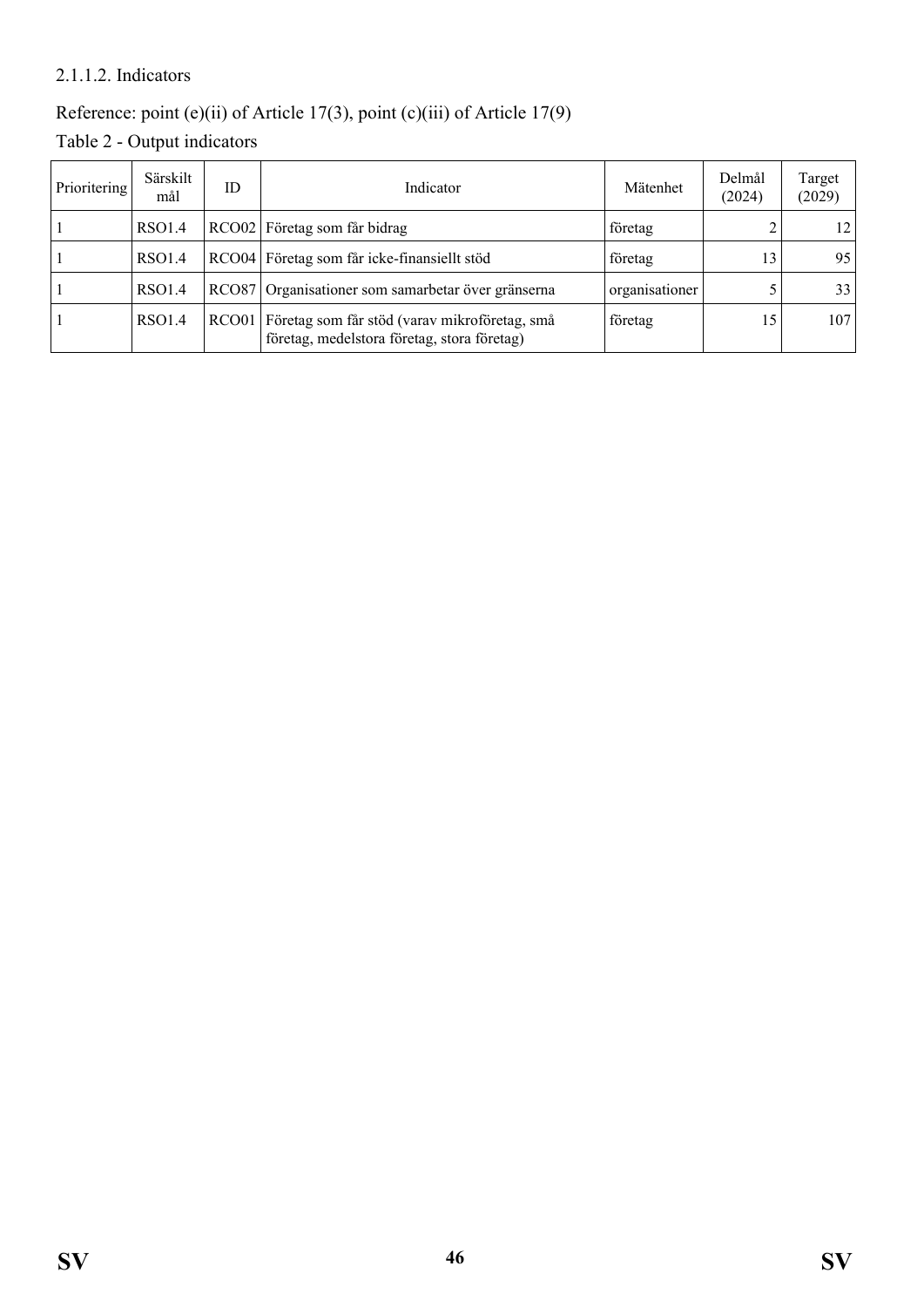| Prioritering | Särskilt<br>mål | ID | Indicator                                                                                                                   | Mätenhet                                                       | <b>Baseline</b> | Reference<br>year | Target<br>(2029) | Source of data                                                                   | Kommen                                                                                                                            |
|--------------|-----------------|----|-----------------------------------------------------------------------------------------------------------------------------|----------------------------------------------------------------|-----------------|-------------------|------------------|----------------------------------------------------------------------------------|-----------------------------------------------------------------------------------------------------------------------------------|
|              | RSO1.4 PSI03    |    | Antal anställda som<br>har deltagit i<br>kompetensutveckling<br>kopplat till smart<br>specialisering                        | Anställda                                                      | 0,00            | $\boldsymbol{0}$  |                  | 255,00 Projektrapportering.<br>Förvaltande<br>myndighets<br>rapporteringssystem. |                                                                                                                                   |
|              | $RSO1.4$ RCR79  |    | Gemensamma<br>strategier och<br>handlingsplaner som<br>anammats av<br>organisationer                                        | gemensam<br>strategi/handlingsplan                             | 0,00            | $\theta$          |                  | 2,00 Projektrapportering.<br>Förvaltande<br>myndighets<br>rapporteringssystem.   |                                                                                                                                   |
|              | $RSO1.4$ PSI01  |    | Utveckling och<br>implementering av<br>produkter, tjänster,<br>teknologier, verktyg,<br>lösningar, processer<br>och metoder | Produkter, tjänster,<br>teknologier, verktyg,<br>lösningar etc | 0,00            |                   | 50,00            | Projektrapportering.<br>Förvaltande<br>myndighets<br>rapporteringssystem         | Fullständ<br>formuleri<br>av<br>måttenhe<br>Produkter<br>tjänster,<br>teknologi<br>verktyg,<br>lösningar<br>processer<br>metoder. |
|              | $RSO1.4$ RCR03  |    | Små och medelstora<br>företag (SMF) som<br>inför produkt- eller<br>processinnovationer                                      | företag                                                        | 0,00            | $\boldsymbol{0}$  |                  | 48,00 Projektrapportering.<br>Förvaltande<br>myndighets<br>rapporteringssystem.  |                                                                                                                                   |
|              | RSO1.4 PSI02    |    | Användare av<br>miljöer och<br>stödstruktur för<br>forskning och<br>innovation                                              | Användare                                                      | 0,00            | $\mathbf{0}$      | 104,00           | Projektrapportering.<br>Förvaltande<br>myndighets<br>rapporteringssystem.        |                                                                                                                                   |

Table 3 - Result indicators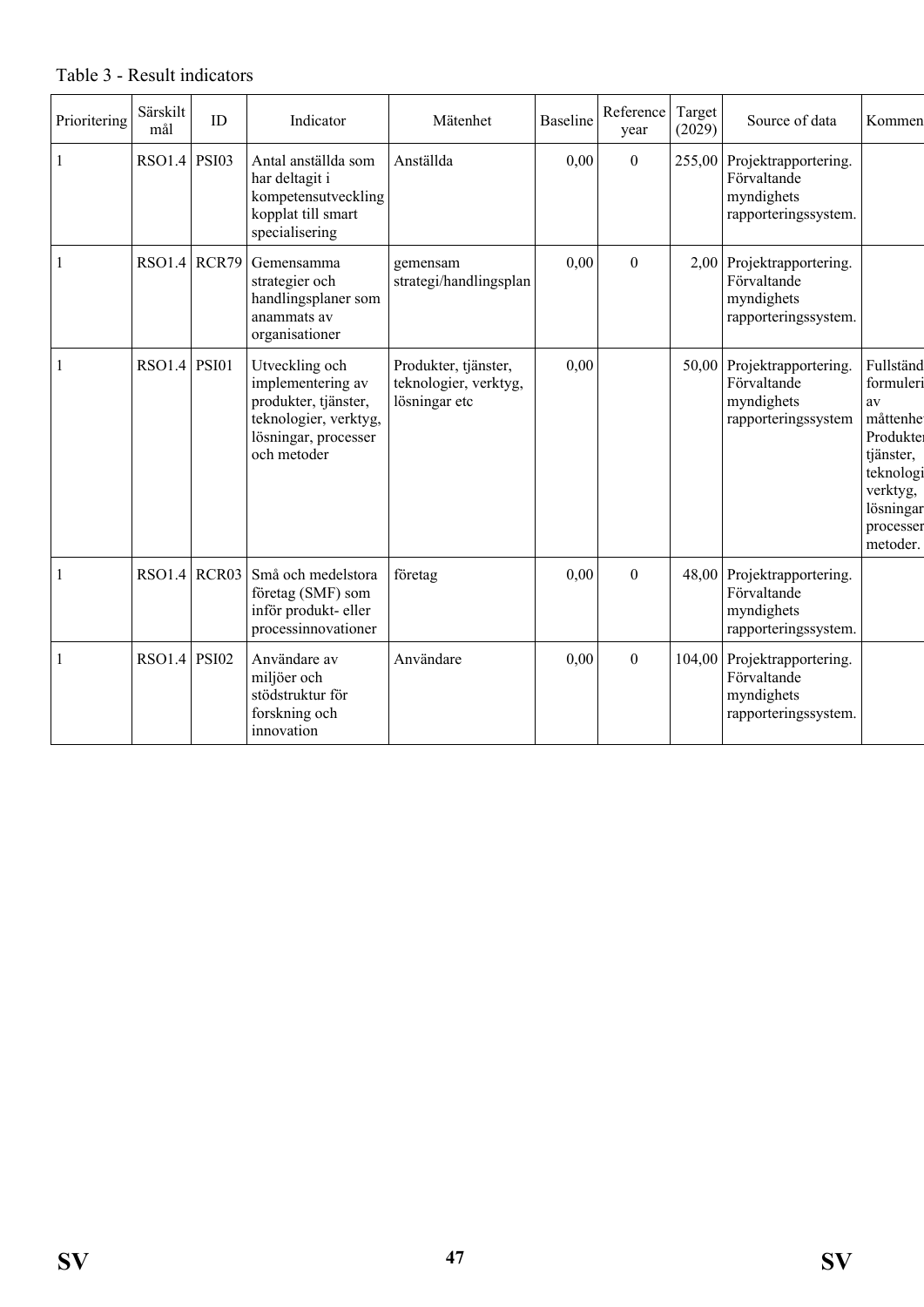#### 2.1.1.3. Main target groups

### Reference: point (e)(iii) of Article 17(3), point (c)(iv) of Article 17(9)

Nyckelaktörer och målgrupp för framtida projekt är bland annat:

- Klusterorganisationer
- Inkubatorer
- Investerare (offentliga och privata)
- Universitet/högskolor
- Nationella forsknings-, innovations- och utbildningsråd
- Yrkesutbildningsinstanser
- Forskningsinfrastruktur
- Företag
- Sjukhus
- Regioner och kommuner
- Privata och offentliga forskningsinstitut
- Forskarparker

Detta inkluderar aktörer inom Grön omställning och Hälsa/Life Science, men även inom andra gemensamma smarta specialiseringsområden såsom tech-, möbel- och textilindustrin, maritima sektorn och livsmedelssektorn etc.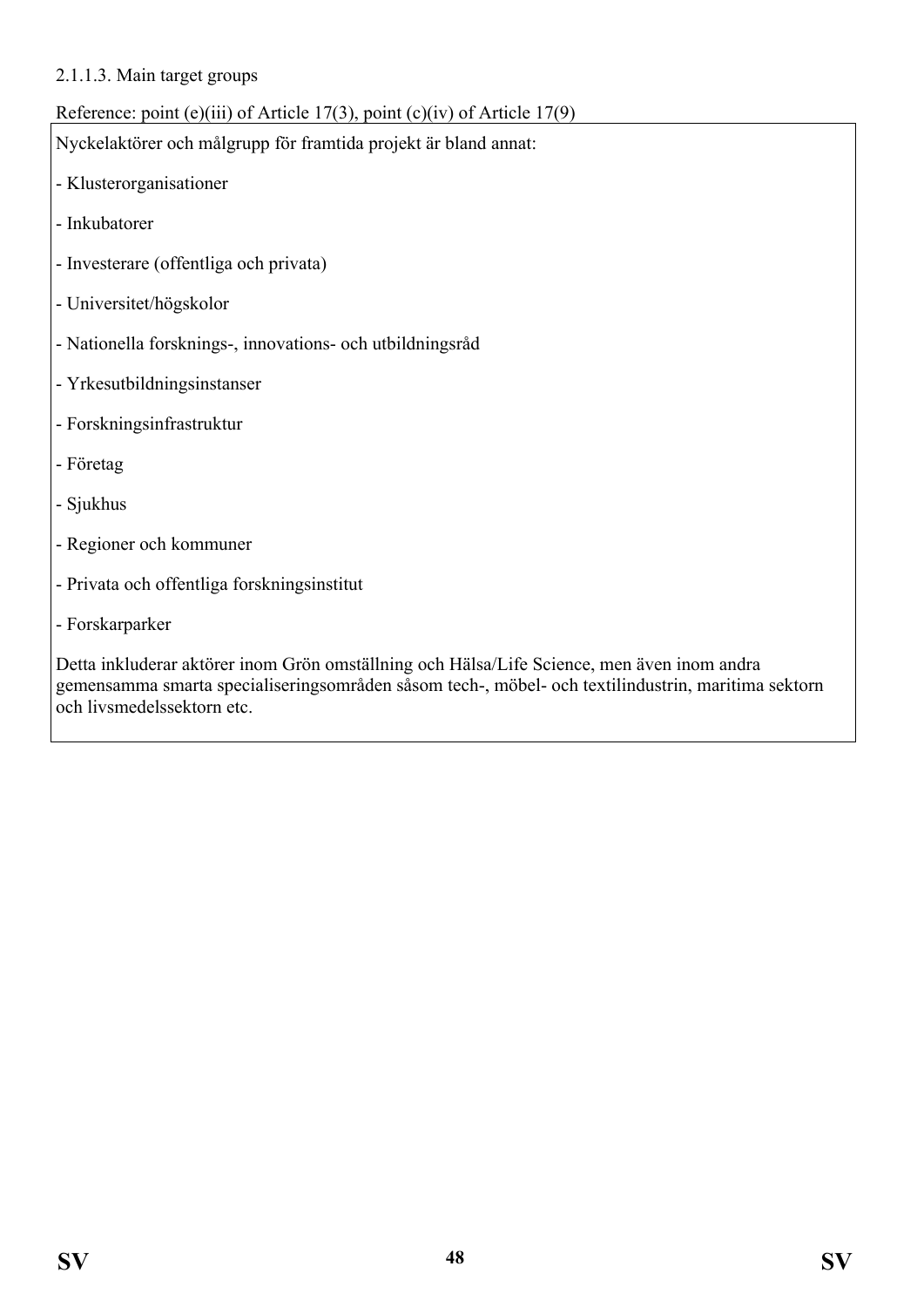2.1.1.4. Indication of the specific territories targeted, including the planned use of ITI, CLLD or other territorial tools

Reference: Article point (e)(iv) of 17(3

Insatserna riktar sig till hela ÖKS-geografin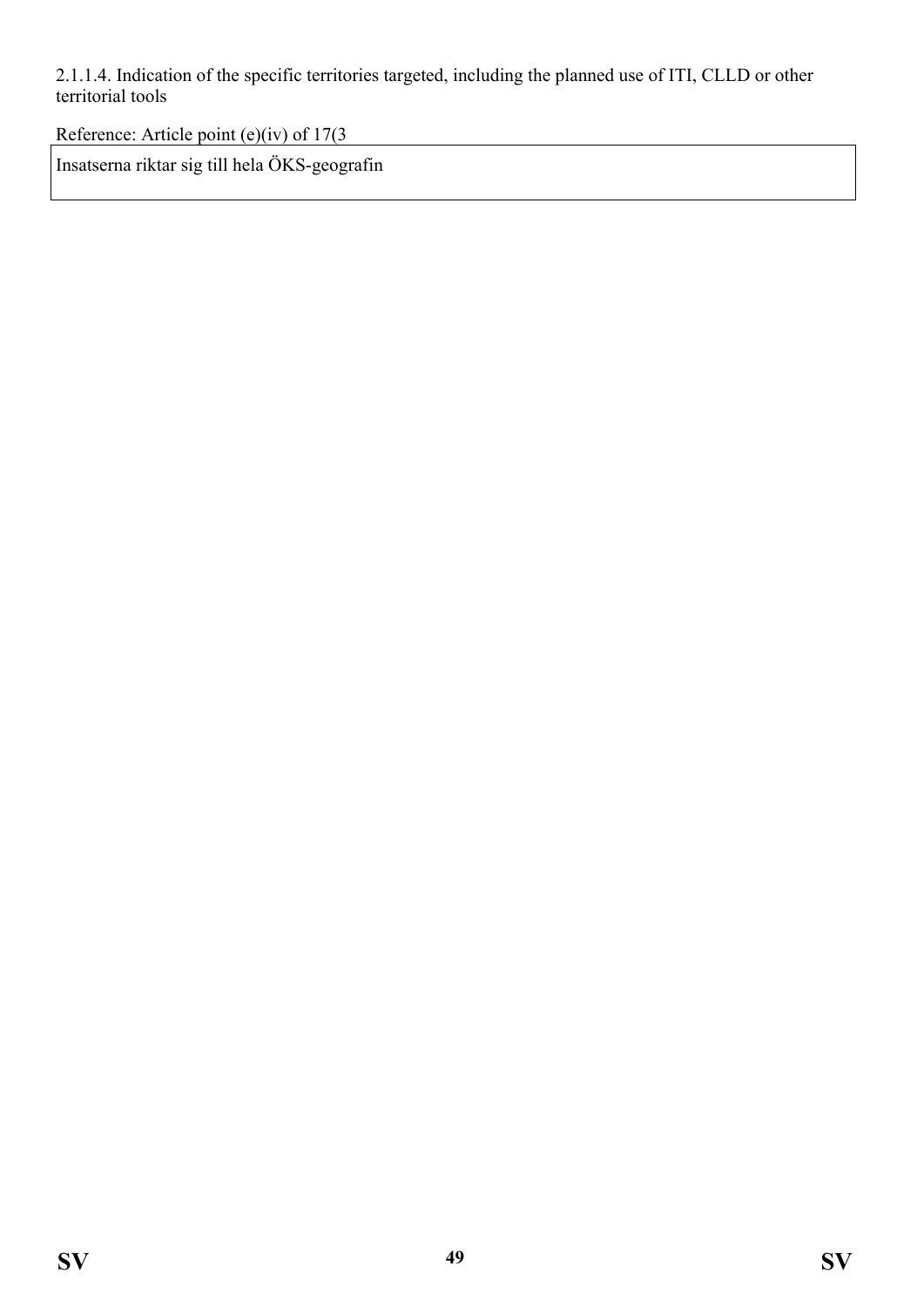### 2.1.1.5. Planned use of financial instruments

Reference: point (e)(v) of Article  $17(3)$ 

Ej aktuellt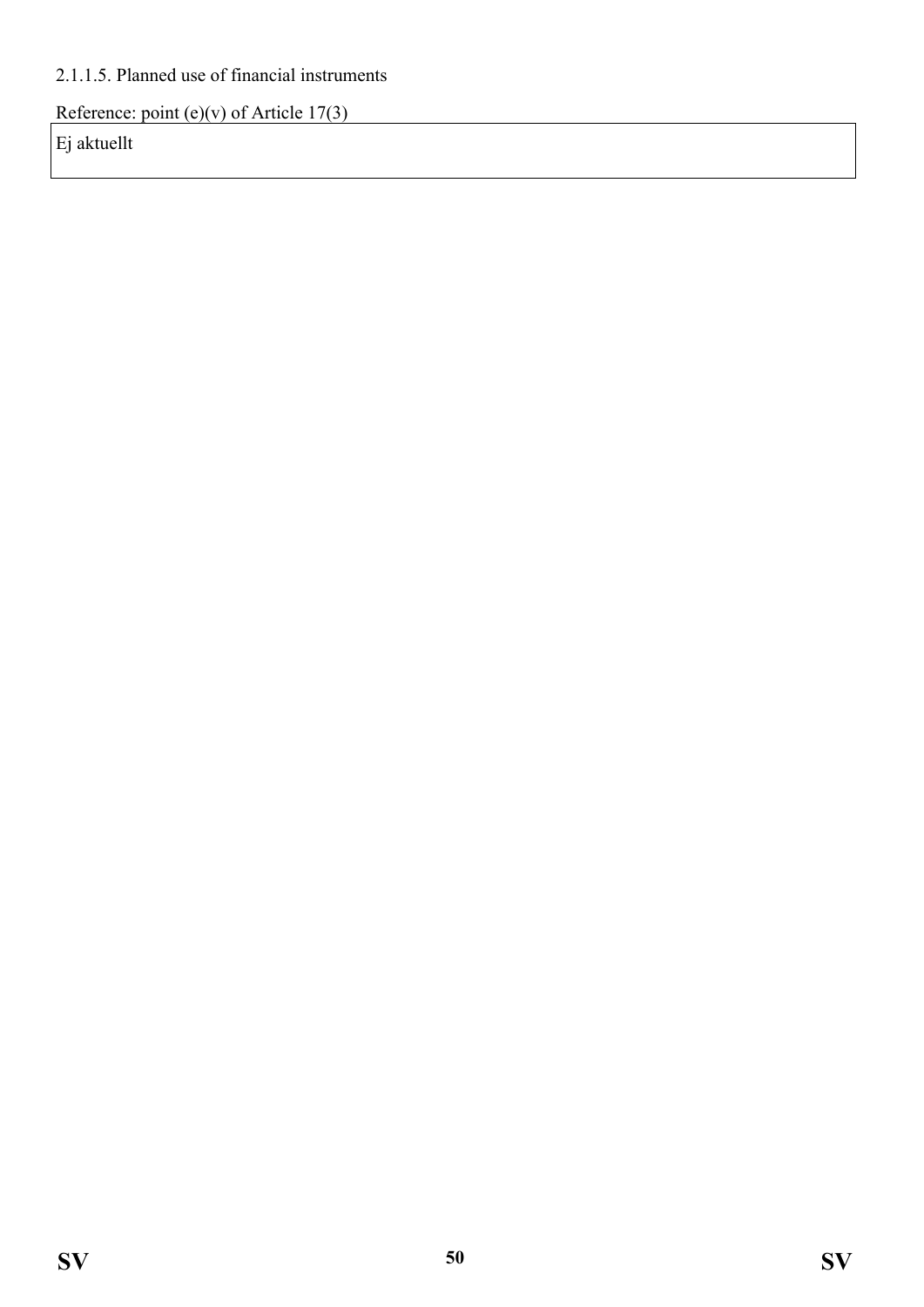#### 2.1.1.6. Indicative breakdown of the EU programme resources by type of intervention

## Reference: point (e)(vi) of Article 17(3), point (c)(v) of Article 17(9)

Table 4 - Dimension 1 – intervention field

| Prioritering | Särskilt<br>mål    | Fond | Code                                                                                                                                       | Amount<br>(EUR) |
|--------------|--------------------|------|--------------------------------------------------------------------------------------------------------------------------------------------|-----------------|
|              | RSO <sub>1.4</sub> |      | Eruf   023. Utveckling av färdigheter för smart specialisering, industriell omvandling,<br>entreprenörskap och företags anpassningsförmåga | 9 198 630.00    |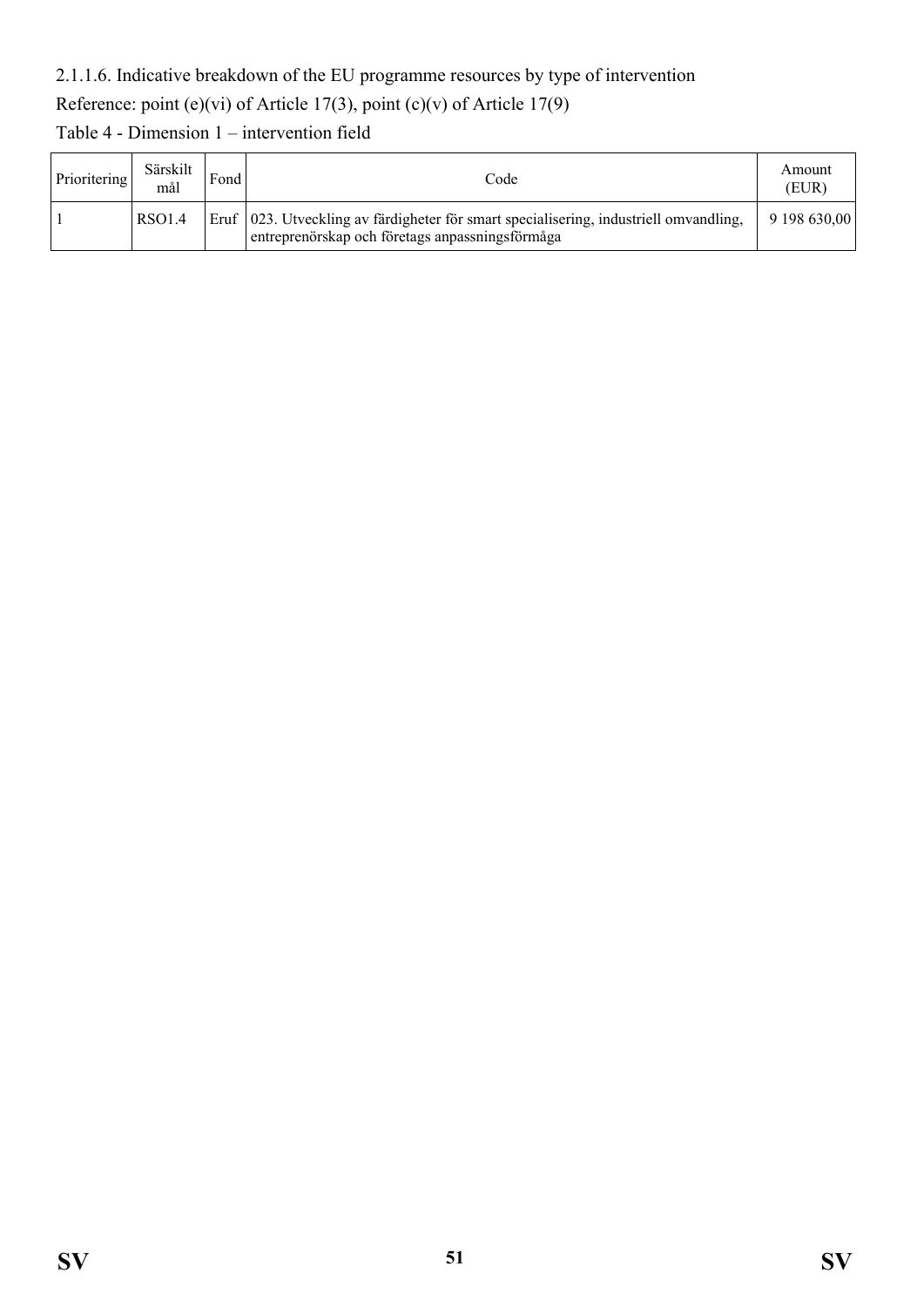### Table  $5$  - Dimension  $2$  – form of financing

| Prioritering | Särskilt mål  | Fond | $\mathrm{Code}$ | Amount (EUR) |
|--------------|---------------|------|-----------------|--------------|
|              | <b>RSO1.4</b> | Eruf | 01. Bevilja     | 9 198 630,00 |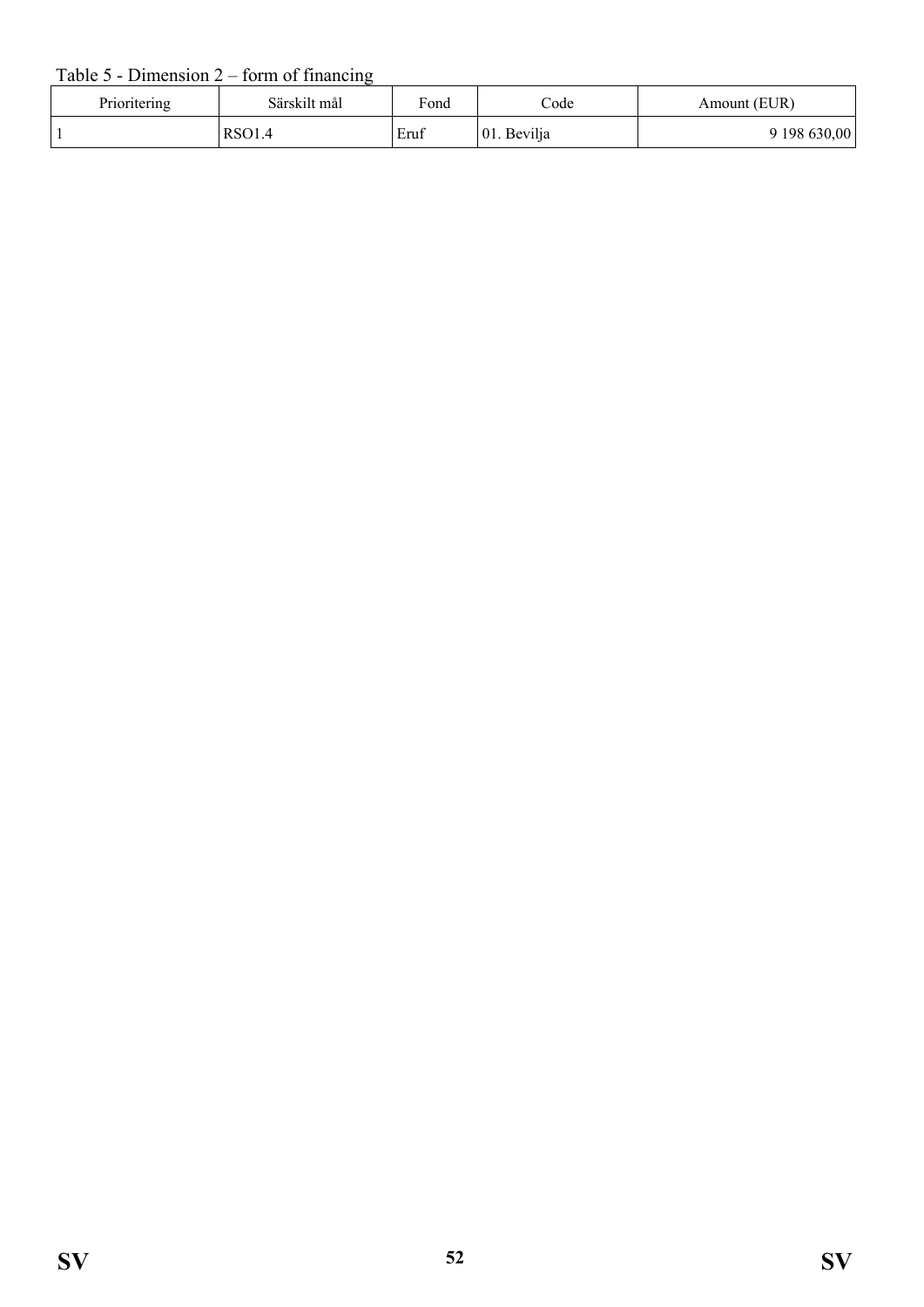Table 6 - Dimension 3 – territorial delivery mechanism and territorial focus

| Prioritering | Särskilt mål | Fond | code                                                           | Amount (EUR) |
|--------------|--------------|------|----------------------------------------------------------------|--------------|
|              | RSO1.4       |      | Eruf   33. Andra strategier – Ingen territoriell målinriktning | 9 198 630,00 |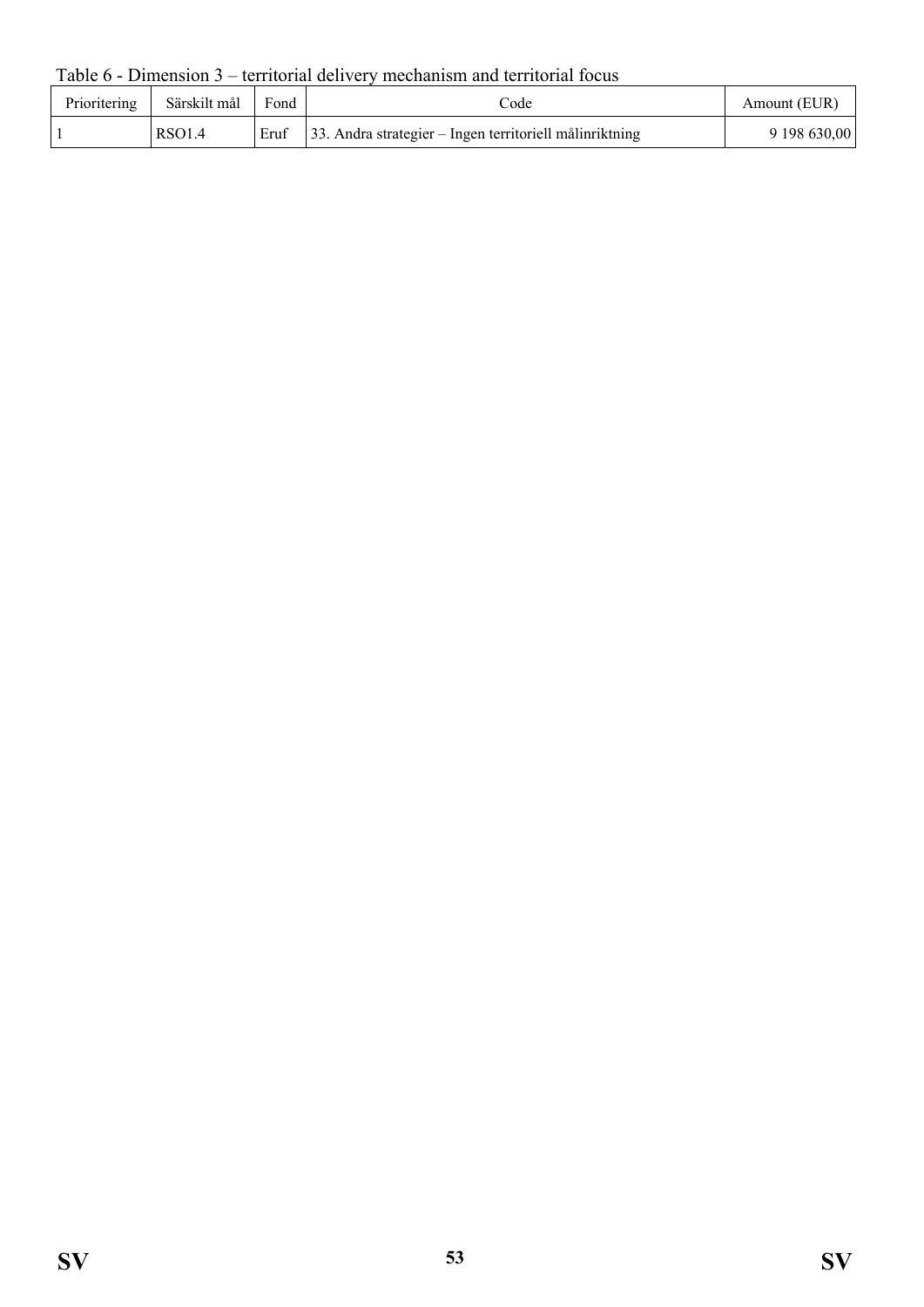2.1. Priority: 2 - Hållbar, cirkulär och klimatsmart region

Reference: point (d) of Article 17(3)

2.1.1. Specific objective: RSO2.2. Promoting renewable energy in accordance with Renewable Energy Directive (EU) 2018/2001[1], including the sustainability criteria set out therein

Reference: point (e) of Article 17(3)

Det specifika målet ska främja användningen av förnybar energi i ÖKS-området genom gemensamma gränsregionala satsningar på smarta energisystem, energieffektivisering, kunskapsutbyte, tester och demonstrationsprojekt etc. Insatserna blir en viktig del i att skapa ett klimatsmart ÖKS-område.

2.1.1.1 Related types of action, and their expected contribution to those specific objectives and to macroregional strategies and sea-basis strategies, where appropriate

## Reference: point (e)(i) of Article 17(3), point (c)(ii) of Article 17(9)

## **Syfte, utmaningar och styrkor i ett gränsregionalt perspektiv**

Syftet med det specifika målet är att bidra till att förnybara energikällor i ÖKS-området når sin fulla potential och att främja gränsregionalt mervärde och samarbete mellan länderna för att gemensamt använda förnybara energikällor. Detta genom att öka kunskapen och stödja samverkansprojekt för att förbättra testmöjligheter över gränserna och för att öka integrationsmöjligheter mellan olika förnybara energikällor etc.

Målet är att öka tillförsel, produktion, smart distribution och lagring av förnybar energi och att minska energiförbrukningen. Inom det specifika målet kommer det att tas ett helhetsgrepp och inte bara stödja främjandet av förnybar energi men även tillhörande energieffektivitetsförbättringar och smarta energisystem med fokus på främjandet av förnybar energi.

Förnybar energi, förbättringar av energieffektiviteten och smarta energisystem är ömsesidigt stödjande och ömsesidigt beroende. Med ett helhetsperspektiv främjas både en grön omställning, skapande av nya jobb och en digitaliseringsprocess.

År 2030 måste kunskapen om omställningen från fossila bränslen till förnybar energi vara betydligt högre än i början av programperioden. Målet med insatserna är att förbruka mindre energi i offentliga byggnader, företag och hushåll och att konvertera energiförbrukningen till förnybar energi. Det specifika målet kommer att finansiera projekt som arbetar med olika förnybara källor från lagring till konsumtion samt projekt där smarta konsumenter/energiförbrukande enheter tar energi från nätet vid de tidpunkter då det finns störst kapacitet.

Det är även möjligt att finansiera projekt som arbetar med energisystem och effektivitetsförbättringar av alla energislag. Avsikten på kort eller lång sikt måste vara en övergång till förnybar energi.

Minskningen av koldioxid kan ske både genom ökad förnybar energi och energieffektivisering, och detta kan ske genom de nya möjligheterna för användning av koldioxid (kolavskiljningsutnyttjande), till exempel omvandling till väte för transportsektorn.

## **Projekt-/insatstyper**

Typer av projekt kan till exempel vara:

- Kunskapsutbyten
- Genomförbarhetsstudier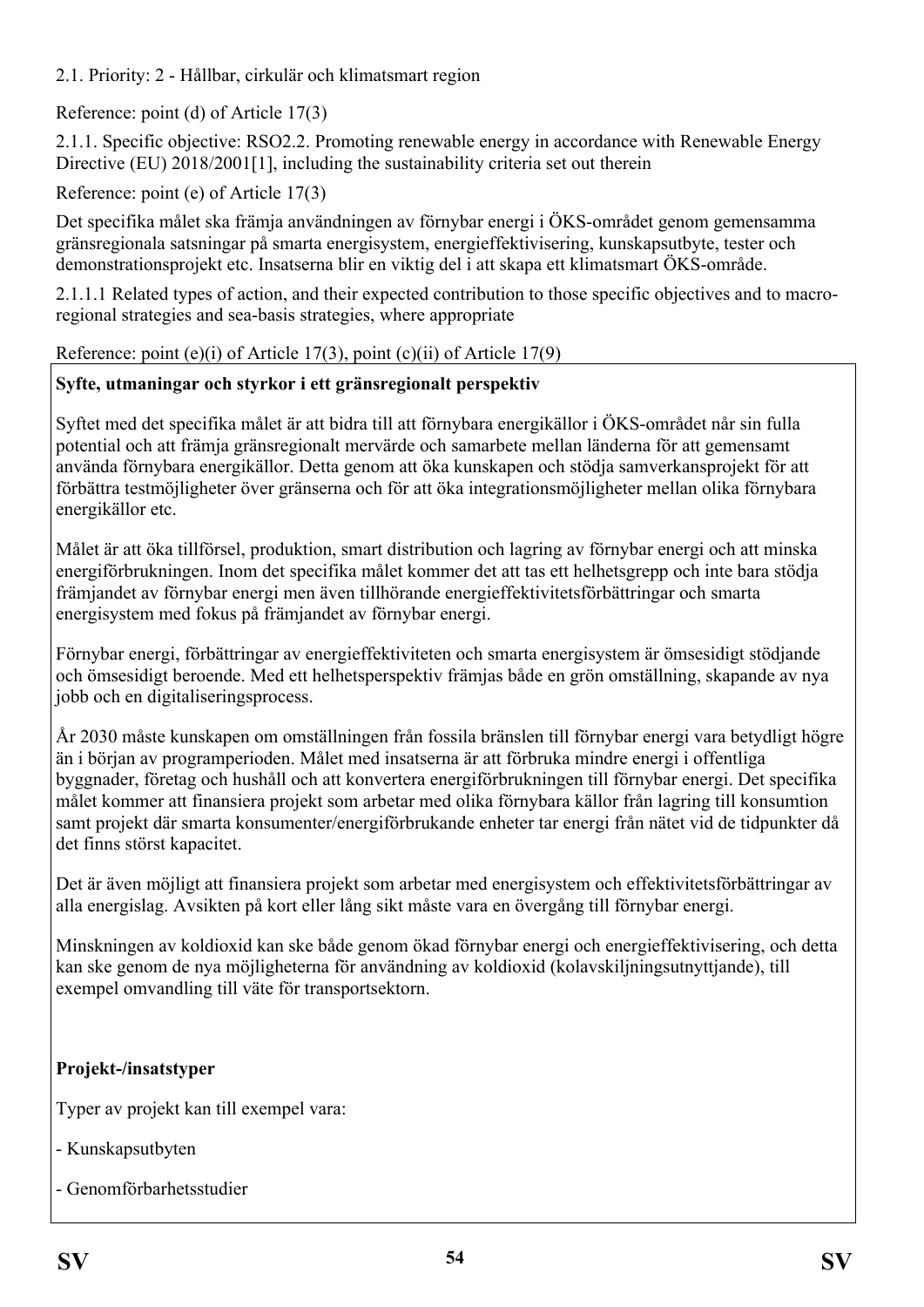- Demonstrationsprojekt och pilotimplementering

- Test av nya lösningar

- Living labs (över gränser)

- Vindkraft till havs, vågkraft och andra förnybara energikällor till havs: genom test/demo hitta kostnadseffektiva lösningar för överföring och lagring av elproduktion till havs

- "Power to X" (P2X) är en relevant teknik i ÖKS-sammanhang. Programmet kommer därför att stödja projekt som utvecklar demonstrationer som säkerställer att fluktuerande energinivåer utnyttjas för att framställa gröna bränslen såsom metanol, väte, ammoniak eller elektrobränslen.

- Insatser som stärker gränsöverskridande samarbete inom energifältet

- Uppskalning och utrullning av relevanta lösningar

- Åtgärder som främjar medvetenhet, påverkar beteende och stärker medborgarnas förmåga att bidra till energiomställningen (empowerment)

Framtida projekt ska främja ökad användning av förnybar energi i ÖKS-området till exempel genom flexibel användning av el. Detta kan till exempel omfatta tillförsel, produktion, smart distribution och lagring av förnybar energi och genom att minska energiförbrukningen.

Förnybar energi är bara är en del av lösningen. Ett intensivt arbete måste göras vad gäller energieffektivitet och smarta energisystem för att stödja omvandlingen från fossila till förnybara energikällor. Detta kräver ett holistiskt förhållningssätt och arbete. Det specifika målet kommer därför även att stödja arbetet med energieffektivitet och smarta energisystem om kärnan i insatser och projekt är förnybar energi.

# **Effekter på kort/medellång/lång sikt**

*På kort sikt:*

- Hållbara lösningar som främjar övergången till förnybar energi.

- Tester, demo-projekt och piloter över landsgränserna

*På medellång sikt:*

- Projektresultaten kan påverka de politiska besluten på lokal, regional och nationell energipolitik och även ge input och bidra till EU:s och FN:s energipolitik.

- Gemensam planeringsstruktur för investeringar inom förnybar energi

*På lång sikt:*

- Ökad medvetenhet och engagemang kring energieffektivisering, minskad resursförbrukning och övergång till förnybar energi hos medborgarna, näringslivet och offentliga sektorn.

- Ökad användning av förnybar energi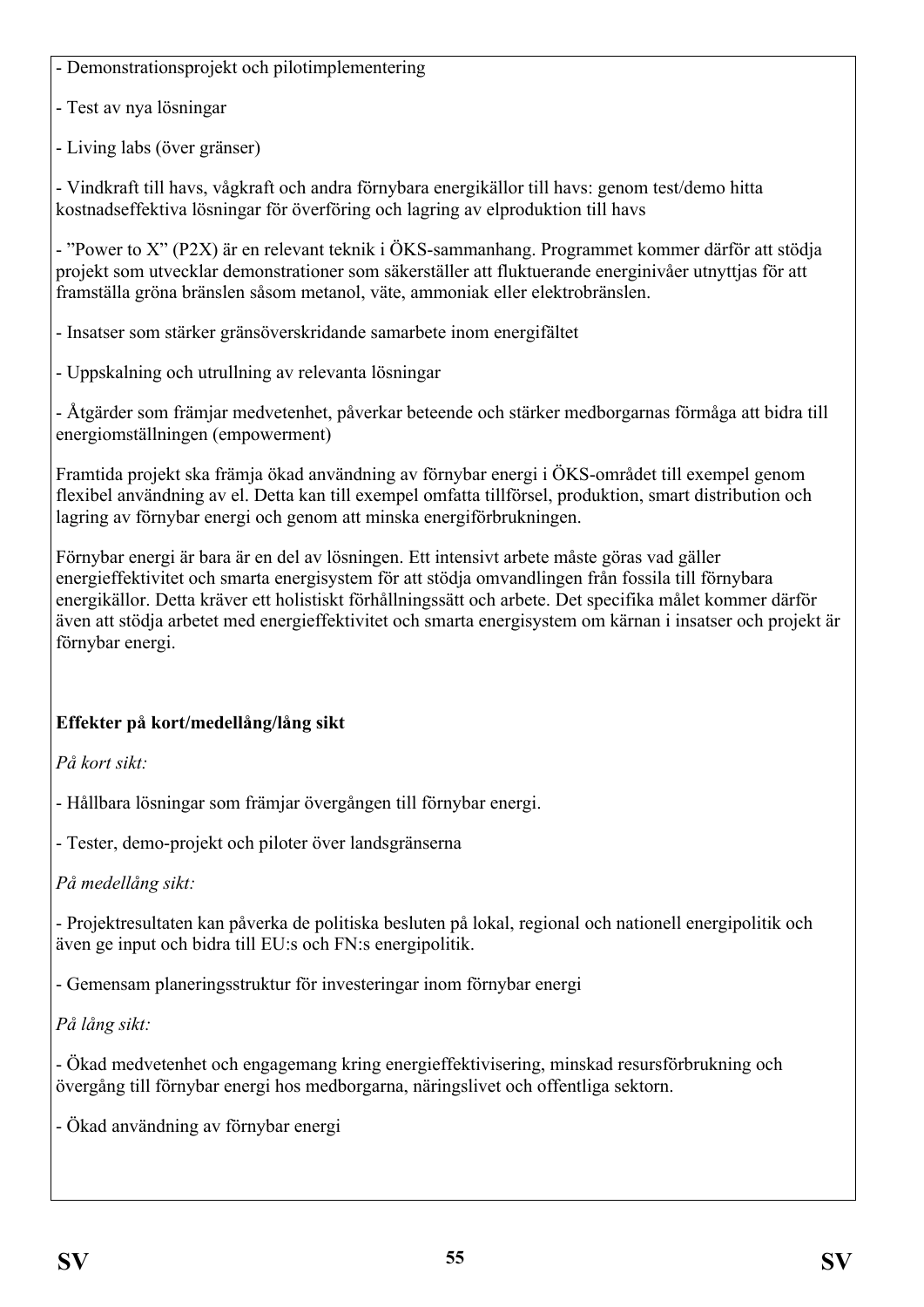#### **Hållbarhet/Horisontella kriterier**

Det finns en stark koppling till EU:s Green Deal och EU:s handlingsplan för ren energi, eftersom det specifika målet bland annat stödjer förstudier och demonstrationsprojekt för utveckling av nya tekniker, minskning av koldioxidutsläppen i elsektorn, energieffektivisering av byggnader och möjlig lagring av koldioxid. Att minska koldioxidutsläppen i elsektorn fokuserar på tre principer: ett energisystem baserat på förnybara energikällor, säkerställande av en ekonomiskt överkomlig energiförsörjning och en helt integrerad, sammankopplad och digitaliserad energimarknad i EU. Genom de identifierade utmaningarna och insatserna bidrar denna prioritering till alla tre principerna.

#### **Bidrag till makrostrategier**

Insatserna inom specifikt mål 2:2 har en tydlig koppling till de **makrostrategier och analyser** som ÖKSprogrammet relaterar till i avsnitt 1.2. Det gäller särskilt **Green Deal,** men även **Östersjöstrategin, Cross-Border Cooperation in the BSA** och **North Sea Region 2030 Strategy** med flera, där klimatneutralitet och god miljö är viktiga strategier.

Insatserna bedöms vara helt i överensstämmelse med Do No Significant Harm-principen, eftersom de inte förväntas ha någon betydande negativ miljömässig inverkan utifrån deras innehåll och karaktär.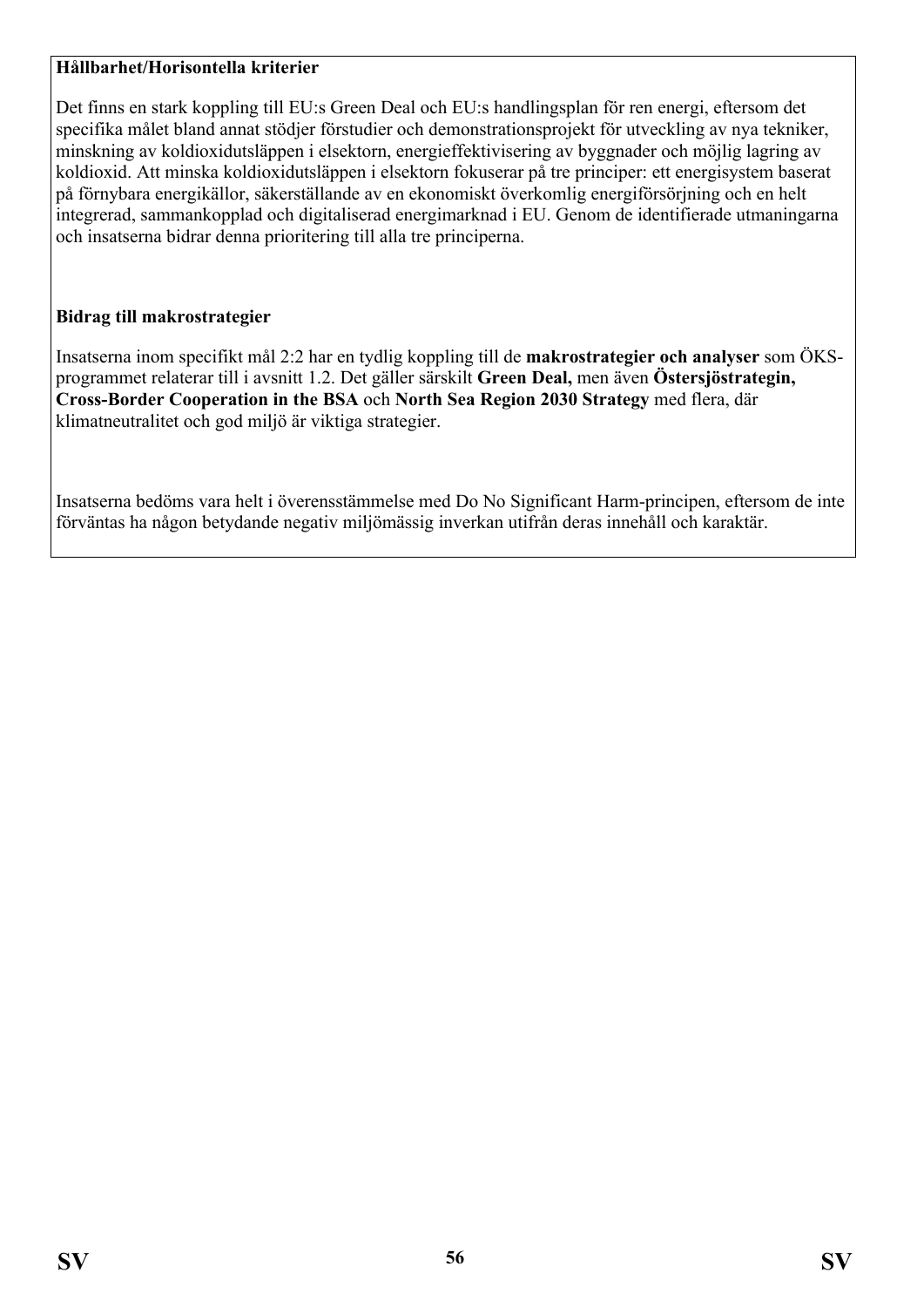## 2.1.1.1b. Definition of a single beneficiary or a limited list of beneficiaries and the granting procedure

Reference: point (c)(i) of Article 17(9)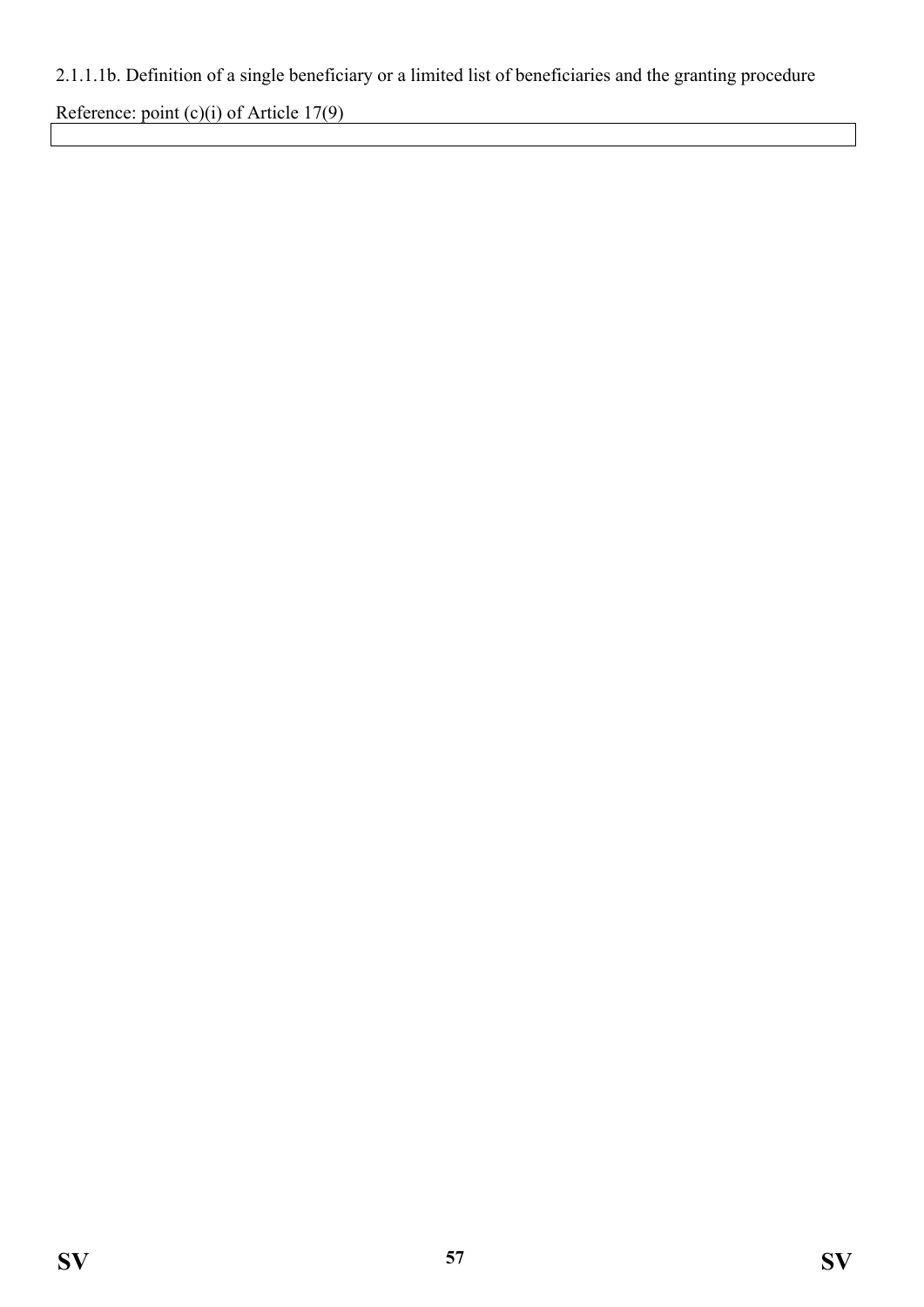#### 2.1.1.2. Indicators

## Reference: point (e)(ii) of Article 17(3), point (c)(iii) of Article 17(9)

Table 2 - Output indicators

| Prioritering   | Särskilt<br>mål    | ID | Indicator                                                                                          | Mätenhet       | Delmål<br>(2024) | Target<br>(2029) |
|----------------|--------------------|----|----------------------------------------------------------------------------------------------------|----------------|------------------|------------------|
|                | RSO <sub>2.2</sub> |    | RCO87 Organisationer som samarbetar över gränserna                                                 | organisationer |                  | 49               |
| 2              | RSO <sub>2.2</sub> |    | RCO04 Företag som får icke-finansiellt stöd                                                        | företag        | 19               | 134              |
| 2              | RSO <sub>2.2</sub> |    | RCO02 Företag som får bidrag                                                                       | företag        |                  |                  |
| $\overline{2}$ | RSO <sub>2.2</sub> |    | RCO01 Företag som får stöd (varav mikroföretag, små<br>företag, medelstora företag, stora företag) | företag        | 20               | 145              |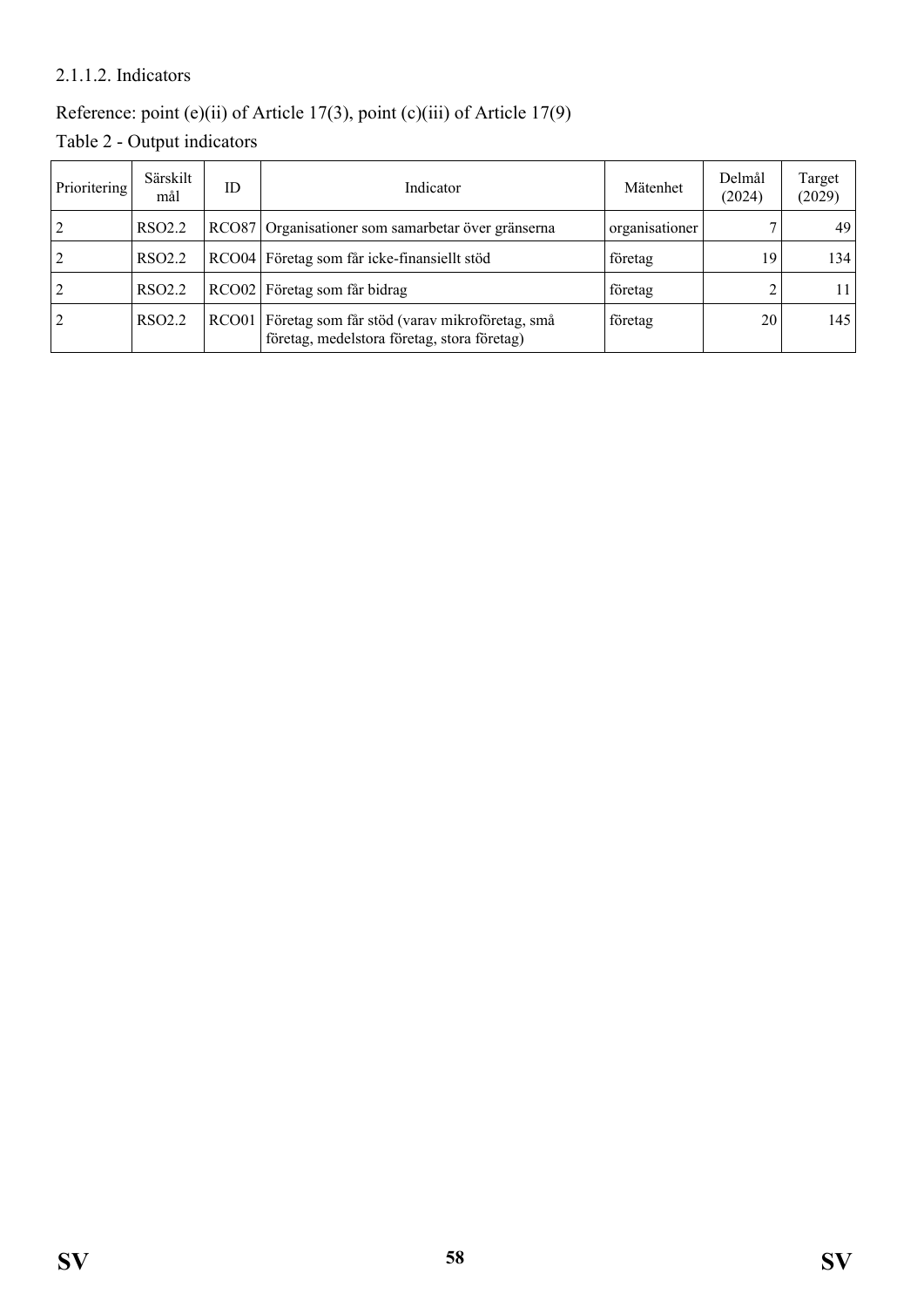#### Table 3 - Result indicators

| Prioritering   | Särskilt<br>mål | ID    | Indicator                                                                                                                                                                            | Mätenhet                                                       | <b>Baseline</b> | Reference<br>year | Target <sup>1</sup><br>(2029) | Source of data                                                                  | Kommentarer                                                                                                                                        |
|----------------|-----------------|-------|--------------------------------------------------------------------------------------------------------------------------------------------------------------------------------------|----------------------------------------------------------------|-----------------|-------------------|-------------------------------|---------------------------------------------------------------------------------|----------------------------------------------------------------------------------------------------------------------------------------------------|
| $\overline{2}$ | $RSO2.2$ PSI04  |       | Utveckling och<br>implementering<br>av produkter,<br>tjänster,<br>teknologier,<br>verktyg,<br>lösningar,<br>processer och<br>metoder för att<br>reducera<br>utsläpp av<br>växthusgas | Produkter, tjänster,<br>teknologier, verktyg,<br>lösningar etc | 0,00            | $\mathbf{0}$      |                               | 73,00 Projektrapportering.<br>Förvaltande<br>myndighets<br>rapporteringssystem. | Fullständig<br>formulering<br>av<br>måttenheten:<br>Produkter,<br>tjänster,<br>teknologier,<br>verktyg,<br>lösningar,<br>processer och<br>metoder. |
| $\overline{2}$ | RSO2.2          | RCR79 | Gemensamma<br>strategier och<br>handlingsplaner<br>som anammats<br>av<br>organisationer                                                                                              | gemensam<br>strategi/handlingsplan                             | 0,00            | $\boldsymbol{0}$  |                               | 3,00 Projektrapportering.<br>Förvaltande<br>myndighets<br>rapporteringssystem.  |                                                                                                                                                    |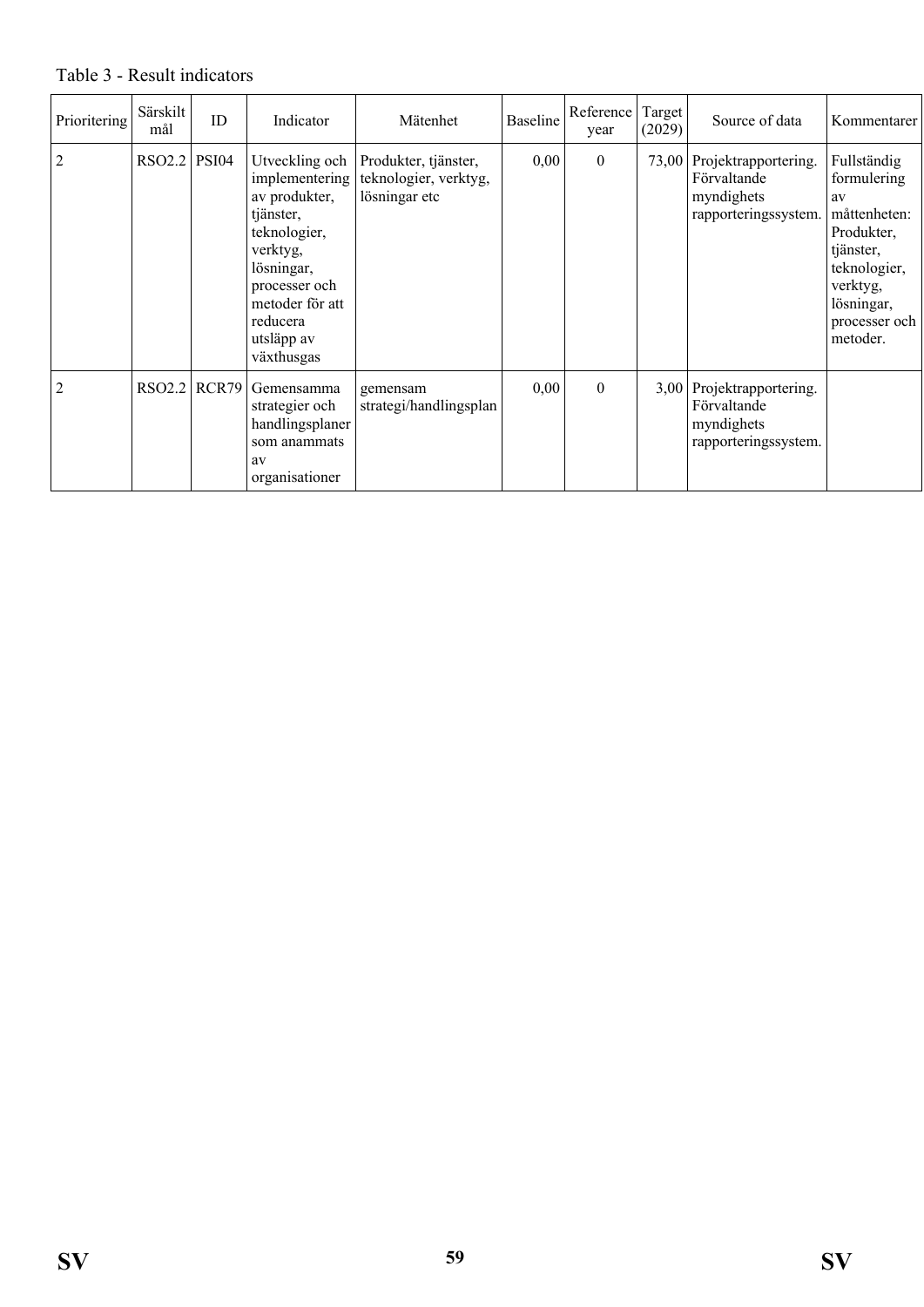#### 2.1.1.3. Main target groups

## Reference: point (e)(iii) of Article 17(3), point (c)(iv) of Article 17(9)

Nyckelaktörer och målgrupp för framtida projekt är bland annat:

- Offentliga aktörer (kommuner/regioner)
- Forskningsorganisationer
- Företag inom energisektorn och teknisk försörjning *(forsyningsvirksomheder)*
- Ideella sektorn (NGOs)
- Branschorganisationer och liknande företagsorganisationer
- Industri- och symbiosparker
- Transportföretag
- Hamnar
- Flygplatser och terminaler
- Medborgare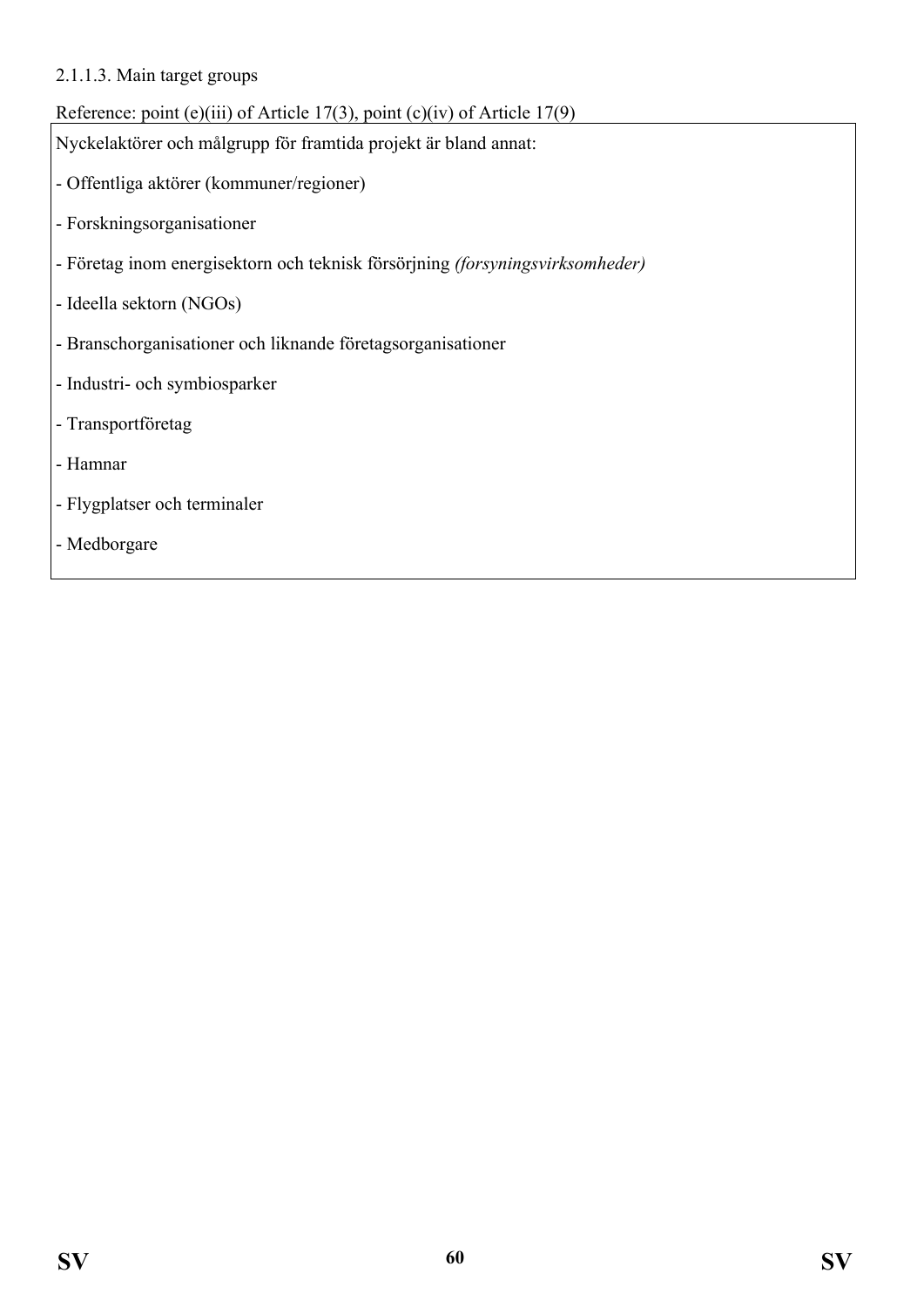2.1.1.4. Indication of the specific territories targeted, including the planned use of ITI, CLLD or other territorial tools

Reference: Article point (e)(iv) of 17(3

Insatserna riktar sig till hela ÖKS-geografin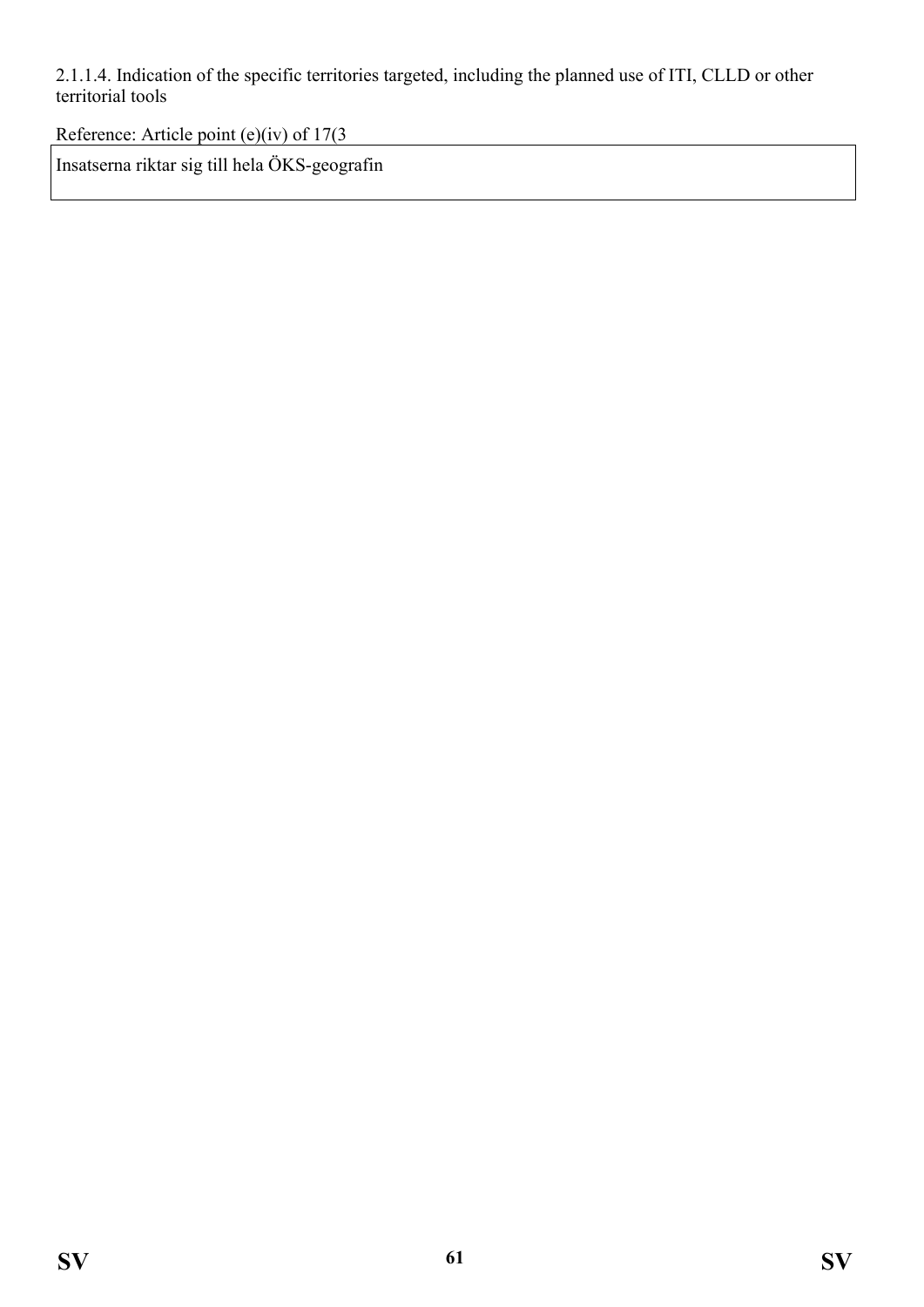### 2.1.1.5. Planned use of financial instruments

Reference: point (e)(v) of Article  $17(3)$ 

Ej aktuellt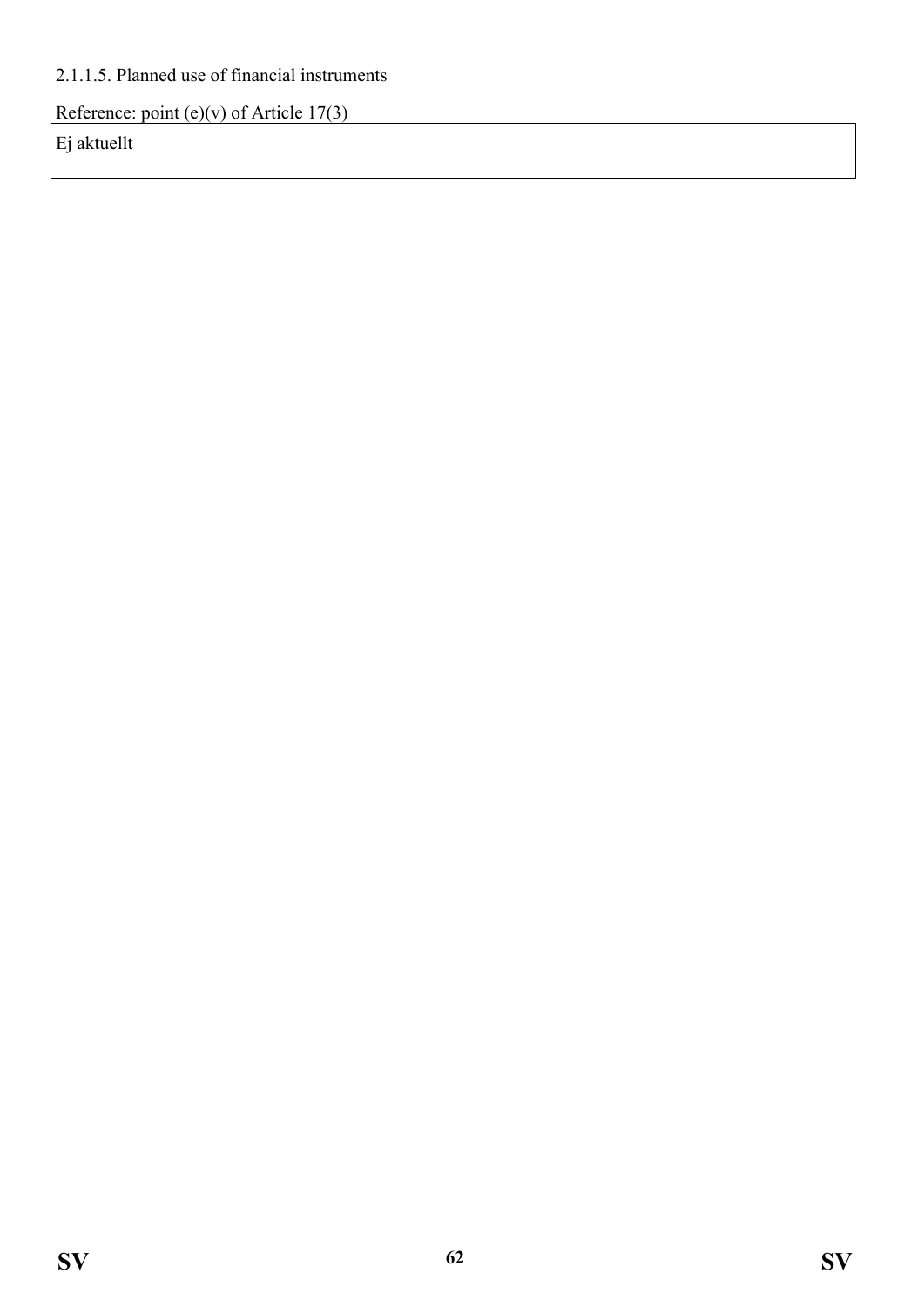### 2.1.1.6. Indicative breakdown of the EU programme resources by type of intervention

Reference: point (e)(vi) of Article 17(3), point (c)(v) of Article 17(9)

| Prioritering   | Särskilt<br>mål    | Fond | Code                                                                                                                                                               | Amount<br>(EUR) |
|----------------|--------------------|------|--------------------------------------------------------------------------------------------------------------------------------------------------------------------|-----------------|
| 2              | <b>RSO2.2</b>      | Eruf | 046. Stöd till enheter som tillhandahåller tjänster som bidrar till en koldioxidsnål<br>ekonomi och till klimatresiliens, inbegripet åtgärder för ökad medvetenhet | 1 533 105,00    |
|                | RSO <sub>2.2</sub> | Eruf | 047. Förnybar energi: vindenergi                                                                                                                                   | 1 533 105,00    |
|                | RSO <sub>2.2</sub> | Eruf | 048. Förnybar energi: solenergi                                                                                                                                    | 1 533 105,00    |
|                | RSO <sub>2.2</sub> | Eruf | 049. Förnybar energi: biomassa                                                                                                                                     | 1 533 105,00    |
|                | RSO <sub>2.2</sub> | Errf | 051. Förnybar energi: havsenergi                                                                                                                                   | 1 533 105,00    |
|                | <b>RSO2.2</b>      | Eruf | 052. Annan förnybar energi (inbegripet geotermisk energi)                                                                                                          | 1 533 105,00    |
| 2              | <b>RSO2.2</b>      | Errf | 053. Smarta energisystem (inbegripet smarta nät och IKT-system) och relaterad<br>lagring                                                                           | 1 533 105,00    |
| 2              | <b>RSO2.2</b>      | Eruf | 038. Energieffektivitet och demonstrationsprojekt i små och medelstora företag<br>samt stödåtgärder                                                                | 1 533 105,00    |
| $\overline{c}$ | RSO <sub>2.2</sub> | Errf | 044. Upprustning av eller åtgärder för offentlig infrastruktur för ökad<br>energieffektivitet, demonstrationsprojekt och stödåtgärder                              | 1 533 105,00    |

Table 4 - Dimension 1 – intervention field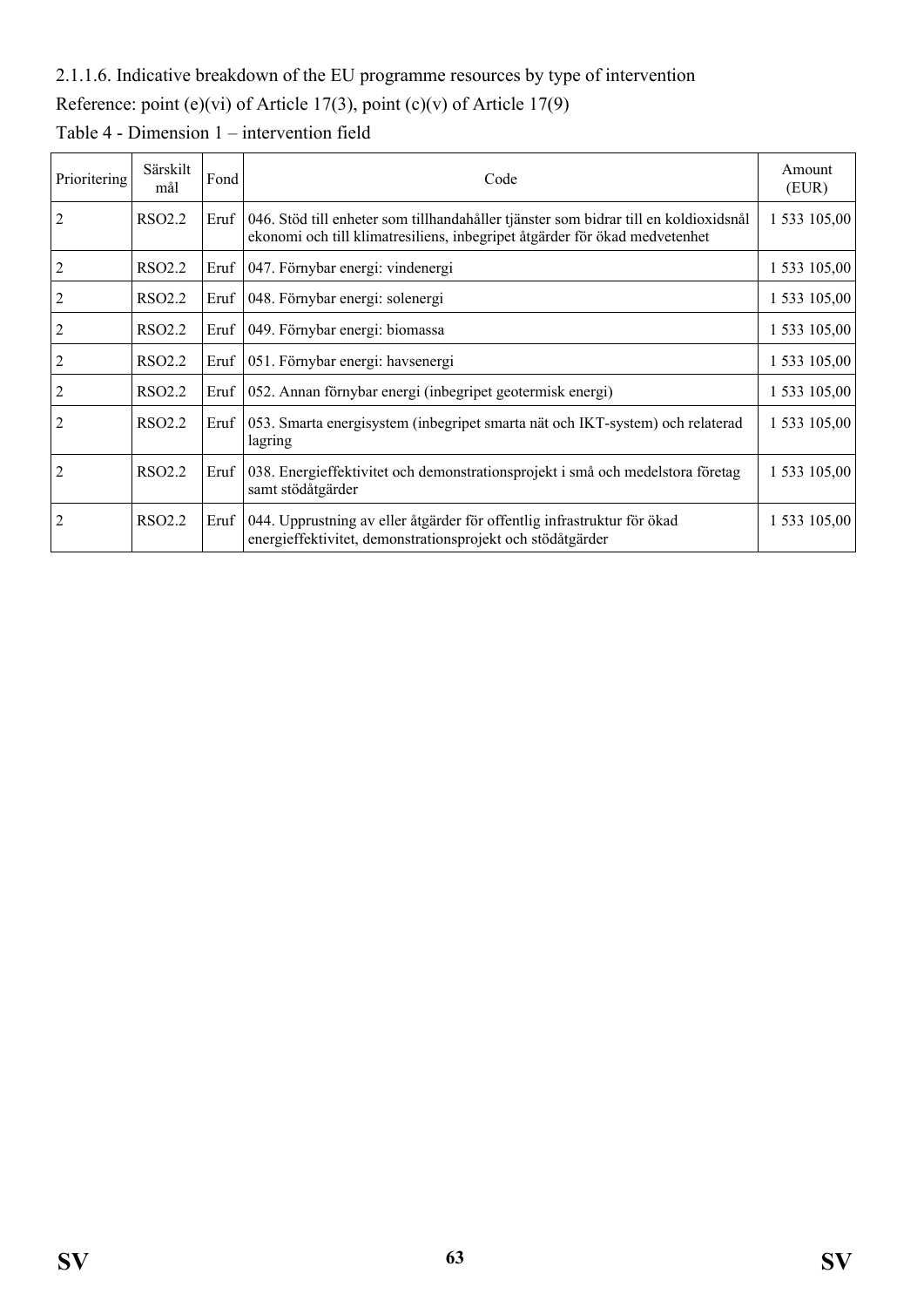### Table  $5$  - Dimension  $2$  – form of financing

| Prioritering | Särskilt mål       | Fond | $\mathrm{Code}$ | Amount (EUR)  |
|--------------|--------------------|------|-----------------|---------------|
|              | RSO <sub>2.2</sub> | Eruf | 01. Bevilja     | 13 797 945,00 |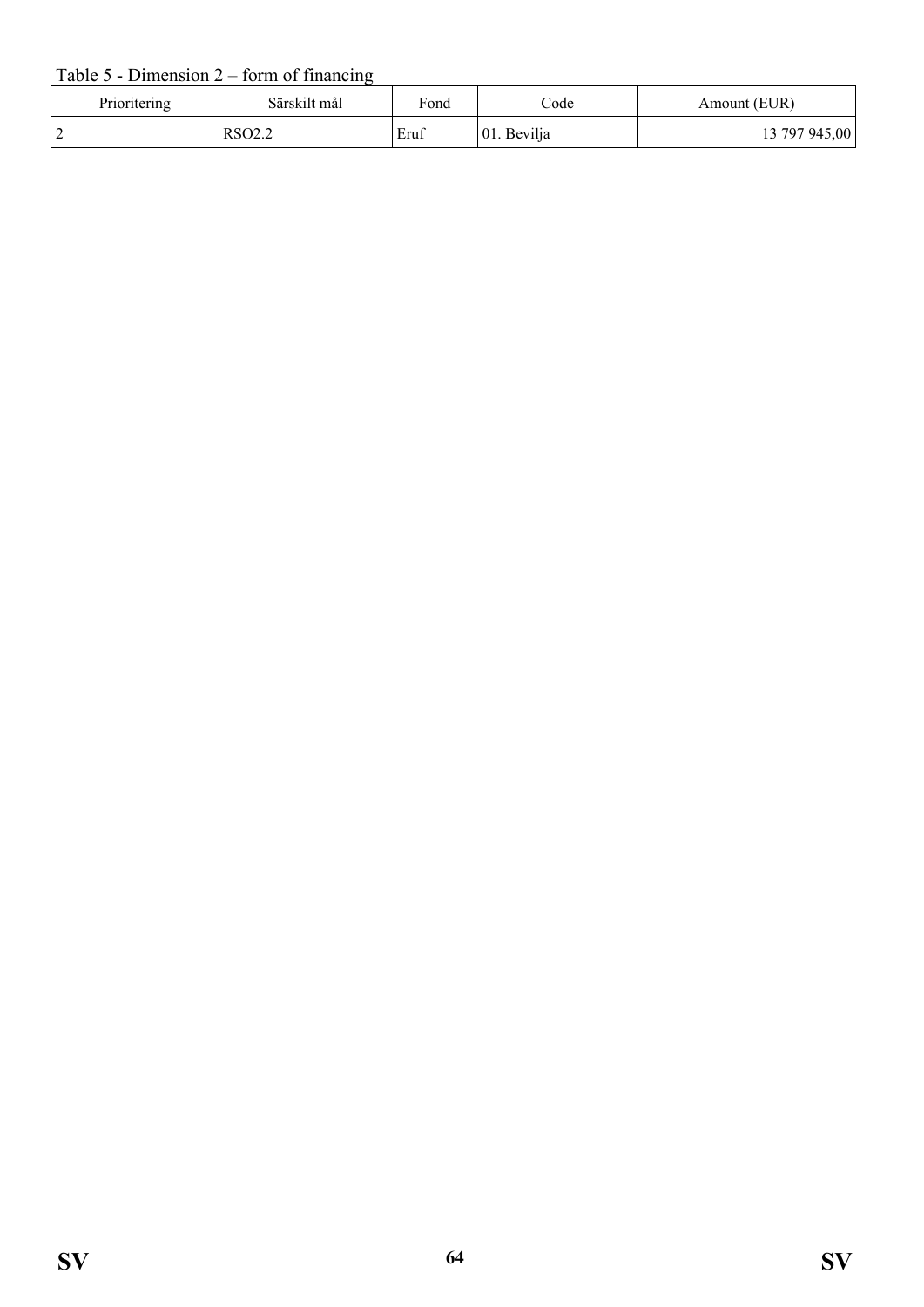Table 6 - Dimension 3 – territorial delivery mechanism and territorial focus

| Prioritering | Särskilt mål       | Fond | code                                                        | Amount (EUR)  |
|--------------|--------------------|------|-------------------------------------------------------------|---------------|
|              | RSO <sub>2.2</sub> | Eruf | $ 33$ . Andra strategier – Ingen territoriell målinriktning | 13 797 945,00 |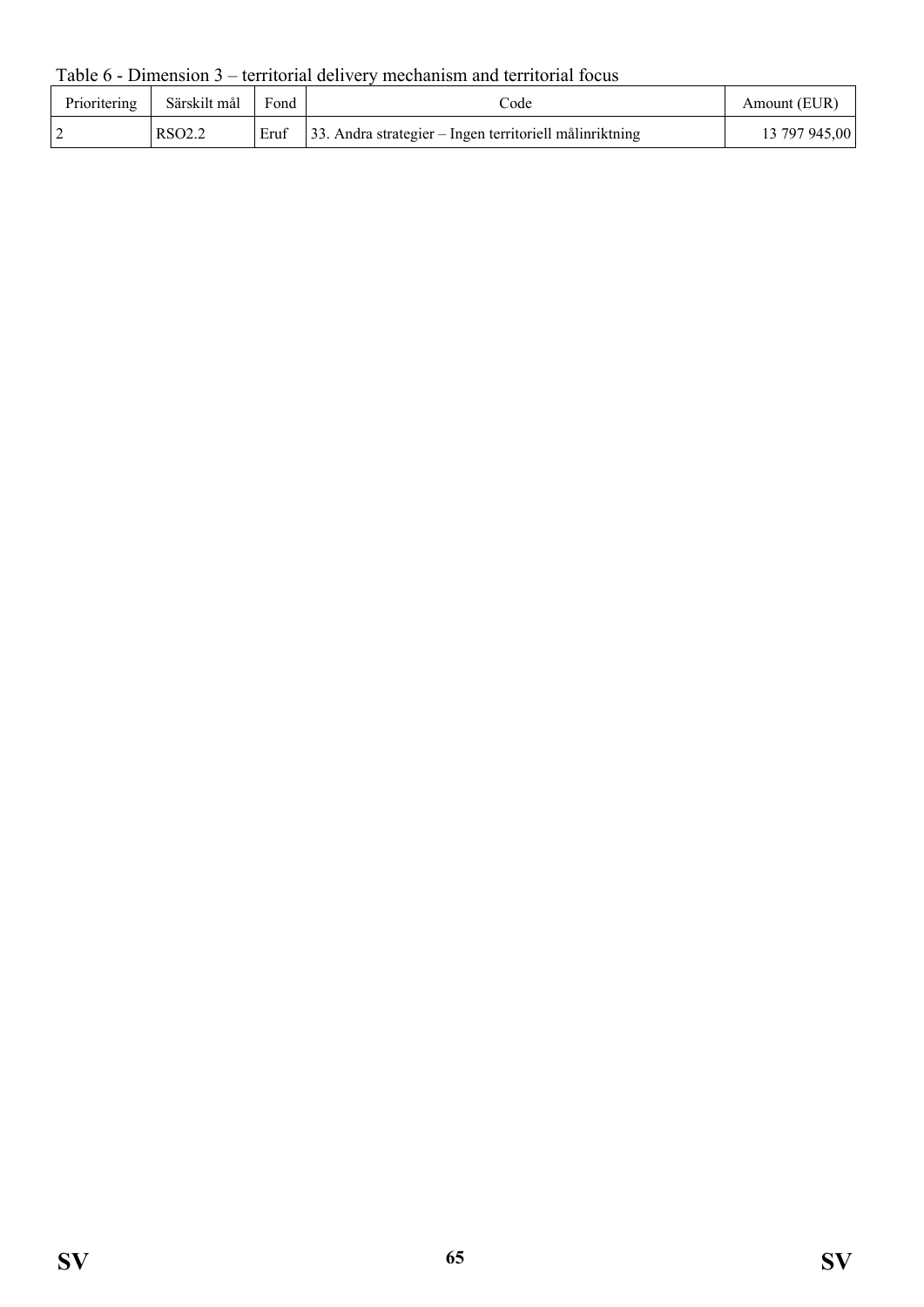2.1.1. Specific objective: RSO2.4. Promoting climate change adaptation and disaster risk prevention, resilience taking into account eco-system based approaches

Reference: point (e) of Article 17(3)

Det specifika målet ska främja insatser för att möta de klimatutmaningar ÖKS-området står inför. Detta genom gränsregionalt kunskapsutbyte, utveckling av nya metoder, pilotprojekt och testning av nya tekniker etc. för att i ett helhetsperspektiv bidra till klimatanpassning och riskreducering.

2.1.1.1 Related types of action, and their expected contribution to those specific objectives and to macroregional strategies and sea-basis strategies, where appropriate

Reference: point (e)(i) of Article 17(3), point (c)(ii) of Article 17(9)

#### **Syfte, utmaningar och styrkor i ett gränsregionalt perspektiv**

Det specifika målet syftar till att skapa helhetslösningar som är överbryggande mellan olika ekosystem och skapar gränsregionalt mervärde och synergier för att lösa de klimatutmaningar som ÖKS-området står inför, bland annat:

- ökande regnmängder
- stigande havsnivå
- fler stormfloder
- stigande grundvatten
- stigande vattennivåer i vattendrag
- långa torkperioder med risk för bränder
- laviner
- ökat antal stormar
- ökade våghöjder
- snö- och jordskred

Helhetslösningar utvecklas i samverkan för att lösa flera utmaningar tillsammans.

ÖKS-området har:

- mycket kunskap inom klimatanpassning och riskreducering, särskilt inom vattenområdet
- många olika erfarenheter inom klimatområdet
- behov av att genomföra pilotprojekt i full skala

- behov av "showcases" som visar att det finns verksamma metoder för klimatanpassning

Med utgångspunkt i kunskap, erfarenhet och behov ska ÖKS-området fram till 2030 ha skapat holistiska och hållbara lösningar på utmaningar kopplade till extrema vattennivåer. Lösningarna ska skapa mervärde för medborgare, företag, kommuner och regioner. Lösningarna ska bidra till att skapa klimattåliga regioner och kunna användas som inspiration av andra regioner/kommuner inom och utanför programområdet.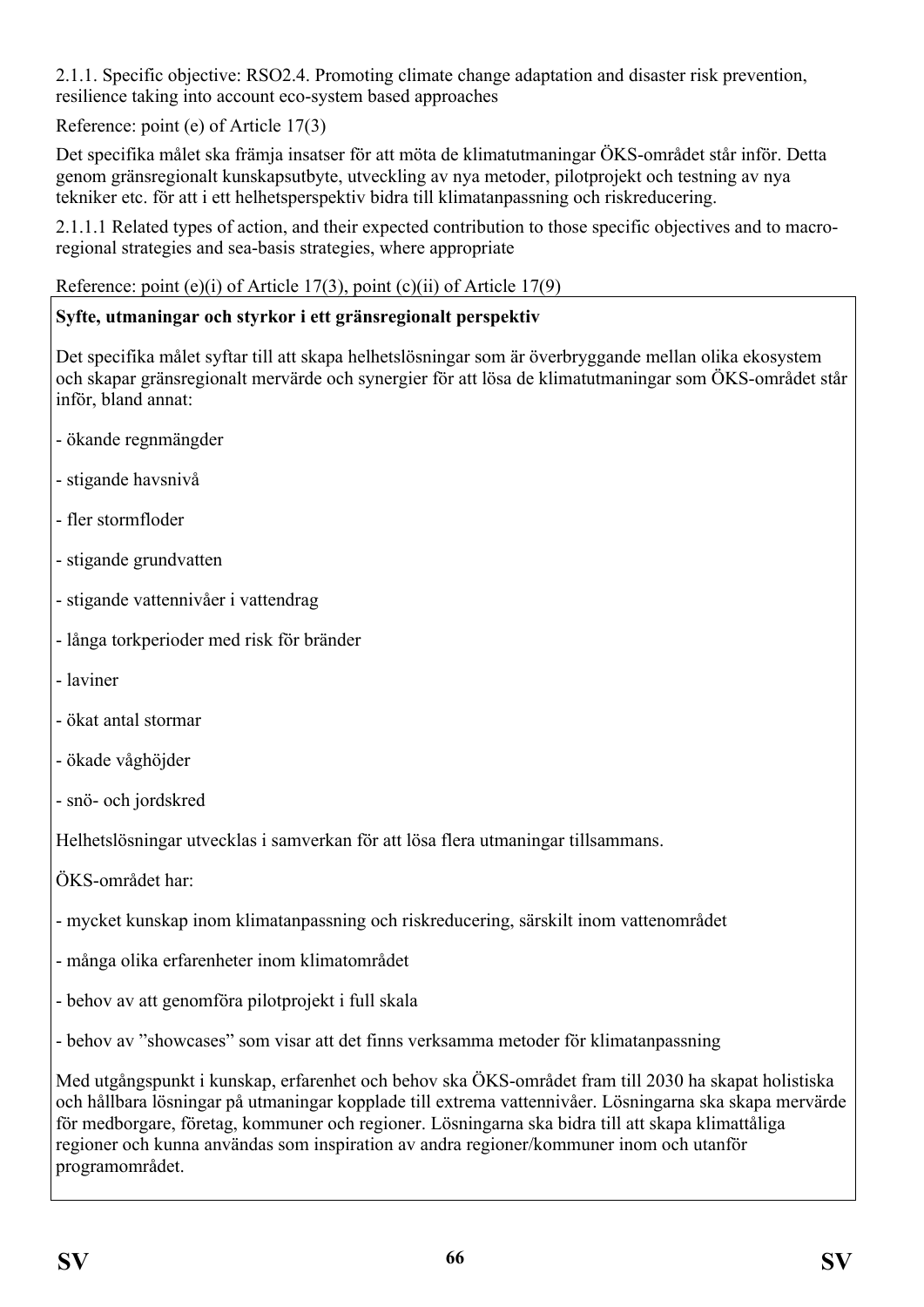Det specifika målet bidrar till gränsregionalt mervärde genom att:

- Stärka infrastruktur, naturvärden och biologisk mångfald

- Öka befolkningens hälsa genom att göra vattenområden och gröna områden till rekreationsområden

- Skydda dricksvattenresurser genom att hantera extremt regn (för lite eller för mycket vatten) för användning inom andra områden

- Öka samarbete och kommunikation i samband med klimatkatastrofer på land och till sjöss

Förutom utbyte av erfarenheter och gemensamma aktiviteter bidrar det specifika målet till ökad kunskap och lärande genom kunskapsutbyte mellan aktörerna över landsgränserna och genom att utmana det rådande kunskapsläget och bygga vidare med nya insikter och erfarenheter. Detta bland annat genom gemensamma pilot- och demonstrationsprojekt.

## **Projekt-/Insatstype**r

Typer av projekt kan till exempel vara:

- Kartläggning av behov och status för klimatanpassning
- Utveckling och testning av metoder och standarder

- Lösningar för klimatanpassad fysisk planering, t.ex. när det gäller lokalisering av bostäder, industri, transport och energiinfrastruktur i förhållande till riskområden

- Pilotimplementeringar av experiment med modifierade vattensystem för att förhindra omfattande skador och katastrofer

- Utveckling av samarbetsnätverk
- Policyrekommendationer
- Gränsöverskridande lösningar på klimatutmaningar

## **Effekter på kort/medellång/lång sikt**

*På kort sikt:*

- Utveckling av robusta lösningar för att hantera extrem nederbörd och klimatförändringar i utsatta naturområden

- Ökad kunskap och medvetenhet om klimatanpassningar

*På medellång sikt:*

- Begränsade kostnader från skador till följd av ökade vattenvolymer och/eller torka

- Mer strategisk stads- och landsbygdsplanering, där förändrade nederbördsnivåer och stigande vattennivåer är viktiga faktorer i planeringen

- Skapande av rekreationsområden och attraktiva miljöer i både stad och landsbygd till gagn för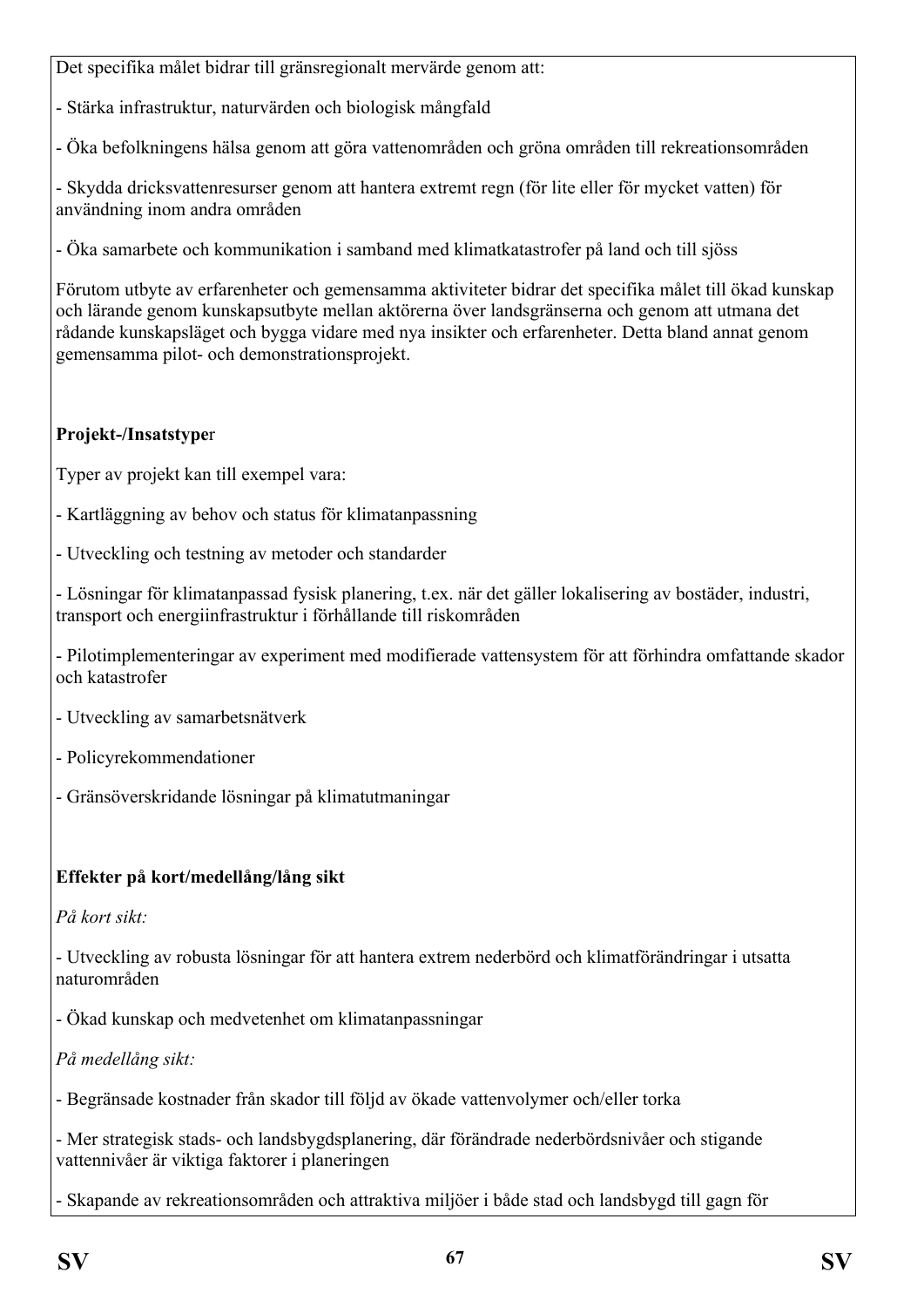medborgarna och den biologiska mångfalden

*På lång sikt:*

- Implementering och positiva effekter av robusta lösningar

- Ett mer klimattåligt och klimatanpassat samhälle

## **Hållbarhet/Horisontella kriterier**

Det finns en stark koppling till EU:s Green Deal och EU:s handlingsplan för ren energi, eftersom det specifika målet stödjer utveckling av nya hållbara metoder för klimatanpassning, som samtidigt skapar mervärden för vattenhantering och ger möjligheter för "close-2-market" teknologier och metoder.

### **Bidrag till makrostrategier**

Insatserna inom specifikt mål 2:4 har en tydlig koppling till de **makrostrategier och analyser** som ÖKSprogrammet relaterar till i avsnitt 1.2. Det gäller särskilt **Green Deal, Cross-Border Cooperation in the BSA,** och **Östersjöstrategin**, som pekar på nödvändigheten att arbeta med klimatanpassning.

Insatserna bedöms vara helt i överensstämmelse med Do No Significant Harm-principen, eftersom de inte förväntas ha någon betydande negativ miljömässig inverkan utifrån deras innehåll och karaktär.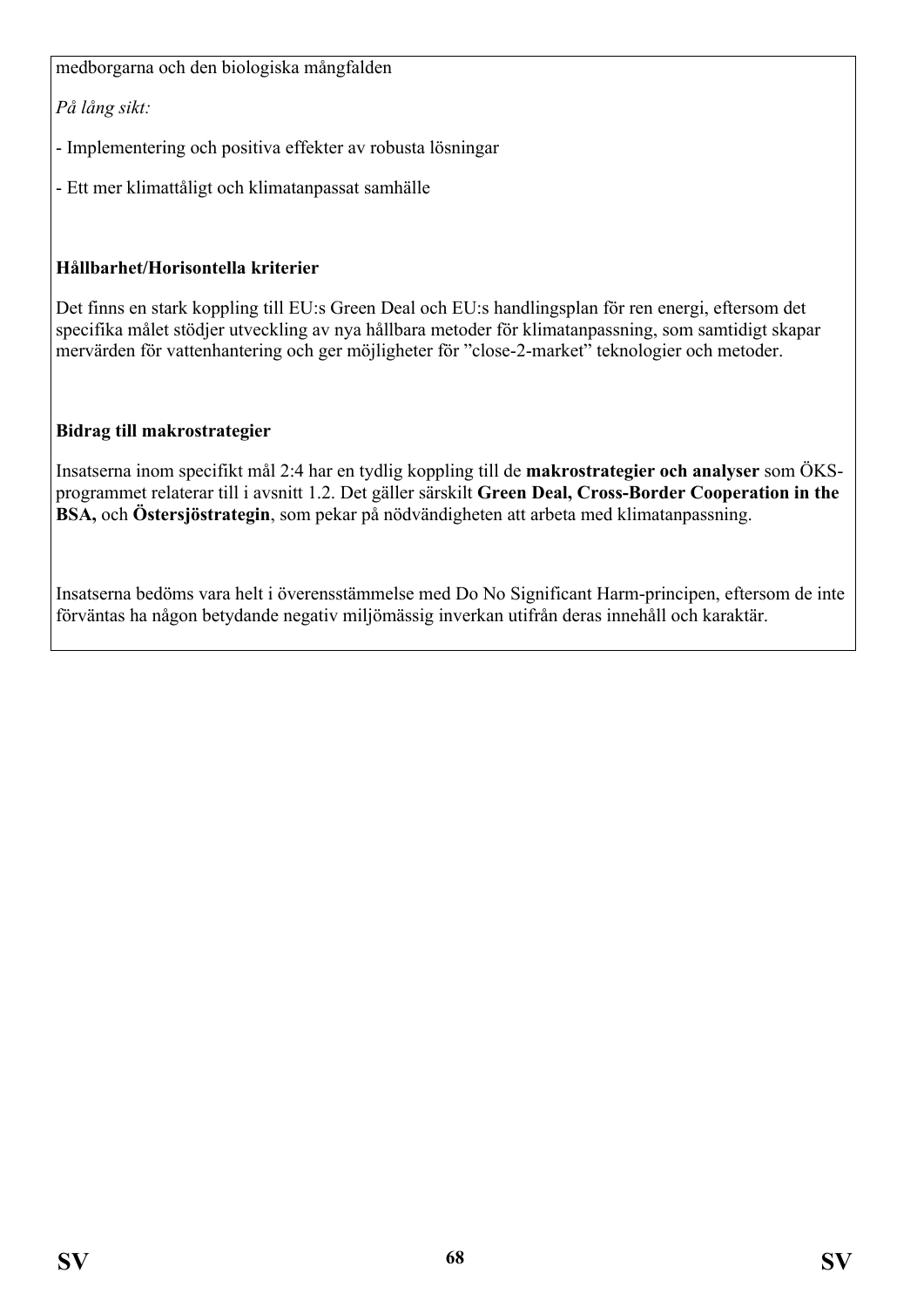## 2.1.1.1b. Definition of a single beneficiary or a limited list of beneficiaries and the granting procedure

Reference: point (c)(i) of Article 17(9)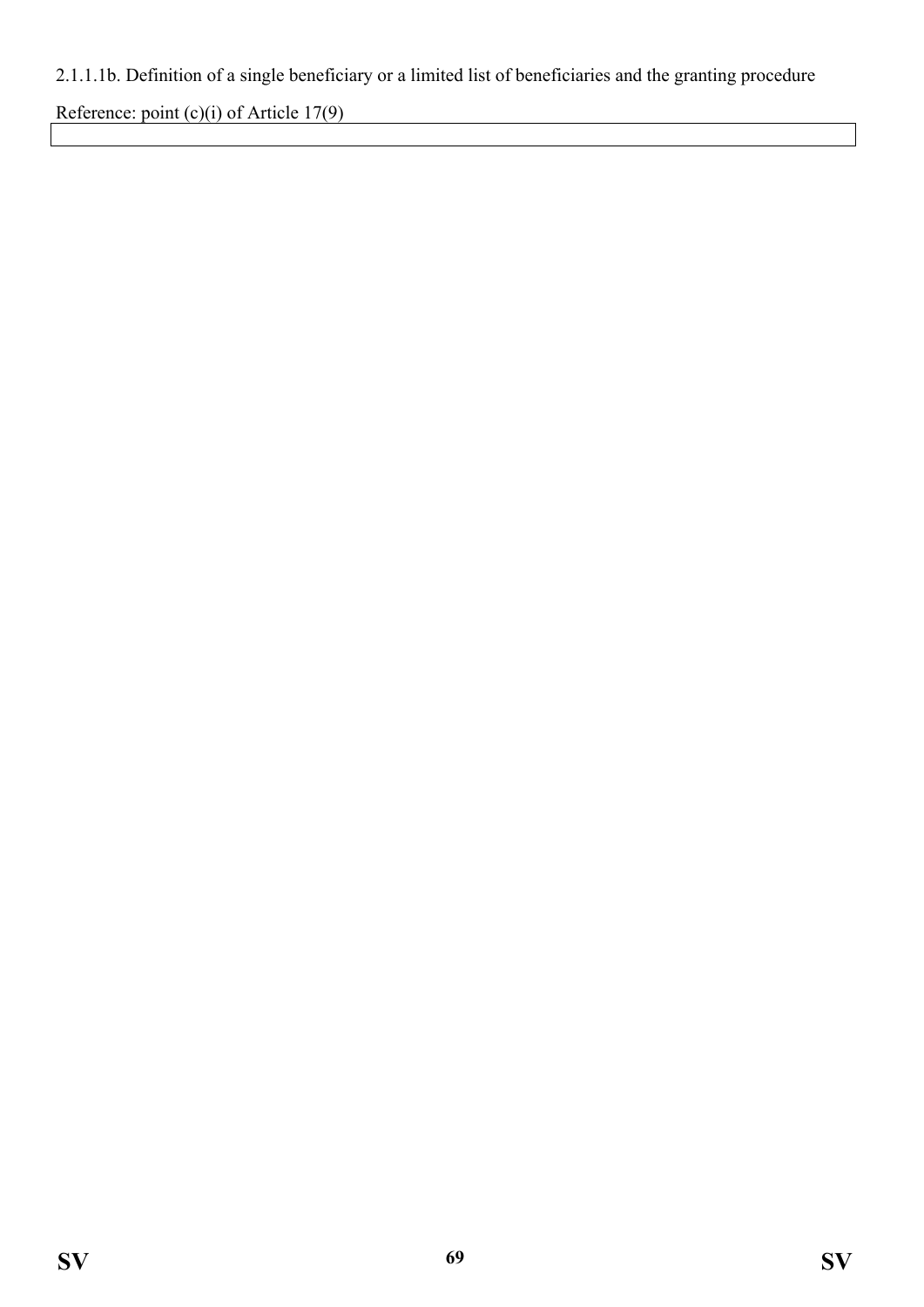### 2.1.1.2. Indicators

## Reference: point (e)(ii) of Article 17(3), point (c)(iii) of Article 17(9)

Table 2 - Output indicators

| Prioritering   | Särskilt<br>mål    | ID | Indicator                                                                                          | Mätenhet | Delmål<br>(2024) | Target<br>(2029) |
|----------------|--------------------|----|----------------------------------------------------------------------------------------------------|----------|------------------|------------------|
| 2              | RSO <sub>2.4</sub> |    | RCO87 Organisationer som samarbetar över gränserna<br>organisationer                               |          |                  | 57               |
| 2              | RSO <sub>2.4</sub> |    | RCO02 Företag som får bidrag                                                                       | företag  |                  | 11.              |
| $\overline{2}$ | RSO2.4             |    | RCO01 Företag som får stöd (varav mikroföretag, små<br>företag, medelstora företag, stora företag) | företag  | 23               | 167              |
| 2              | RSO <sub>2.4</sub> |    | RCO04 Företag som får icke-finansiellt stöd                                                        | företag  | 22               | 156              |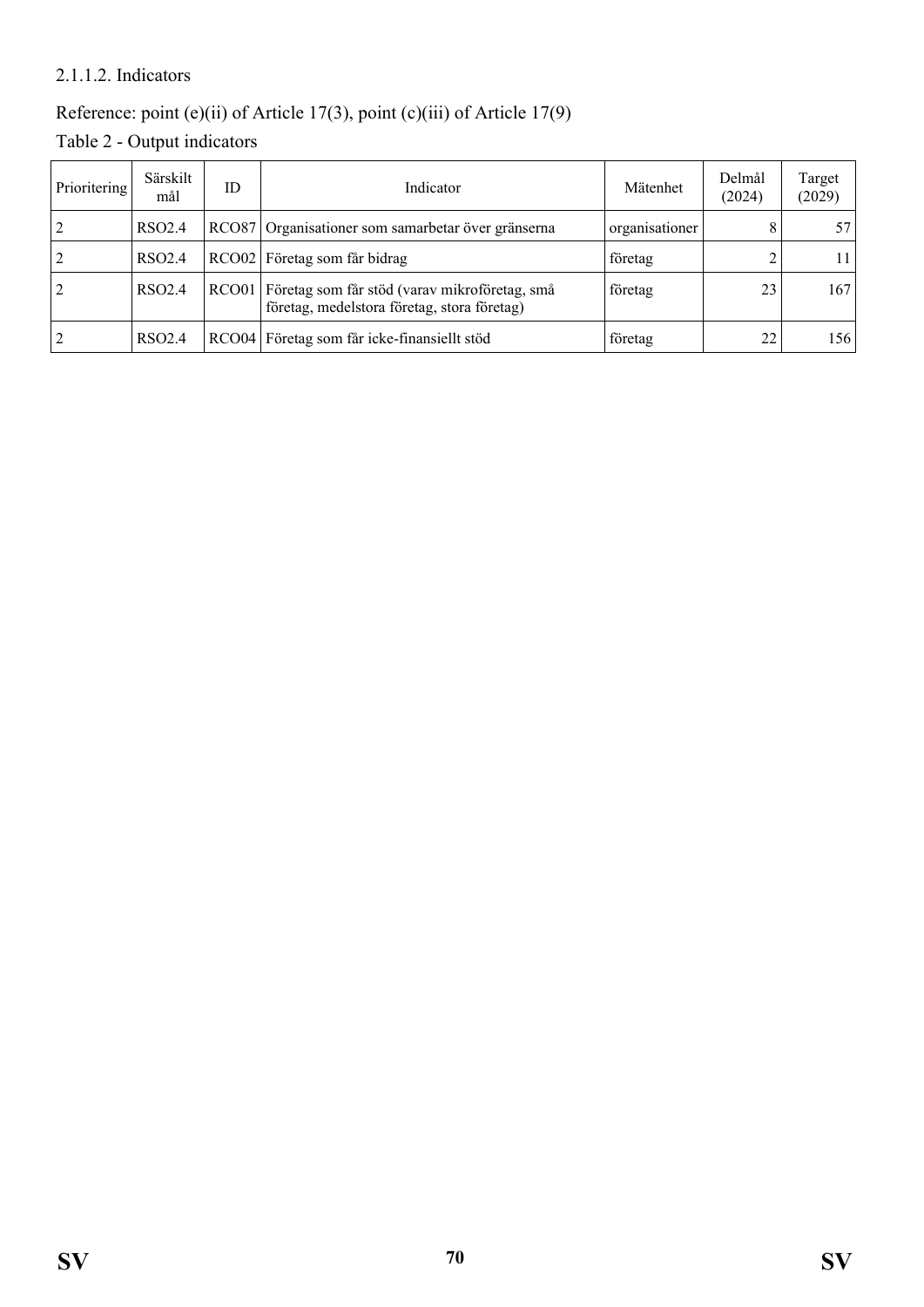Table 3 - Result indicators

| Prioritering   | Särskilt<br>mål | ID | Indicator                                                                                                                                                              | Mätenhet                                                       | <b>Baseline</b> | Reference<br>year | Target<br>(2029) | Source of data                                                                 | Kommentare                                                                                                                                         |
|----------------|-----------------|----|------------------------------------------------------------------------------------------------------------------------------------------------------------------------|----------------------------------------------------------------|-----------------|-------------------|------------------|--------------------------------------------------------------------------------|----------------------------------------------------------------------------------------------------------------------------------------------------|
| $\overline{2}$ | RSO2.4   PSI05  |    | Utveckling och<br>implementering<br>av produkter,<br>tjänster,<br>teknologier,<br>verktyg,<br>lösningar,<br>processer och<br>metoder för<br>bättre<br>klimatanpassning | Produkter, tjänster,<br>teknologier, verktyg,<br>lösningar etc | 0,00            | $\mathbf{0}$      | 85,00            | Projektrapportering.<br>Förvaltande<br>myndighets<br>rapporteringssystem.      | Fullständig<br>formulering<br>av<br>måttenheten:<br>Produkter,<br>tjänster,<br>teknologier,<br>verktyg,<br>lösningar,<br>processer och<br>metoder. |
| $\overline{2}$ | RSO2.4 RCR79    |    | Gemensamma<br>strategier och<br>handlingsplaner<br>som anammats<br>av organisationer                                                                                   | gemensam<br>strategi/handlingsplan                             | 0,00            | $\boldsymbol{0}$  |                  | 4,00 Projektrapportering.<br>Förvaltande<br>myndighets<br>rapporteringssystem. |                                                                                                                                                    |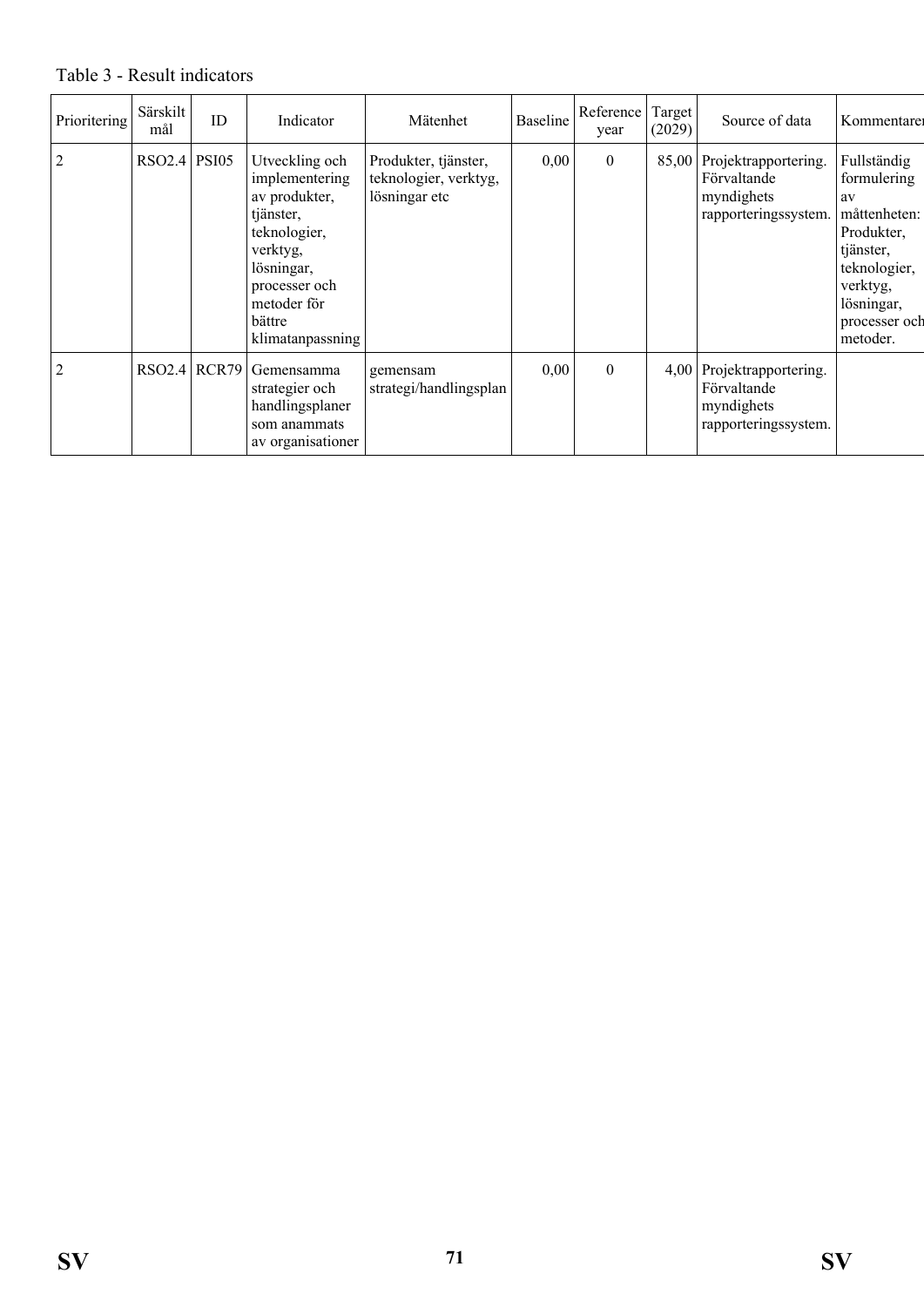#### 2.1.1.3. Main target groups

Reference: point (e)(iii) of Article 17(3), point (c)(iv) of Article 17(9)

Nyckelaktörer och målgrupp för framtida projekt är bland annat:

- Offentliga aktörer (kommuner/regioner), bland annat infrastrukturförvaltare (transport och energi) och planeringsmyndigheter

- Forskningsaktörer
- Företag, bland annat inom energi och teknisk försörjning (forsyningsvirksomheder)

- Ideella sektorn (NGOs)

- Branschorganisationer och liknande företagsorganisationer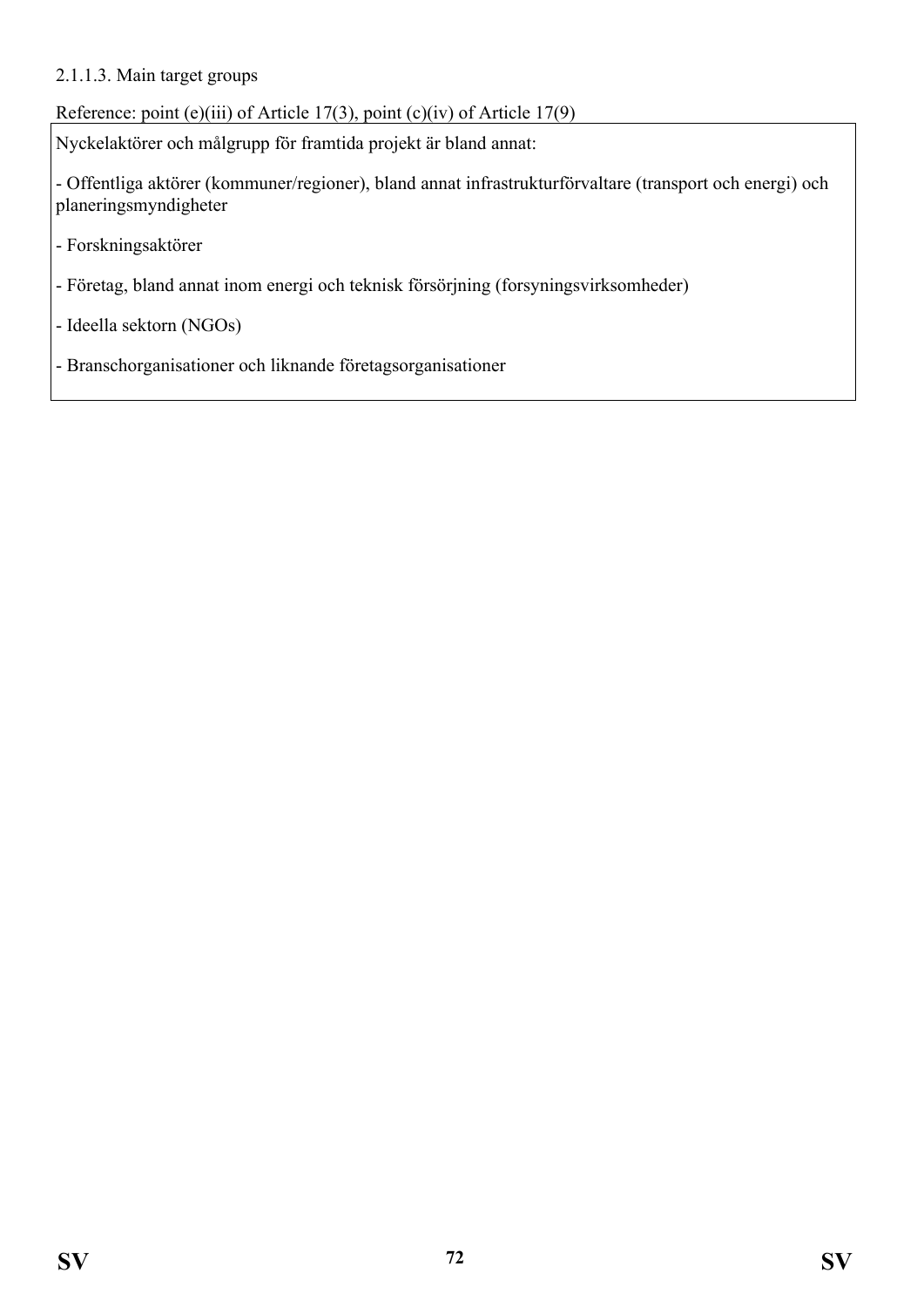2.1.1.4. Indication of the specific territories targeted, including the planned use of ITI, CLLD or other territorial tools

Reference: Article point (e)(iv) of 17(3

Insatserna riktar sig till hela ÖKS-geografin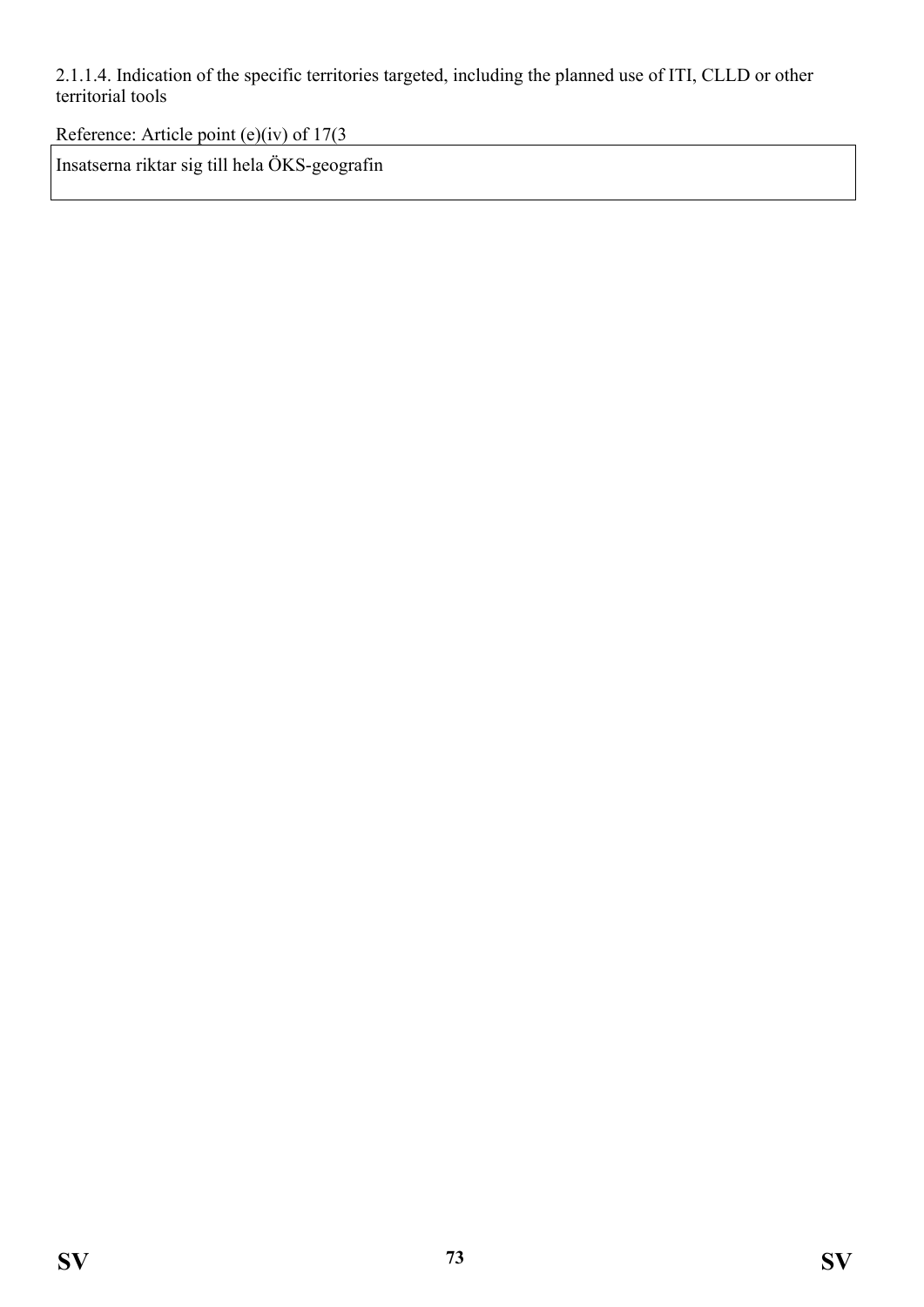## 2.1.1.5. Planned use of financial instruments

Reference: point (e)(v) of Article 17(3)

Ej aktuellt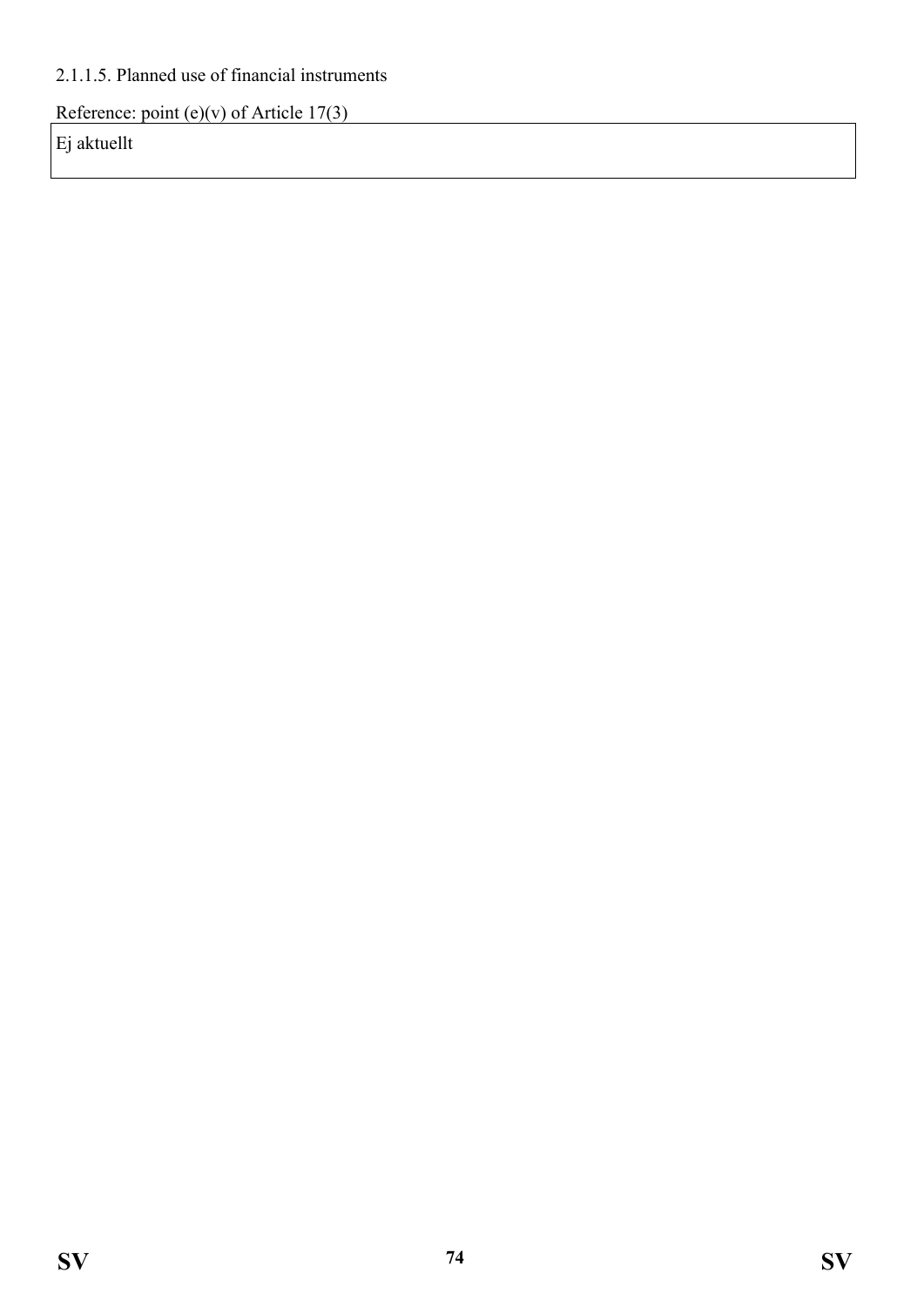#### 2.1.1.6. Indicative breakdown of the EU programme resources by type of intervention

# Reference: point (e)(vi) of Article 17(3), point (c)(v) of Article 17(9)

| Prioritering   | Särskilt<br>mål | Fond | Code                                                                                                                                                                                                                                                                                             | Amount<br>(EUR) |
|----------------|-----------------|------|--------------------------------------------------------------------------------------------------------------------------------------------------------------------------------------------------------------------------------------------------------------------------------------------------|-----------------|
| $\overline{2}$ | RSO2.4          |      | Eruf   046. Stöd till enheter som tillhandahåller tjänster som bidrar till en koldioxidsnål<br>ekonomi och till klimatresiliens, inbegripet åtgärder för ökad medvetenhet                                                                                                                        | 4 024 400,00    |
| 2              | RSO2.4          |      | Eruf 058. Åtgärder för anpassning till klimatförändringarna och förebyggande och<br>hantering av klimatrelaterade risker: översvämningar och jordskred (inbegripet<br>åtgärder för ökad medvetenhet, civilskydd, system för katastrofhantering,<br>infrastrukturer och ekosystemansatser)        | 4 024 400,00    |
|                | RSO2.4          |      | Eruf 059. Åtgärder för anpassning till klimatförändringarna och förebyggande och<br>hantering av klimatrelaterade risker: bränder (inbegripet åtgärder för ökad<br>medvetenhet, civilskydd, system och infrastrukturer för katastrofhantering och<br>ekosystemansatser)                          | 4 024 401,00    |
|                | RSO2.4          |      | Eruf   060. Åtgärder för anpassning till klimatförändringarna och förebyggande och<br>hantering av klimatrelaterade risker: annat, t.ex. stormar och torka (inbegripet<br>åtgärder för ökad medvetenhet, civilskydd, system och infrastrukturer för<br>katastrofhantering och ekosystemansatser) | 4 024 401,00    |

# Table 4 - Dimension 1 – intervention field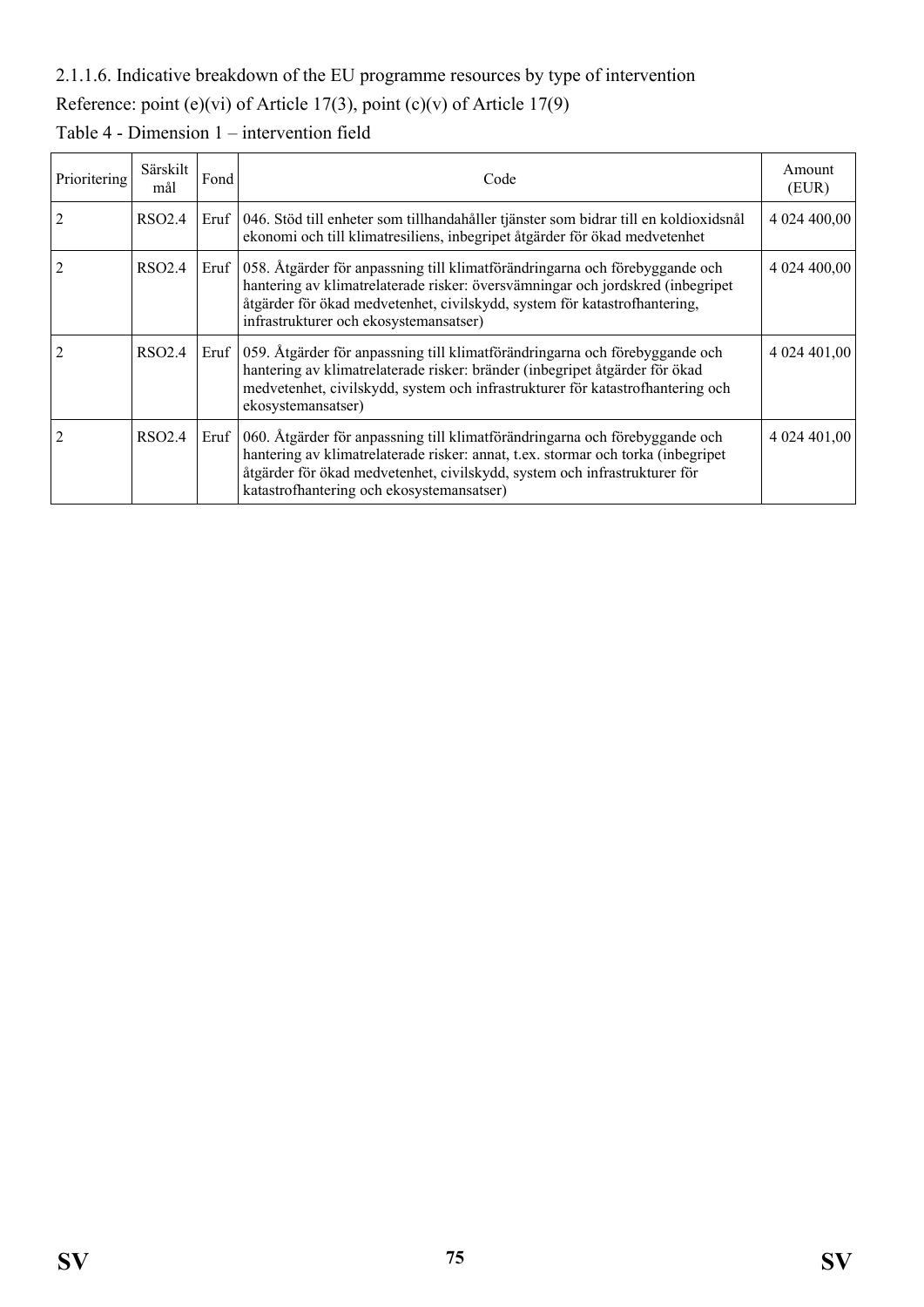#### Table  $5$  - Dimension  $2$  – form of financing

| Prioritering | Särskilt mål | Fond | $\mathrm{Code}$ | Amount (EUR)  |
|--------------|--------------|------|-----------------|---------------|
|              | RSO2.5       | Eruf | 01. Bevilja     | 16 097 602,00 |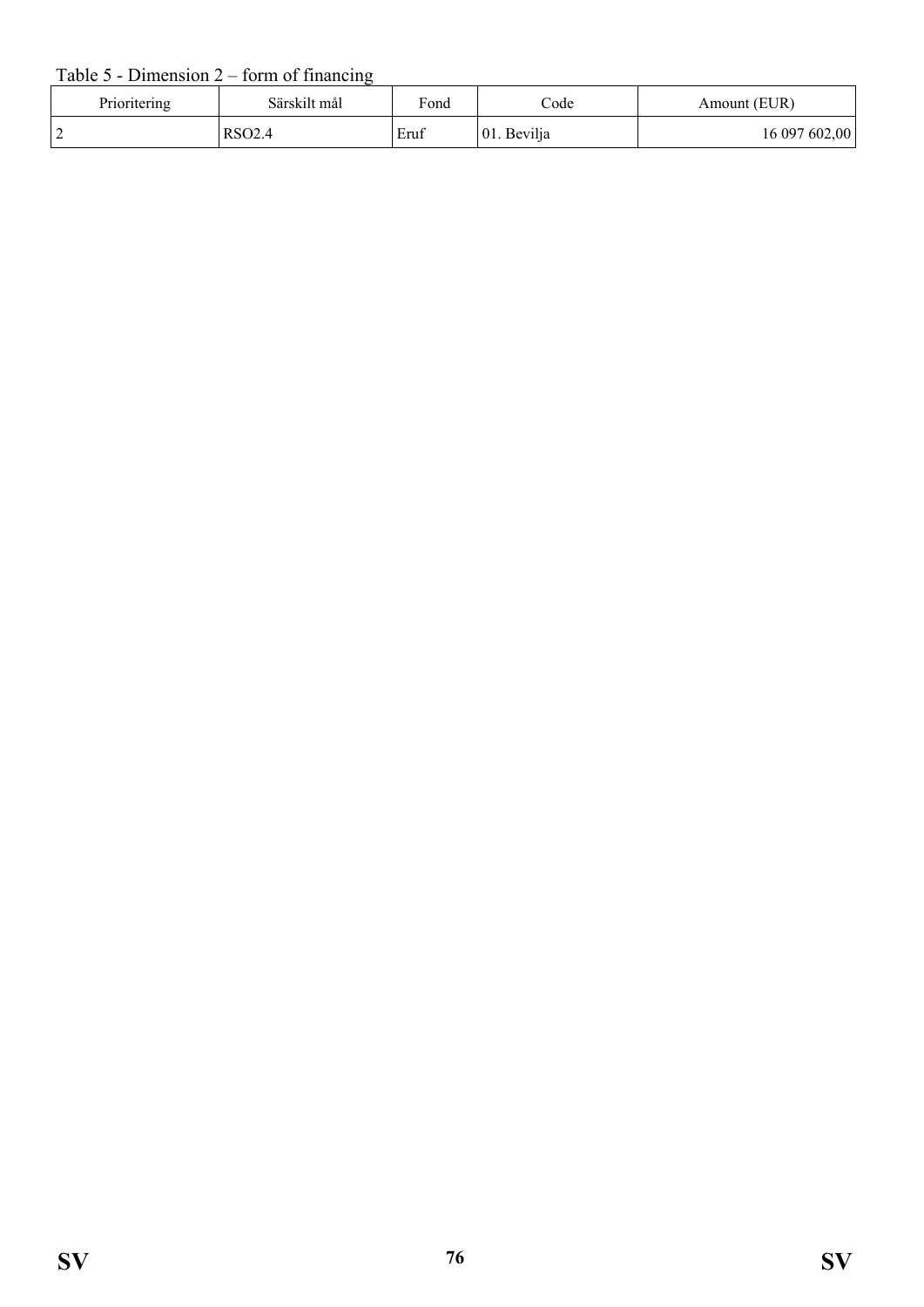Table 6 - Dimension 3 – territorial delivery mechanism and territorial focus

| Prioritering | Särskilt mål       | Fond | code                                                            | Amount (EUR)  |
|--------------|--------------------|------|-----------------------------------------------------------------|---------------|
|              | RSO <sub>2.4</sub> | Eruf | $\vert$ 33. Andra strategier – Ingen territoriell målinriktning | 16 097 602,00 |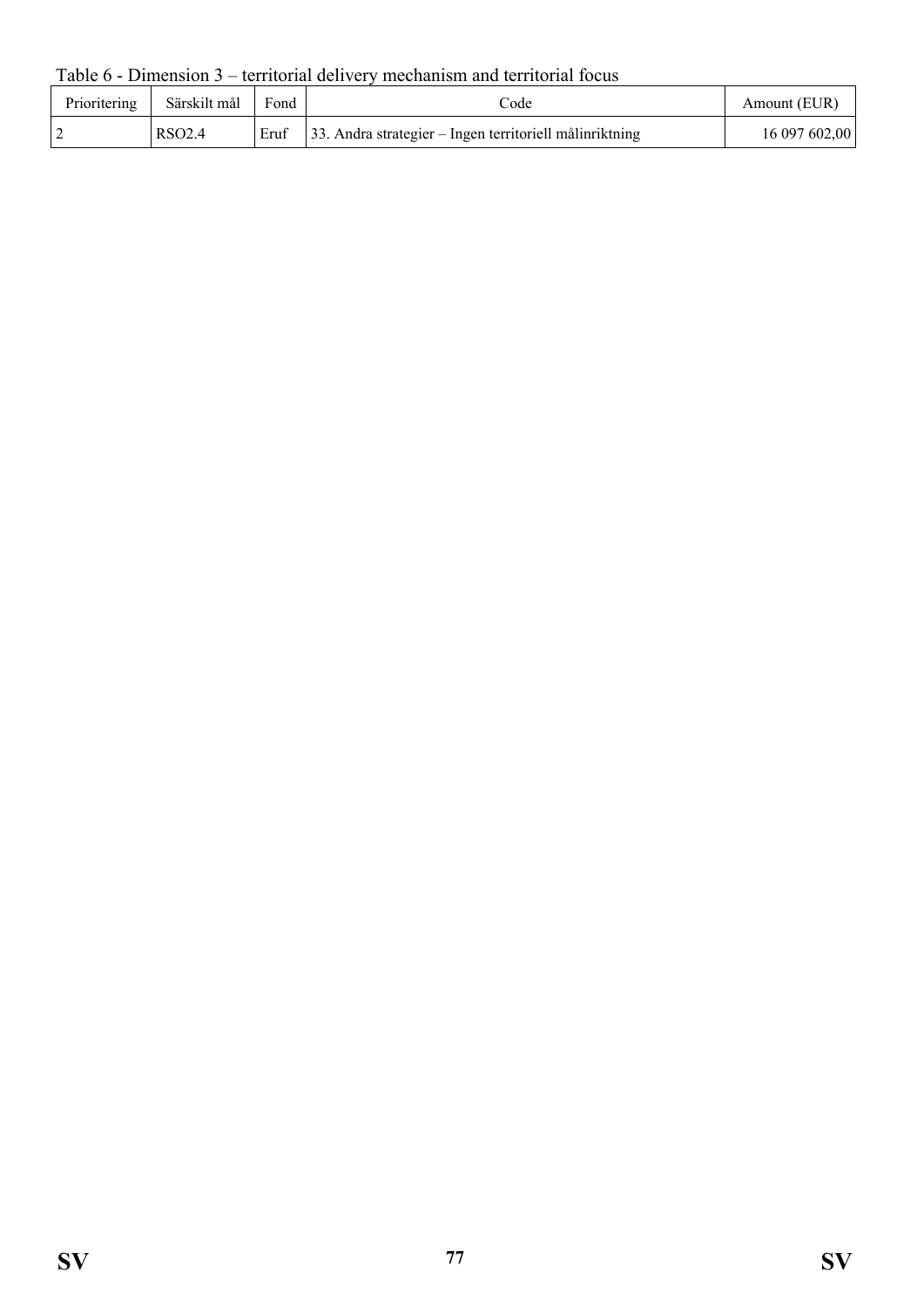2.1.1. Specific objective: RSO2.6. Promoting the transition to a circular and resource efficient economy

Reference: point (e) of Article 17(3)

Det specifika målet ska främja övergången till en cirkulär ekonomi i ÖKS-området. Genom gränsregionalt samarbete och kunskapsdelning ska bland annat cirkulära affärsmodeller, test- och pilotprojekt, riktad utbildning och medvetandehöjande åtgärder bidra till ett hållbart, cirkulärt samhälle.

2.1.1.1 Related types of action, and their expected contribution to those specific objectives and to macroregional strategies and sea-basis strategies, where appropriate

Reference: point (e)(i) of Article 17(3), point (c)(ii) of Article 17(9)

#### **Syfte, utmaningar och styrkor i ett gränsregionalt perspektiv**

Insatserna inom det specifika målet syftar till att bidra till att uppnå EU:s ambition om övergång till en cirkulär ekonomi genom att visa att det är möjligt att inom överskådlig framtid minska resursförbrukningen och avfall samt återanvända och återvinna mer. Genom gränsregionalt samarbete finns förutsättningar för stora mervärden för ÖKS-området.

Programmet har valt att använda det svenska miljödepartementets definition av cirkulär ekonomi:

*"Cirkulär ekonomi är ett kretslopp av material, produkter och tjänster där vi gör mer med mindre. En smartare ekonomi. I en cirkulär ekonomi är livslängden på material och produkter längre. Mängden avfall och uttaget av råvaror är också mindre. Detta görs genom att återanvända, reparera, återvinna, uppgradera, hyra och dela. Samtidigt som allt görs på ett sätt som är giftfritt, resurssnålt, klimatsmart och som inte skadar människor, djur, natur, vatten eller luft. En cirkulär ekonomi skapar också möjligheter till tillväxt samt nya typer av jobb och företag i hela landet. I en cirkulär ekonomi har resurssnåla och giftfria företag konkurrensfördelar." (Från värdekedja till värdecykel – så får Sverige en mer cirkulär ekonomi – Miljödepartementet)*

I ÖKS-området finns flera kunskapsinstitutioner som arbetar med och forskar kring cirkulär ekonomi. Det finns också många regioner och kommuner som driver initiativ och idéer för att främja övergången till en cirkulär ekonomi. Det kan skapas ett stort gränsregionalt mervärde genom inspiration, kunskapsdelning och gemensam kritisk massa.

Hälso- och sjukvårdssektorn är en stor aktör med omfattande materialkonsumtion och med goda möjligheter att vara en pionjär i arbetet mot en cirkulär ekonomi. Det finns behov av att kartlägga materialförbrukningen för att synliggöra och prioritera olika flöden. Initiativ kan bland annat bestå av nya lösningar för innovationer, inköp och förändrade vårdprocesser samt att minska och ersätta material i t.ex. engångsprodukter och att öka återvinningen. Det faktum att fler offentliga aktörer går samman och ställer liknande krav kan vara en viktig del för att få marknaden att våga utveckla nya produkter.

## **Projekt-/Insatstype**r

Typer av projekt kan till exempel vara:

*Utveckla det cirkulära innovationssystemet*

- Utbildning och utvecklingsarbete för att stimulera cirkulär innovation

- Insatser för att få företag att bli förändringsbenägna

*Upprätta systemförändringar med cirkulära affärsmodeller i prioriterade branscher (t.ex. arkitektur, konstruktion, inredning, transport, plast, textilier, elektronik och bioekonomi)*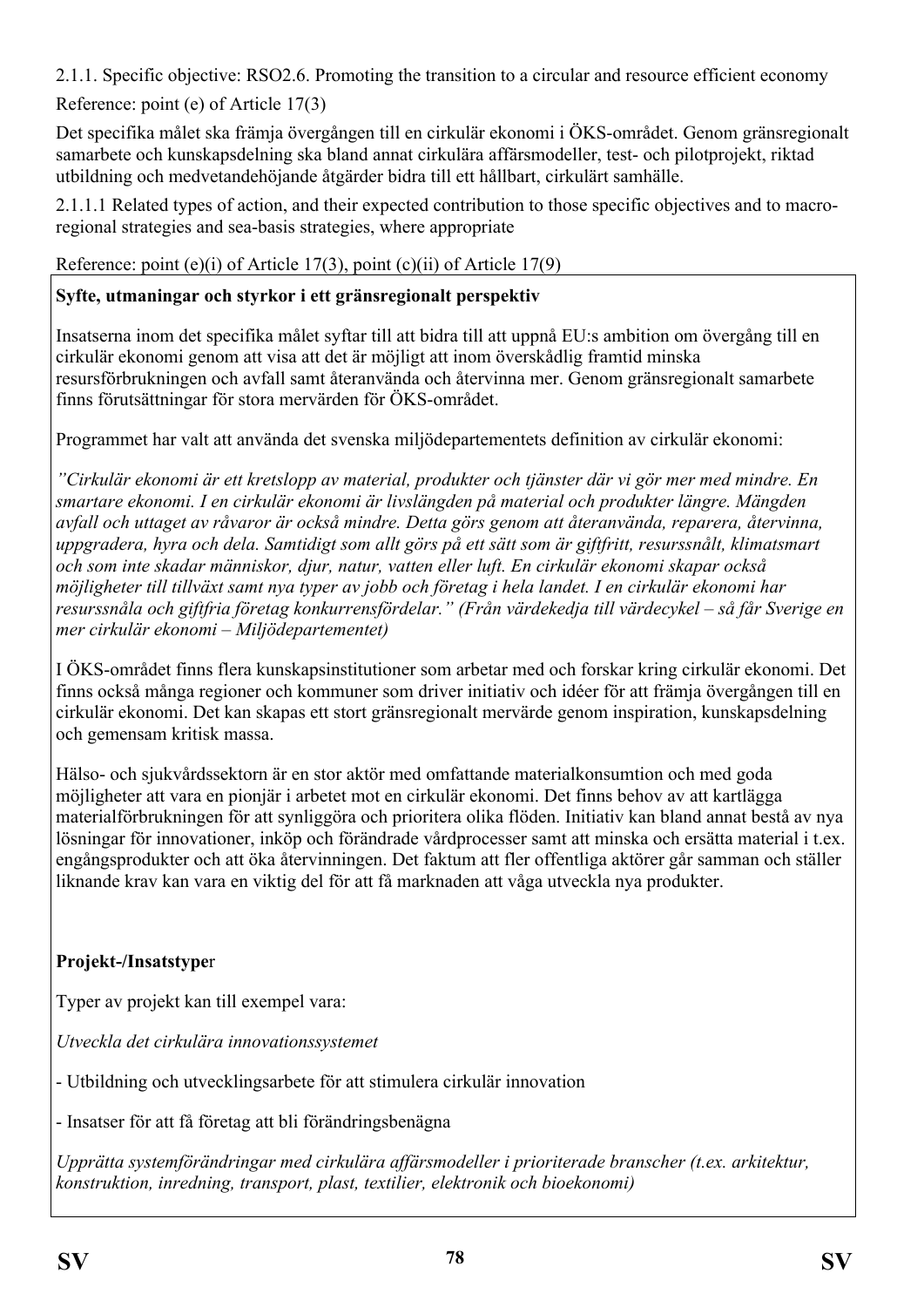- Utöka och synliggöra cirkulära system med nya affärsmöjligheter på branschnivå

- Experiment för att testa cirkulära lösningar
- Policyutveckling avseende ändrade instrument och riktlinjer

*Stimulera cirkulär affärsutveckling*

- Design och produktutveckling för cirkulär ekonomi
- Cirkulära affärsmodeller
- Underlätta kommersialiseringen av cirkulära innovationer
- Piloter som involverar konsumenter

*Etablerade territoriella cirkulära ekonomiska partnerskap som utvecklar systemlösningar*

- Offentliga företag som banbrytande organisationer
- Testprojekt av cirkulära lösningar

- Offentlig upphandling som ett verktyg för förändring. Medvetenhetshöjande och beteendeförändrande åtgärder mot offentliga aktörer (kommuner, regioner) i cirkulära affärsmodeller för inköp, underhåll, och kravställande vid upphandlingar (Circular Public Procurement)

- System som gör det lättare för medborgarna att hyra, låna och reparera

#### **Effekter på kort/medellång/lång sikt**

*På kort sikt:*

- Utveckling och testning av cirkulära affärsmodeller
- Ökad kunskap och medvetenhet om cirkulär offentlig upphandling
- Utveckling av "resource loops" i olika branscher
- Etablering av territoriella cirkulära ekonomiska partnerskap över gränserna

*På medellång sikt:*

- Implementering och etablering av "resource loops"
- Utveckling av territoriella cirkulära ekonomiska partnerskap över gränserna

*På lång sikt:*

- Minskade avfallsmängder
- Minskad resursanvändning
- Utbredd cirkulär affärsutveckling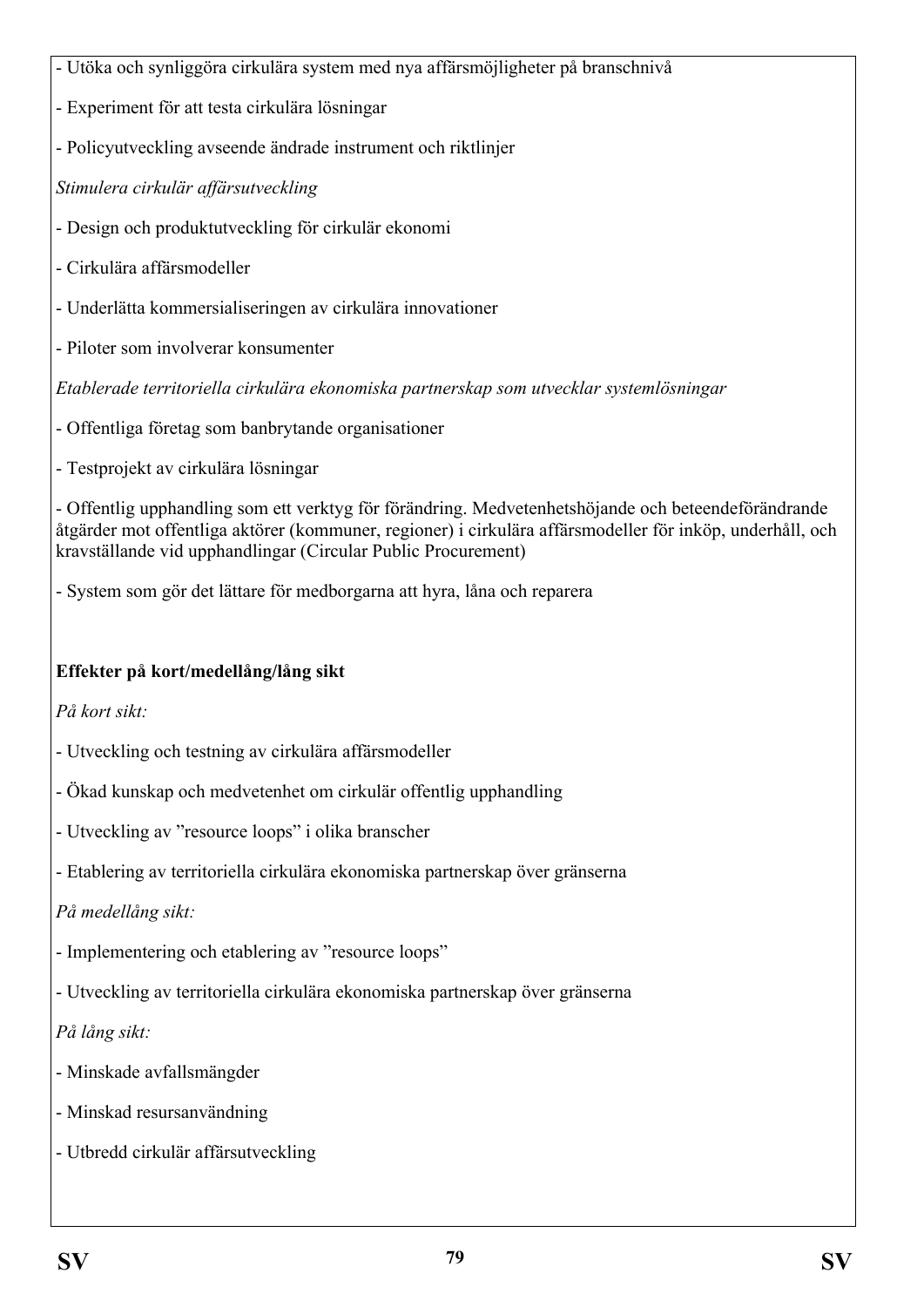#### **Hållbarhet/Horisontella kriterier**

Det finns en stark koppling till EU:s Green Deal och EU:s handlingsplan för cirkulär ekonomi, eftersom det specifika målet t.ex. stöder minskning av konsumtionen av råmaterial och varor samt skapar hållbara produkter med fokus på industrier inom konstruktion, elektronik, plast och textilier.

#### **Bidrag till makrostrategier**

Insatserna inom specifikt mål 2:6 har en tydlig koppling till de **makrostrategier och analyser** som ÖKSprogrammet relaterar till i avsnitt 1.2. Det gäller särskilt **Green Deal** men även **nationella strategier** och handlingsplaner för cirkulär ekonomi, **Greater Copenhagen handlingsplan** och **STRING Strategy** och många andra strategier där grön dimension och grön ekonomi är viktiga prioriteringar.

Insatserna bedöms vara helt i överensstämmelse med Do No Significant Harm-principen, eftersom de inte förväntas ha någon betydande negativ miljömässig inverkan utifrån deras innehåll och karaktär.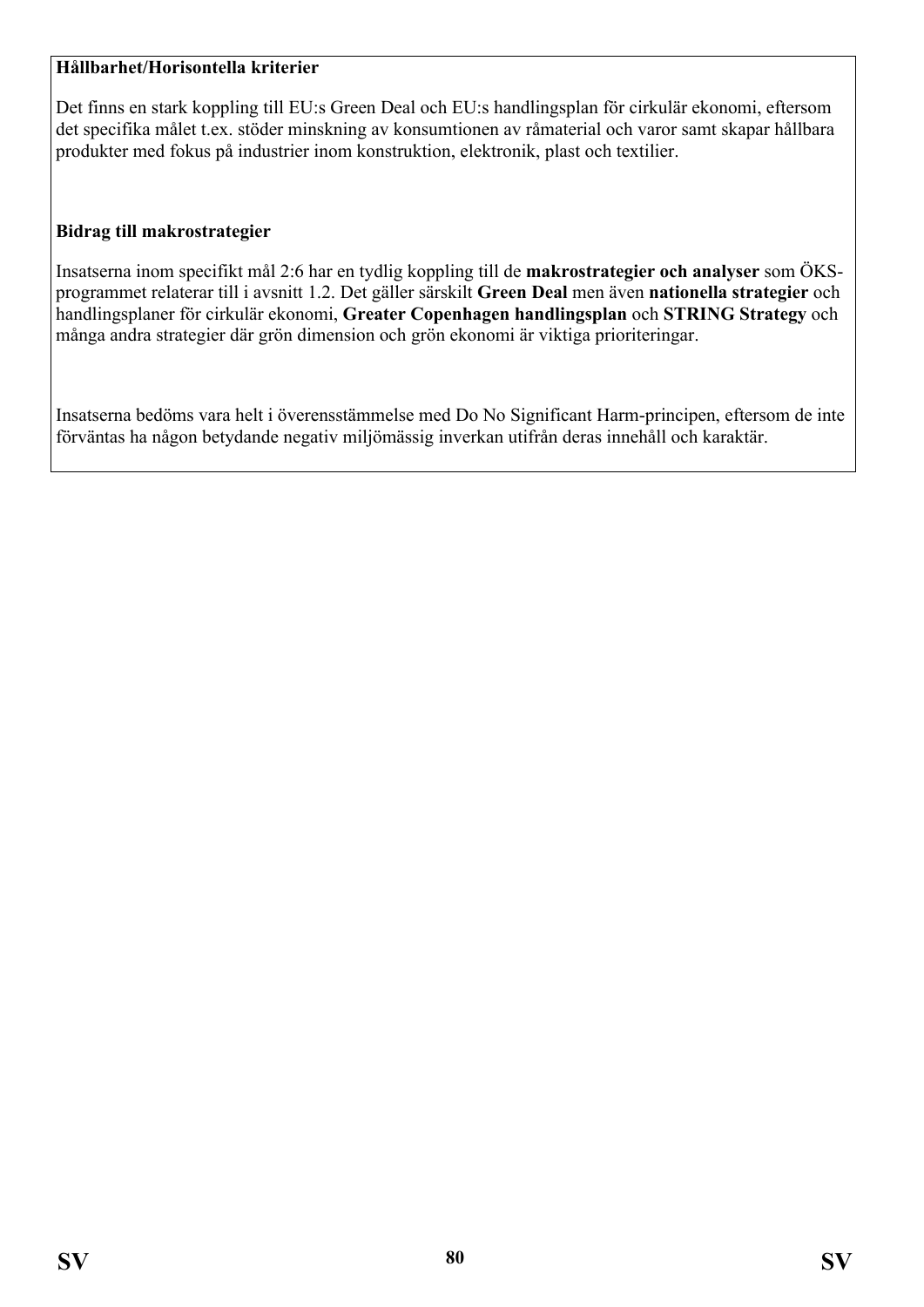# 2.1.1.1b. Definition of a single beneficiary or a limited list of beneficiaries and the granting procedure

Reference: point (c)(i) of Article 17(9)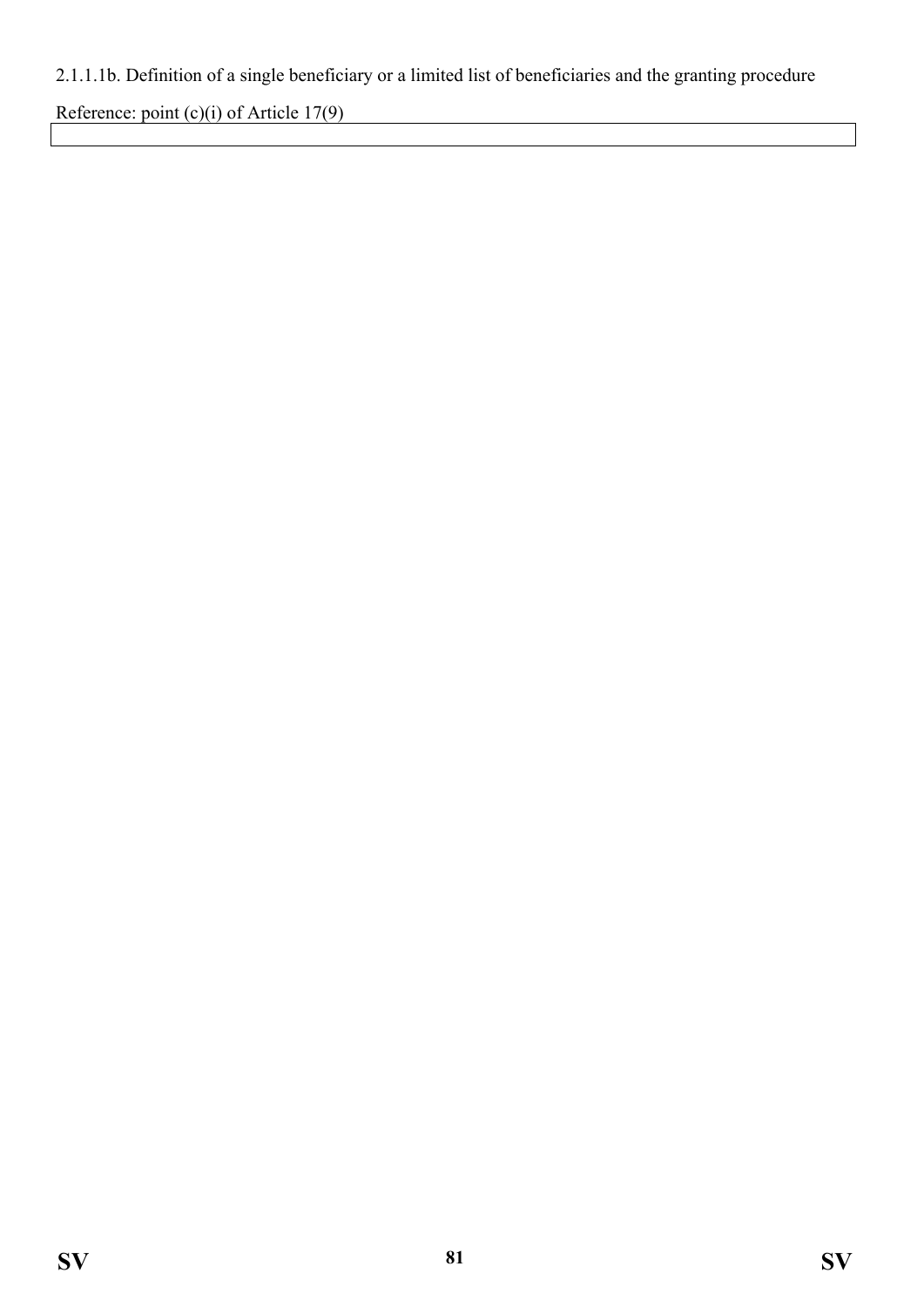#### 2.1.1.2. Indicators

# Reference: point (e)(ii) of Article 17(3), point (c)(iii) of Article 17(9)

Table 2 - Output indicators

| Prioritering | Särskilt<br>mål    | ID | Indicator                                                                                          | Mätenhet       | Delmål<br>(2024) | Target<br>(2029) |
|--------------|--------------------|----|----------------------------------------------------------------------------------------------------|----------------|------------------|------------------|
|              | RSO <sub>2.6</sub> |    | RCO87 Organisationer som samarbetar över gränserna                                                 | organisationer |                  | 57 I             |
| 2            | RSO <sub>2.6</sub> |    | RCO01 Företag som får stöd (varav mikroföretag, små<br>företag, medelstora företag, stora företag) | företag        | 23               | 167              |
| 2            | RSO <sub>2.6</sub> |    | RCO02 Företag som får bidrag                                                                       | företag        |                  | 11               |
| 2            | RSO <sub>2.6</sub> |    | RCO04 Företag som får icke-finansiellt stöd                                                        | företag        | 22               | 156              |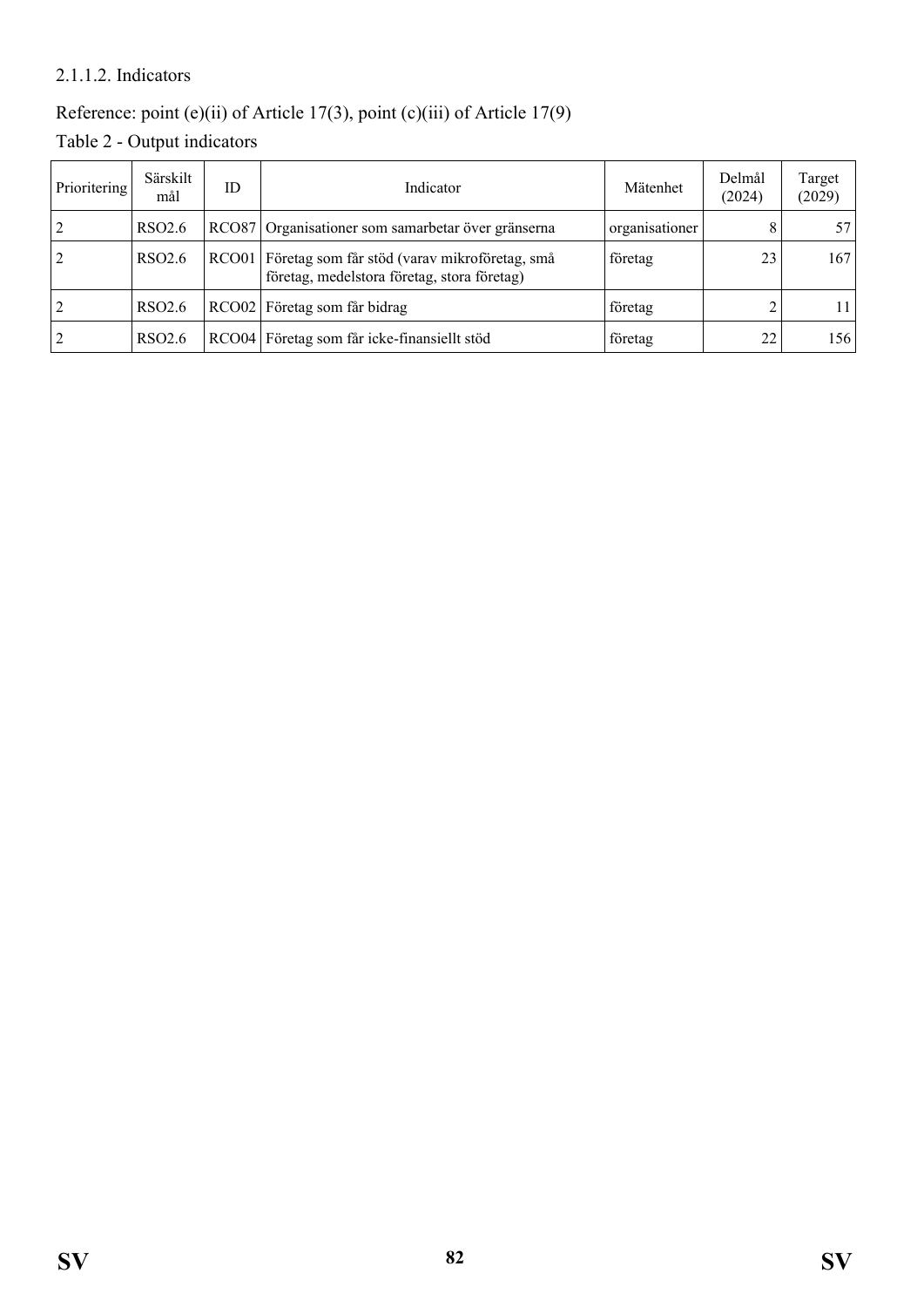| Prioritering   | Särskilt<br>mål | ID           | Indicator                                                                                                                                         | Mätenhet                                                       | <b>Baseline</b> | Reference<br>year | Target<br>(2029) | Source of data                                                                  | Kommentarer                                                                                                                                        |
|----------------|-----------------|--------------|---------------------------------------------------------------------------------------------------------------------------------------------------|----------------------------------------------------------------|-----------------|-------------------|------------------|---------------------------------------------------------------------------------|----------------------------------------------------------------------------------------------------------------------------------------------------|
| $\overline{2}$ | <b>RSO2.6</b>   | <b>PSI07</b> | Utveckling och<br>implementering<br>av cirkulära<br>produkter,<br>tjänster,<br>teknologier,<br>verktyg,<br>lösningar,<br>processer och<br>metoder | Produkter, tjänster,<br>teknologier, verktyg,<br>lösningar etc | 0,00            | $\mathbf{0}$      |                  | 85,00 Projektrapportering.<br>Förvaltande<br>myndighets<br>rapporteringssystem. | Fullständig<br>formulering<br>av<br>måttenheten:<br>Produkter,<br>tjänster,<br>teknologier,<br>verktyg,<br>lösningar,<br>processer och<br>metoder. |
| $\overline{2}$ | <b>RSO2.6</b>   | RCR79        | Gemensamma<br>strategier och<br>handlingsplaner<br>som anammats<br>av<br>organisationer                                                           | gemensam<br>strategi/handlingsplan                             | 0,00            | $\overline{0}$    | $4.00\,$         | Projektrapportering.<br>Förvaltande<br>myndighets<br>rapporteringssystem.       |                                                                                                                                                    |
| $\overline{2}$ | <b>RSO2.6</b>   | <b>PSI06</b> | Företag och<br>organisationer<br>som använder<br>cirkulär<br>affärsmodell<br>eller cirkulära<br>system                                            | Företag och<br>organisationer                                  | 0,00            | $\mathbf{0}$      | 225,00           | Projektrapportering.<br>Förvaltande<br>myndighets<br>rapporteringssystem.       |                                                                                                                                                    |

#### Table 3 - Result indicators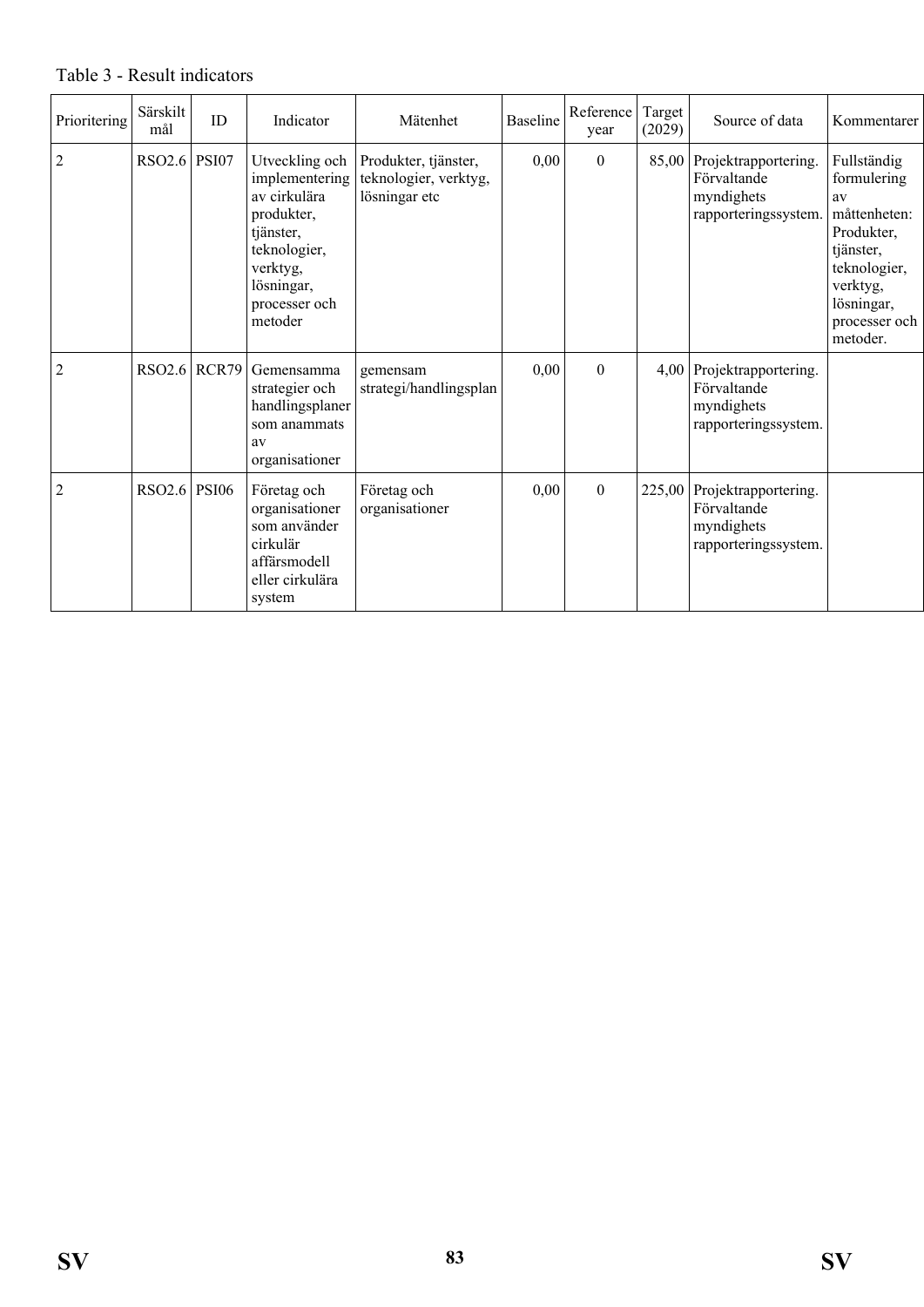#### 2.1.1.3. Main target groups

#### Reference: point (e)(iii) of Article 17(3), point (c)(iv) of Article 17(9)

Nyckelaktörer och målgrupp för framtida projekt är bland annat:

- Offentliga aktörer (kommuner/regioner)
- Forskningsaktörer
- Företag, bland annat inom energi och teknisk försörjning (forsyningsvirksomheder)
- Kunskapsinstitutioner
- Ideella sektorn (NGOs)
- Branscher såsom bygg, energi, elektronik och IT, plast, textilier, detaljhandel och metall
- Återvinningsanläggningar
- Kemisk-/processindustri
- Livsmedelsproducenter
- Jordbruk och skogsbruk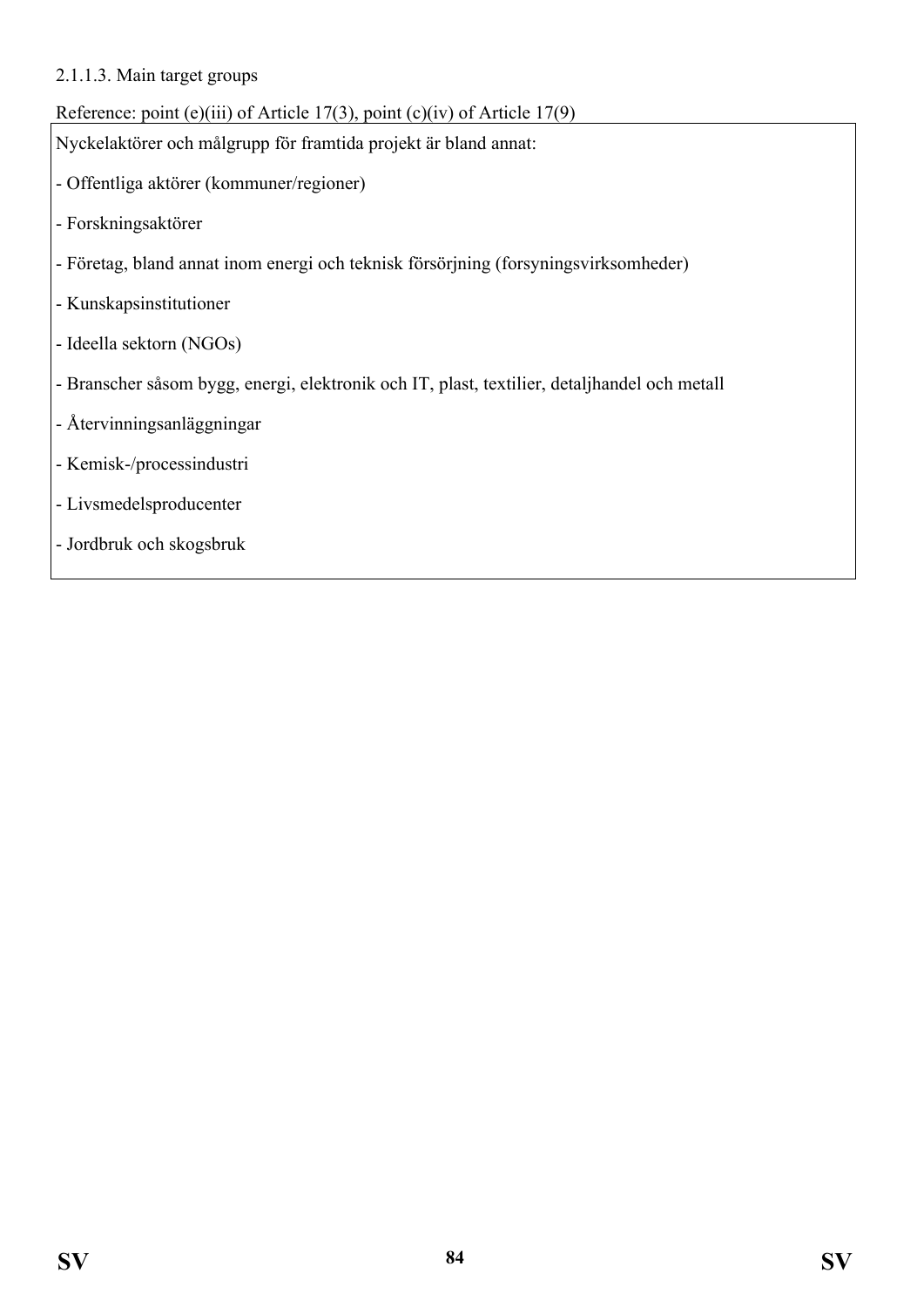2.1.1.4. Indication of the specific territories targeted, including the planned use of ITI, CLLD or other territorial tools

Reference: Article point (e)(iv) of 17(3

Insatserna riktar sig till hela ÖKS-geografin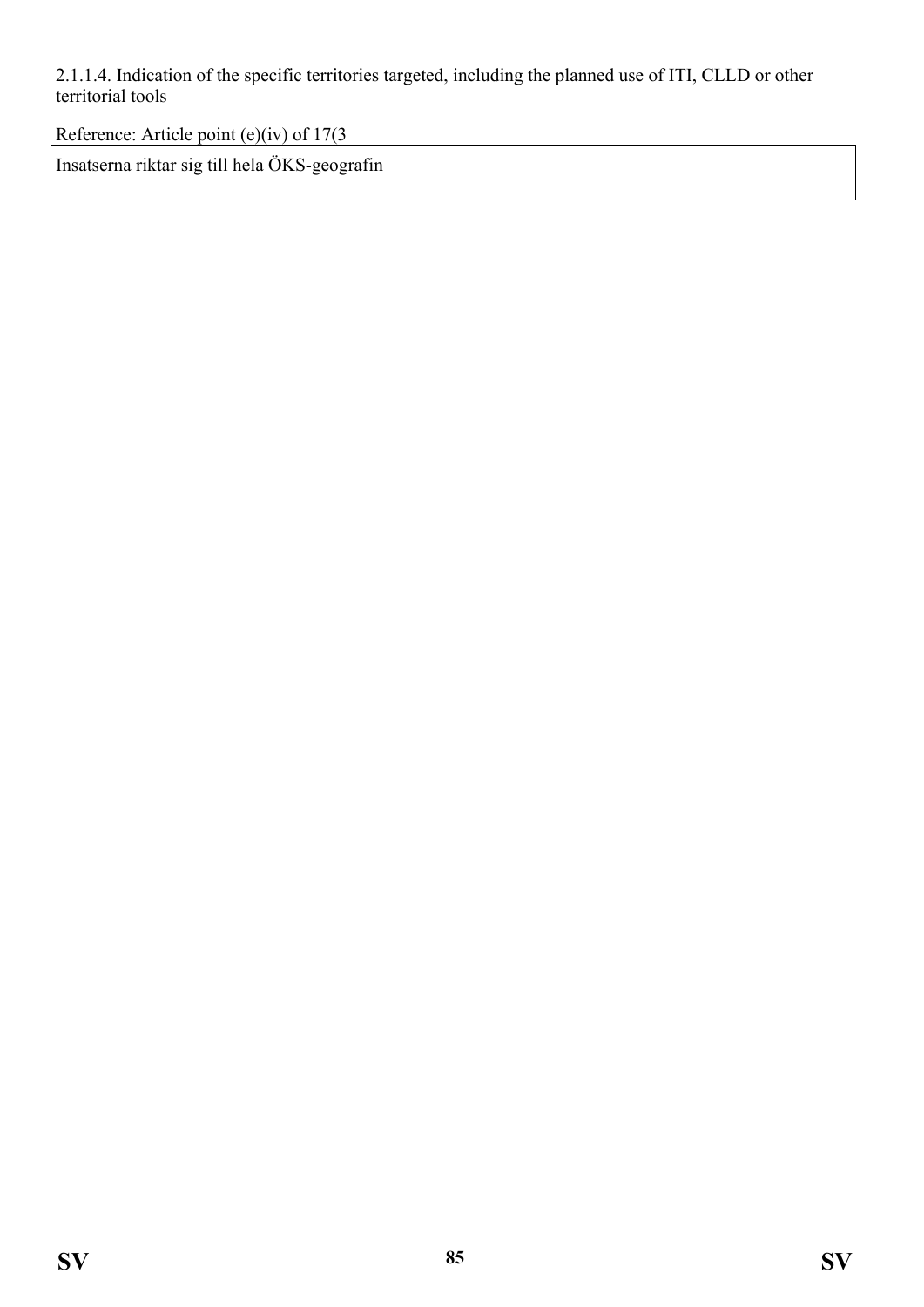## 2.1.1.5. Planned use of financial instruments

Reference: point (e)(v) of Article  $17(3)$ 

Ej aktuellt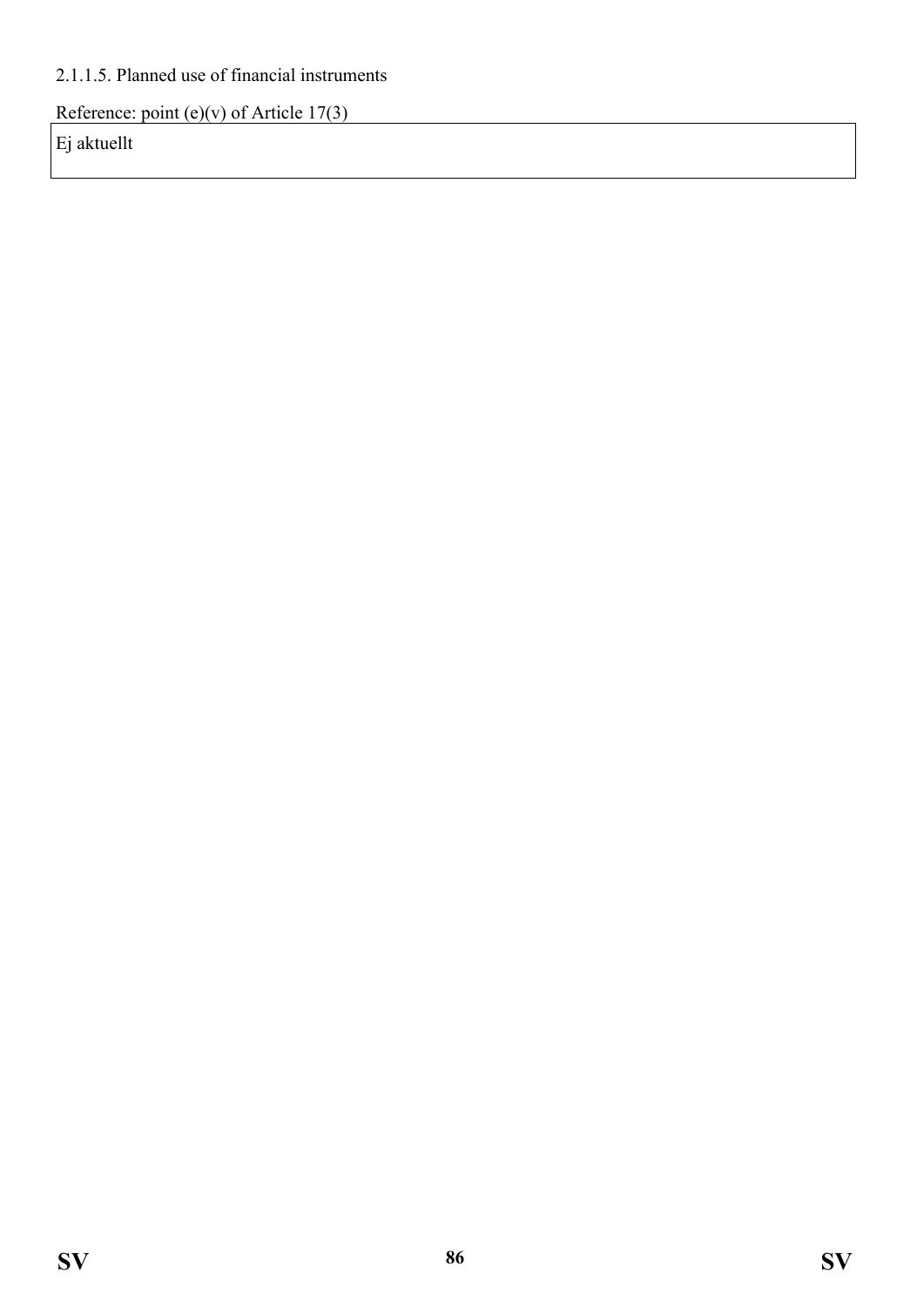## 2.1.1.6. Indicative breakdown of the EU programme resources by type of intervention

Reference: point (e)(vi) of Article 17(3), point (c)(v) of Article 17(9)

| Prioritering   | Särskilt<br>mål    | Fond <sup>1</sup> | Code                                                                                                                                                                      | Amount<br>(EUR) |
|----------------|--------------------|-------------------|---------------------------------------------------------------------------------------------------------------------------------------------------------------------------|-----------------|
| $\overline{2}$ | RSO <sub>2.6</sub> |                   | Eruf   030. Forsknings- och innovationsprocesser, tekniköverföring och samarbete<br>mellan företag med inriktning på en cirkulär ekonomi                                  | 5 365 868,00    |
| $\overline{2}$ | RSO <sub>2.6</sub> |                   | Eruf   075. Stöd till miljövänliga produktionsprocesser och resurseffektivitet i små och<br>medelstora företag                                                            | 5 365 867,00    |
| $\overline{2}$ | RSO <sub>2.6</sub> |                   | Eruf   046. Stöd till enheter som tillhandahåller tjänster som bidrar till en koldioxidsnål<br>ekonomi och till klimatresiliens, inbegripet åtgärder för ökad medvetenhet | 5 365 868,00    |

Table 4 - Dimension 1 – intervention field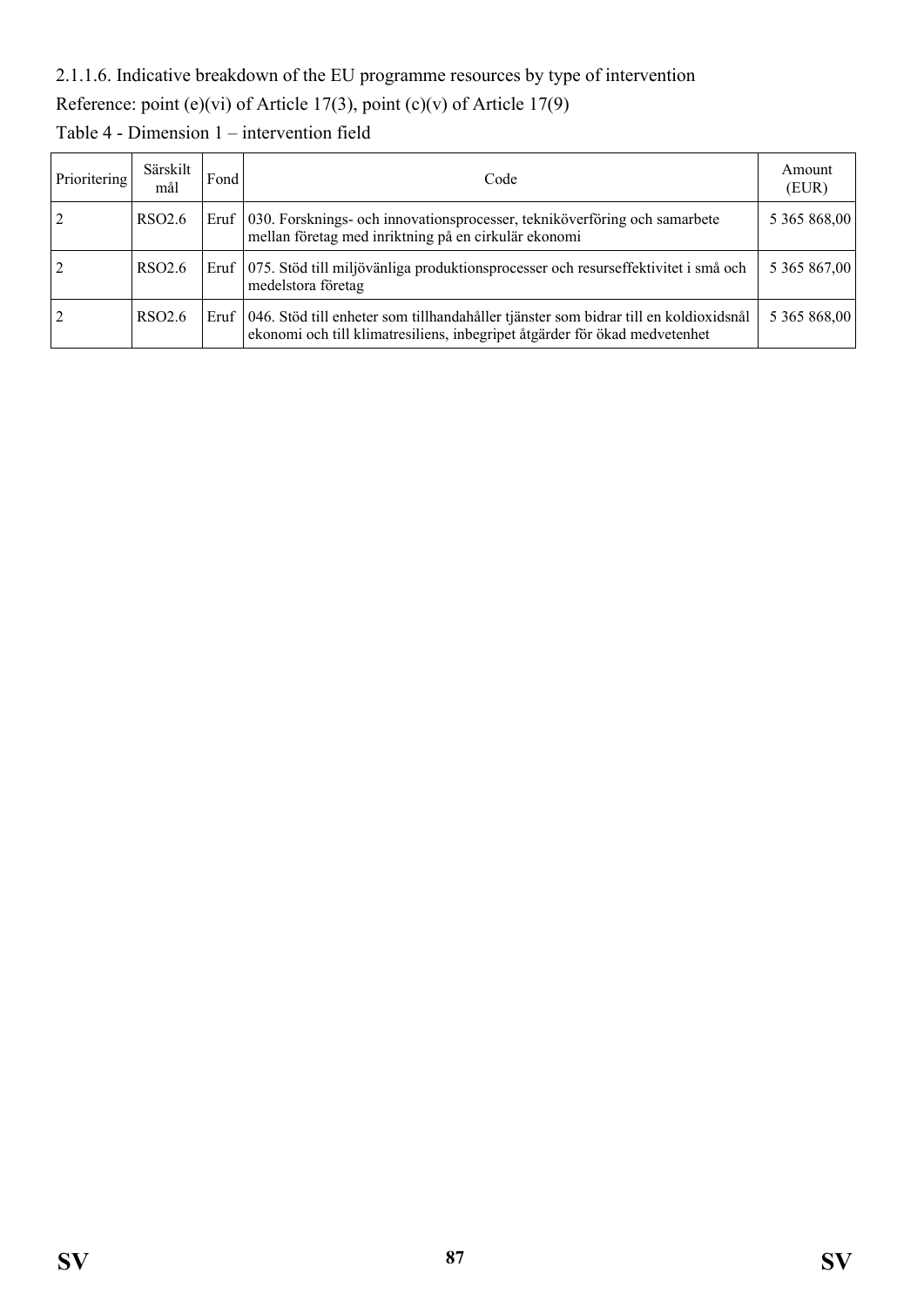#### Table  $5$  - Dimension  $2$  – form of financing

| Prioritering | Särskilt mål       | Fond | $\mathrm{Code}$ | Amount (EUR)  |
|--------------|--------------------|------|-----------------|---------------|
|              | RSO <sub>2.6</sub> | Eruf | 01. Bevilja     | 16 097 603,00 |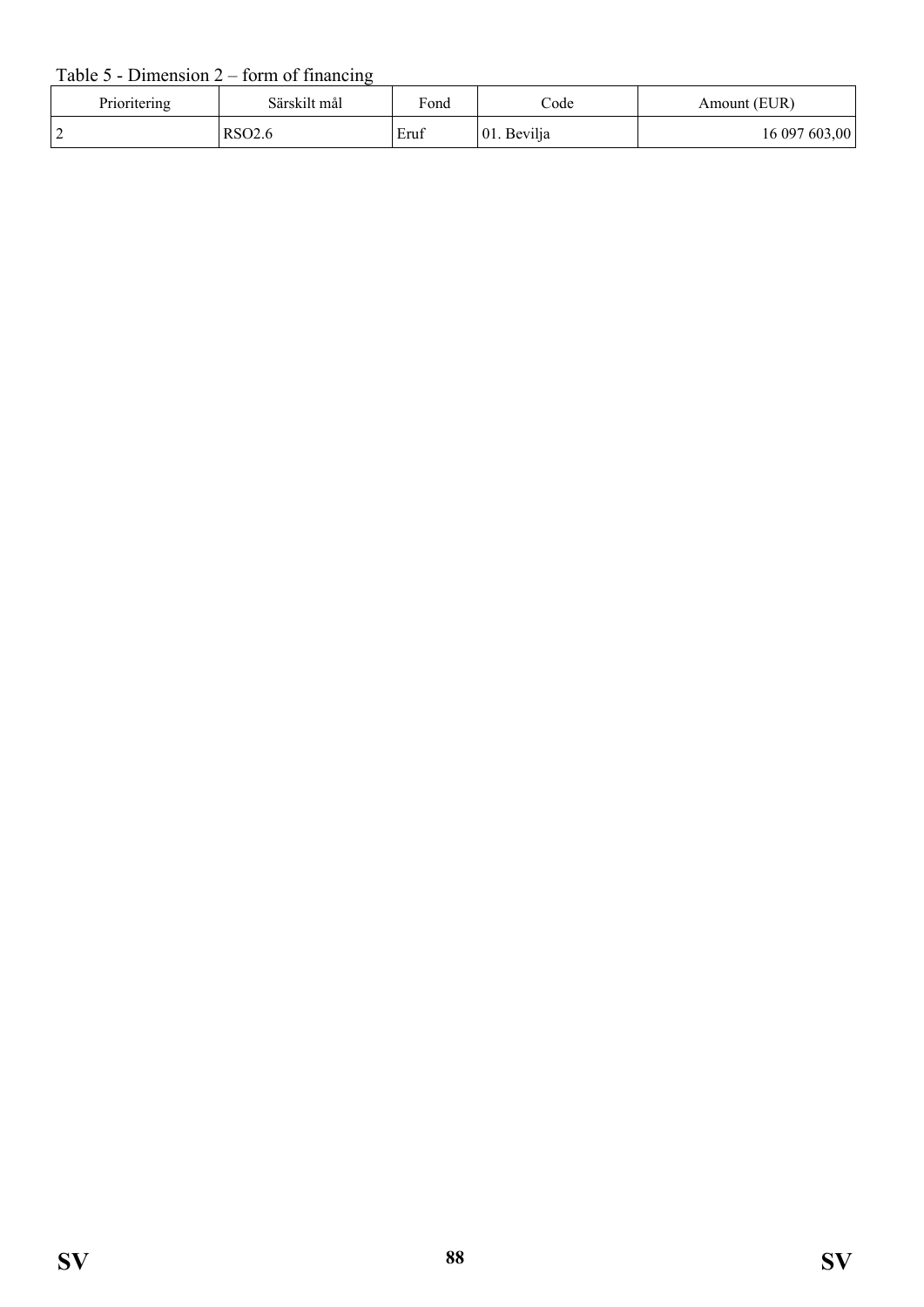Table 6 - Dimension 3 – territorial delivery mechanism and territorial focus

| Prioritering | Särskilt mål       | Fond | code                                                        | Amount (EUR)  |
|--------------|--------------------|------|-------------------------------------------------------------|---------------|
|              | RSO <sub>2.6</sub> | Eruf | $ 33$ . Andra strategier – Ingen territoriell målinriktning | 16 097 603,00 |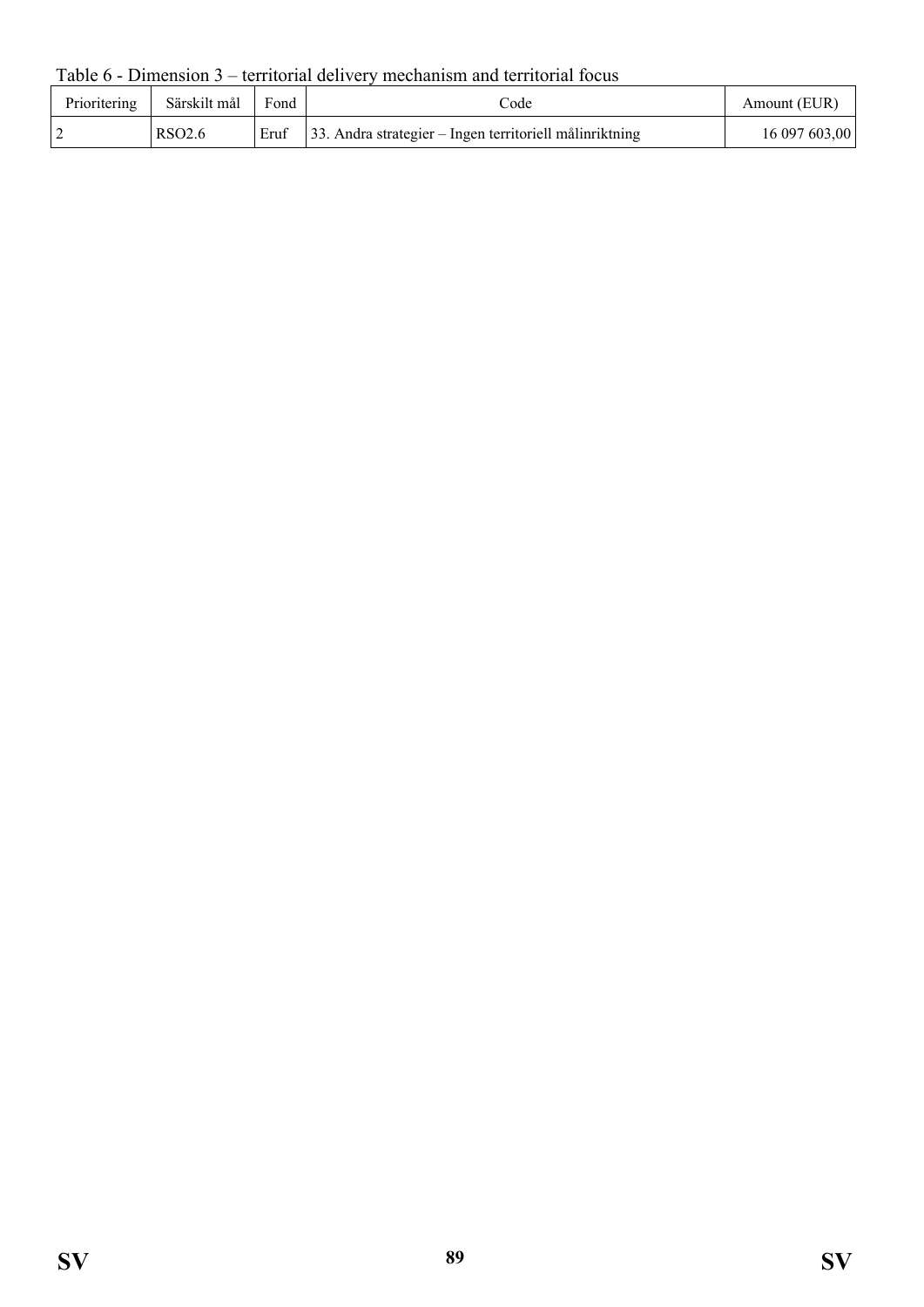2.1. Priority: 3 - Sammanlänkad region med hållbar mobilitet

Reference: point (d) of Article 17(3)

2.1.1. Specific objective: RSO3.2. Developing and enhancing sustainable, climate resilient, intelligent and intermodal national, regional and local mobility, including improved access to TEN-T and cross-border mobility

Reference: point (e) of Article 17(3)

Det specifika målet ska främja gränsregionala insatser i ÖKS-området inom bland annat kollektivtrafik, gång, cykling och förnybara bränslen. Det ska främja intelligenta transportlösningar och mobilitetskoncept samt utveckla transportkorridorer och godstransporter i ett TEN-T-perspektiv.

2.1.1.1 Related types of action, and their expected contribution to those specific objectives and to macroregional strategies and sea-basis strategies, where appropriate

Reference: point (e)(i) of Article 17(3), point (c)(ii) of Article 17(9)

## **Syfte, utmaningar och styrkor i ett gränsregionalt perspektiv**

Insatserna inom det specifika målet ska bidra till ett välfungerande och sammanhängande transportsystem i ÖKS-området med säkra, fossilfria, effektiva och mer inkluderande transporter inom alla delar av programområdet.

Transportsystemet i ÖKS-området står inför olika utmaningar, som också varierar mellan olika delområden, städer och landsbygd. Det gäller:

- Utsläpp, föroreningar, buller och olyckor

- Bristande tillgänglighet

- Flaskhalsar och brist på synkronisering av infrastrukturplanering och gränsöverskridande transporttjänster

- Brister i infrastrukturen

Det finns behov av helhetsperspektiv på transportsektorn, bland annat:

- Framtidens kollektivtrafiktjänster ska vara sömlösa, tillgängliga och enkla och kunna erbjuda resenärerna skräddarsydda och tydliga lösningar

- Stärkt samband mellan tertiära nät, sekundära nät och huvudnät för transport, från kollektivtrafik på landsbygden, mindre vägar och järnvägar till knutpunkter för TEN-T

- Främjande av vattenbaserad transport för människor och gods och ökad hänsyn till sjöfartens behov, roll och möjligheter i transportplaneringen

- Utveckling av funktionell och uppgraderad järnvägstransport mellan Norge-Sverige-Danmark.

ÖKS-området har många styrkor och möjligheter som med stöd från programmet ger goda förutsättningar för att utveckla ett mer hållbart, effektivt, socialt inkluderande och sammanhängande transportsystem:

- Transportinfrastrukturen i nord-sydlig riktning, kopplingen till EU:s stomtransportnät och kollektivtrafikutbud är god, särskilt i städer.

- Det finns möjligheter att minska trängsel i trafiken, utsläpp och olyckor genom överföring av godstransporter från väg till vatten och järnväg.

- Befolkningen har en ökad medvetenhet om behovet att minska klimatutsläpp från transportsektorn, och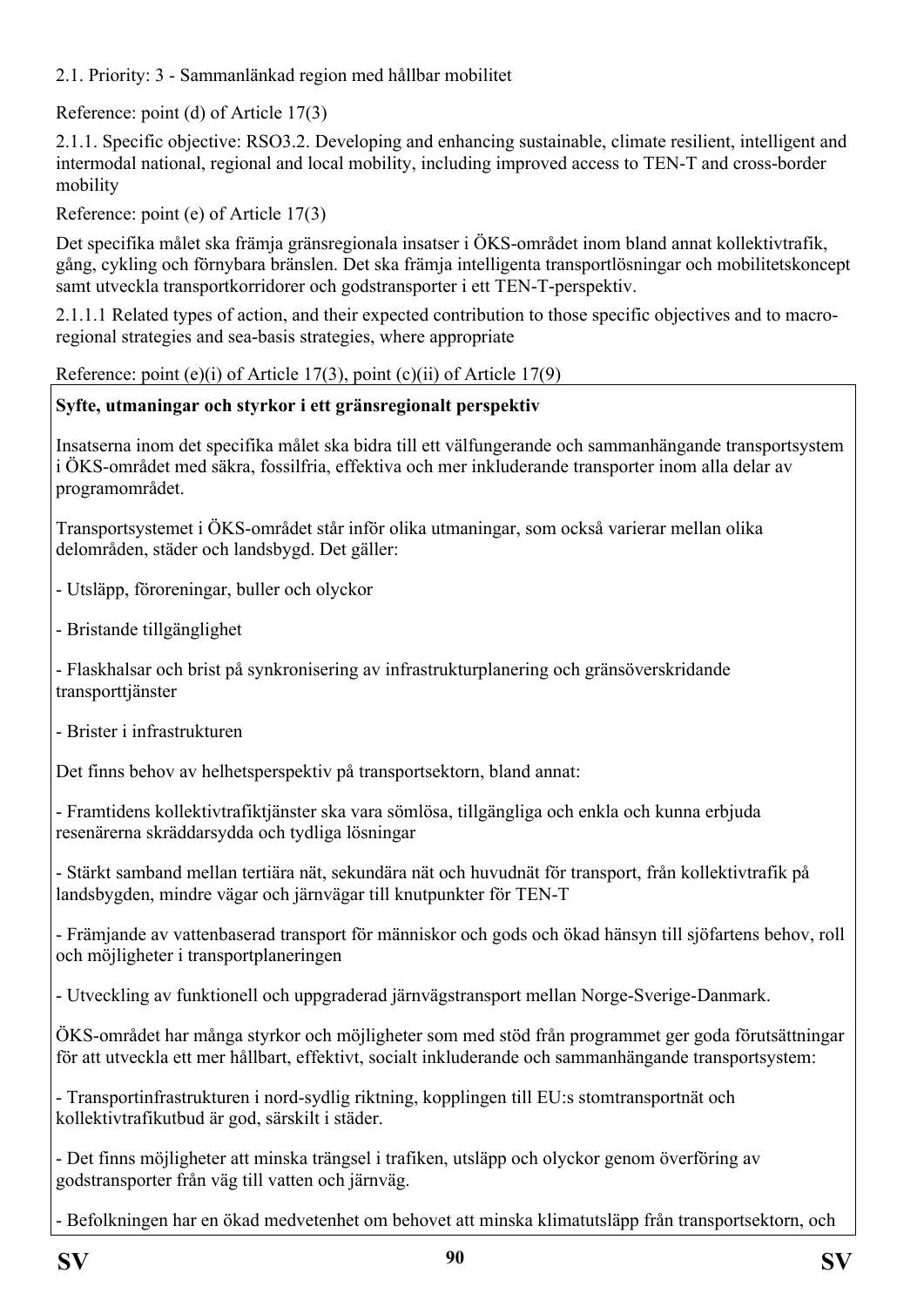det har blivit billigare och enklare att välja hållbara och aktiva transportmedel (cykling etc).

- Digitaliseringen innebär möjligheter att utveckla säkrare, effektivare, billigare och mer miljövänliga transportlösningar.

- Förändringar i livsstils- och konsumtionsmönster ger goda förutsättningar för att utveckla innovativa mobilitetskoncept i samspel med "sharing economy".

## **Projekt-/Insatstype**r

Det specifika målet kommer att fokusera på insatser inom följande dimensioner och delteman:

- Kollektivtrafik, gång och cykling, miljövänliga bränslen med tillhörande teknik och infrastruktur, anpassning av infrastruktur till klimatförändringar

- Intelligenta och innovativa transportlösningar och mobilitetskoncept

- Utveckling av transportkorridorer, godstransporter och sjötransporter (inklusive närsjöfart och inre vattenvägar) över längre sträckor, anslutning till stomnätet (core) i TEN-T.

Vid utvecklingen av transportkorridorer bör insatser så långt möjligt använda miljövänliga alternativ för transport och se till att terminaler inte påverkar markanvändning och vattenmiljö negativt.

Projekt och initiativ måste ha en tydlig koppling till de regionala utvecklingsstrategierna och till de myndigheter och organisationer som är ansvariga för genomförandet av dessa strategier.

Insatser kommer bland annat att handla om att utifrån lärande från tidigare projekt ta fram analyser, etablera permanenta samarbetsnätverk, utbyta erfarenheter, underlätta ökad användning av kollektivtrafik, gång och cykling, stödja intermodal transport för både människor och gods, utveckla lösningar som tar hänsyn till både persontrafik och godstrafik på järnväg i förhållande till tillgänglig spårkapacitet. Demo/test av lösningar/koncept av tank- och laddinfrastruktur för hållbara bränslen och av fordon som drivs på hållbart bränsle, samt av innovativa mobilitetslösningar och prototyper av trafikinfrastruktur och anläggningar är andra exempel på insatser.

## **Effekter på kort/medellång/lång sikt**

*På kort sikt:*

- Planer, strategier, rapporter, studier, rekommendationer
- Testade lösningar/verktyg
- Förslag på gemensamma standarder
- Bättre kunskap om målgruppernas behov
- Ökad medvetenhet bland målgrupper och myndigheter
- Bättre förutsättningarna och ökad kapacitet att genomföra förändringarna
- Ansökningar till CEF och/eller Horisont Europa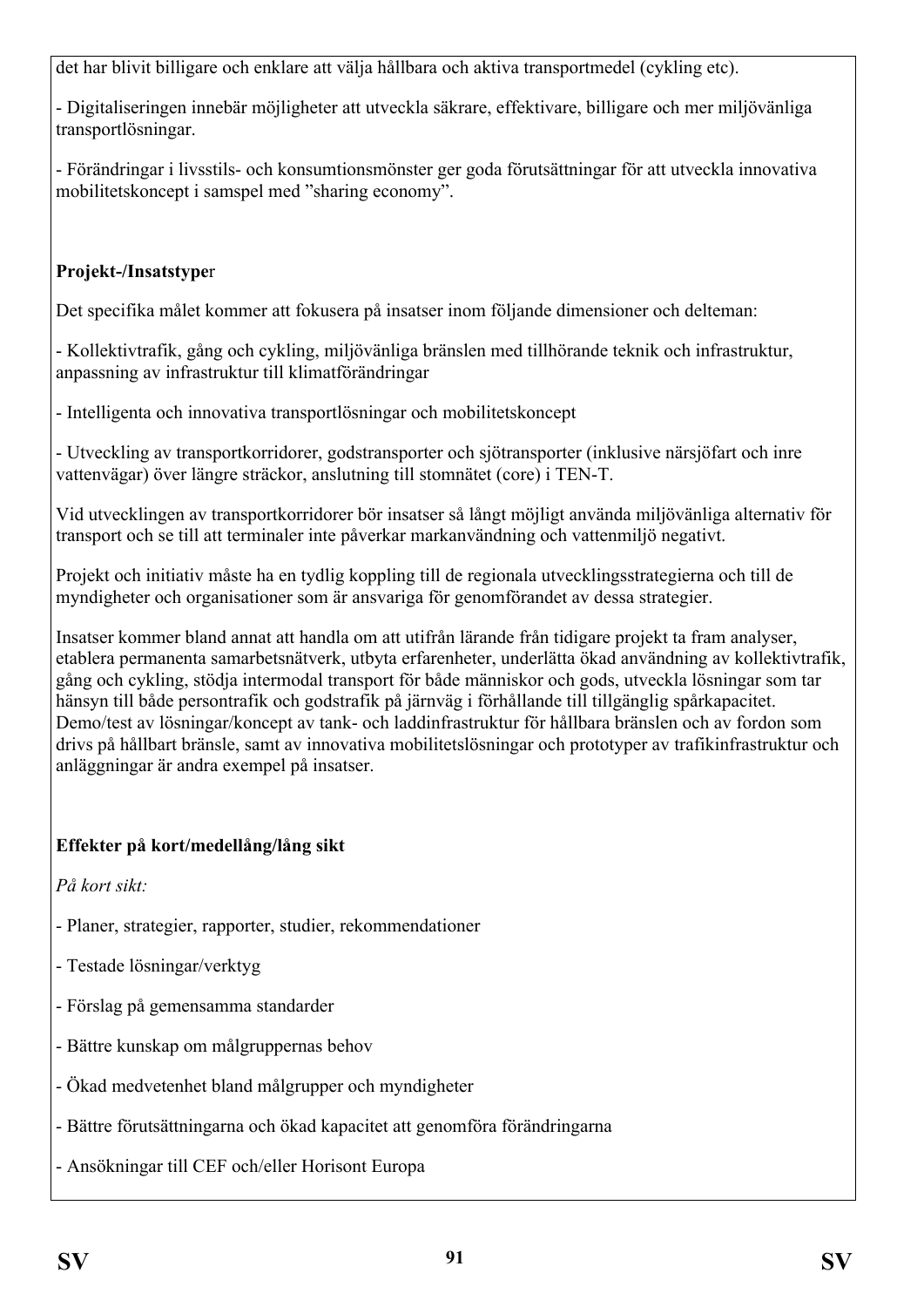*På medellång sikt:*

- Lösningar/produkter/verktyg som har testats i projekt används av offentliga myndigheter, transportoperatörer och/eller lanseras på marknaden

- Mellanstatliga avtal om gränsöverskridande infrastrukturinvesteringar

- Bidrag från CEF och eventuellt Horizon Europe för relevanta projekt

- Beslut om och/eller byggande av infrastruktur för alternativa bränslen och teknik

- Lansering av nya/förbättrade transporterbjudanden för människor och gods, ökad frekvens, minskade kostnader, kortare restid

- Fler passagerare och mer gods på tåg+sjö, i kollektivtrafik och/eller gång/cykling

- Upprättande av permanenta nätverk för samarbete

- Ökad kapacitet och bättre förutsättningar för målgrupperna att använda sig av ny/förbättrad transportteknik

- Ökad medvetenhet i befolkningen om behovet av att minska utsläppen och välja mer miljövänliga och aktiva transportlösningar

*På lång sikt:*

- Minskade utsläpp, föroreningar och buller från transportsektorn

- Mer klimatbeständig transportinfrastruktur

- Färre dödsfall och allvarliga personskador i trafiken, minskade hälsoskador till följd av förorening från transportsektorn

- Mer effektiv transport när det gäller leveranstid, kostnader
- Bättre mobilitet i stadsområden och på landsbygden/glesa stråk
- Befolkning och transportanvändare har mer positiva attityder till valet av hållbara transportmedel

- Ökad grön omställning, hållbar tillväxt och utveckling

## **Hållbarhet/Horisontella kriterier**

Alla insatser måste ta hänsyn till risken för negativ påverkan på klimat, vattenmiljöer, markanvändning, resurshantering, naturmiljö och ekosystemtjänster, befolkning och hälsa samt kulturmiljö och kulturhistoriska värden.

Det är viktigt att transportlösningar/tjänster bidrar till ett tillgängligt och socialt hållbart transportsystem för alla. Insatser bör ta hänsyn till att:

- Kvinnor och män kan ha annorlunda transportbeteende och olika attityder gentemot införandet av ny transportteknik

- Ungdomar, äldre, migranter och människor med begränsad ekonomi är vanligtvis mer beroende av kollektivtrafik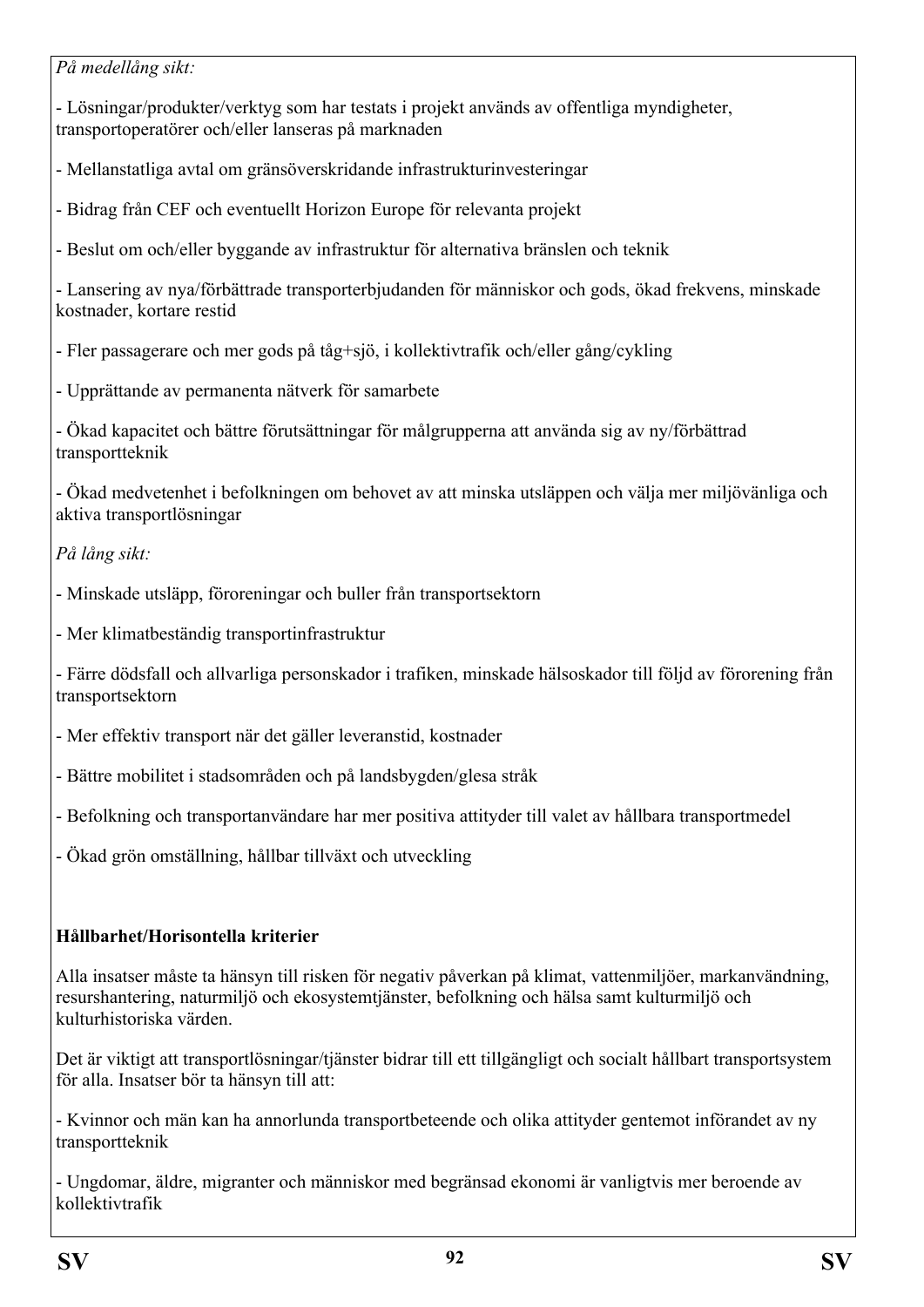- Transportinfrastruktur och transportmedel ska vara helt anpassade till användare med olika förutsättningar och behov, däribland personer med olika funktionsvariationer.

- Utveckling av hållbara transporter behövs både i städer och på landsbygden.

#### **Bidrag till makrostrategier**

Insatserna inom specifikt mål 3:2 har en tydlig koppling till de **makrostrategier och analyser** som ÖKSprogrammet relaterar till i avsnitt 1.2. Det gäller särskilt **Östersjöstrategin, Cross-Border Cooperation in the BSA, OECD Megaregion Western Scandinavia, North Sea Region 2030 Strategy**, **STRING Strategy** och **Greater Copenhagen handlingsplan.**

Insatserna bedöms vara helt i överensstämmelse med Do No Significant Harm-principen, eftersom de inte förväntas ha någon betydande negativ miljömässig inverkan utifrån deras innehåll och karaktär.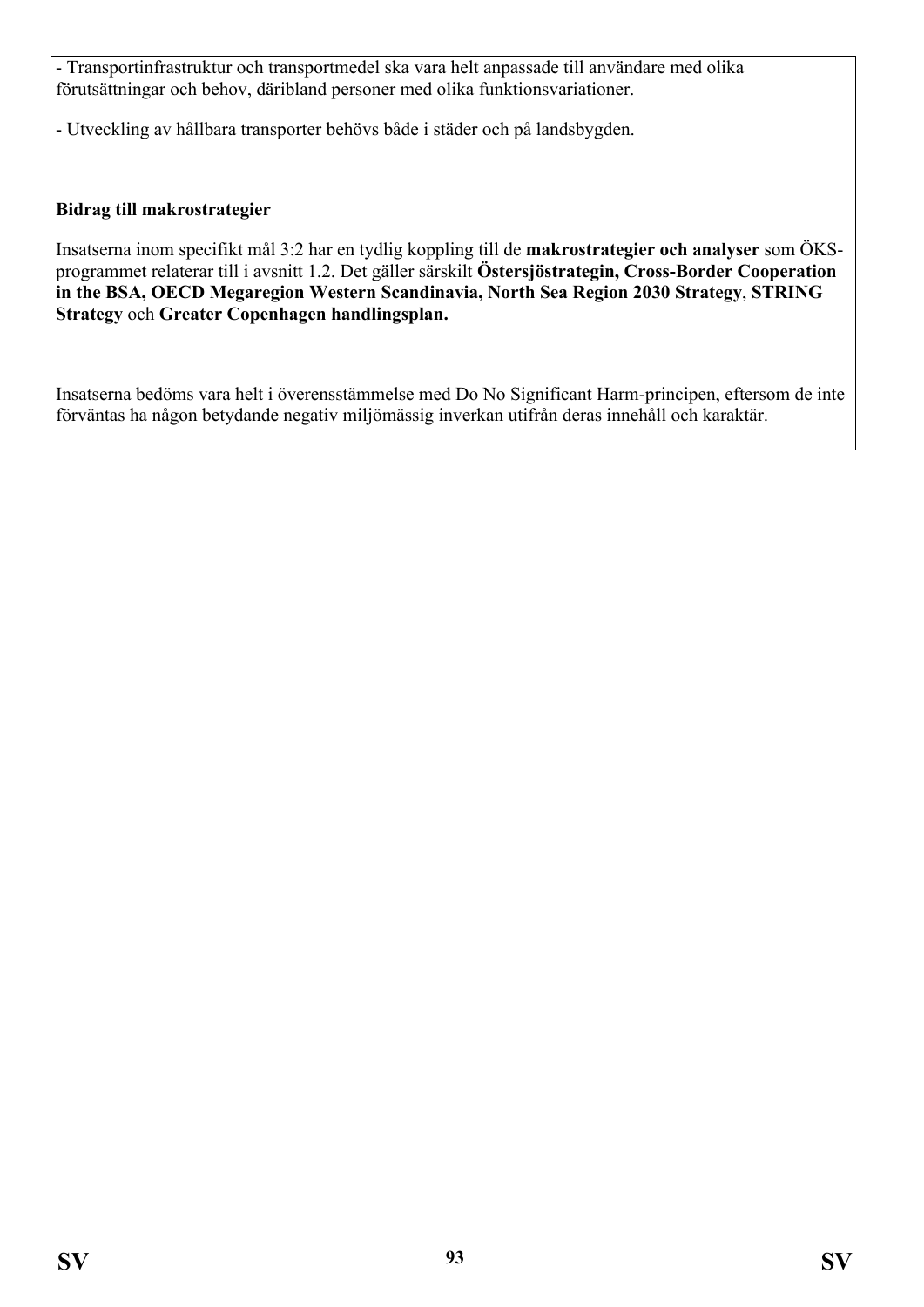# 2.1.1.1b. Definition of a single beneficiary or a limited list of beneficiaries and the granting procedure

Reference: point (c)(i) of Article 17(9)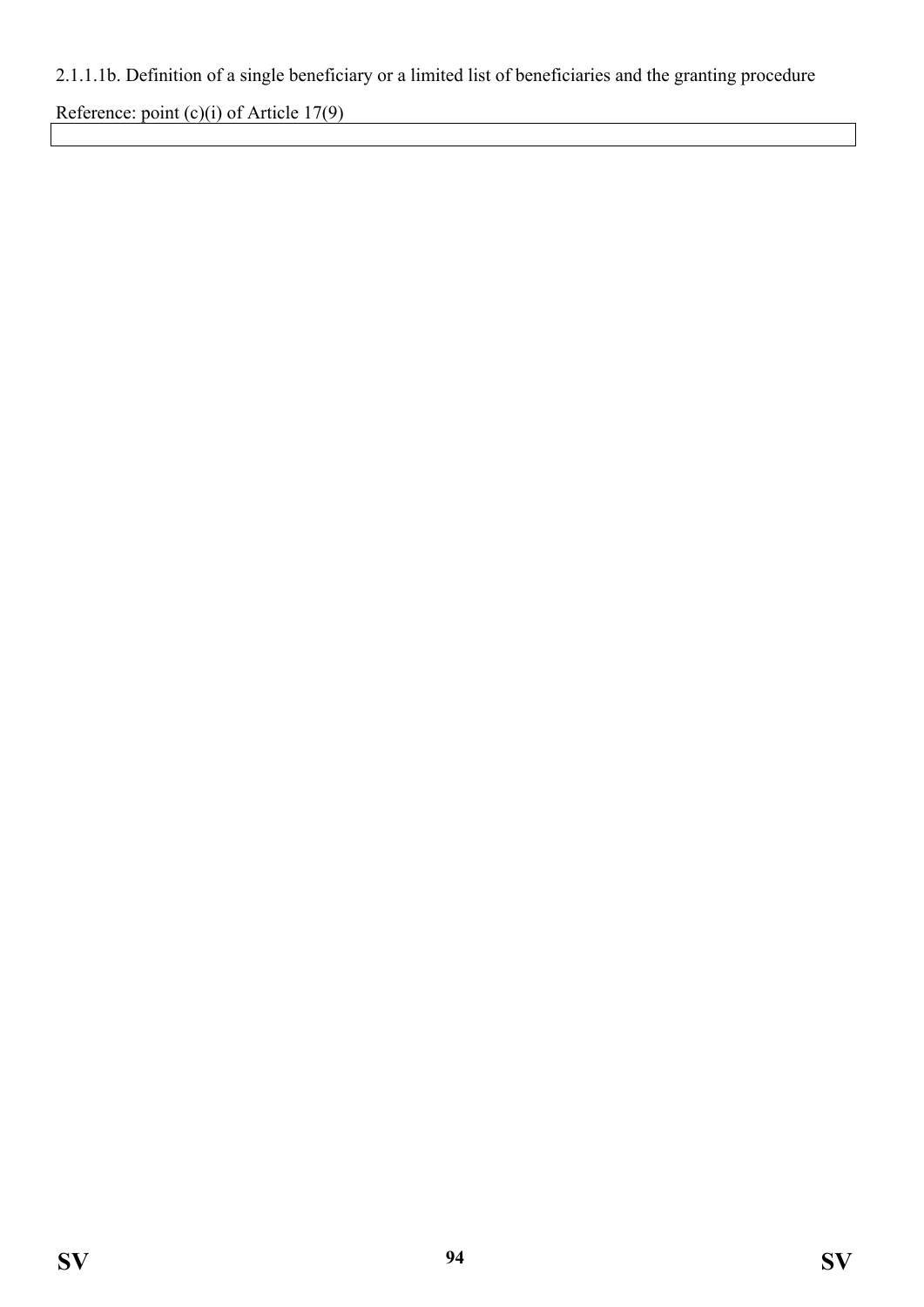#### 2.1.1.2. Indicators

# Reference: point (e)(ii) of Article 17(3), point (c)(iii) of Article 17(9)

Table 2 - Output indicators

| Prioritering | Särskilt<br>mål | ID | Indicator                                                                                          | Mätenhet       | Delmål<br>(2024) | Target<br>(2029) |
|--------------|-----------------|----|----------------------------------------------------------------------------------------------------|----------------|------------------|------------------|
|              | RSO3.2          |    | RCO87 Organisationer som samarbetar över gränserna                                                 | organisationer | 10               | 70 <sub>1</sub>  |
|              | RSO3.2          |    | RCO04 Företag som får icke-finansiellt stöd                                                        | företag        |                  | 19 <sub>1</sub>  |
| 3            | RSO3.2          |    | RCO01 Företag som får stöd (varav mikroföretag, små<br>företag, medelstora företag, stora företag) | företag        |                  | 29 <sub>1</sub>  |
|              | RSO3.2          |    | RCO02 Företag som får bidrag                                                                       | företag        |                  | 10 <sup>1</sup>  |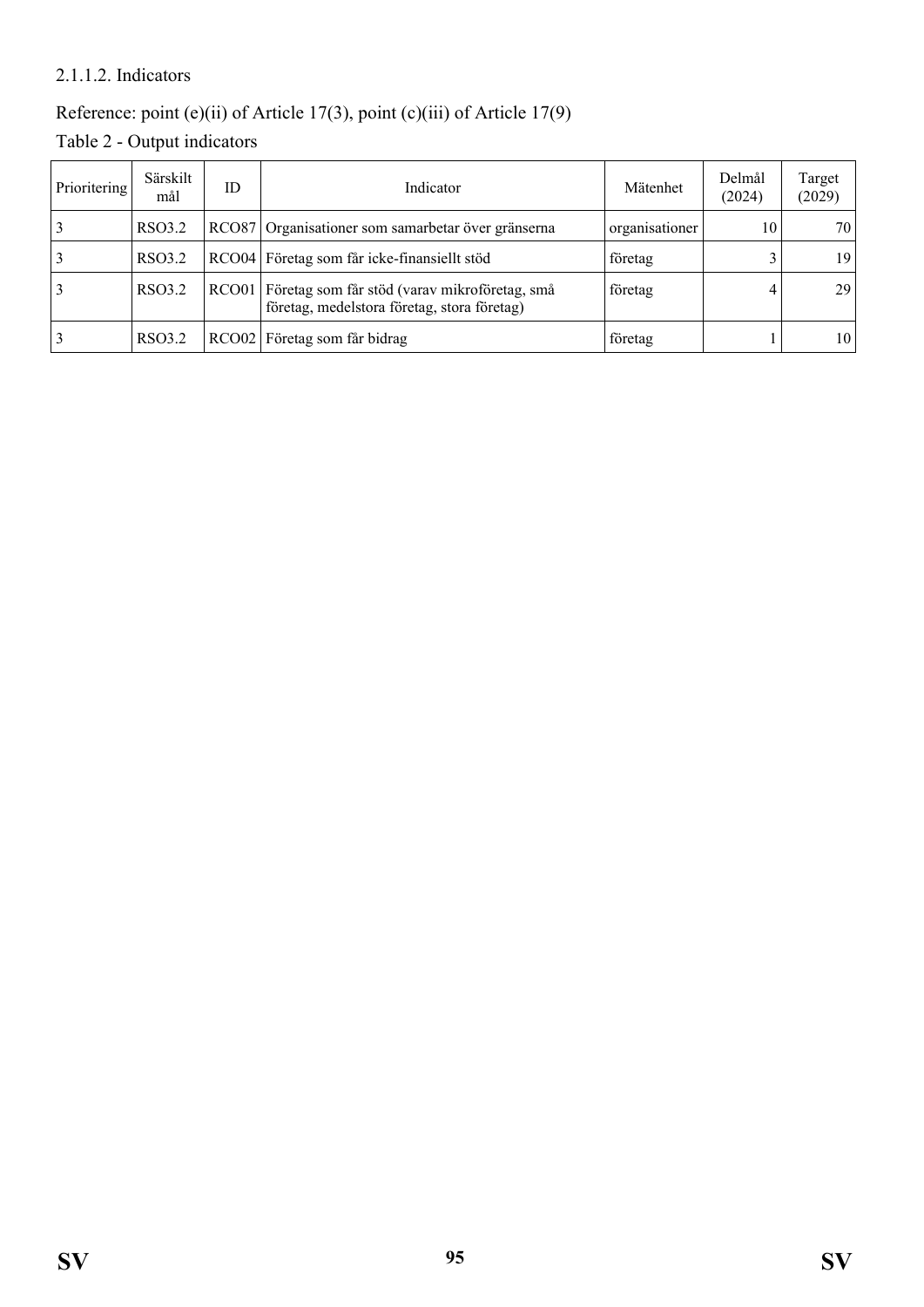#### Prioritering Särskilt irskilt ID Indicator Mätenhet Baseline Reference<br>mål ID Indicator Mätenhet Baseline Reference year Reference Target<br>year  $(2029)$ Source of data | Kommenta 3 RSO3.2 RCR82 Gränsöverskridande rättsliga eller rättsliga eller administrativa hinder som minskats eller undanröjts administrativa hinder  $0,00$  0 4,00 Projektrapportering. Förvaltande myndighets rapporteringssystem. 3 RSO3.2 PSI08 Utveckling och implementering av produkter, tjänster, teknologier, verktyg, lösningar, processer och metoder för hållbara, smarta och effektiva transporter Produkter, tjänster, teknologier, verktyg, lösningar etc  $0,00$  0 18,00 Projektrapportering. Förvaltande myndighets rapporteringssystem. Fullständig formulerin av måttenhete Produkter, tiänster. teknologie verktyg, lösningar, processer of metoder. 3 RSO3.2 RCR79 Gemensamma strategier och handlingsplaner som anammats av organisationer gemensam strategi/handlingsplan  $0,00$  0 16,00 Projektrapportering. Förvaltande myndighets rapporteringssystem.

#### Table 3 - Result indicators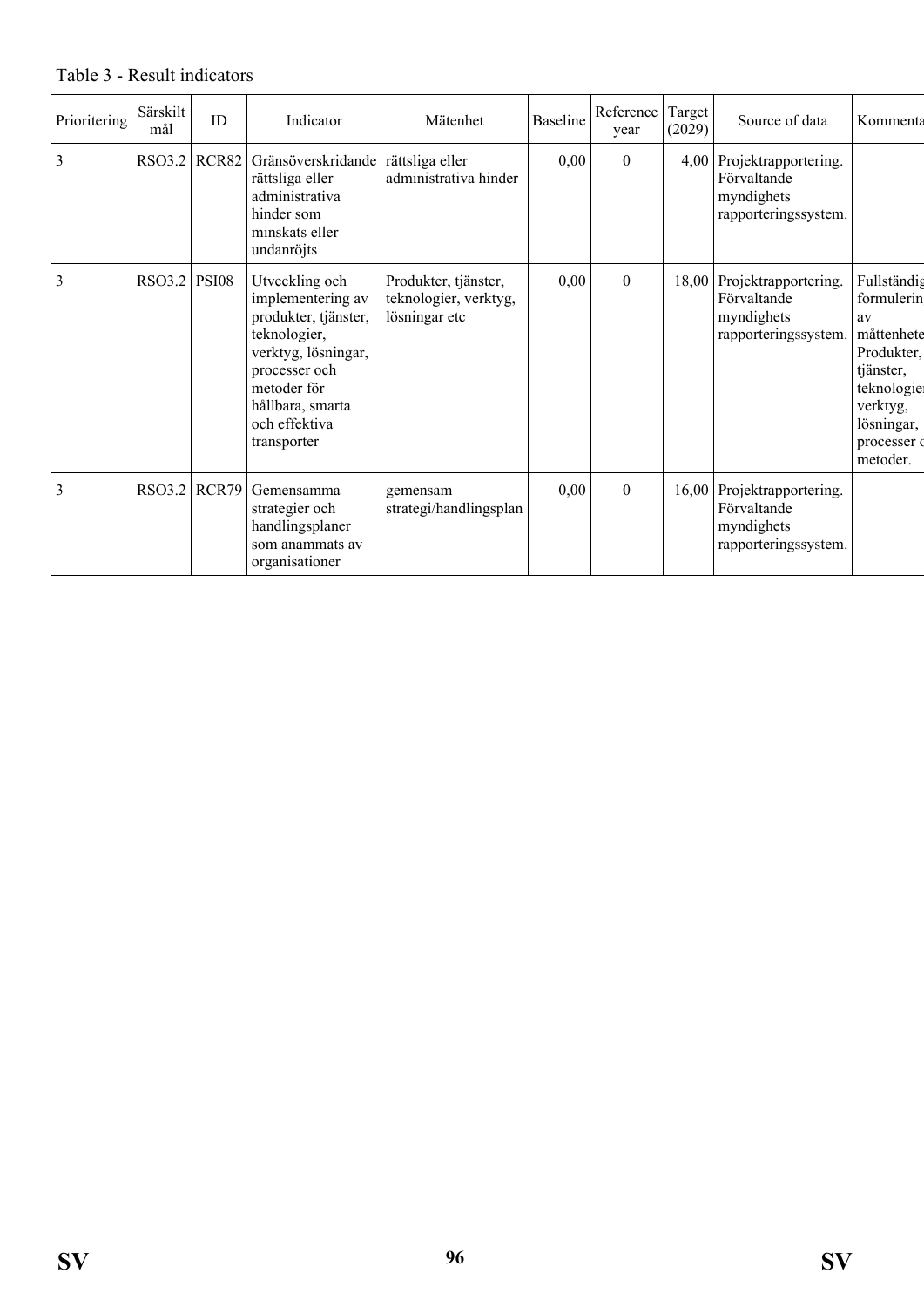#### 2.1.1.3. Main target groups

## Reference: point (e)(iii) of Article 17(3), point (c)(iv) of Article 17(9)

Nyckelaktörer och målgrupp för framtida projekt är bland annat:

- Nationella beslutsfattare i DK, SE och NO.
- Statliga transportmyndigheter och infrastrukturförvaltare.
- Regioner
- Kommuner
- Kollektivtrafik-/transportföretag
- Transportoperatörer på väg, järnväg, till sjöss och med flyg
- Hamnar, flygplatser och terminaloperatörer för passagerar- och godstransporter
- Lastare och speditörer
- Teknikutvecklare och leverantörer (bränsle, fordon, IKT)
- Aktörer i delningsekonomi
- Transportanvändare i näringslivet: intresse- och branschorganisationer och företag.

- Gränsregionala organisationer (Svinesundskommittén, STRING, Nordiskt transportpolitiskt nätverk, Greater Copenhagen, Nordiska rådet/Nordiska Ministerrådet etc)

- Universitet och FoU-institutioner
- Finansiella institut
- Befolkning och civilsamhälle: pendlare, arbetare, lokala ideella aktörer och föreningar
- Turister och besökare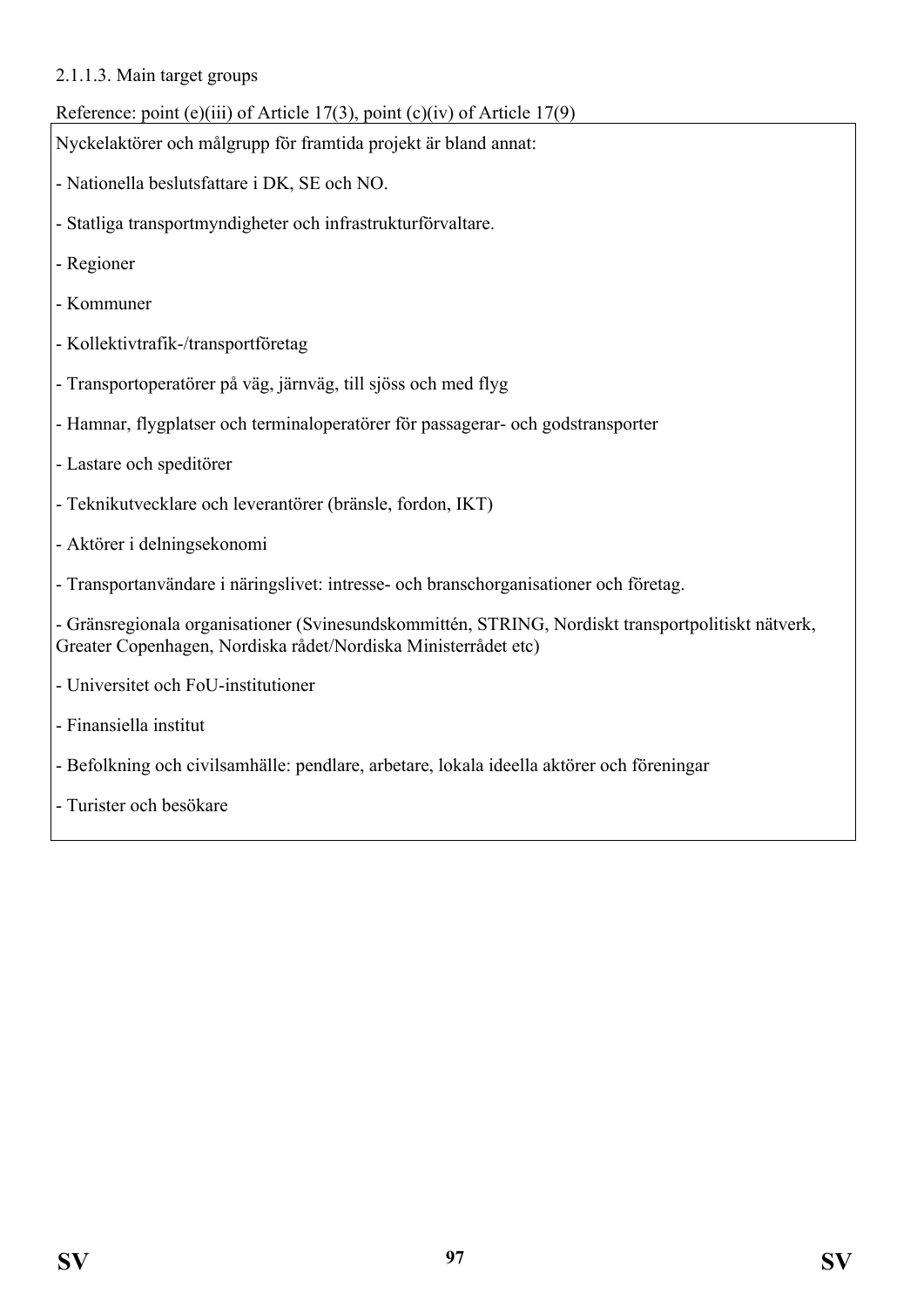2.1.1.4. Indication of the specific territories targeted, including the planned use of ITI, CLLD or other territorial tools

Reference: Article point (e)(iv) of 17(3

Insatserna riktar sig till hela ÖKS-geografin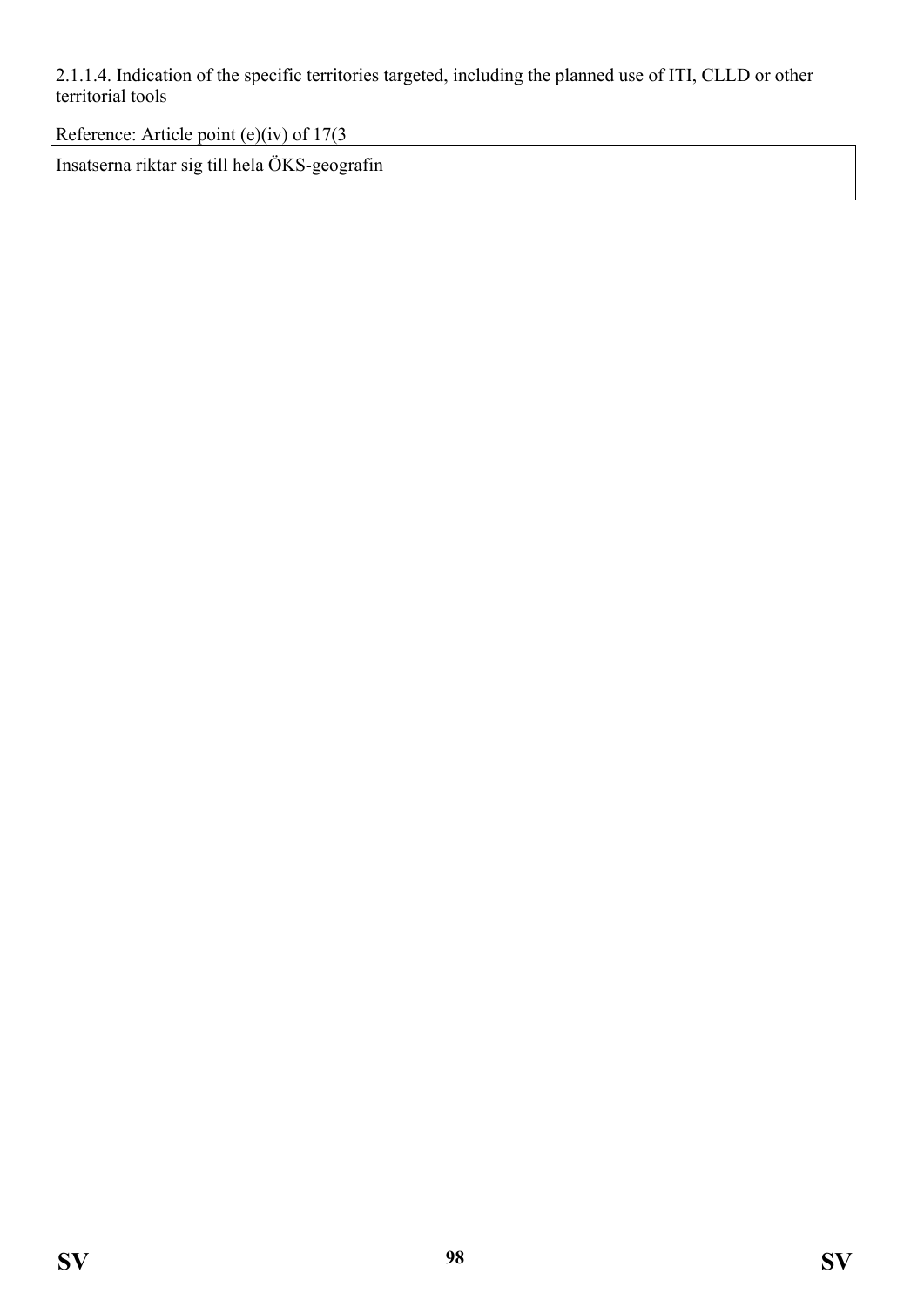## 2.1.1.5. Planned use of financial instruments

Reference: point (e)(v) of Article  $17(3)$ 

Ej aktuellt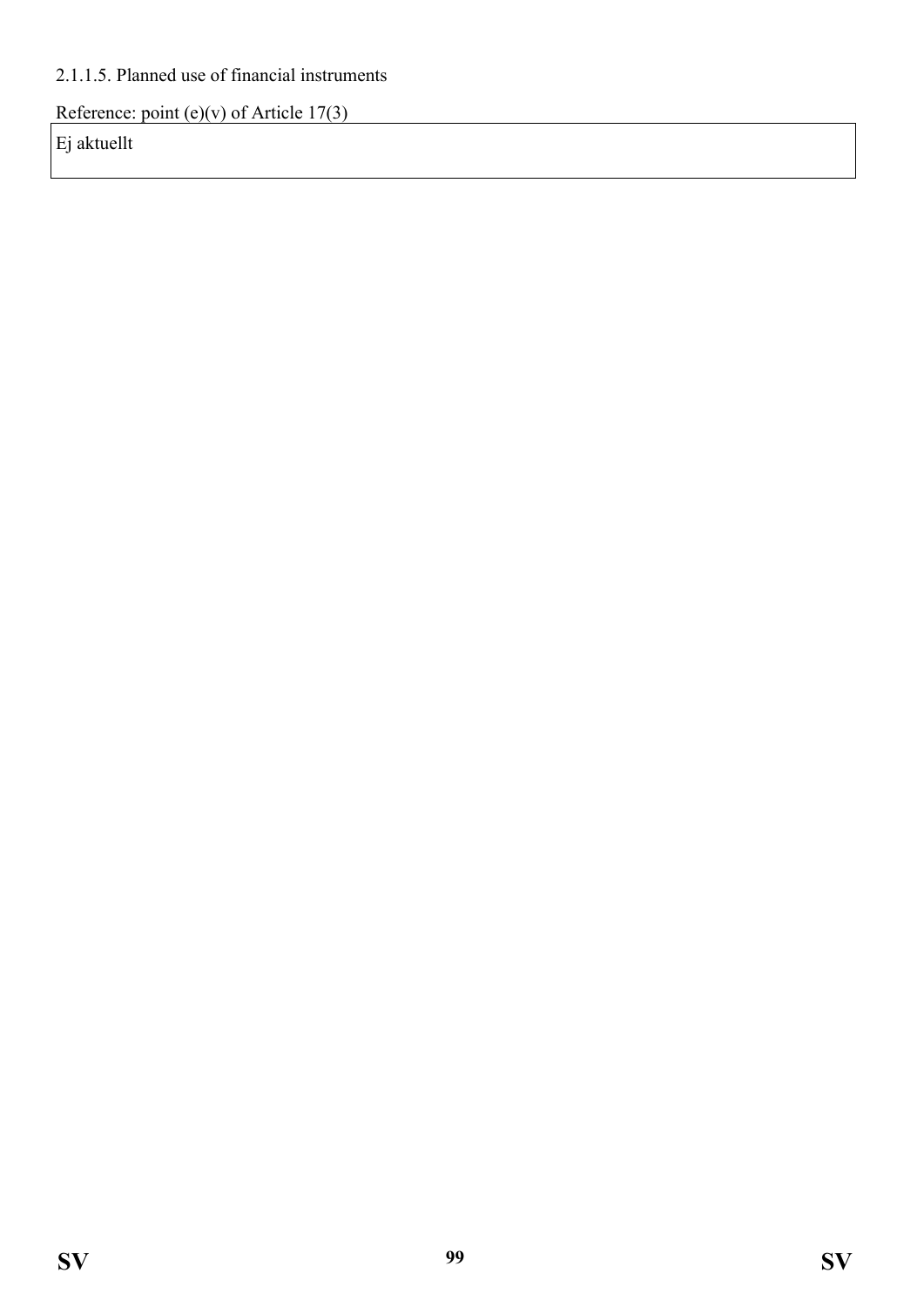## 2.1.1.6. Indicative breakdown of the EU programme resources by type of intervention

# Reference: point (e)(vi) of Article 17(3), point (c)(v) of Article 17(9)

| Prioritering | Särskilt<br>mål | Fond | Code                                                                                                             | Amount<br>(EUR) |
|--------------|-----------------|------|------------------------------------------------------------------------------------------------------------------|-----------------|
| 3            | RSO3.2          | Eruf | 112. Andra kusthamnar                                                                                            | 2 190 150,00    |
| 3            | <b>RSO3.2</b>   | Eruf | 120. Digitalisering av transporter som delvis handlar om att minska<br>växthusgasutsläppen: övriga transportsätt | 2 190 150,00    |
| 3            | RSO3.2          | Eruf | 104. Digitalisering av transporter: järnväg                                                                      | 2 190 150,00    |
| 3            | <b>RSO3.2</b>   | Eruf | 081. Infrastruktur för rena stadstransporter                                                                     | 2 190 150,00    |
|              | RSO3.2          | Eruf | 108. Multimodala transporter (TEN-T)                                                                             | 2 190 150,00    |
| 3            | <b>RSO3.2</b>   | Eruf | 109. Multimodala transporter (utanför städer)                                                                    | 2 190 150,00    |
| 3            | RSO3.2          | Eruf | 094. Digitalisering av transporter: väg                                                                          | 2 190 150,00    |
| 3            | <b>RSO3.2</b>   | Eruf | 085. Digitalisering av transporter som delvis handlar om att minska<br>växthusgasutsläppen: stadstransporter     | 2 190 150,00    |
| 3            | RSO3.2          | Eruf | 110. Kusthamnar (TEN-T)                                                                                          | 2 190 150,00    |

Table 4 - Dimension 1 – intervention field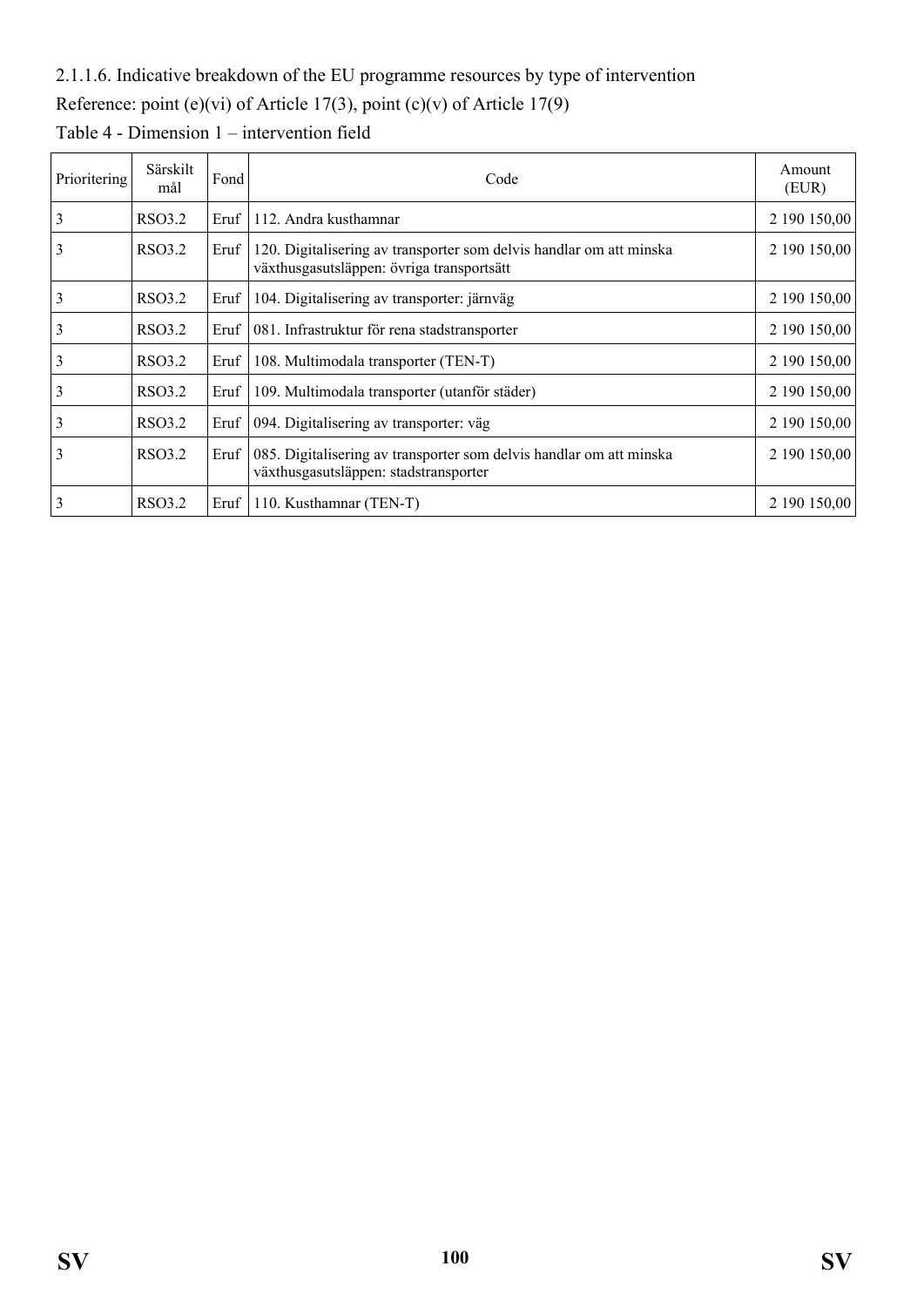#### Table  $5$  - Dimension  $2$  – form of financing

| Prioritering | Särskilt mål | Fond | $\mathrm{Code}$ | Amount (EUR)  |
|--------------|--------------|------|-----------------|---------------|
|              | RSO3.2       | Eruf | 01. Bevilja     | 19 711 350,00 |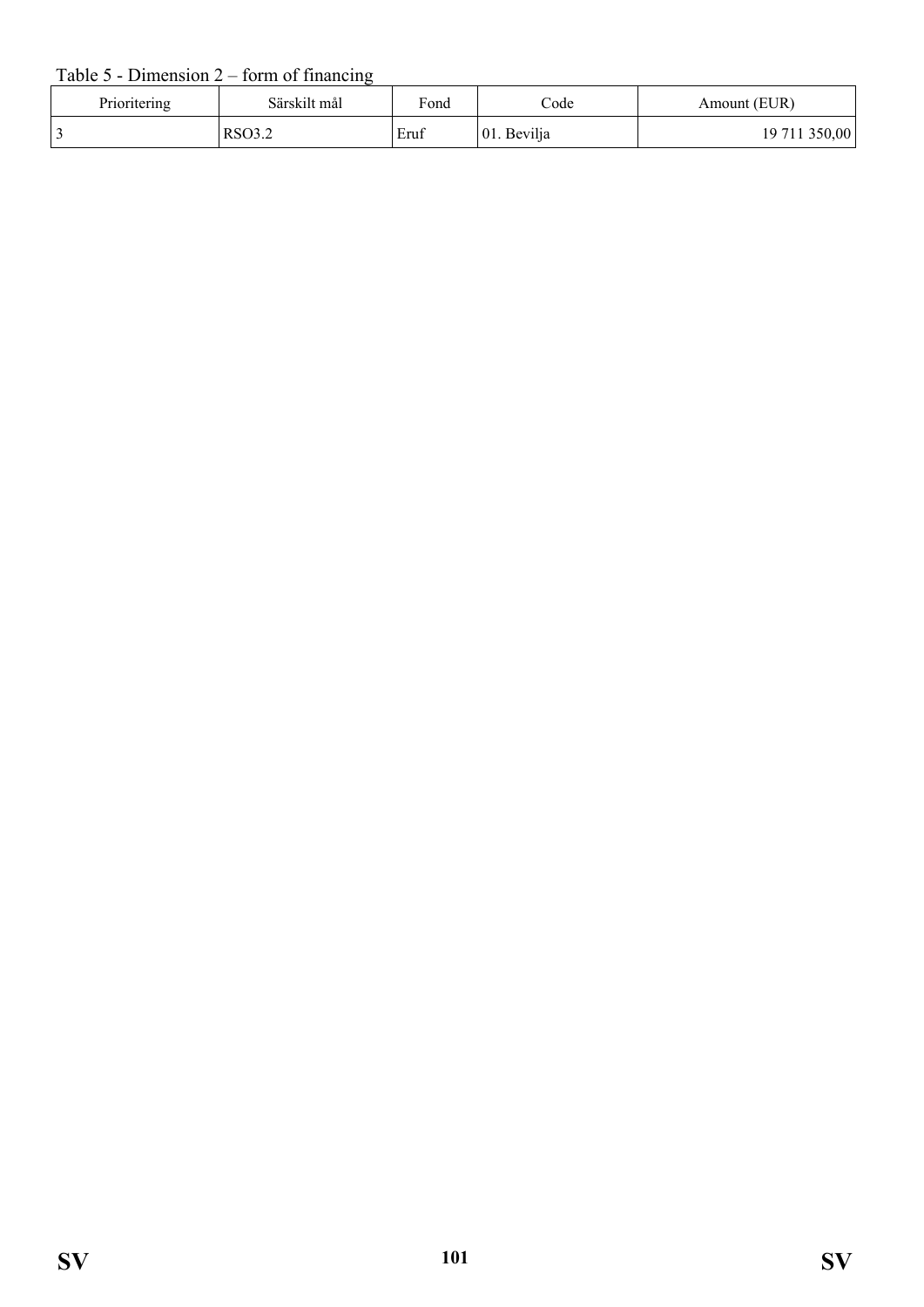Table 6 - Dimension 3 – territorial delivery mechanism and territorial focus

| Prioritering | Särskilt mål | Fond | code                                                           | Amount (EUR)  |
|--------------|--------------|------|----------------------------------------------------------------|---------------|
|              | RSO3.2       |      | Eruf   33. Andra strategier – Ingen territoriell målinriktning | 19 711 350,00 |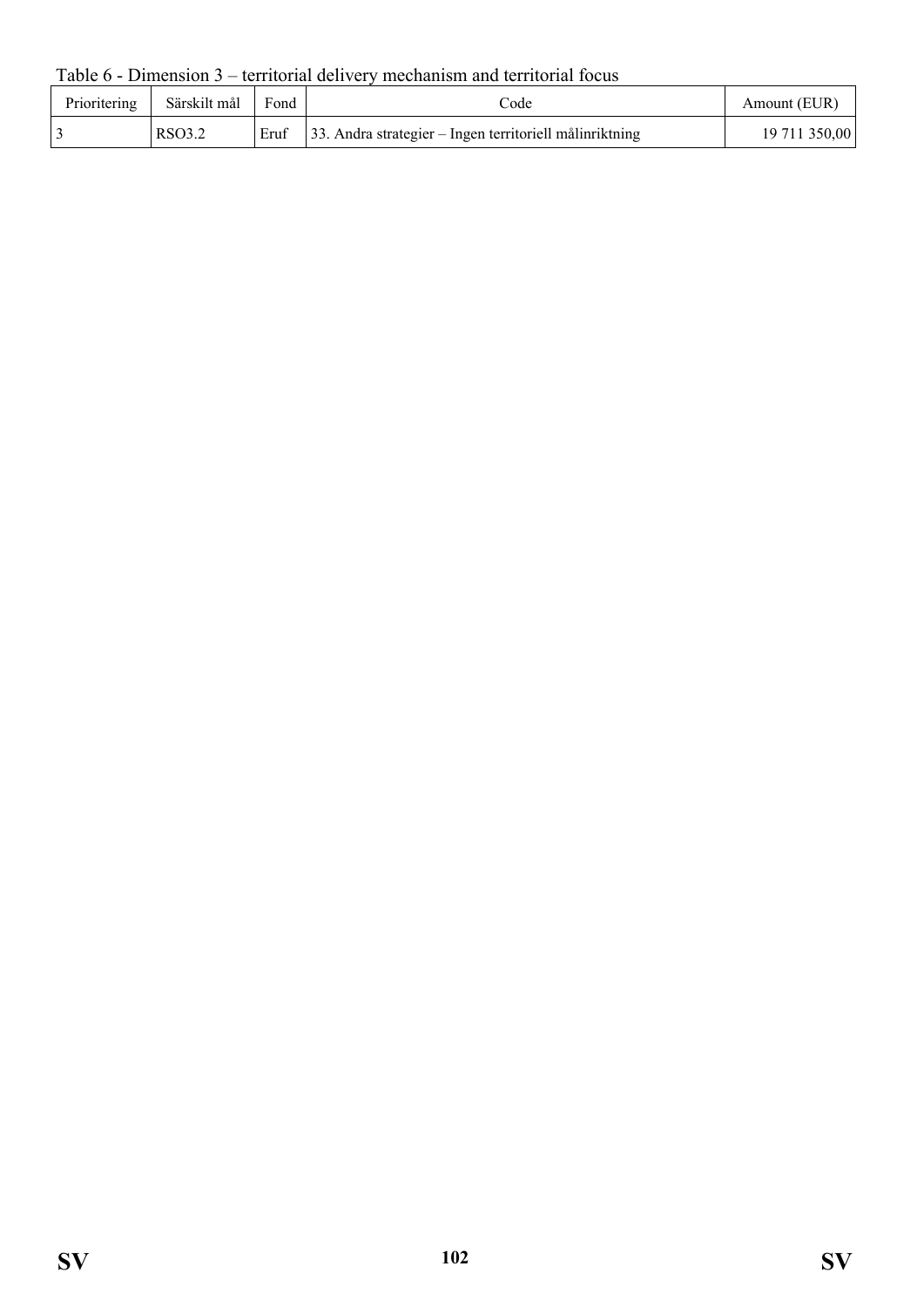2.1. Priority: 4 - Gränslös arbetsmarknadsregion

## Reference: point (d) of Article 17(3)

2.1.1. Specific objective: RSO4.1. Enhancing the effectiveness and inclusiveness of labour markets and access to quality employment through developing social infrastructure and promoting social economy

## Reference: point (e) of Article 17(3)

Det specifika målet ska främja gränsregionala insatser för att bland annat minska antalet gränshinder, förbättra matchningen av arbetskraft, öka samarbetet mellan nyckelaktörer, underlätta gränsregionala informations- och utbildningsinsatser samt utveckla gemensam talangattraktion.

2.1.1.1 Related types of action, and their expected contribution to those specific objectives and to macroregional strategies and sea-basis strategies, where appropriate

#### Reference: point (e)(i) of Article 17(3), point (c)(ii) of Article 17(9)

## **Syfte, utmaningar och styrkor i ett gränsregionalt perspektiv**

Insatserna inom det specifika målet syftar till att främja sysselsättning och gränsregionalt samarbete för arbetstagare och arbetsgivare. Insatsernas syftar även till att öka harmonisering över gränserna samt att rusta arbetskraften för att verka på en gränsöverskridande arbetsmarknad, stärka gränsregionala rådgivningsinsatser, förbättra matchningen och öka talangattraktionen i ÖKS-området.

Arbetstagare får därmed bättre tillgång till attraktiva arbetsmöjligheter över landgränserna. Det underlättar också för arbetsgivare att hitta rätt kompetens. Livslångt lärande ska uppmuntras för att skapa en mer resilient arbetsmarknad.

Arbetstagare ska kunna pendla dit efterfrågan och användningen av deras kompetens är störst. En integrerad, gränsöverskridande arbetsmarknad ger fler och bättre jobbmöjligheter och större möjlighet att behålla talanger och arbetskraft i regionen. ÖKS-området har stora möjligheter att använda digitaliseringen i högre grad.

För att skapa en gränsöverskridande arbetsmarknad i ÖKS-området behöver möjligheterna att hitta arbetstillfällen på andra sidan gränsen synliggöras. Bättre matchning mellan arbetskraft och lediga tjänster över landsgränserna kan leda till ökad sysselsättning och stärkt konkurrenskraft. För att uppnå en ökad förvärvsfrekvens är det viktigt att underlätta inträdet på arbetsmarknaden. Det kan handla om att öka informationsinsatserna samt undanröja mentala och strukturella hinder. Myndigheter på nationell, regional och lokal nivå behöver därför samarbeta för att minska gränshinder inom lagar och regler.

Även inom utbildningsområdet bör ökat samarbete och harmonisering över gränserna eftersträvas, inte minst när det gäller meritvärdering. Det kan leda till fler gemensamma utbildningar över gränserna, ett ökat antal som studerar i andra delar av ÖKS-området samt gemensam tillgång till praktikplatser. Det är viktigt att regionen är attraktiv för personer utanför programgeografin för att locka dem till högre utbildning och underlätta internationella talangers inträde på arbetsmarknaden. Genom att arbeta innovativt och gränsöverskridande med utbildning och kompetens i olika branscher skapas en större attraktivitet i regionen, kritisk massa och internationell konkurrenskraft.

Allmänhetens bild av ÖKS-området och det nordiska samarbetet har ändrats mot bakgrund av Covid-19. Bilden av en enhetlig arbetsmarknadsregion utan juridiska eller mentala gränser behöver än mer stärkas och vidmakthållas.

## **Projekt-/Insatstyper**

Typer av projekt kan till exempel vara: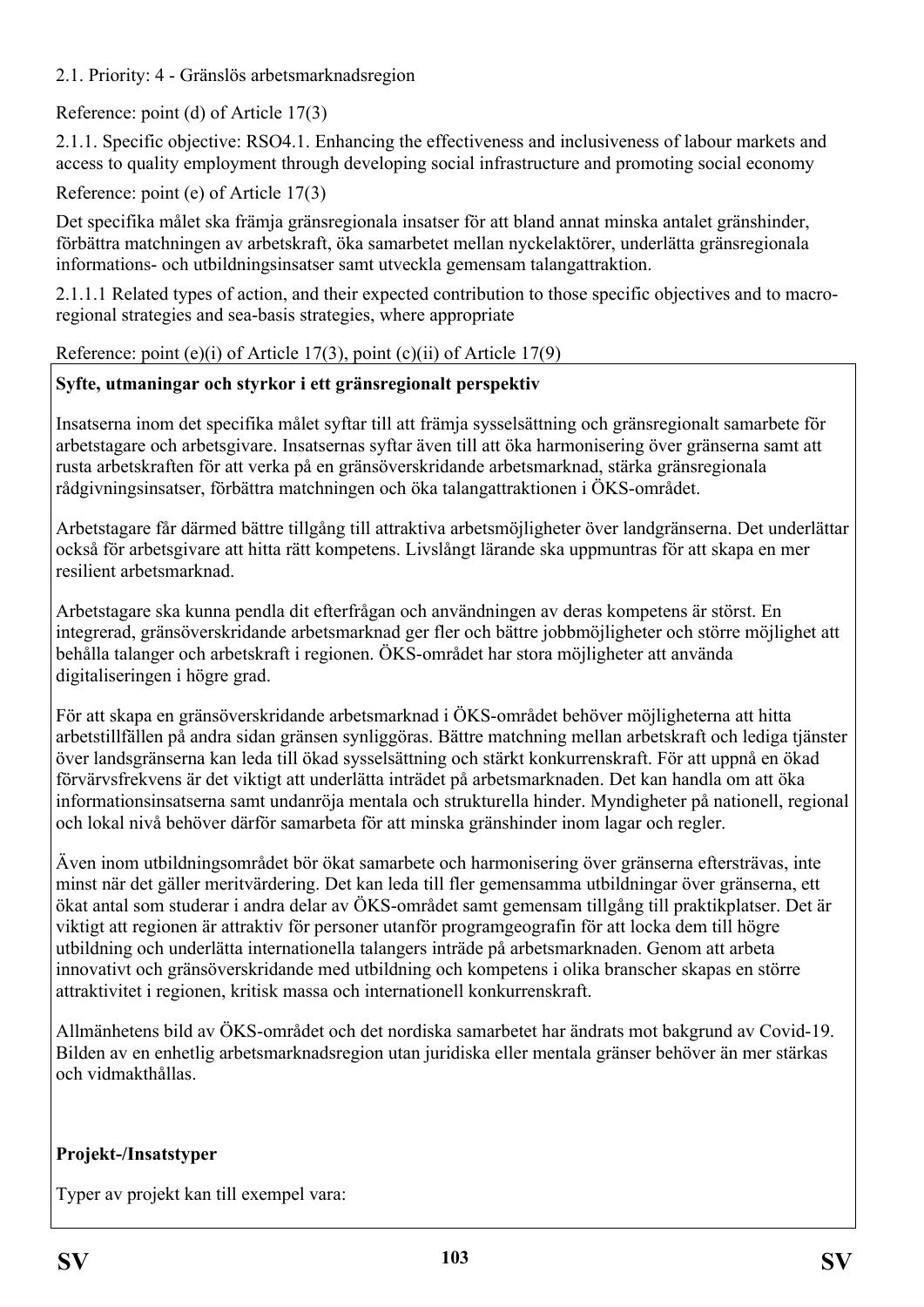*Projektexempel orienterade mot företag och näringsliv*

- Företagsrådgivning om gällande lagar och regler för en gränsregional marknad

- Gränsöverskridande företagsnätverk och branschråd

- Gemensam e-legitimation för anställda och företag

*Projektexempel orienterade mot utbildningssystemet*

- Ökad rörlighet inom utbildningsystemen inklusive gränsöverskridande praktikmöjligheter

- Matchning mellan utbud och efterfrågan samt mellan utbildning och arbetsmarknad över gränserna, till exempel inom hälso- och sjukvårdssektorn

- Harmonisering av utbildning och certifiering för arbetstagare över gränserna

- Ta fram/överföra metoder och arbetssätt kring olika sysselsättningsstrategier mellan aktörer från olika länder i ÖKS-området

- Ta fram och/eller jämföra metoder och modeller för kompetensmatchning, samverkan mellan utbildning och arbetsliv, validering, minskade studieavbrott/drop-outs, samverkan kring praktik och digitalisering

- Skapa utbildningar som matchar arbetsmarknadens behov, till exempel uppdragsutbildningar

*Projektexempel orienterade mot arbetsmarknaden* 

- Utveckla gränsregionala arbetsmarknadsanalyser, kunskapsunderlag och statistiksamarbeten

- Etablera kunskapsplattformar för insamling, analys av gränsregional statistik och erfarenhetsutbyte av metoder, modeller och resultatanalys

- Förbättra information och rådgivning för gränspendlare och näringsliv, öka kunskapen om de gränsregionala informationstjänsterna

- Minska formella gränshinder, exempelvis inom socialförsäkringsområdet, utbildnings- och arbetsmarknadsområdet samt informella/mentala gränshinder

- Nationellt påverkansarbete för att minska antalet gränshinder

- Sektorsövergripande samarbeten för att på ett innovativt sätt möta utmaningarna på den gränsregionala arbetsmarknaden, inklusive utveckling och/eller implementering av nya digitala lösningar

- Skapande av nätverk för erfarenhetsutbyte och kunskapsdelning avseende gränsregional arbetsmarknad och utbildning

- Kampanjer för att synliggöra och främja ÖKS-området internationellt och för talangattraktion

# **Effekter på kort/medellång/lång sikt**

*På kort sikt:*

- Lärande genom överföring av metoder, modeller, data, kunskap, idéer och visioner.

- Lösningar på gemensamma problem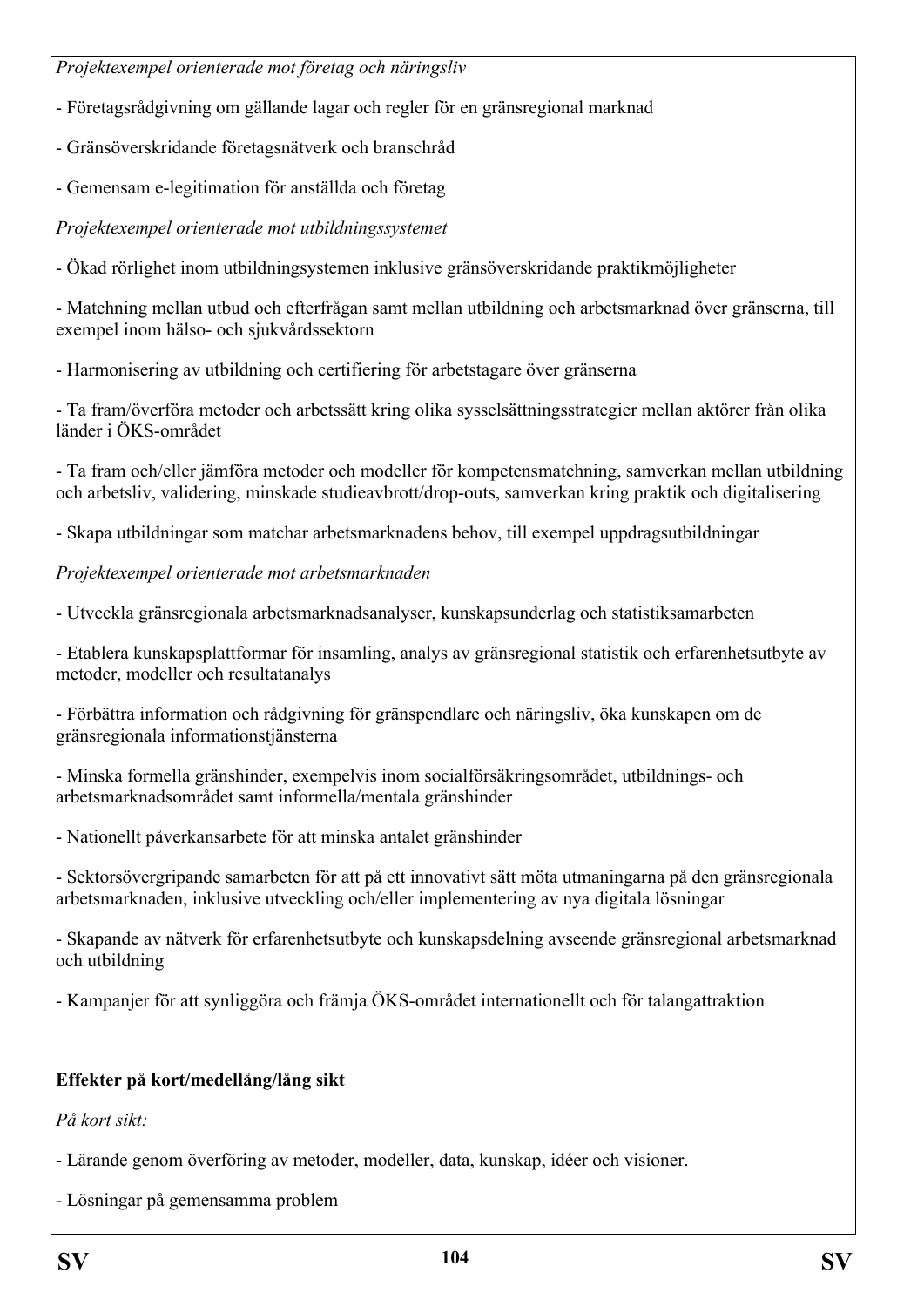- Nya produkter/tjänster/lösningar för bättre fungerande gränsregional arbetsmarknad

- Fler gemensamma utbildningar över gränserna

- Gemensamma planer och strategier för stärkt gränsregional arbetsmarknad och utbildningssystem

*På medellång sikt:*

- Ökad kunskap om möjligheterna till studier/arbete på andra sidan gränsen

- Mer positiva attityder till gränspendling för studier och arbete

- Bättre kunskapsunderlag, behovsanalys etc för stärkt gränsregional arbetsmarknad och utbildningssystem

- Ökat samarbete mellan nationell, regional och lokal nivå för att minska gränshinder
- Fler och stärkta gränsregionala rådgivningsinsatser, fler användare (arbetssökande, studerande, företag)
- Harmoniserade krav på utbildningar och yrkeslegitimation över gränserna

*På lång sikt:*

- Förbättrade informativa, administrativa och institutionella strukturer.
- Minskat antal administrativa eller juridiska gränshinder
- Fler som utbildar sig eller har praktik i annat ÖKS-land
- Ökad gränsarbetspendling
- Bättre förutsättningar att arbeta digitalt för gränspendlare
- Bättre matchning mellan utbildningssystemet och arbetsmarknadens behov

#### **Hållbarhet/Horisontella kriterier**

En gränsregional, vidgad arbetsmarknad ökar chanserna för olika grupper att hitta arbete. Ungdomar och personer med utländsk härkomst har ofta lättare att komma in på arbetsmarknaden när en samlad gränsregional arbetsmarknad står till förfogande. Det gränsregionala utbudet ökar utbildningsmöjligheterna och stärker utvecklingen av en inkluderande arbetsmarknadsregion. För att säkra en hållbar utveckling av den gränsregionala arbetsmarknaden är det viktigt att ekonomisk och sociala hållbarhet främjas genom inkludering av ett brett spektrum av arbetstagare.

## **Bidrag till makrostrategier**

Insatserna inom specifikt mål 4:1 har en tydlig koppling till de **makrostrategier och analyser** som ÖKSprogrammet relaterar till i avsnitt 1.2. Det gäller särskilt **Cross-Border Cooperation in the BSA, Boosting Growth and Cohesion in EU Border regions, Östersjöstrategin, OECD Megaregion Western Scandinavia** och **Greater Copenhagen handlingsplan.**

Insatserna bedöms vara helt i överensstämmelse med Do No Significant Harm-principen, eftersom de inte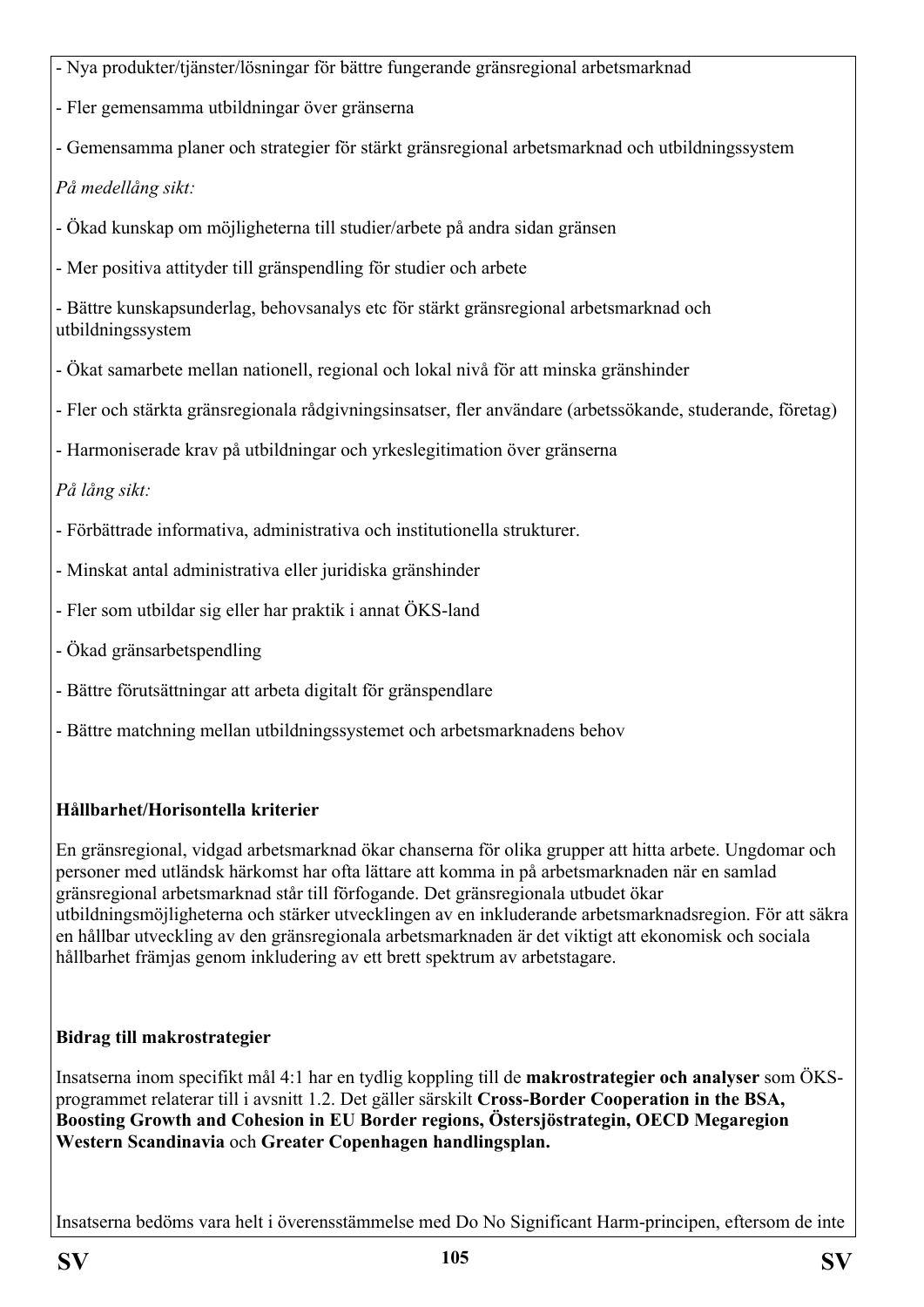förväntas ha någon betydande negativ miljömässig inverkan utifrån deras innehåll och karaktär.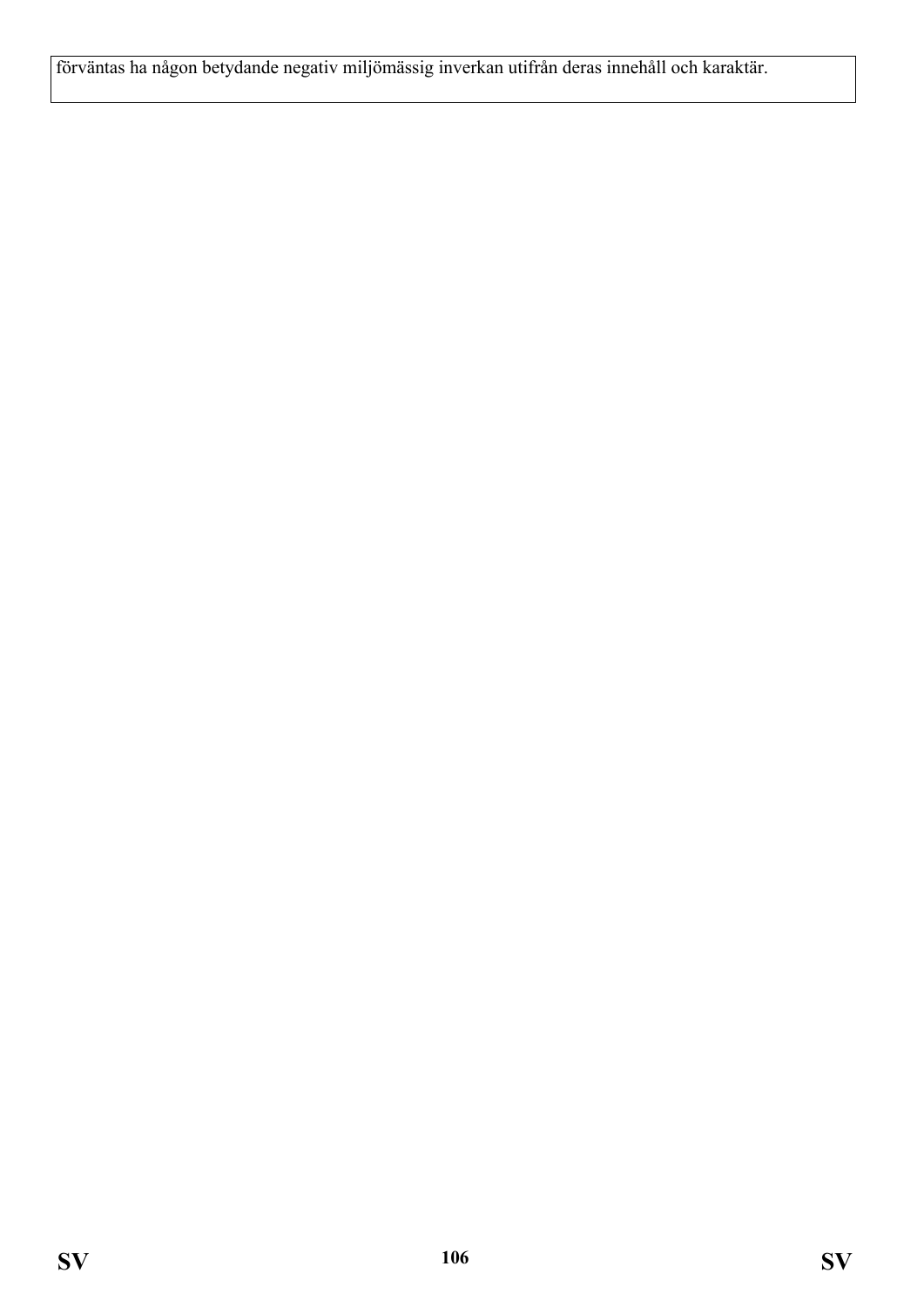# 2.1.1.1b. Definition of a single beneficiary or a limited list of beneficiaries and the granting procedure

Reference: point (c)(i) of Article 17(9)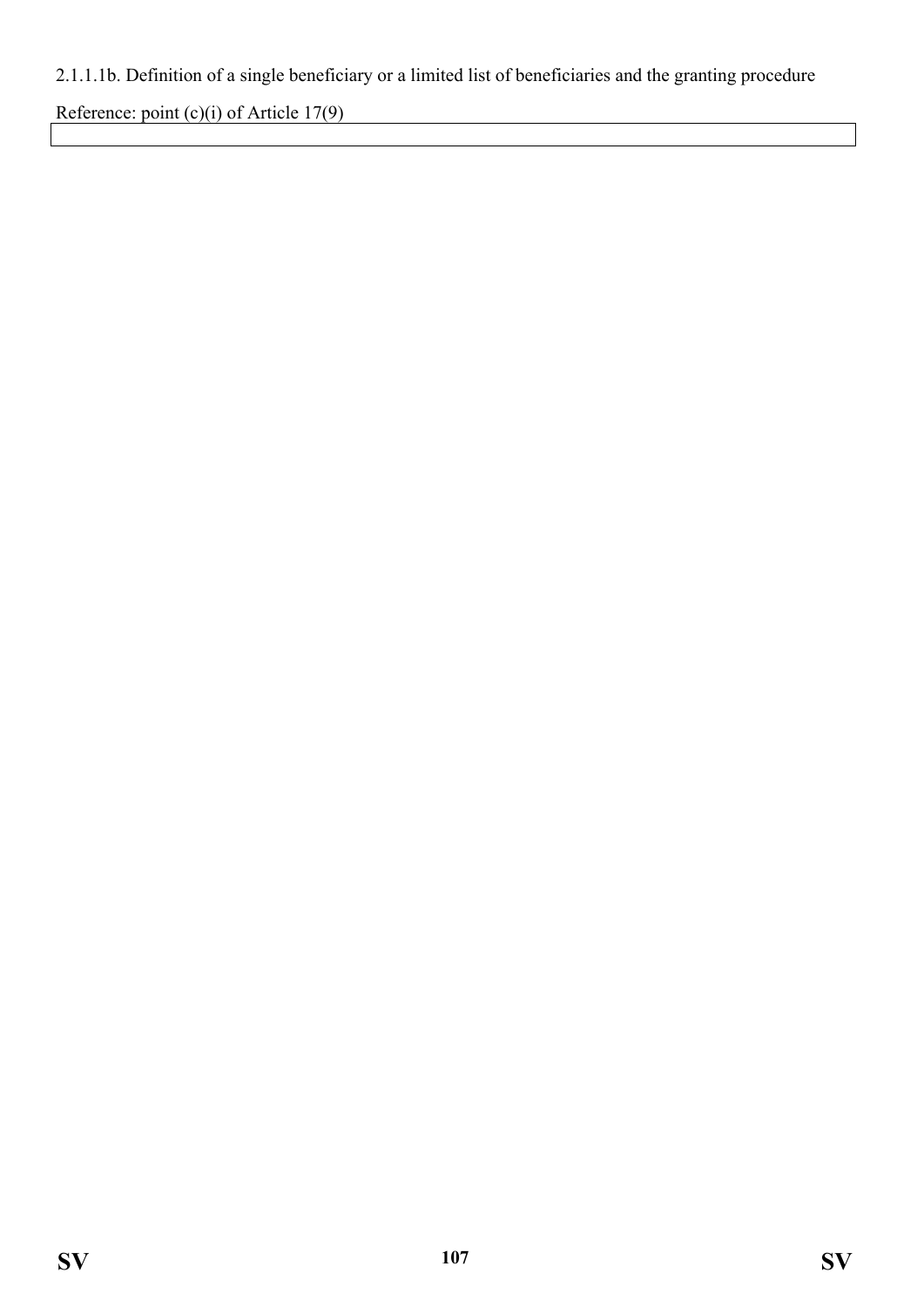#### 2.1.1.2. Indicators

## Reference: point (e)(ii) of Article 17(3), point (c)(iii) of Article 17(9)

Table 2 - Output indicators

| Prioritering   | Särskilt<br>mål | ID                | Indicator                                                                                    | Mätenhet       | Delmål<br>(2024) | Target<br>(2029) |
|----------------|-----------------|-------------------|----------------------------------------------------------------------------------------------|----------------|------------------|------------------|
| 4              | RSO4.1          | <b>RCO87</b>      | Organisationer som samarbetar över gränserna                                                 | organisationer | 10               | 70               |
| 4              | RSO4.1          |                   | RCO02 Företag som får bidrag                                                                 | företag        |                  | <sup>6</sup>     |
| $\frac{4}{4}$  | RSO4.1          |                   | RCO04 Företag som får icke-finansiellt stöd                                                  | företag        |                  | 10 <sup>1</sup>  |
| $\overline{4}$ | RSO4.1          | RCO <sub>81</sub> | Deltaganden i gemensamma gränsöverskridande<br>åtgärder                                      | deltagande     | 717              | 5122             |
| 4              | RSO4.1          | RCO01             | Företag som får stöd (varav mikroföretag, små<br>företag, medelstora företag, stora företag) | företag        |                  | 15 <sup>1</sup>  |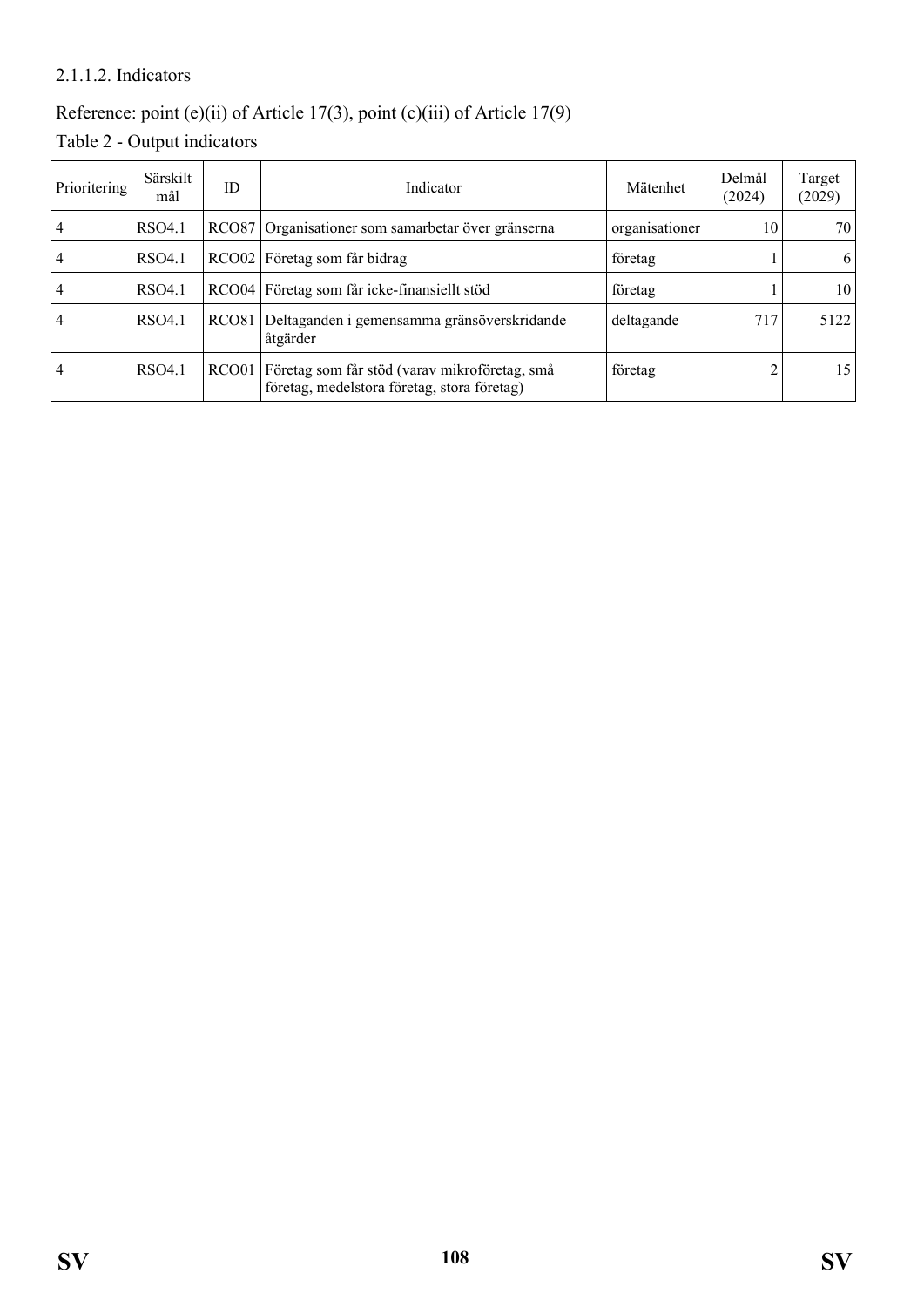#### Prioritering Särskilt irskilt ID Indicator Mätenhet Baseline Reference<br>mål ID Indicator Mätenhet Baseline Reference year Target<br> $(2029)$ Source of data | Kommenta  $\left| \text{RSO4.1} \right|$  PSI09 Utveckling och implementering av produkter, tjänster, teknologier, verktyg, lösningar, processer och metoder för en gränsregional arbetsmarknad Produkter, tjänster, teknologier, verktyg, lösningar etc  $0,00$  0 13,00 Projektrapportering. Förvaltande myndighets rapporteringssystem. Fullständig formulerin av måttenhete Produkter, tjänster, teknologie verktyg, lösningar, processer of metoder. 4 RSO4.1 RCR79 Gemensamma strategier och handlingsplaner som anammats av organisationer gemensam strategi/handlingsplan  $\vert 0,00 \vert$  0 11,00 Projektrapportering. Förvaltande myndighets rapporteringssystem. 4 RSO4.1 RCR82 Gränsöverskridande rättsliga eller administrativa hinder som minskats eller undanröjts rättsliga eller administrativa hinder  $0,00$  0 3,00 Projektrapportering. Förvaltande myndighets rapporteringssystem.

#### Table 3 - Result indicators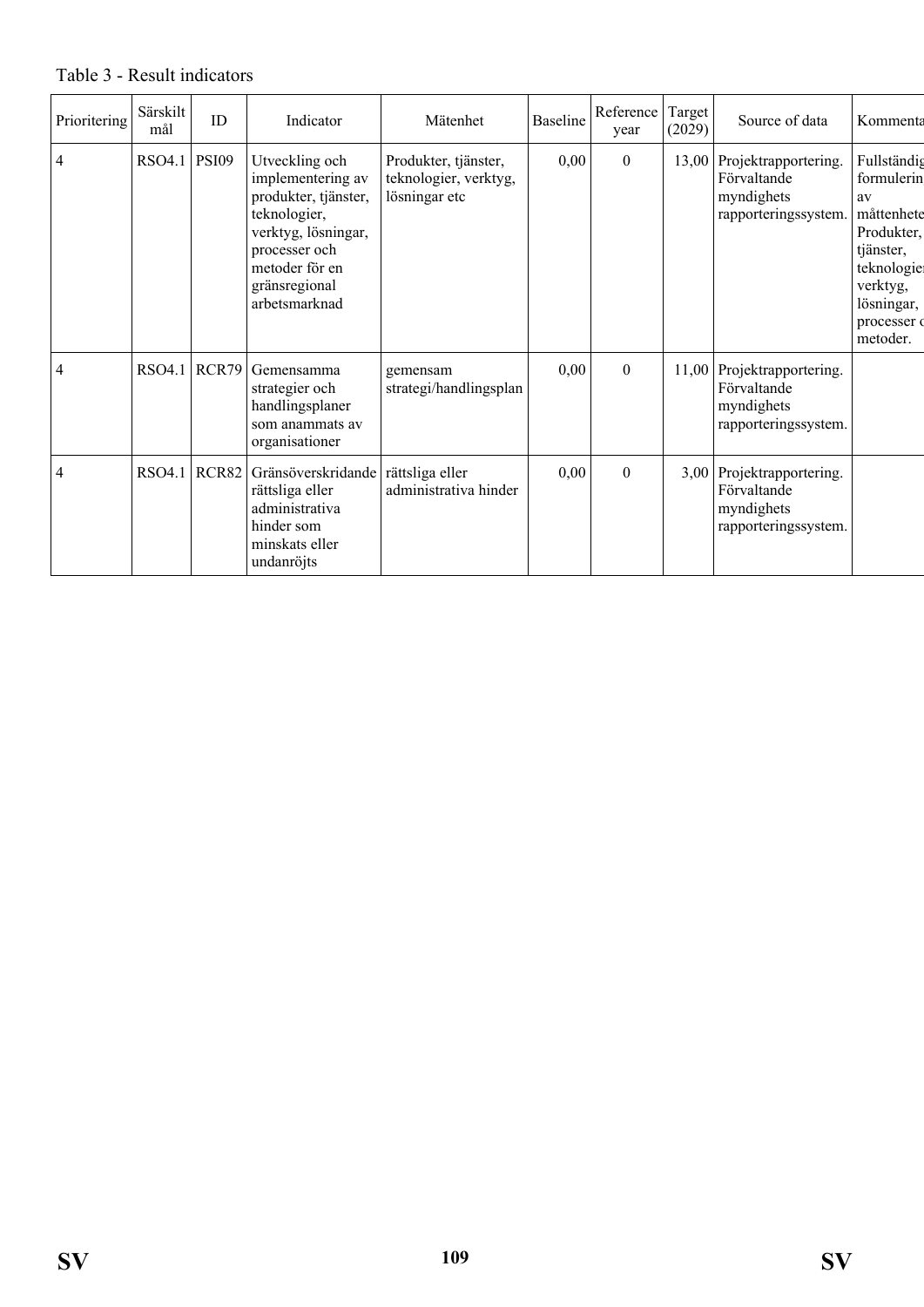#### 2.1.1.3. Main target groups

#### Reference: point (e)(iii) of Article 17(3), point (c)(iv) of Article 17(9)

Nyckelaktörer och målgrupp för framtida projekt är bland annat:

- Kommuner
- Regioner
- Nationella, regionala och lokala myndigheter (exempelvis nationella arbetsmarknadsmyndigheter)
- Departement/Ministerier
- Kommun- och regionförbund
- Kommunalförbund
- Arbetspendlare
- Studerande
- Utbildningsinstanser, t ex yrkeshögskolor, erhvervsakademi, fagskoler, AMU
- Universitet och högskolor
- Folkhögskolor
- Forskningsinstitut
- Utbildningsförbund
- Arbetsgivare
- Intresseorganisationer
- Arbetsgivar- och arbetstagarorganisationer
- Informationscenter för gränsregionala frågor
- Stiftelser
- Kluster
- Inkubatorer
- Nyföretagarcentrum
- Företag och näringsliv
- Företags- och näringslivsorganisationer
- Privata aktörer och branschorganisationer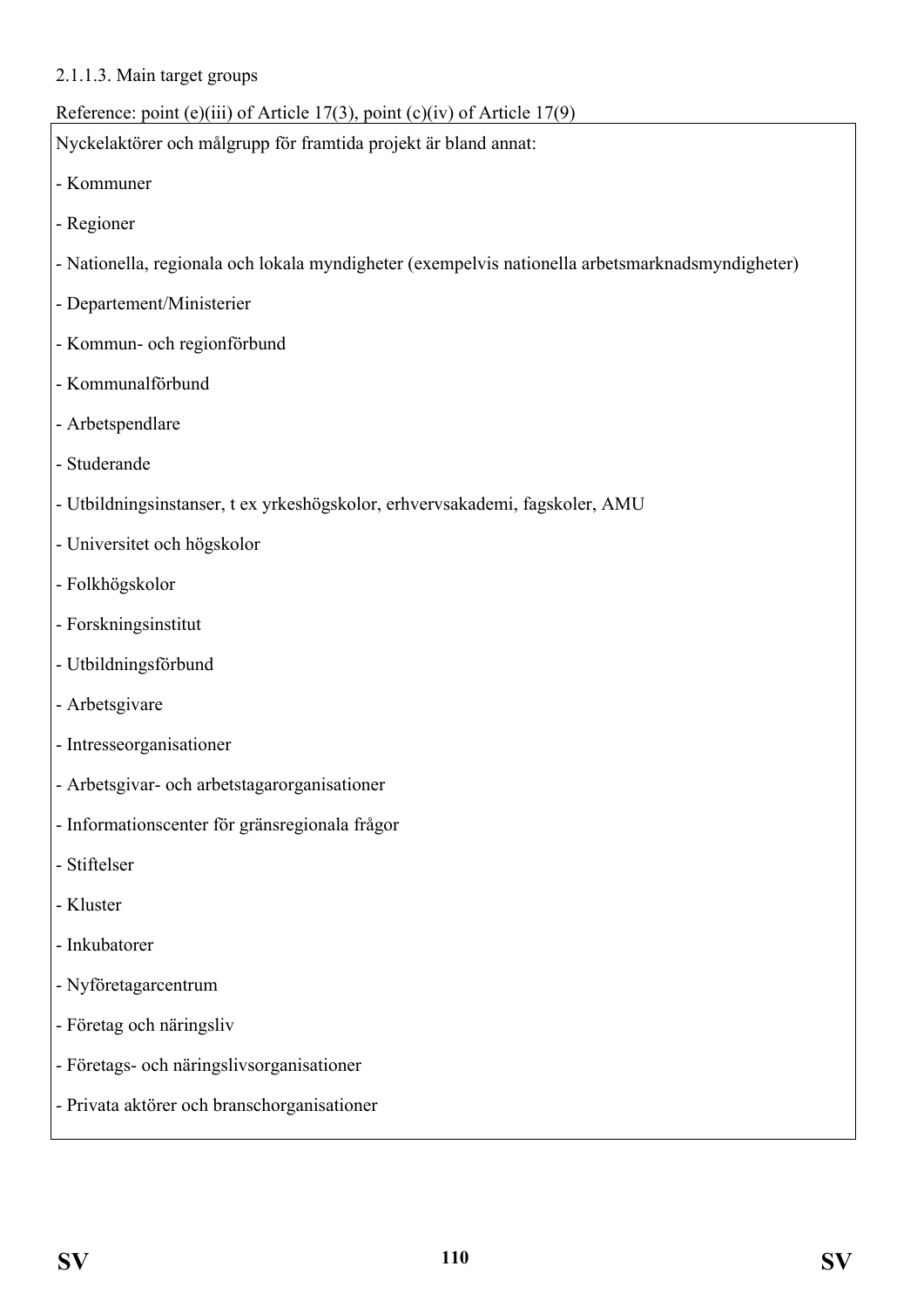2.1.1.4. Indication of the specific territories targeted, including the planned use of ITI, CLLD or other territorial tools

Reference: Article point (e)(iv) of 17(3

Insatserna riktar sig till hela ÖKS-geografin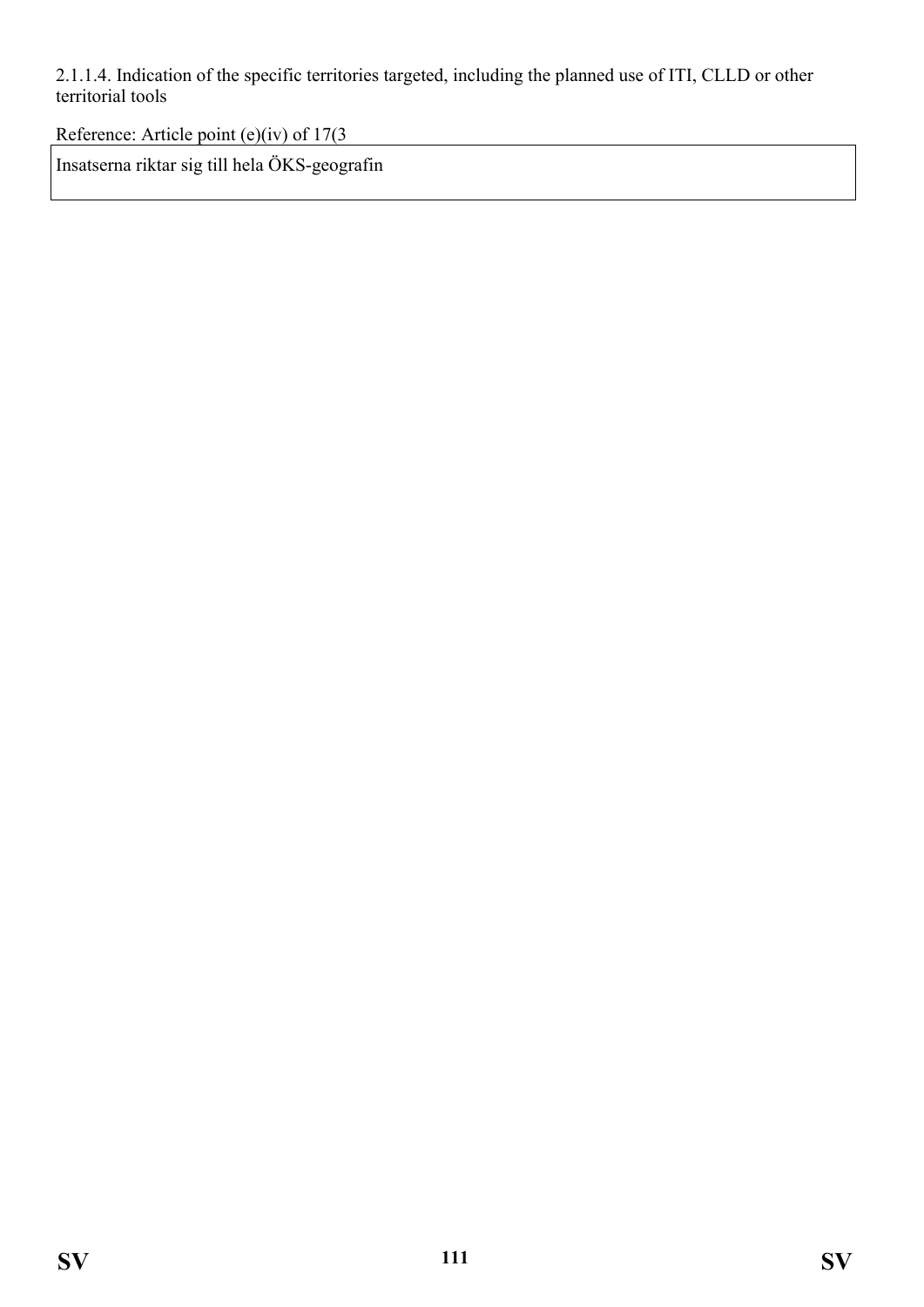## 2.1.1.5. Planned use of financial instruments

Reference: point (e)(v) of Article 17(3)

Ej aktuellt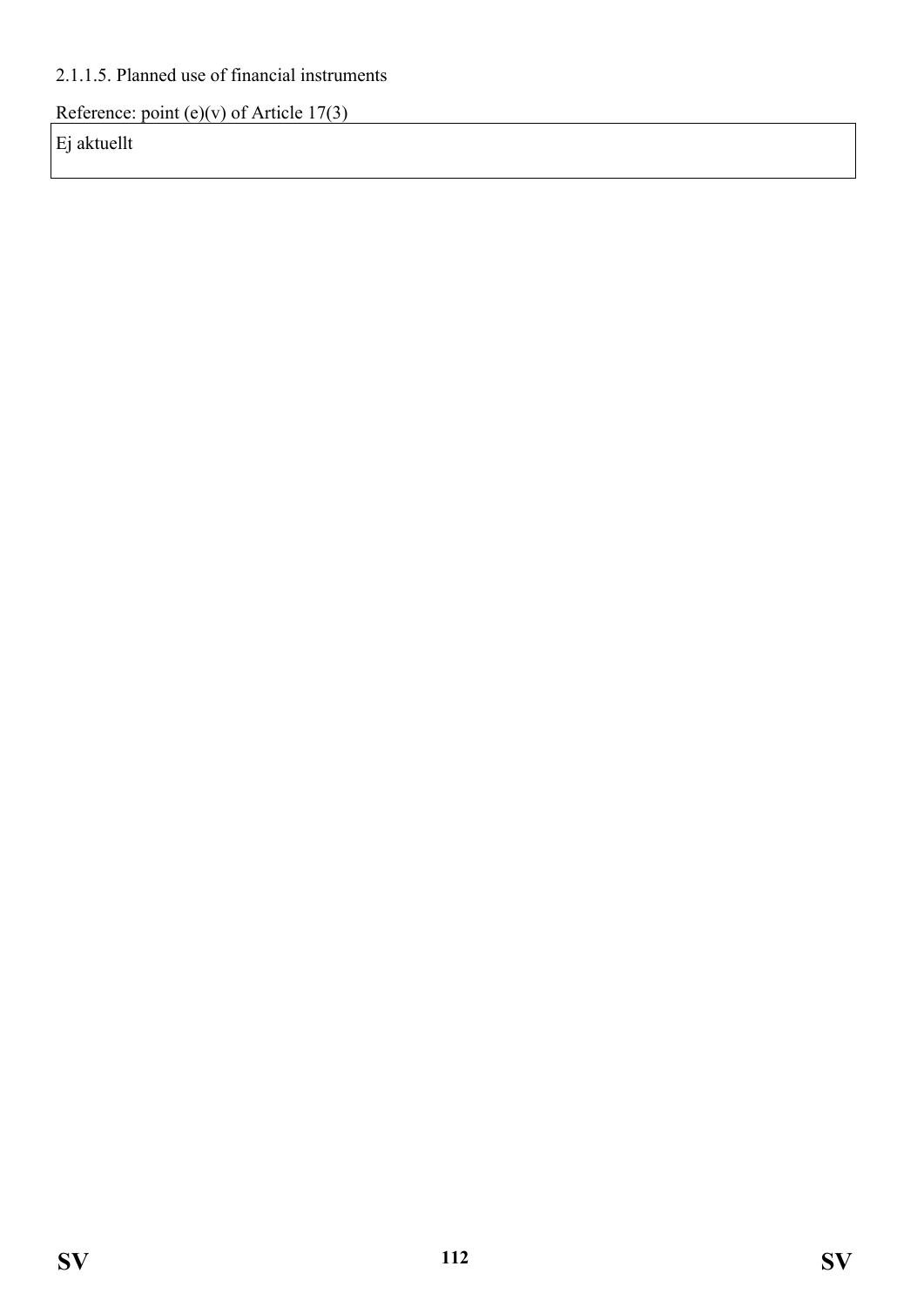## 2.1.1.6. Indicative breakdown of the EU programme resources by type of intervention

Reference: point (e)(vi) of Article 17(3), point (c)(v) of Article 17(9)

| Prioritering | Särskilt<br>mål | Fond | Code                                                                                                                                                                                     | Amount<br>(EUR) |
|--------------|-----------------|------|------------------------------------------------------------------------------------------------------------------------------------------------------------------------------------------|-----------------|
|              | RSO4.1          | Eruf | 139. Åtgärder för att modernisera och stärka arbetsmarknadsinstitutionerna och<br>tjänster för att bedöma och förutse kompetensbehov samt säkerställa<br>individanpassat stöd i rätt tid | 4 9 27 8 37,00  |
|              | RSO4.1          | Eruf | 134. Åtgärder för att förbättra tillträdet till arbetsmarknaden                                                                                                                          | 4 9 27 8 37,00  |
|              | RSO4.1          | Eruf | 140. Stöd till matchning och övergångar på arbetsmarknaden                                                                                                                               | 4 9 27 8 38,00  |
|              | RSO4.1          | Eruf | 141. Stöd till arbetskraftens rörlighet                                                                                                                                                  | 4 9 27 8 38,00  |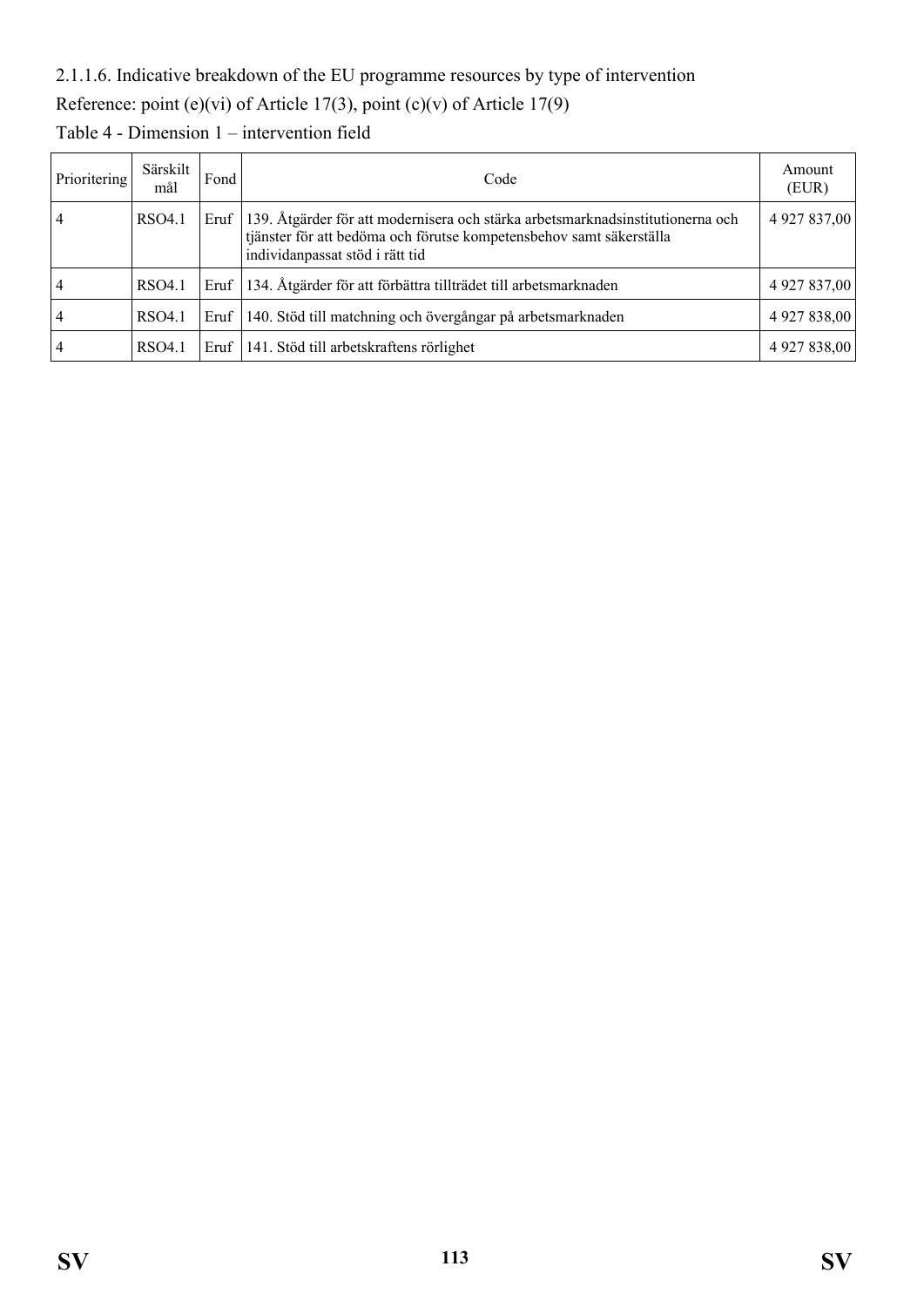## Table 5 - Dimension 2 – form of financing

| Prioritering   | Särskilt mål | Fond | $\mathrm{Code}$ | Amount (EUR)  |
|----------------|--------------|------|-----------------|---------------|
| $\overline{4}$ | RSO4.1       | Eruf | 01. Bevilja     | 19 711 350,00 |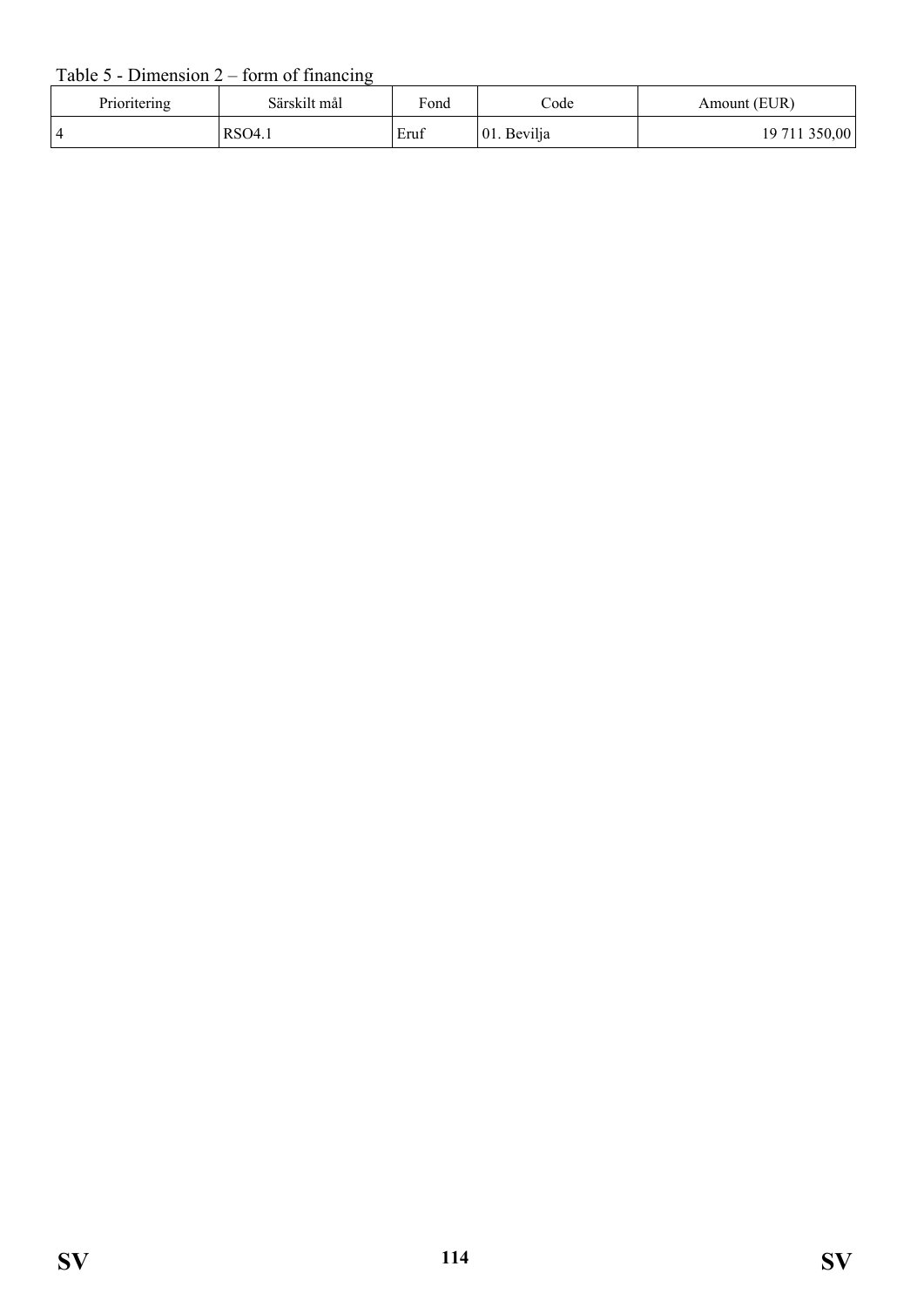Table 6 - Dimension 3 – territorial delivery mechanism and territorial focus

| Prioritering   | Särskilt mål | Fond | code                                                           | Amount (EUR)  |
|----------------|--------------|------|----------------------------------------------------------------|---------------|
| $\overline{4}$ | RSO4.1       |      | Eruf   33. Andra strategier – Ingen territoriell målinriktning | 19 711 350,00 |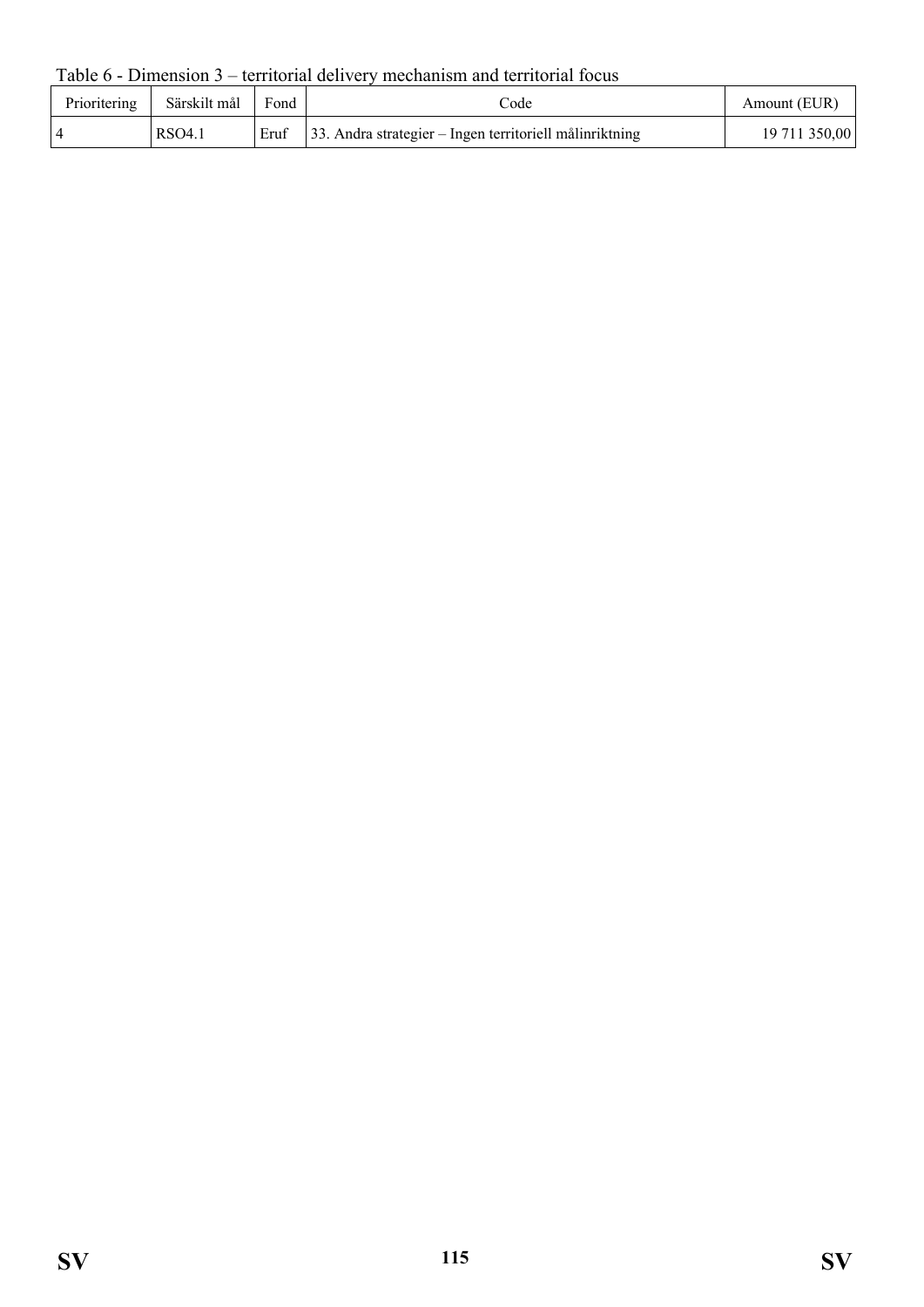3. Financing plan

Reference: point (f) of Article 17(3)

3.1. Financial appropriations by year

# Tabell 7

# Reference: point (g)(i) of Article 17(3), points (a) to (d) of Article 17(4)

| Fond   | $202^{\circ}$ | 2022          | 2023          | 2024          | 2025          | 2026          | 2027          | Totalt         |
|--------|---------------|---------------|---------------|---------------|---------------|---------------|---------------|----------------|
| Eruf   | 19 006 539,00 | 19 386 670,00 | 19 774 403,00 | 20 169 892,00 | 20 573 289,00 | 20 984 755,00 | 21 404 452,00 | 141 300 000,00 |
| Totalt | 19 006 539,00 | 19 386 670,00 | 19 774 403.00 | 20 169 892,00 | 20 573 289,00 | 20 984 755,00 | 21 404 452,00 | 141 300 000,00 |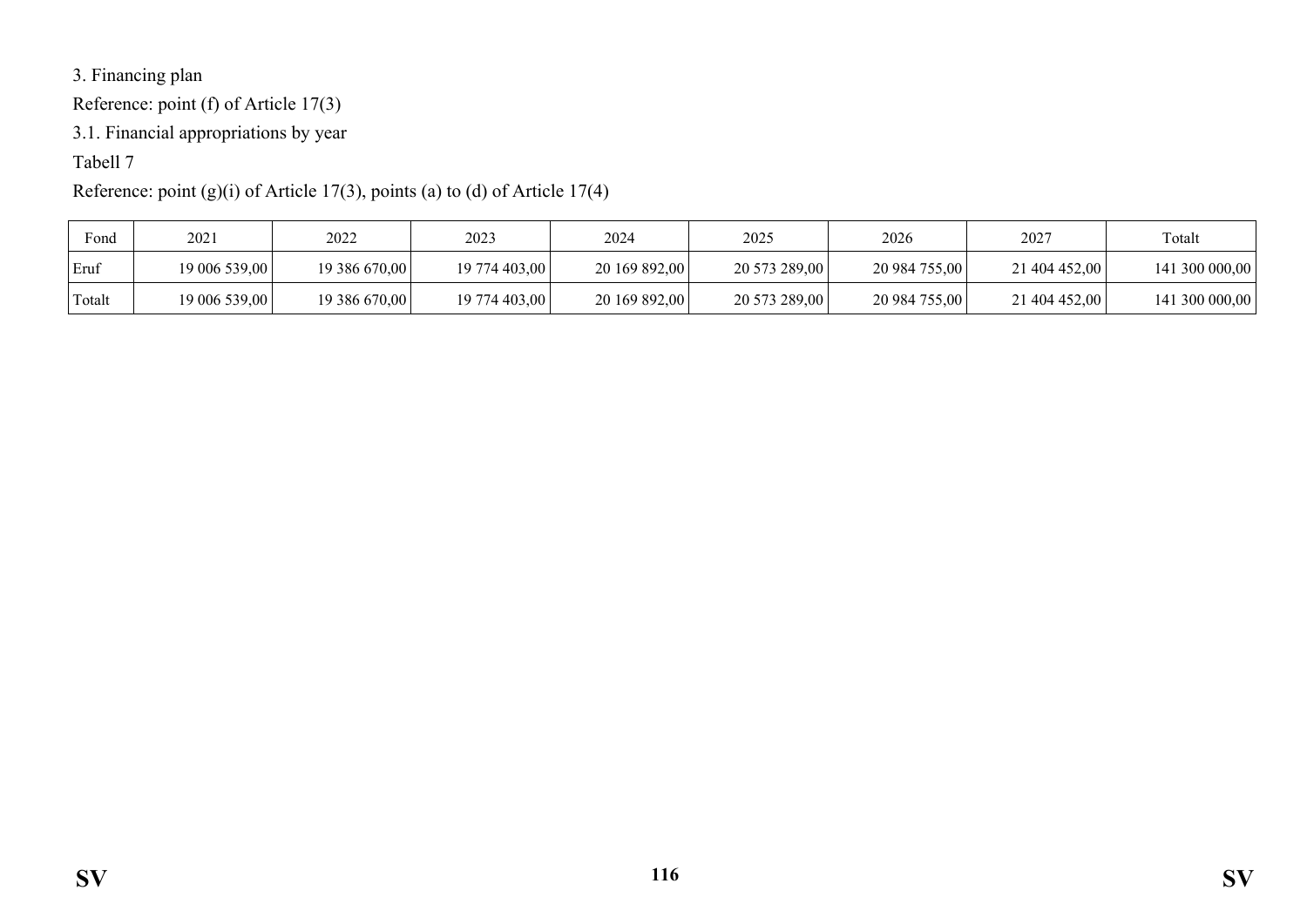## 3.2 Totala anslag per fond och nationell medfinansiering

Reference: point (f)(ii) of Article 17(3), points (a) to (d) of Article 17(4)

#### Tabell 8

|               |              |      | Basis for<br>calculation                                            |                                    |                                                | Indicative breakdown of the EU contribution |                                        | Indicative breakdown of the national counterpart |                      |                     |                                       |                                           |  |
|---------------|--------------|------|---------------------------------------------------------------------|------------------------------------|------------------------------------------------|---------------------------------------------|----------------------------------------|--------------------------------------------------|----------------------|---------------------|---------------------------------------|-------------------------------------------|--|
| Politiskt mål | Prioritering | Fond | EU support<br>(total eligible<br>cost or<br>public<br>contribution) | EU contribution<br>$(a)=(a1)+(a2)$ | without TA pursuant to<br>Article $27(1)$ (a1) | for TA pursuant to<br>Article 27(1) (a2)    | National contribution<br>$(b)=(c)+(d)$ | Nationallt offentligt (c)                        | Nationell privat (d) | Total $(e)=(a)+(b)$ | Co-financing<br>rate<br>$(f)=(a)/(e)$ | Contributions from the<br>third countries |  |
|               |              | Eruf | Totalt                                                              | 49 455 000,00                      | 45 993 150,00                                  | 3 461 850,00                                | 32 970 000,00                          | 29 673 000,00                                    | 3 297 000,00         | 82 425 000,00       | 60,00                                 | 4 698 860,00                              |  |
|               |              | Eruf | Totalt                                                              | 49 455 000,00                      | 45 993 150,00                                  | 3 461 850,00                                | 32 970 000,00                          | 29 673 000,00                                    | 3 297 000,00         | 82 425 000,00       | 60,00                                 | 4 698 860,00                              |  |
|               |              | Eruf | Totalt                                                              | 21 195 000,00                      | 19 711 350,00                                  | 1 483 650,00                                | 14 130 000,00                          | 12 717 000,00                                    | 1413 000,00          | 35 325 000,00       | 60,00                                 | 2 013 797,00                              |  |
|               |              | Eruf | Totalt                                                              | 21 195 000,00                      | 19 711 350,00                                  | 1 483 650,00                                | 14 130 000.00                          | 12 717 000,00                                    | 1413 000,00          | 35 325 000,00       | 60,00                                 | 2 013 797,00                              |  |
|               | Totalt       | Eruf |                                                                     | 141 300 000,00                     | 131 409 000,00                                 | 9 891 000,00                                | 94 200 000,00                          | 84 780 000,00                                    | 9 420 000,00         | 235 500 000,00      | 60,00                                 | 13 425 314,00                             |  |
|               | Totalsumma   |      |                                                                     | 141 300 000,00                     | 131 409 000,00                                 | 9 891 000,00                                | 94 200 000,00                          | 84 780 000,00                                    | 9 420 000,00         | 235 500 000,00      | 60,00                                 | 13 425 314,00                             |  |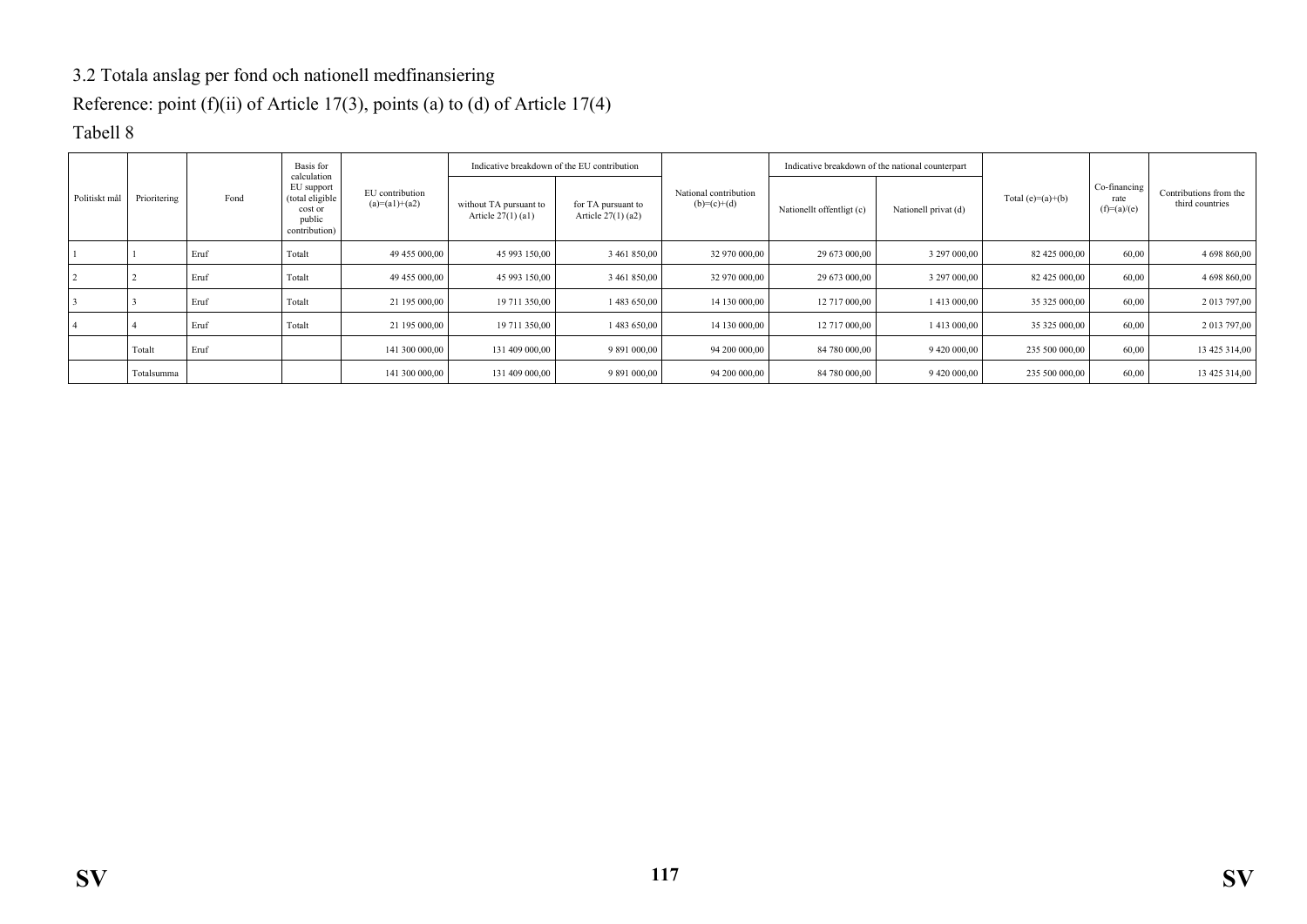4. Action taken to involve the relevant programme partners in the preperation of the Interreg programme and the role of those programme partners in the implementation, monitoring and evaluation

Referens: artikel 17.3 g

## **Dialog och involvering**

Regionerna i Halland, Skåne, Västra Götaland, Hovedstaden, Sjælland, Nordjylland, Midtjylland samt fylkeskommunerna Viken, Agder, Oslo och Vestfold og Telemark har lett arbetet med att ta fram ett nytt operativt program för Interreg Öresund-Kattegat-Skagerrak 2021–2027. Region Skåne har samordnat framtagandet. Arbetet har på politisk nivå styrts av en politisk beslutsgrupp med representanter från de 11 regionerna, från nationell nivå i form av Erhvervsstyrelsen, Näringsdepartementet och Kommunal- og moderniseringsdepartementet, EU-kommissionen, förvaltande myndighet och norsk förvaltande organisation. Joint Programming Committee (JPC) bestående av tjänstemän från samma organisationer har fungerat som beredande organ inför den politiska beslutsgruppen.

Programskrivningen har gjorts med en omfattande dialog och en bred involvering av olika aktörer i flera steg:

Den allra första dialogprocessen gjordes när de regionala utvecklingsprogrammen och andra strategiska dokument för de 11 regionerna togs fram. De regionala strategierna utgör – tillsammans med nationella strategier, makrostrategier etc – grunden för prioriteringarna i Interreg Öresund-Kattegat-Skagerrak 2021- 2027.

De regionala strategierna är framtagna i omfattande dialogprocesser, där kommuner, universitet och utbildningsorganisationer, näringslivsorganisationer, ideella organisationer (NGO:s), fackföreningar, medborgare med flera varit involverade i utformningen. I många ÖKS-regioner har workshops och seminarier hållits, där innehåll och prioriteringar diskuterats mellan en bred sammansättning av nyckelaktörer. Därmed grundas analyser och utmaningar i ÖKS-programmet på en mycket omfattande regional dialogprocess.

Tjänstemannagruppen Joint Programming Committee (JPC) har haft löpande dialog mellan de 11 regionerna, förvaltande myndighet och nationella myndigheter samt EU-kommissionen om utformning, dialogprocesser och arbetets inriktning. Under perioden januari 2020 till juni 2021 har 14 möten hållits.

En "Syntesgrupp" (tjänstemän från regioner och Förvaltande myndighet) har gjort ett initialt analysarbete och tagit fram "Förslag till inriktning för programskrivningen" ("Syntesrapport", mars 2020) som en grund för val av övergripande prioriteringar.

Skrivprocessen har gjorts med en omfattande dialog. En överordnad skrivargrupp (14 möten) och fyra tematiska skrivargrupper (åtskilliga, löpande möten) har haft representanter från alla ÖKS-regioner, Förvaltande myndighet/gemensamt sekretariat (samt Erhvervsstyrelsen för PO1). I arbetet med att specificera behov och insatser har ett antal nyckelaktörer involverats.

• I PO1 hölls två tematiska workshops med nyckelaktörer. Dessutom har varje region involverat aktörer genom direkta intervjuer, diskussioner i etablerade nätverk och skriftlig input kring innehåll och infallsvinklar. Därmed har 8 universitet, ett antal innovations/tillväxt/entreprenörsaktörer, forsknings- och innovationskluster, regionala EU-nätverk, regionala marknadsförings- och investeringsfrämjande organisationer, kommuner och gränsregionala nyckelorganisationer involverats.

• I PO2 har i stor omfattning kommunala experter bidragit med input till innehållet. Dessutom har olika energiaktörer, universitet, forskningsinstitut och innovationsfrämjande aktörer involverats genom dialogmöten och intervjuer.

• I PO3 har en bred inbjudan gjorts till nyckelaktörer för att delta i skrivarprocessen. Det gäller statliga transportmyndigheter, kommuner, trafikbolag, transportoperatörer, hamnar och terminaloperatörer,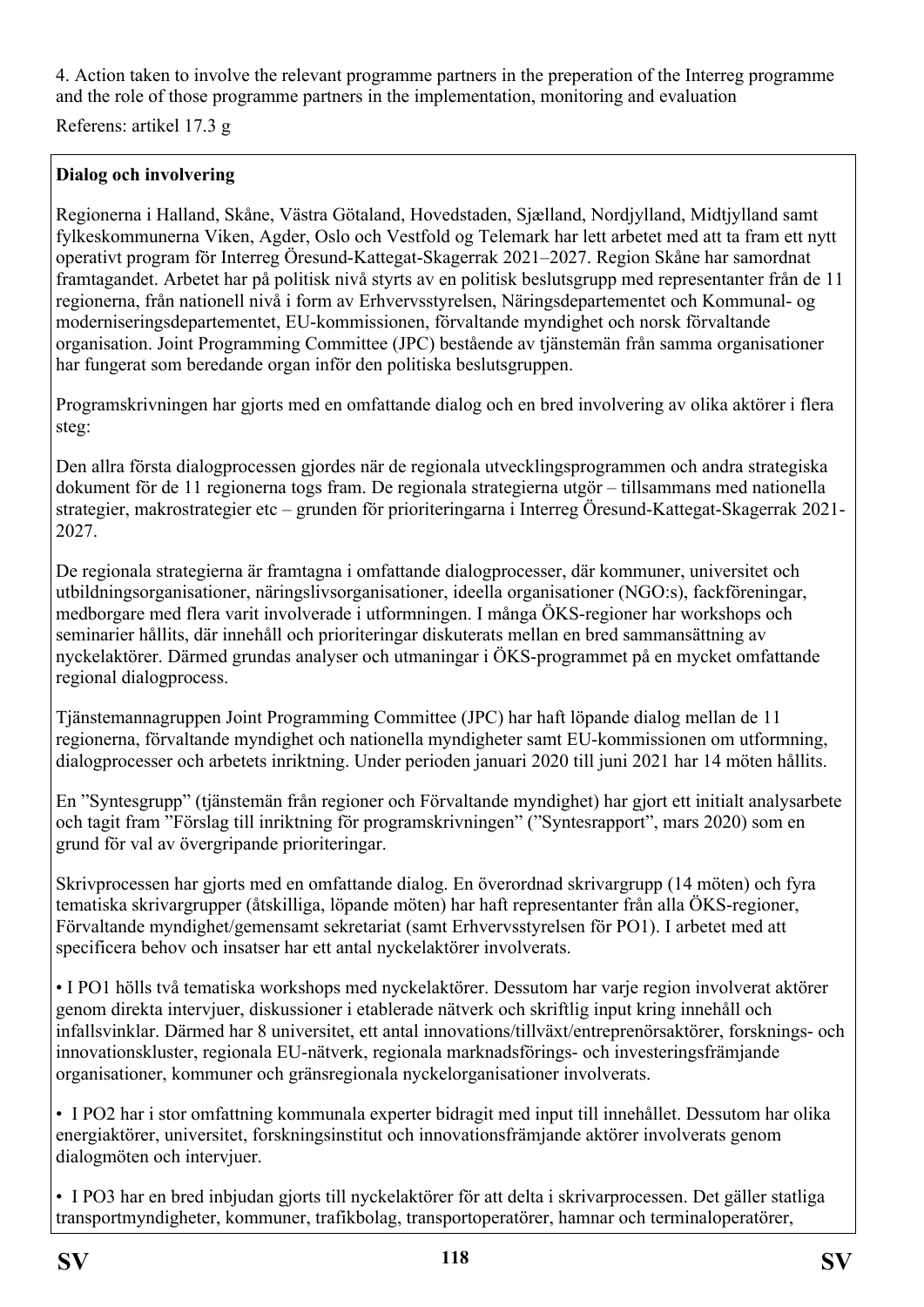näringsliv, intresse- och branschorganisationer och FoU-institutioner. Skrivargruppen har haft diskussionsmöte med en del av dessa aktörer. Dessutom har bilaterala möten gjorts med gränsregionala aktörer och statliga myndigheter. Skriftliga inspel har också gjorts från ett antal aktörer, däribland nationella myndigheter.

• I PO4 har workshops hållits med nyckelaktörer. Fokus har lagts på att involvera de gränsregionala organisationerna Nordiska Ministerrådet, Greater Copenhagen, Svinesundskommittén och Öresunddirekt.

Det har även förts en dialog kring innehållet ur ett jämställdhetsperspektiv med Länsstyrelsen i Skåne.

Skrivargrupperna har tagit fram en fördjupad "PO-presentation" för varje prioritering. Dessa ligger till grund för innehållet i programmet.

Inom varje region har ett regionalt förankringsarbete gjorts utifrån varje regions eget koncept och behov. Många regioner har förankrat processen genom befintliga nätverk, exempelvis regionala EU-nätverk, där bland annat kommunala EU-samordnare deltagit. Inom regionernas hemorganisationer har förts en löpande förankringsdialog på tjänstemanna- och politikerplan.

Dialog och beslut har skett inom ramen för den Politiska beslutsgruppen för programskrivningen, som haft tre beslutsmöten (sept 2020, mars 2021, maj 2021) samt skriftlig procedur vid ett tillfälle (april 2020).

En bred remiss om inriktningen på programmet gjordes 12 oktober-7 december 2020. Remissen var i digitalt format och fanns i svensk, dansk och norsk version. Formuläret innefattade 50 frågor om svarande organisation, övergripande inriktning, de tematiska avsnitten utifrån respektive prioritering samt synpunkter kopplade till den strategiska miljöbedömningen. Varje avsnitt innehöll länkar till fördjupningsdokument. Syftet var att skapa ett så bra programförslag som möjligt genom att få in synpunkter och perspektiv från ett brett spektrum av relevanta aktörer och nyckelorganisationer. Processen tjänade även till att förankra arbetet och skapa dialog.

Remissen skickades till svenska, danska, norska och gränsregionala nyckelaktörer i totalt 805 organisationer. Regionerna, skrivargrupperna och Förvaltande myndighet identifierade vilka organisationer och nyckelpersoner som remissen skickades till, detta för att nå de organisationer som bedömts relevanta.

Länk för att svara på remissen har även funnits på Interreg ÖKS hemsida (innevarande programperiod) och spridits via bland annat Linkedin. Vid lämpliga tillfällen har det informerats om möjligheten att besvara remissen, bland annat på ÖKS nätverksträff för pågående ÖKS-projekt i november 2020.

Totalt sett har remissen nått en stor, heterogen grupp, en blandning av direkt handplockade aktörer kombinerat med en möjlighet för vem som helst att svara.

117 externa svar har inkommit (Sverige: 46, Danmark: 43, Norge: 14, gränsregionala: 14). Störst antal svar har kommit från kommuner/kommunala bolag. Innovationsfrämjande aktörer är den näst största gruppen svarande, bland annat inkubatorer och innovationsorganisationer. Universitet och högskolor är tredje största kategorin, och en stor del av ÖKS-regionens lärosäten har besvarat remissen. Även nationella myndigheter/aktörer har svarat i hög omfattning. 12% av svaren kommer från näringsliv och idéburen sektor (NGO:s), däribland organisationer kopplade till ungt entreprenörskap, hållbar utveckling och nätverk för idéburen sektor.

Resultaten visar att de som svarat ansåg att förslaget övergripande är rätt avvägt. De angav i hög omfattning att "förslaget adresserar de viktigaste gränsregionala utmaningarna ÖKS-området står inför" (medelvärde 4,0 på en 5-gradig skala). Programmet har reviderats utifrån inkomna synpunkter, resultat i den strategiska miljöbedömningen (SEA) samt fortsatta diskussioner i JPC. Inspel kopplade till implementeringsfasen har adresserats vidare till Förvaltande myndighet.

Programskrivningen har gjorts med tydliga kopplingar till andra Interreg-program för att säkerställa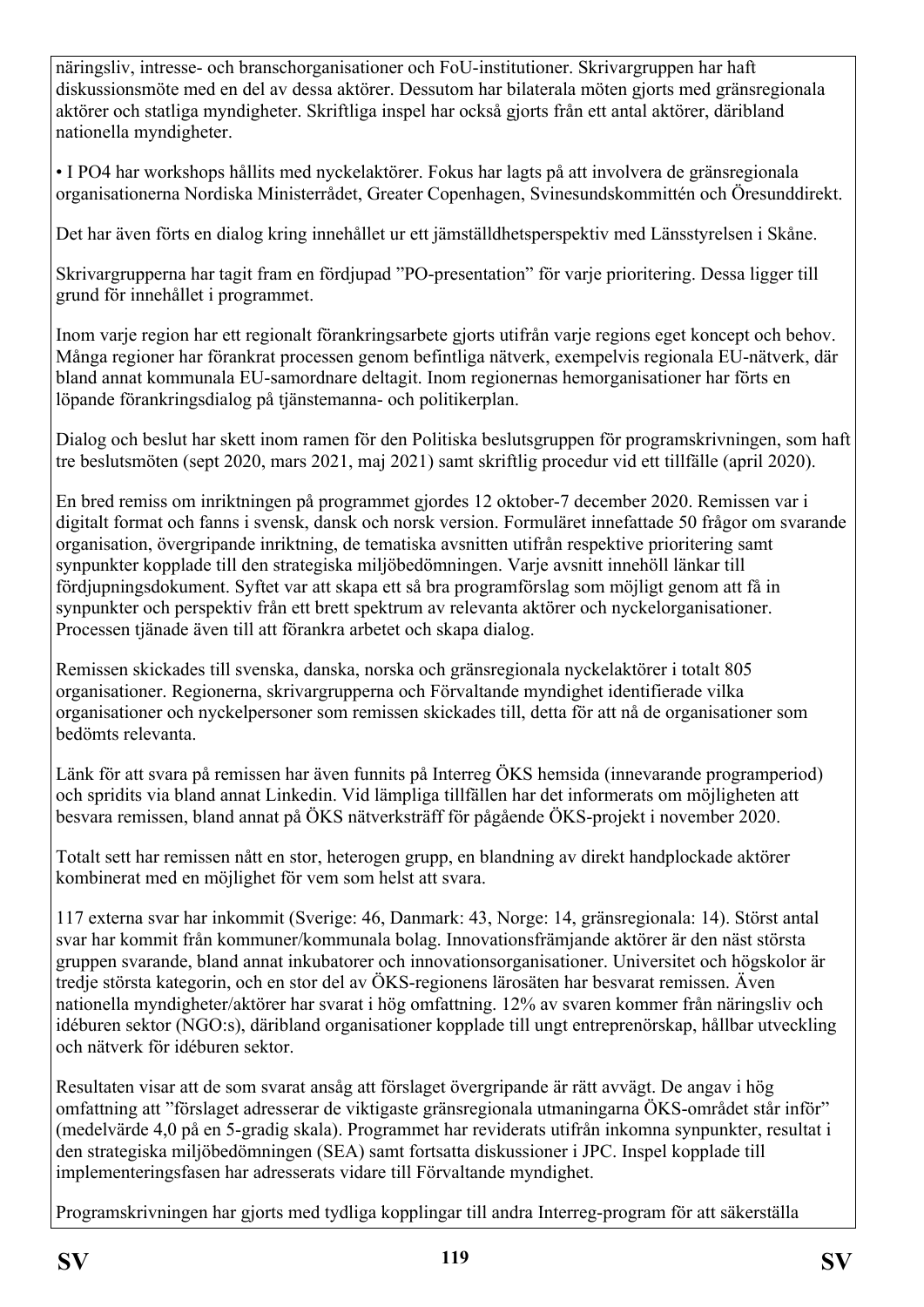synergier och god gemensam utformning. Inom Näringsdepartementets regelbundna Interreg-möten har avstämningar gjorts mellan alla Interreg-program som Sverige är involverade i. En sammanställning av val av PO och specifika mål i närliggande program har gjorts inom ramen av ÖKS-processen (se 1.2). Kopplingar till andra program har även säkerställts genom att JPC-medlemmarna också varit delaktiga i programprocesserna i Östersjöprogrammet, Nordsjöprogrammet, Tyskland-Danmarkprogrammet, Sverige-Norge-programmet, Södra Östersjöprogrammet samt flera regionala ERUF-program. Avstämningar har också gjorts inom ramen för INTERACT.

Corona-pandemins restriktioner har inneburit att all form av dialog, process och förankring gjorts digitalt.

#### **Genomförande**

Aktörerna som har deltagit i framtagandet av programmet kommer på olika sätt delta även i genomförandet. Många aktörer förväntas delta i projekt som finansieras av programmet utifrån att deltagandet i programskrivningsprocessen både har bidragit till att forma ett relevant program för aktörerna och skapat en beredskap och kunskap kring vad programmet kan bidra till att finansiera.

Enligt artikel 28 och 29 i förordning (EU) 2021/1059 ska en gemensam Övervakningskommitté inrättas för programmet. Det kommer även finnas två styrkommittéer kopplade till delområdena Öresund och Kattegat-Skagerrak. Det breda partnerskap som medverkat i programskrivningsprocessen ska även spegla sammansättningen av kommittéerna. De ska representera en bred sammansättning av ledamöter från lokal, regional och nationell nivå, näringslivets och arbetsmarknadens organisationer, universitet och högskolor och det civila samhället för att säkerställa kompetens kring programmets prioriteringar och att programmet används för att skapa utveckling i ÖKS-geografin. Kommittéerna ska också ha tillgång till kompetens kring hållbarhetsfrågor – såväl miljömässiga som sociala (jämställdhet, likabehandling och icke-diskriminering). När ledamöterna ska utses ska en jämn representation mellan kvinnor och män eftersträvas.

Övervakningskommittén kommer att inrätta en särskild referensgrupp för uppföljning och utvärdering av programmet i syfte att sätta fokus på programmets resultat och den kunskapsutveckling som sker till följd av programmet. Referensgruppen kommer att vara öppen för såväl ledamöter från Övervakningskommittén och Styrkommittéerna som för andra representanter för programmets partnerskap med särskilt intresse för uppföljning och utvärdering.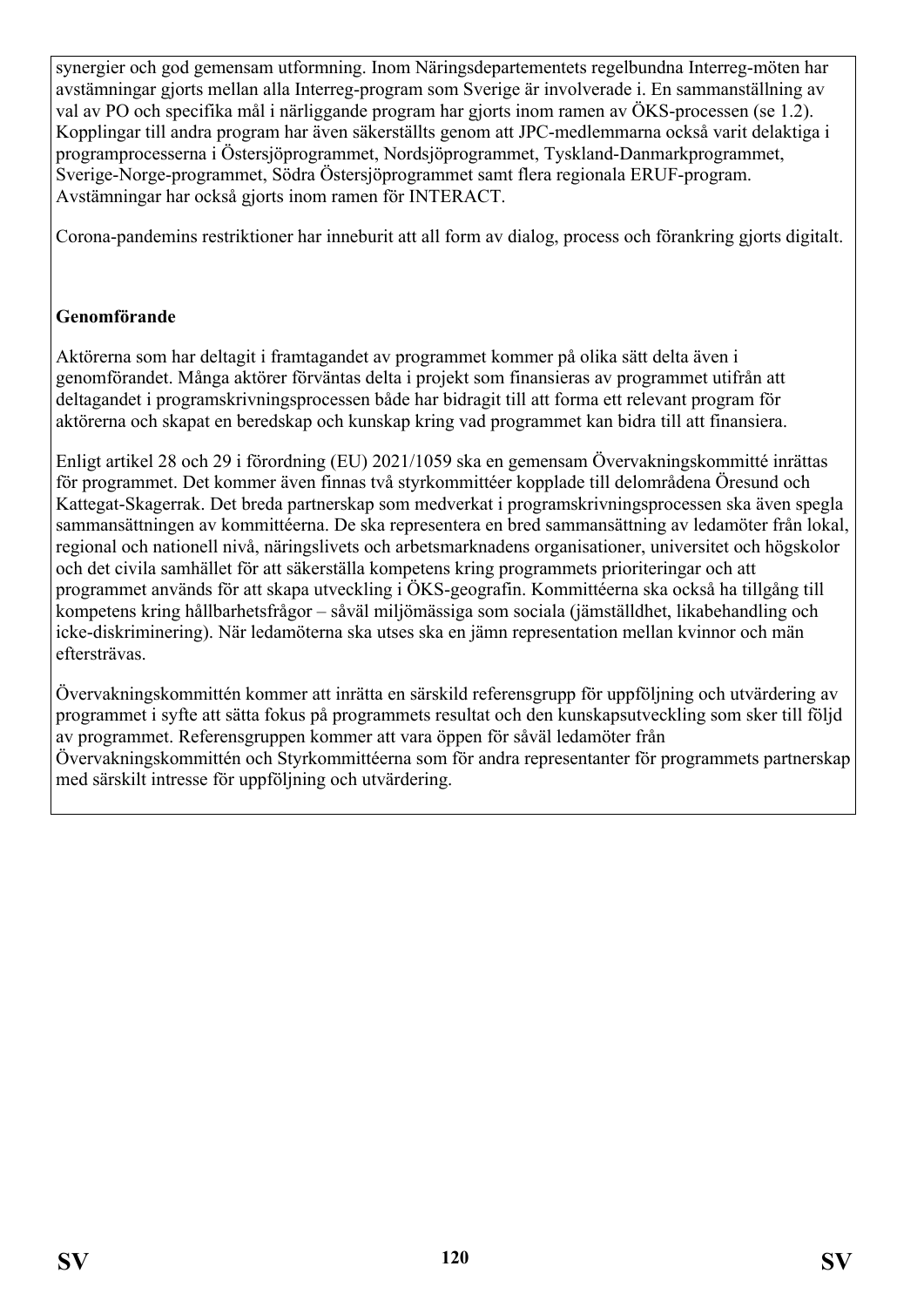5. Approach to communication and visibility for the Interreg programme (objectives, target audiences, communication channels, including social media outreach, where appropriate, planned budget and relevant indicators for monitoring and evaluation)

Referens: artikel 17.3 h

*Kommunikationsstrategin* kompletteras med en årlig kommunikationsplan som beskriver konkreta kommunikationsaktiviteter.

I en värld av globala pandemier, nya typer av media och mer onlinenärvaro behöver kommunikationsarbetet anpassas löpande. Kommunikationsstrategin ger därför utrymme för tolkning, medan de årliga kommunikationsplanerna beskriver arbetet mer i detalj.

Projekten i Interreg Öresund-Kattegatt-Skagerrak är konkreta exempel på hur EU påverkar samhället och medborgarnas vardag. Kommunikationens roll är att sprida information om finansieringsmöjligheter för att skapa bästa möjliga projekt. Den samhällsnytta projekten och programmet har måste kommuniceras. På så sätt får medborgarna förutsättning att veta vilken skillnad Europeiska unionen gör för dem.

#### *Mål*

- 1. Kommunikationen ska bidra till att öka medvetenheten om att EU-medel investeras för att möta gemensamma samhällsutmaningar över gränserna och gör nytta för medborgarna i programgeografin.
- 2. Kommunikationen ska stödja ett effektivt genomförande av programmet.
- 3. Kommunikationen måste vara begriplig, tillgänglig och relevant för prioriterade målgrupper.

#### *Strategi*

- Kommunikationen ska vara relevant för målgrupperna. Fokus ska vara på samhällsfrågor (mål 1) och vad programmet kan erbjuda målgrupperna.

- Kommunikationen ska hjälpa stödmottagarna genom projektprocessen - ansökan, genomförande och avslut (mål 2).

- Kommunikationen ska ske på ett tydligt språk som alla målgrupper kan förstå, och innehållet måste vara relevant för så många som möjligt (mål 3).

- Kommunikation ska finnas tillgänglig där målgrupperna behöver det (mål 3). Detta kräver flexibilitet och lyhördhet för trender och förändringar.

#### *Målgrupper*

Allmänheten är en prioriterad målgrupp som delas upp i mer konkreta grupper för att fokusera insatserna. Potentiella stödmottagare kommer att ha ett särskilt fokus.

Medie- och opinionsbildare är en viktig målgrupp och kanal för att nå ut i synnerhet till allmänheten och potentiella stödmottagare.

Stödmottagarna fungerar som ambassadörer för programmet. Dessutom bör de tydligt informeras om regler, ansökningsmöjligheter och annat relevant för genomförandet av programmet.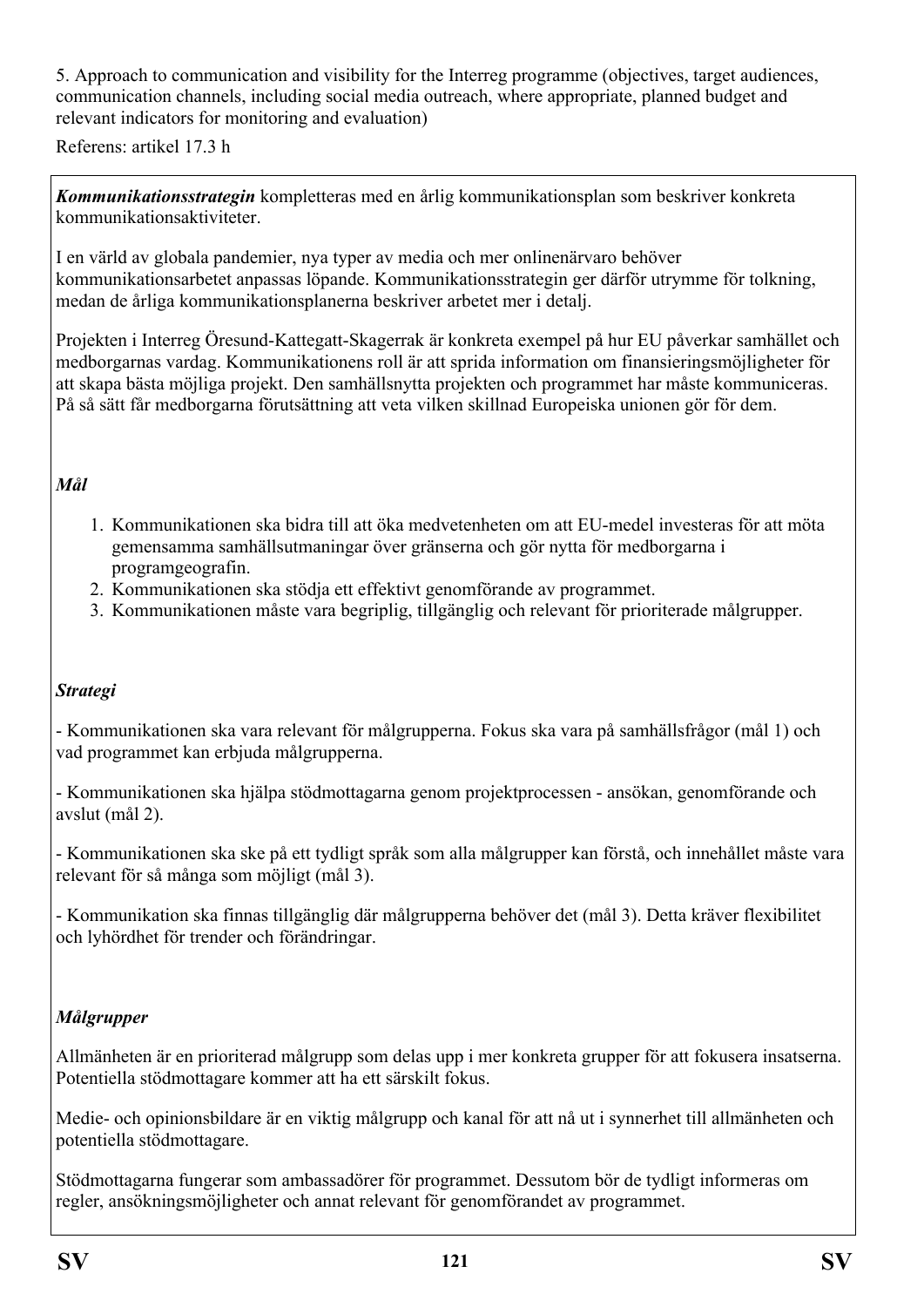Övervakningskommitté, styrkommittéer och regionala kontaktpersoner bör regelbundet informeras om programmet. Denna grupp är viktig som ambassadörer för programmet.

Andra målgrupper är nationella myndigheter, Europeiska kommissionen och EU-nätverk.

#### *Kanaler*

*Interreg-oks.eu* ska tillhandahålla grundläggande information om möjligheter att söka stöd och hjälpa stödmottagarna att genomföra projekt på bästa möjliga sätt.

*Overgransen.eu* berättar för en bredare allmänhet om programmets resultat med hjälp av statistik och projektcase. Syftet är att öka medvetenheten om programmets samhällsnytta.

*Sociala medier* (LinkedIn, Facebook, twitter och Instagram och dylika) kommer att användas där det är relevant för att skapa önskad uppmärksamhet. #overgransen och #interregoks samlar innehållet och gör det möjligt för aktörer att dela innehåll med programmet.

*Filmer och publikationer* produceras regelbundet för att levandegöra budskap och projekt och för att vara relevanta för målgrupperna. Eventuella tryckta produktioner ska ha fokus på hållbarhet.

Programmet arbetar under programperioden proaktivt med kontakter med både online- och tryckta *medier*.

*Konferenser och evenemang* hålls regelbundet för att sprida information om programmet och för att stötta relevanta målgrupper i genomförandet av programmet.

## *Indikatorer*

Fokus ligger på att öka medvetenheten om finansiering, samhällsnytta och resultat. De årliga kommunikationsplanerna innehåller mer kvantitativa mål för uppföljningen.

Uppföljningen ska omfatta åtminstone följande:

· mäta antalet besökare på webbplatser och sociala medier (metod: Google Analytics och liknande mätverktyg för sociala medier),

· undersökningar av stödmottagarnas inställning till kommunikationen (metod: enkät).

· kontinuerlig medieövervakning (metod: Hypefactors och liknande).

## *Budget*

Budgeten för kommunikationsinsatser 2021–2027 ska utgöra minst 0,3 procent av programmets totala storlek och kommer fastställas av Övervakningskommittén.

#### *Ansvar*

Övervakningskommittén granskar genomförandet av kommunikationsinsatserna. Kommunikationsplaner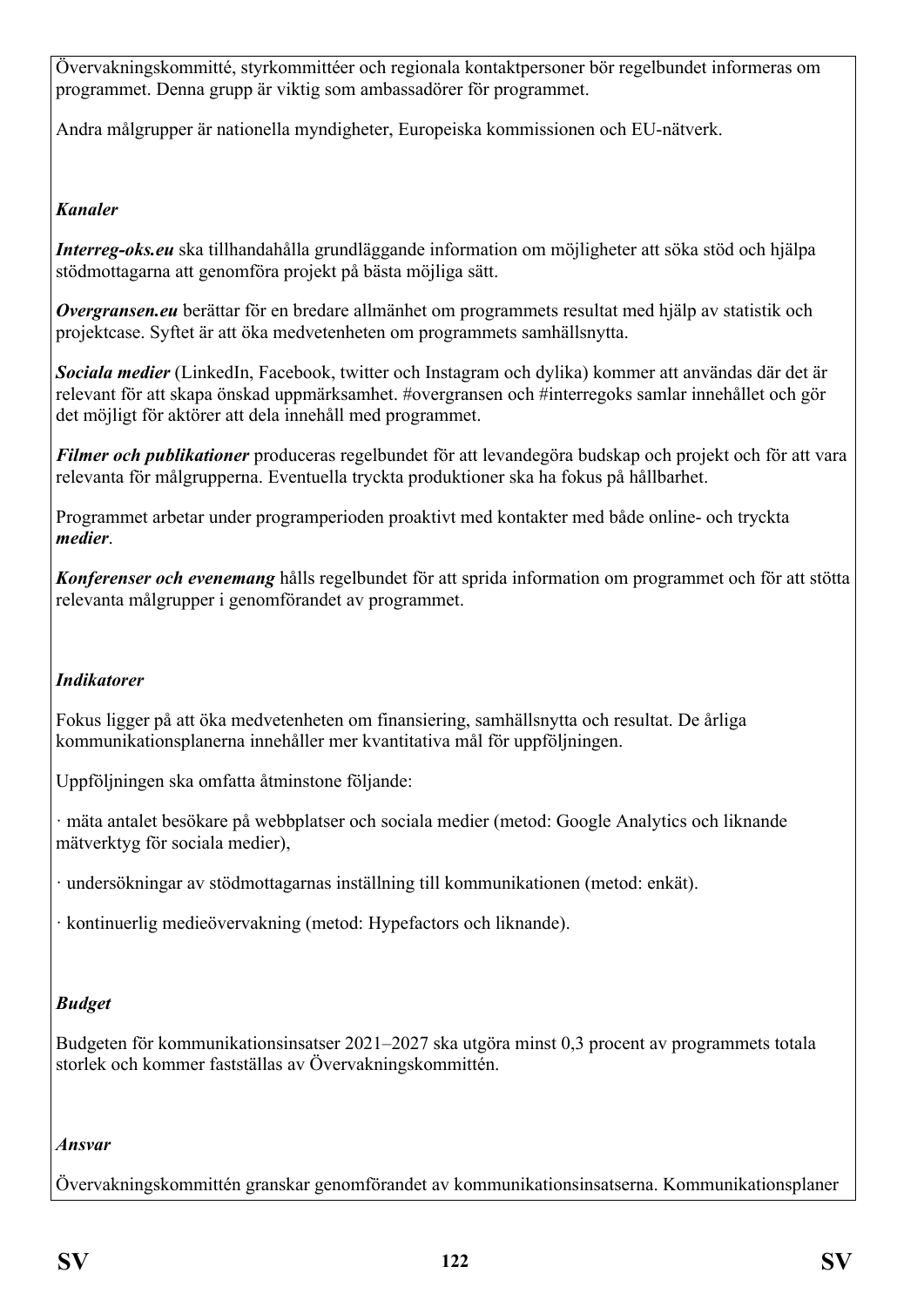och status för kommunikationsarbetet presenteras vid Övervakningskommitténs möten när det är relevant.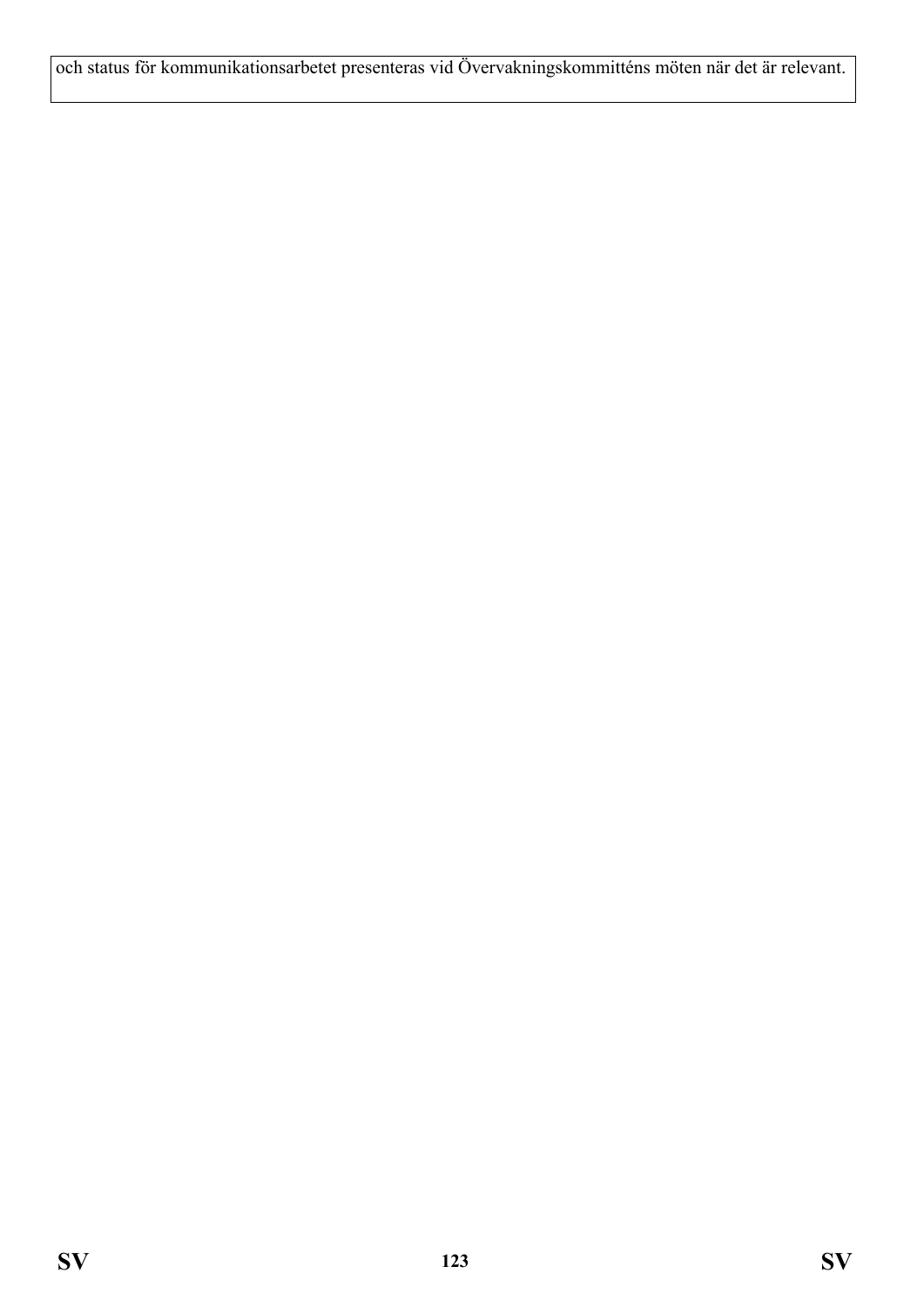6. Uppgift om stöd till småskaliga projekt, inbegripet småskaliga projekt inom småprojektsfonder Referens: artiklarna 17.3 i och 24

Enligt artikel 24 i förordning (EU) 2021/1059 ska program motsvarande Interreg Öresund-Kattegat-Skagerrak erbjuda stöd till småskaliga projekt, antingen direkt genom programmet eller via särskilda småprojektfonder.

Interreg Öresund-Kattegat-Skagerrak avser erbjuda finansiering för småskaliga projekt direkt via ansökningar till programmet. Syftet är bland annat att skapa möjlighet för nya och mindre aktörer att delta. Programmet kommer därför att använda ett förenklat ansöknings- och redovisningsförfarande för projekt med kortare projektperioder och lägre stödbelopp. Det förenklade förfarandet är baserat på de olika förenklingsalternativ som är fastställda genom förordningarna.

Interreg Öresund-Kattegat-Skagerrak har under 2014-2020 använt ett enklare beslutsförfarande och genomförande för förprojekt och bedömer utifrån erfarenheten att liknande tillvägagångssätt kan förbättra möjligheterna för nya och mindre aktörer att delta i programmet.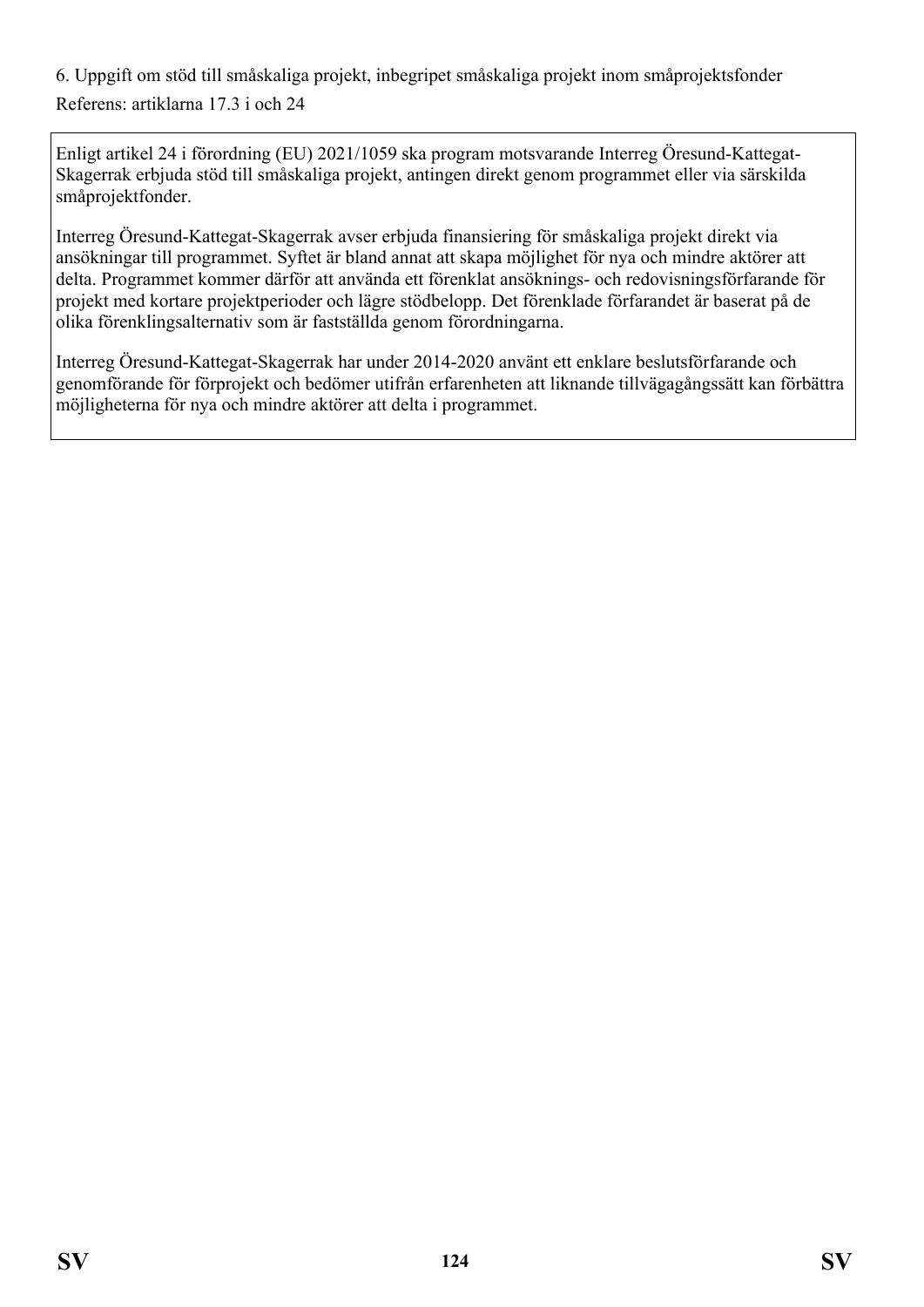# 7. Implementing provisions

# 7.1. Programme authorities

# Referens: artikel 17.6 a

#### Table 9

| Programme authorities                                                                   | Institutionens namn    | Kontaktens<br>namn      | Befattning   E-mail |                                    |
|-----------------------------------------------------------------------------------------|------------------------|-------------------------|---------------------|------------------------------------|
| Förvaltande myndighet                                                                   | Tillväxtverket         | Magnus<br>Schönning     |                     | $magnus@interreg-oks.eu$           |
| Revisionsmyndighet                                                                      | Ekonomistyrningsverket | Ulrika<br>Bergely       |                     | ulrika.bergelv@esv.se              |
| Nationell myndighet (för program<br>med deltagande tredjeländer eller<br>partnerländer) | Viken Fylkeskommune    | <b>Thomas</b><br>Hansen |                     | thomashan@viken.no                 |
| Grupp av företrädare för revisorer                                                      | Ekonomistyrningsverket | Johan<br>Sandberg       |                     | johan.sandberg@esv.se              |
| Organ till vilket kommissionen ska<br>göra sina utbetalningar                           | Tillväxtverket         | Robert<br>Clevestam     |                     | robert.clevestam@tillvaxtverket.se |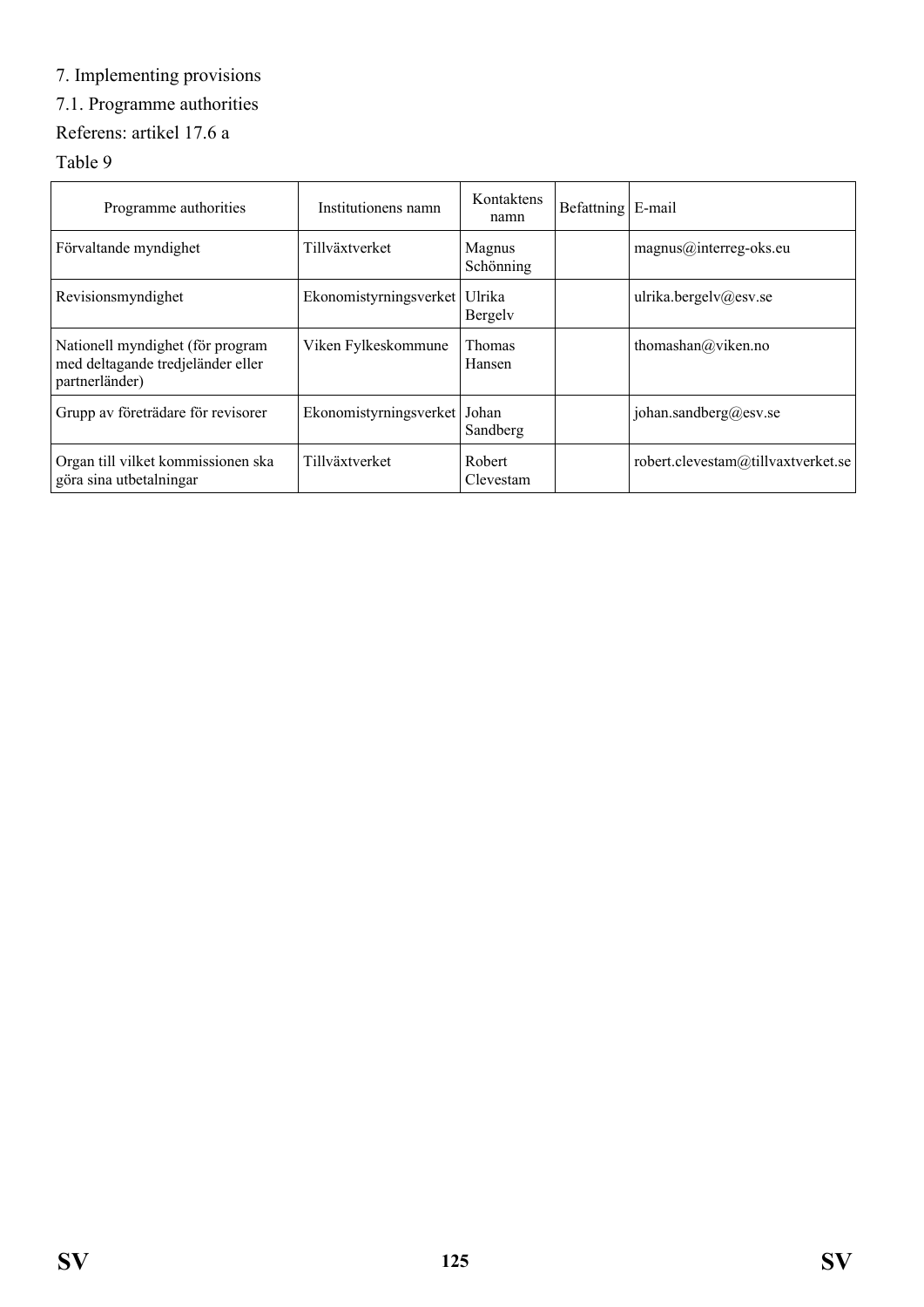# 7.2 Förfarande för att inrätta det gemensamma sekretariatet

#### Referens: artikel 17.6 b

Förvaltande myndighet och Övervakningskommittén ska understödjas av ett gemensamt sekretariat. Förvaltande myndighet ska, efter samråd med medlemsstaterna Sverige och Danmark samt Norge, inrätta det gemensamma sekretariatet. Sekretariatet ska bemannas med hänsyn till programmets partnerskap.

Det gemensamma sekretariatet ska enligt artikel 46(2) förordning (EU) 2021/1059 bistå den förvaltande myndigheten och Övervakningskommittén när de utför sina respektive uppgifter. Sekretariatet arbetar för hela programområdet och ska tillhandahålla information till potentiella stödmottagare om samarbetsprogrammets möjligheter samt bistå stödmottagare vid genomförandet av insatserna.

Inför inrättande av det gemensamma sekretariatet har samråd förts med samtliga regioner i programområdet samt med representanter från Näringsdepartementet, Erhvervsstyrelsen och Kommunalog moderniseringsdepartementet. Arbetet bygger vidare på den befintliga strukturen, tidigare erfarenheter och utvärderingar av genomförandet av programmet.

Sekretariatet kommer fortsatt att vara en del av förvaltande myndighet och ha två kontor. Ett kontor i Danmark (Köpenhamn) och ett i Sverige (Göteborg). Kontoret i Köpenhamn har, liksom under programperioden 2014–2020, lokaler i anslutning till Greater Copenhagen-sekretariatet. Lokaliseringen av kontoret bidrar till god tillgänglighet och möjlighet till synergier mellan programmet och det arbete som Greater Copenhagen utför för att främja den gränsregionala utvecklingen i öresundsregionen. Sekretariatets andra kontor är lokaliserat till Tillväxtverkets lokaler i Göteborg vilket bidrar till god tillgänglighet samt möjliggör synergier mellan programmet och andra EU-program som förvaltas av Tillväxtverket.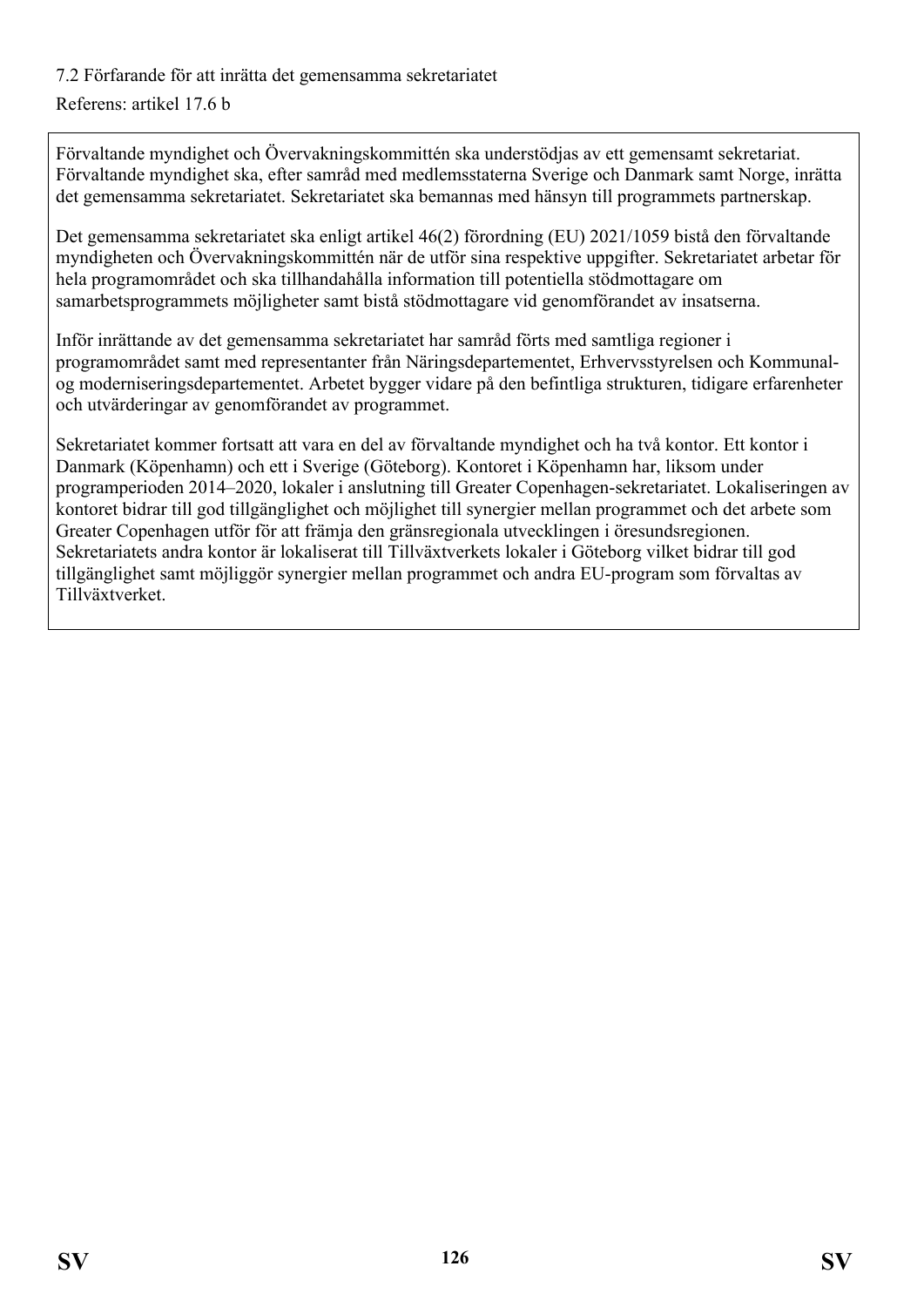7.3. Apportionment of liabilities among participating Member States and where applicable, the third or partner countries and OCTs, in the event of financial corrections imposed by the managing authority or the Commission

Referens: artikel 17.6 c

## *Oriktigheter*

Förvaltande myndighet ska enligt artikel 74(1d) i förordning (EU) nr 2021/1060 förebygga, upptäcka och korrigera oriktigheter avseende kostnader som har fått stöd från ERUF. Oriktigheter som upptäcks av någon av programmyndigheterna eller av medverkande medlemsstater, ska meddelas till förvaltande myndighet. Medlemsstaterna är enligt artikel 69(2) samt 1.3 i bilaga XII i förordning (EU) nr 2021/1060 ansvariga för att rapportera oriktigheter som uppkommit hos stödmottagare på deras respektive territorium, till Europeiska Kommissionen och samtidigt till förvaltande myndighet. Medlemsstaterna ska informera Europeiska kommissionen och förvaltande myndighet om hur de administrativa och legala processerna framskrider. Förvaltande myndighet kommer att, då det är relevant, informera nationella kontrollanter, revisionsmyndigheten eller den grupp av revisorer som ska bistå revisionsmyndigheten.

#### *Återkrav och regressrätt*

Enligt artikel 52 i förordning (EU) 2021/1059 ska förvaltande myndighet se till att belopp som har utbetalats oriktigt återkrävs från den samordnande eller enda stödmottagaren. Stödmottagarna ska återbetala felaktigt utbetalda belopp till den samordnande stödmottagaren. Information om processen för återkrav kommer att framgå av den beskrivning av förvaltnings- och kontrollsystem som ska tas fram i enlighet med artikel 69 i förordning (EU) 2021/1060. Nedanstående gäller för ansvarsfördelningen mellan medlemsstaterna avseende användningen av medel från den europeiska regionala utvecklingsfonden:

• De enskilda medlemsstaterna ansvarar för projektrelaterade kostnader som har beviljats till stödmottagare på deras territorium.

• Om den samordnande stödmottagaren inte lyckas utverka en återbetalning från övriga stödmottagare eller om förvaltande myndighet inte lyckas utverka en återbetalning från den samordnande eller enda stödmottagaren, ska den medlemsstat på vars territorium stödmottagaren är belägen återbetala det felaktigt utbetalda beloppet till förvaltande myndighet. I Danmark är det den region där stödmottagaren har sitt säte, som ska återbetala det felaktigt utbetalda beloppet till förvaltande myndighet.

• Vid systematiska oriktigheter eller andra schablonmässiga finansiella korrigeringar, ska beloppen fördelas mellan medlemsstaterna i proportion till hur stor andel av oriktigheterna som har upptäckts på respektive lands territorium. Ifall ansvarsfördelningen mellan länderna inte kan fastställas på ett entydigt sätt, ska den summa som ska återbetalas av medlemsstaterna stå i proportion till det stöd som har utbetalats till respektive lands stödmottagare inom programmet, vid tidpunkten då oriktigheten konstateras.

• Vid reduktion av tekniskt stöd som har beräknats som en fast andel av stödberättigade kostnader enligt artikel 27 i förordning (EU) 2021/1059, ska ovanstående principer för ansvarsfördelning tillämpas, som gäller för projektrelaterade kostnader, systematiska fel och andra schablonmässiga finansiella korrigeringar. Vid oriktigheter som beror på hur det tekniska stödet har använts, vilar ansvaret på den enskilda organisation som har spenderat det tekniska stödet.

• Förvaltande myndighet ska ansvara för att de berörda beloppen återbetalas till unionens allmänna budget i enlighet med ansvarsfördelningen mellan deltagande medlemsstater.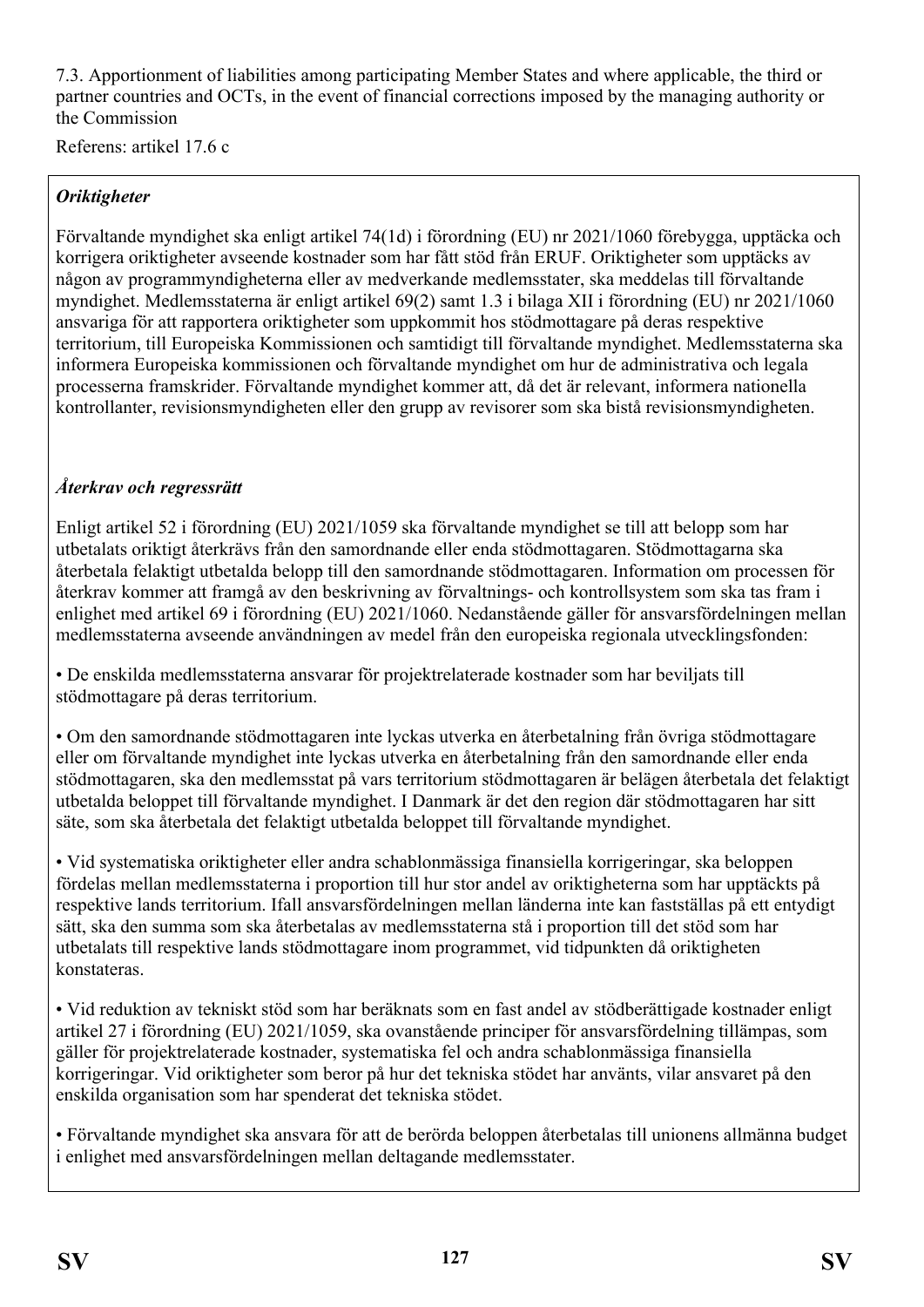# 8. Use of unit costs, lump sums, flat rates and financing not linked to costs Reference: Articles 94 and 95 of Regulation (EU) 2021/1060 (CPR)

Table 10: Use of unit costs, lump sums, flat rates and financing not linked to costs

| Avsedd användning av artiklarna 94 och 95 i förordningen om gemensamma bestämmelser                                                                                                                                                                | Ja | Nei |
|----------------------------------------------------------------------------------------------------------------------------------------------------------------------------------------------------------------------------------------------------|----|-----|
| Från och med antagandet kommer programmet att använda ersättning av unionens bidrag på grundval av<br>enhetskostnader, enhetsbelopp och schablonsatser inom en prioritering i enlighet med artikel 94 i förordningen om<br>gemensamma bestämmelser |    | ☑   |
| Från och med antagandet kommer programmet att använda ersättning av unionens bidrag på grundval av finansiering<br>utan koppling till kostnader i enlighet med artikel 95 i förordningen om gemensamma bestämmelser                                |    | ⊠   |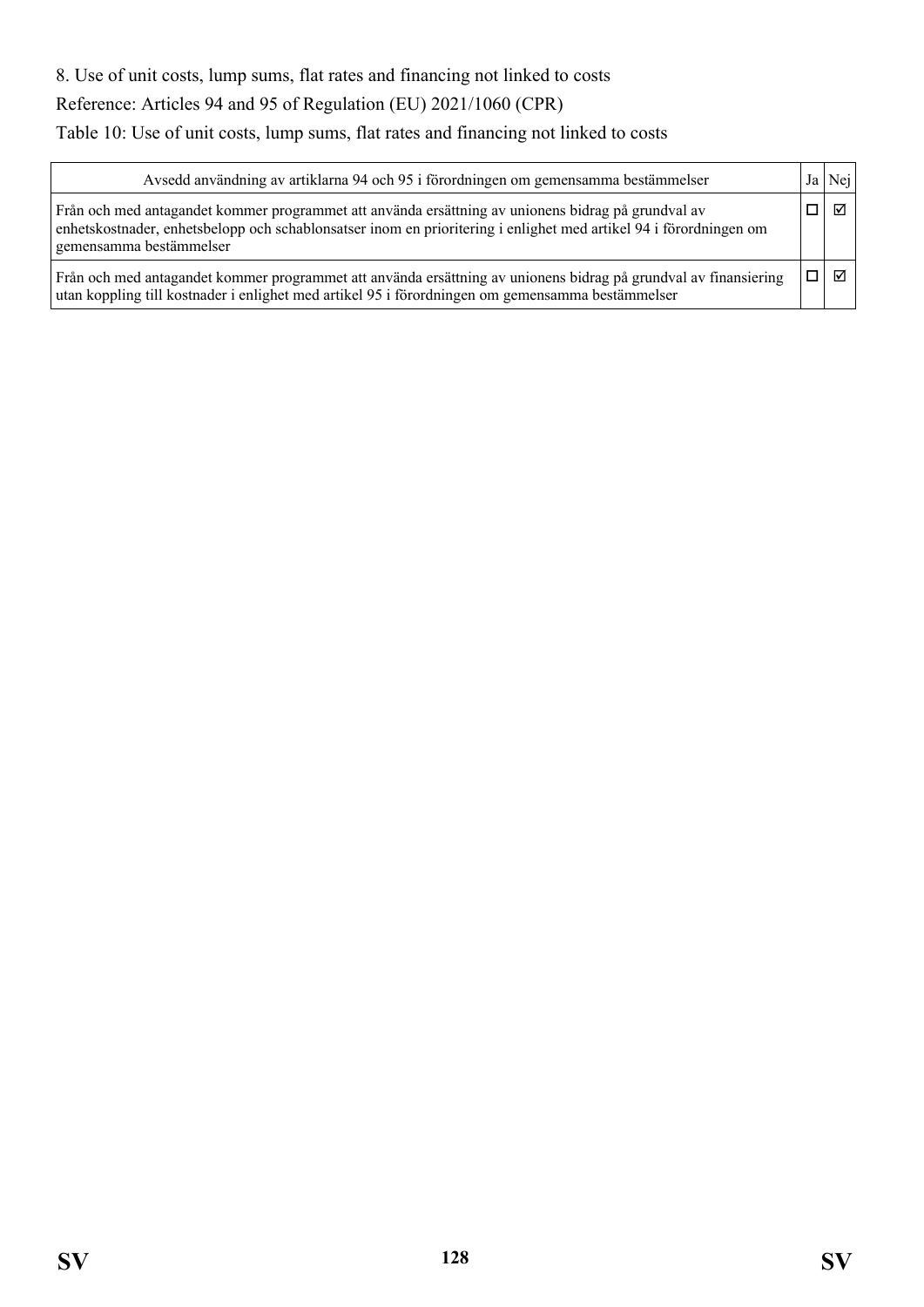# Appendix 1

#### A. Sammanfattning av de viktigaste delarna

|              |      |              | Estimated proportion of<br>the total financial                                                   | Typ av insats som omfattas |             | Indikator som leder till ersättning |             |                                                                       | Type of simplified cost                                             | Amount (in EUR) or $\vert$                                              |
|--------------|------|--------------|--------------------------------------------------------------------------------------------------|----------------------------|-------------|-------------------------------------|-------------|-----------------------------------------------------------------------|---------------------------------------------------------------------|-------------------------------------------------------------------------|
| Prioritering | Fond | Särskilt mål | allocation within the<br>priority to which the<br>simplified cost option will<br>be applied in % | Kod(1)                     | Beskrivning | Kod(2)                              | Beskrivning | Unit of measurement for<br>the indicator trigggering<br>reimbursement | option (standard scale of<br>unit costs, lump sums or<br>flat rates | percentage (in case of flat)<br>rates) of the simplified<br>cost option |

(1) This refers to the code for the intervention field dimension in Table 1 of Annex 1 CPR

(2) This refers to the code of a common indicator, if applicaable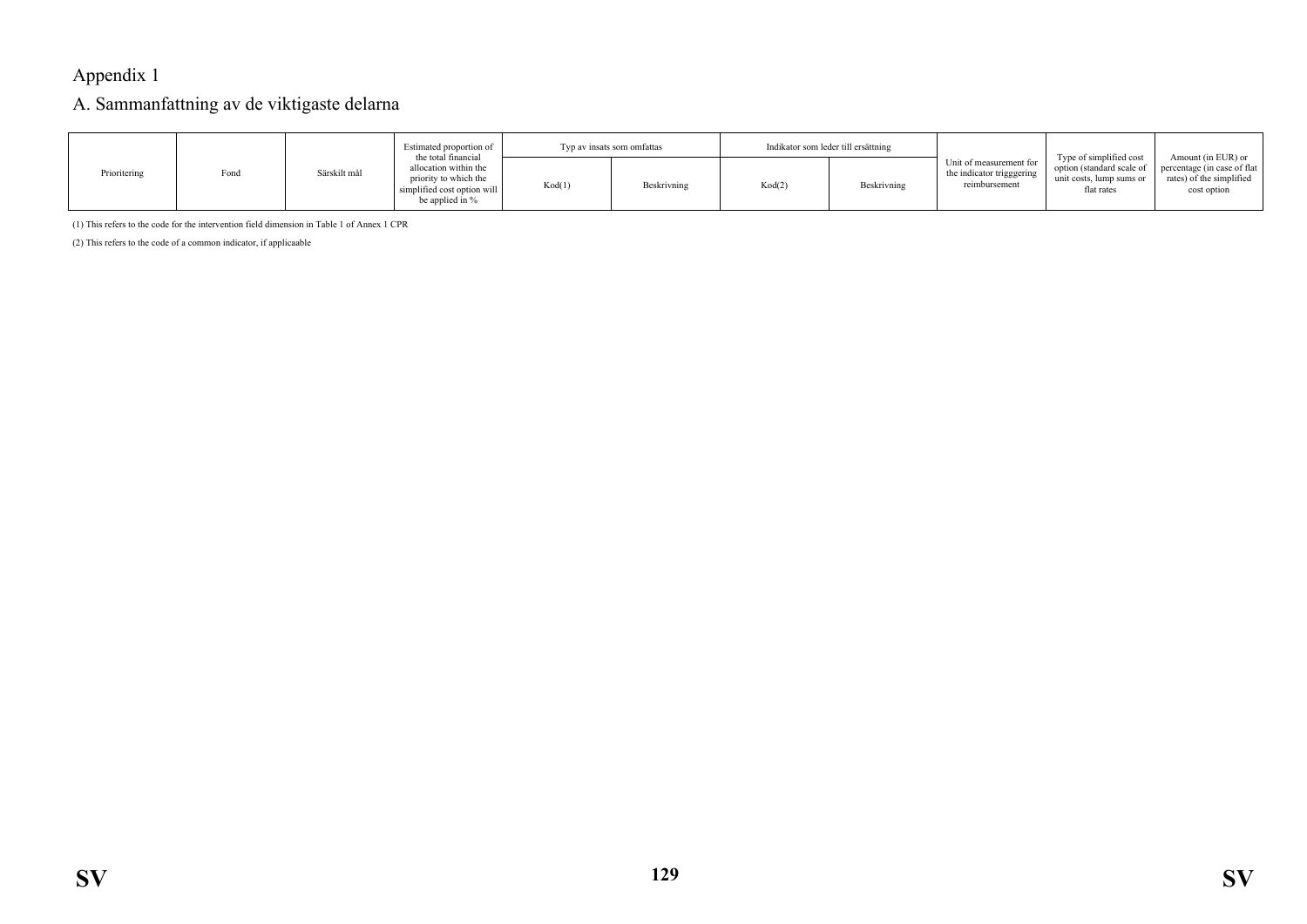Appendix 1 B. Uppgifter per typ av insats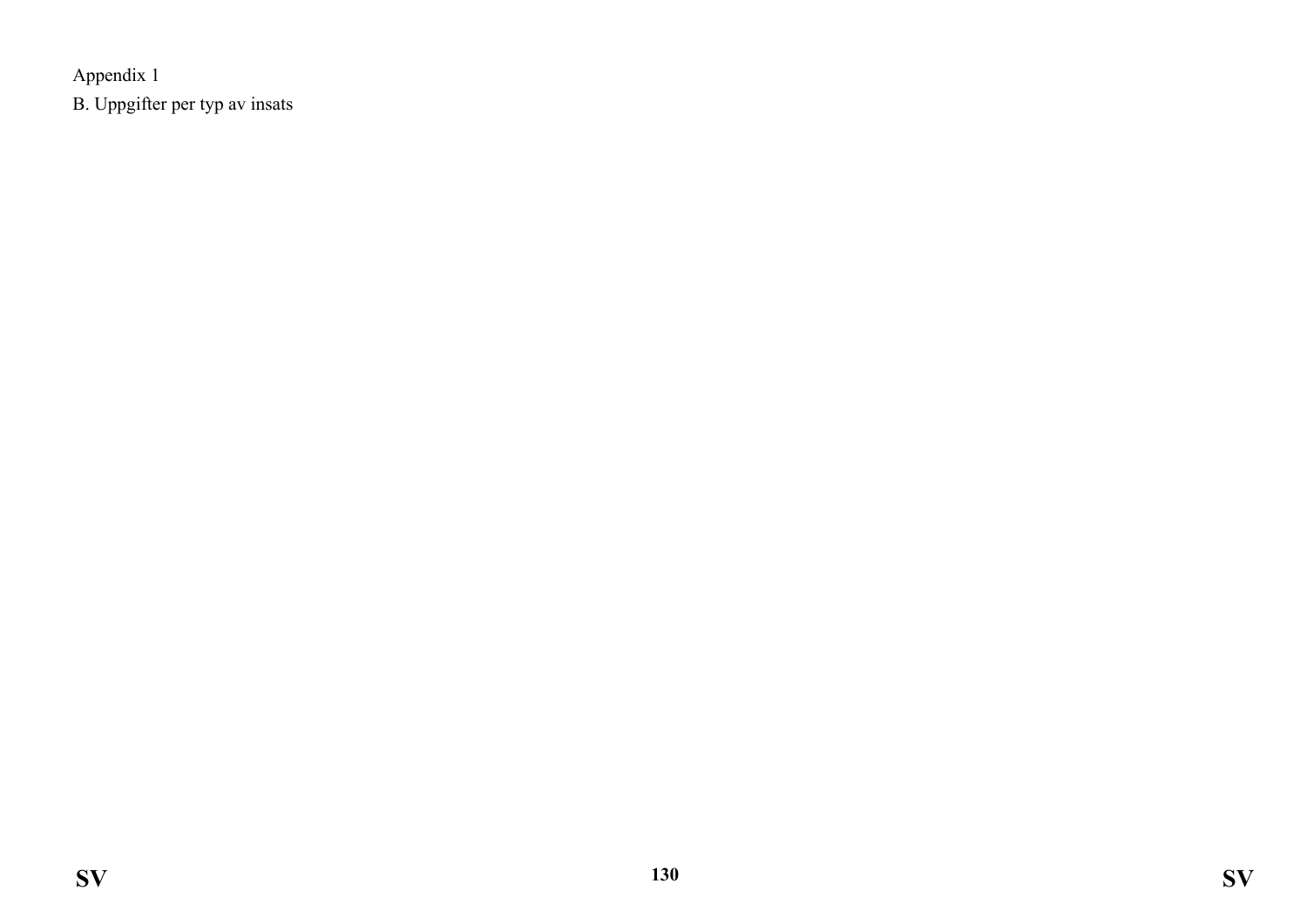C. Beräkning av standardiserade skalor för enhetskostnader, enhetsbelopp eller schablonsatser

1. Source of data used to calculate the standard scale of unit costs, lump sums or flat rates (who produced, collected and recorded the data, where the data is stored, cut-off dates, validation, etc):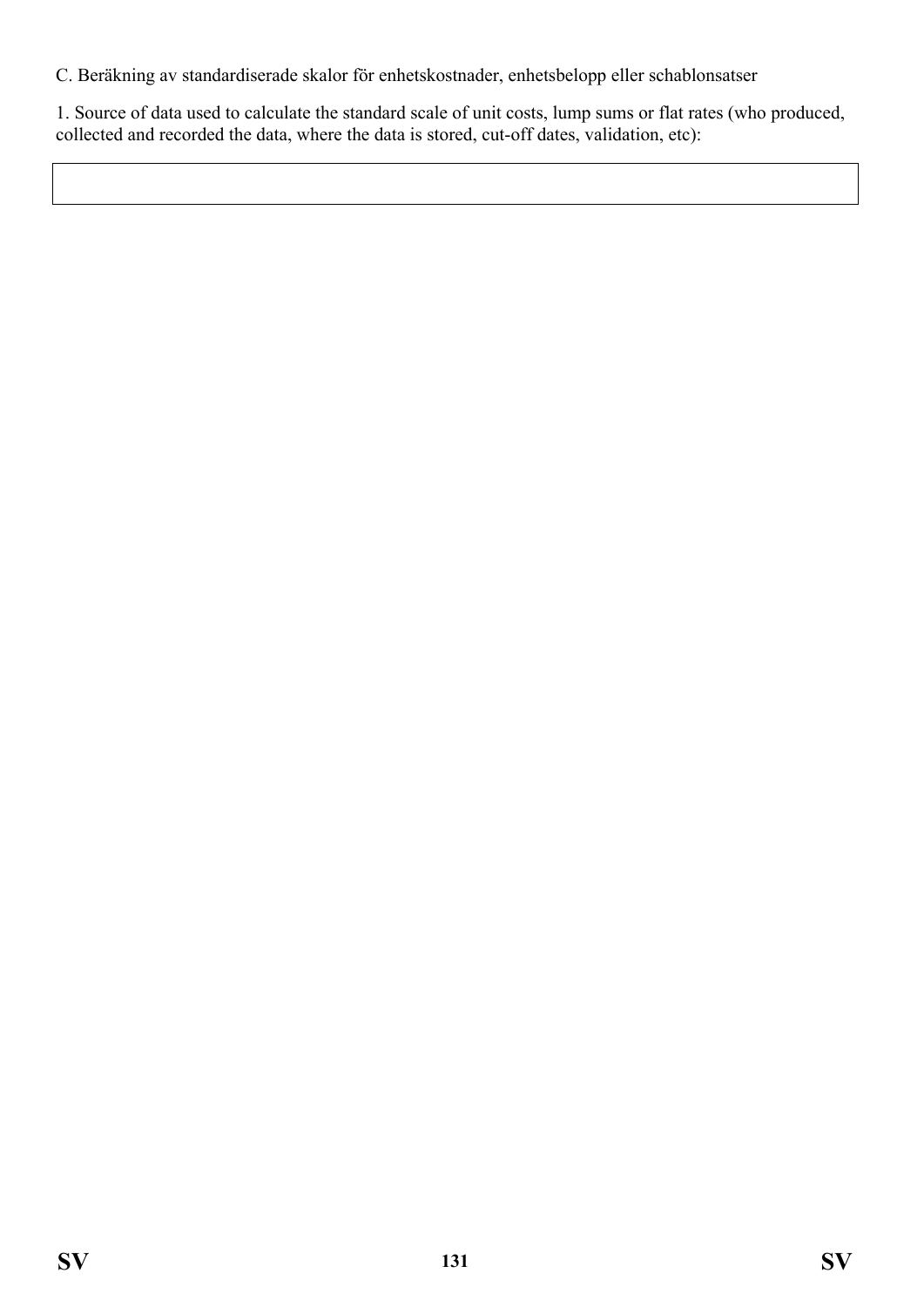2. Please specify why the proposed method and calculation based on Article 94(2) is relevant to the type of operation: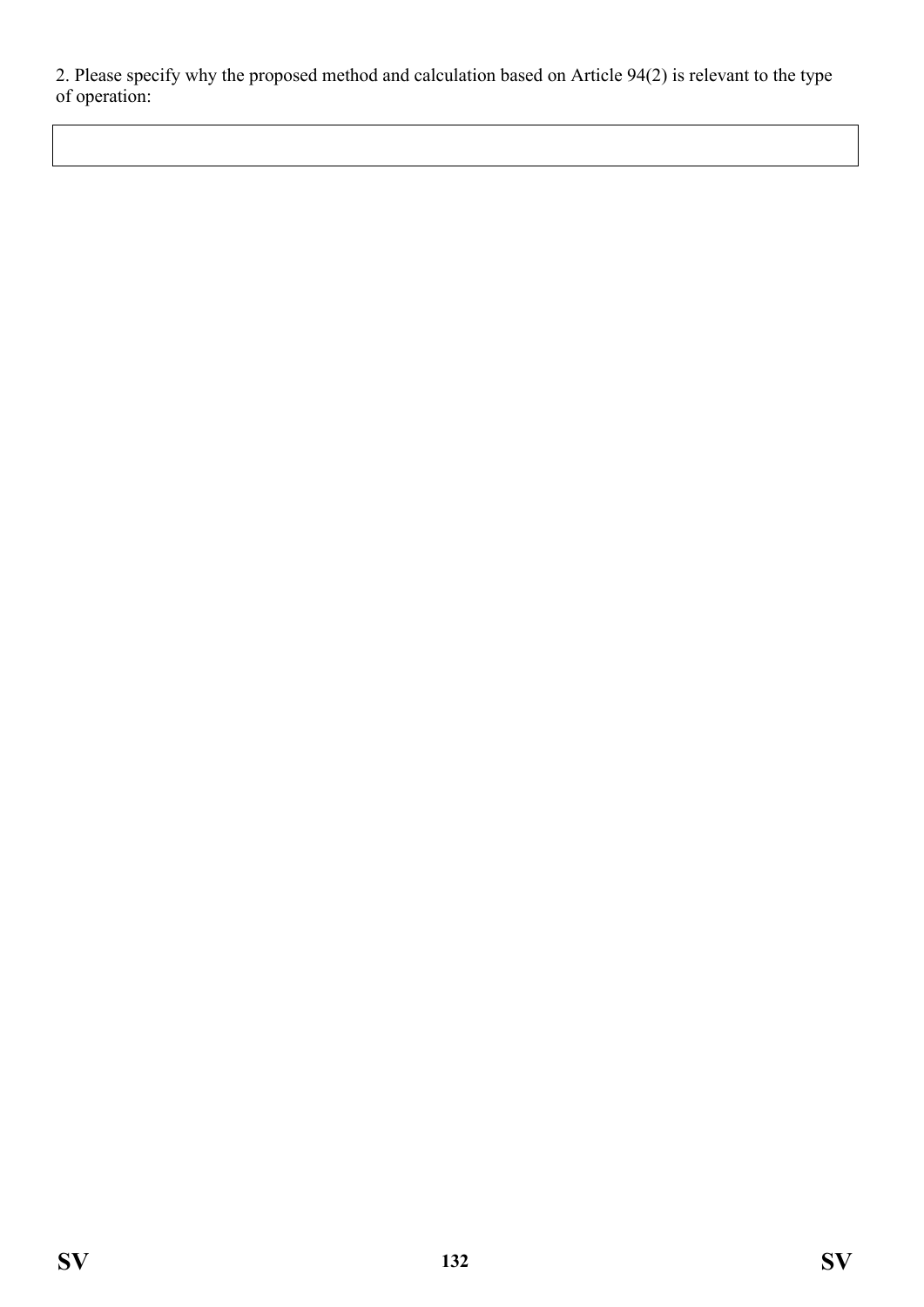3. Please specify how the calculations were made, in particular including any assumptions made in terms of quality or quantities. Where relevant, statistical evidence and benchmarks should be used and, if requested, provided in a format that is usable by the Commission: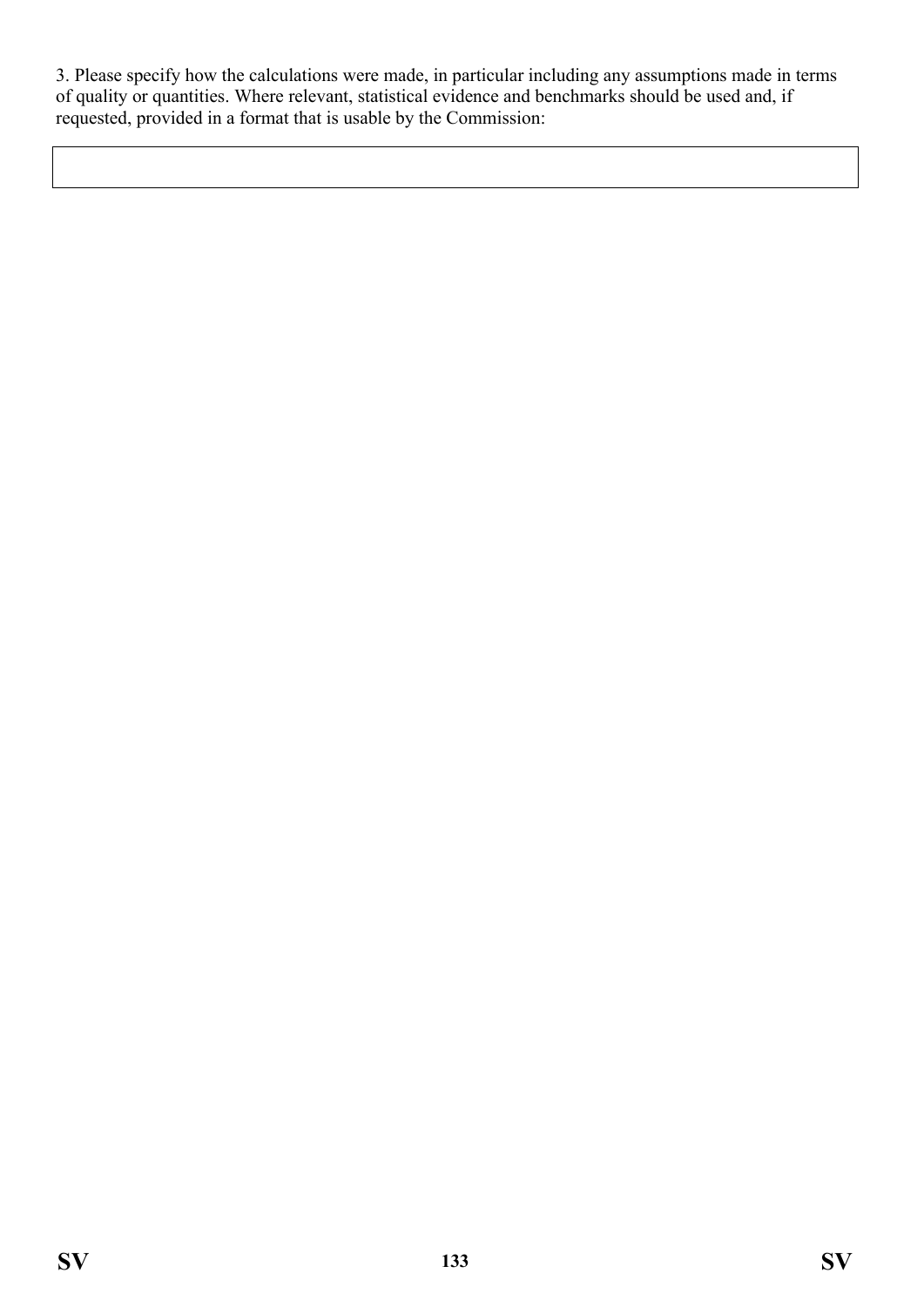4. Please explain how you have ensured that only eligible expenditure was included in the calculation of the standard scale of unit cost, lump sum or flat rate: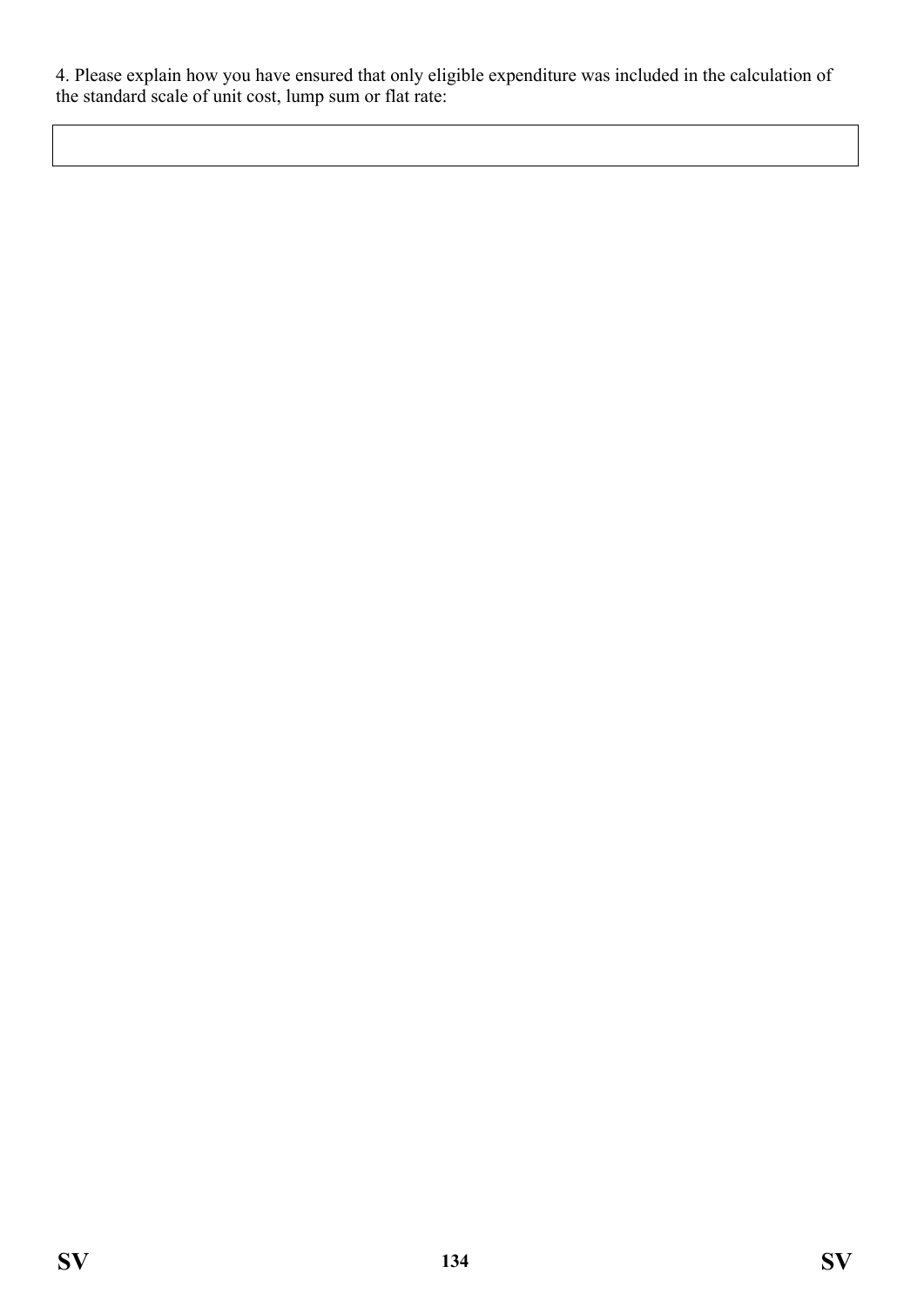5. Assessment of the audit authority or authorities of the calculation methodology and amounts and the arrangements to ensure the verification, quality, collection and storage of data: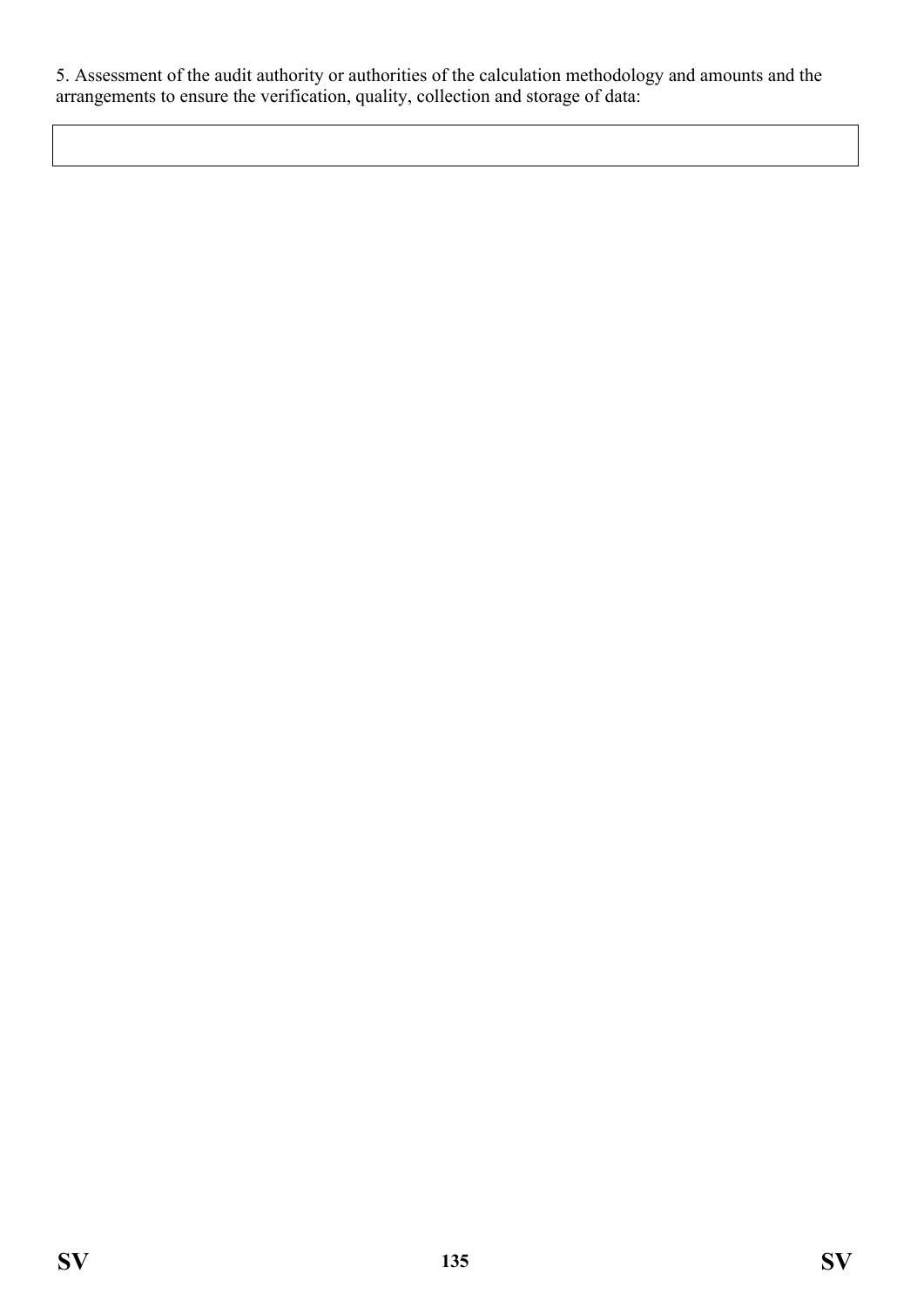# Appendix 2

## A. Sammanfattning av de viktigaste delarna

|              |      |              |                                                                        | Typ av insats som omfattas |             | Conditions to be                                                                      | Indicator |             | Unit of measurement for<br>the conditions to be                                      | Envisaged type of                                                                |
|--------------|------|--------------|------------------------------------------------------------------------|----------------------------|-------------|---------------------------------------------------------------------------------------|-----------|-------------|--------------------------------------------------------------------------------------|----------------------------------------------------------------------------------|
| Prioritering | Fond | Särskilt mål | Belopp som omfattas av<br>finansiering utan koppling<br>till kostnader | Kod(1)                     | Beskrivning | fulfilled/results to be<br>achieved triggering<br>reimbusresment by the<br>Commission | Kod(2)    | Beskrivning | fulfilled/results to be<br>achieved triggering<br>reimbursement by the<br>Commission | reimbursement method<br>used to reimburse the<br>beneficiary or<br>beneficiaries |

(1) This refers to the code for the intervention field dimension in Table 1 of Annex 1 to the CPR and Annex IV to the EMFAF Regulation.

(2) This refers to the code of a common indicator, if applicable.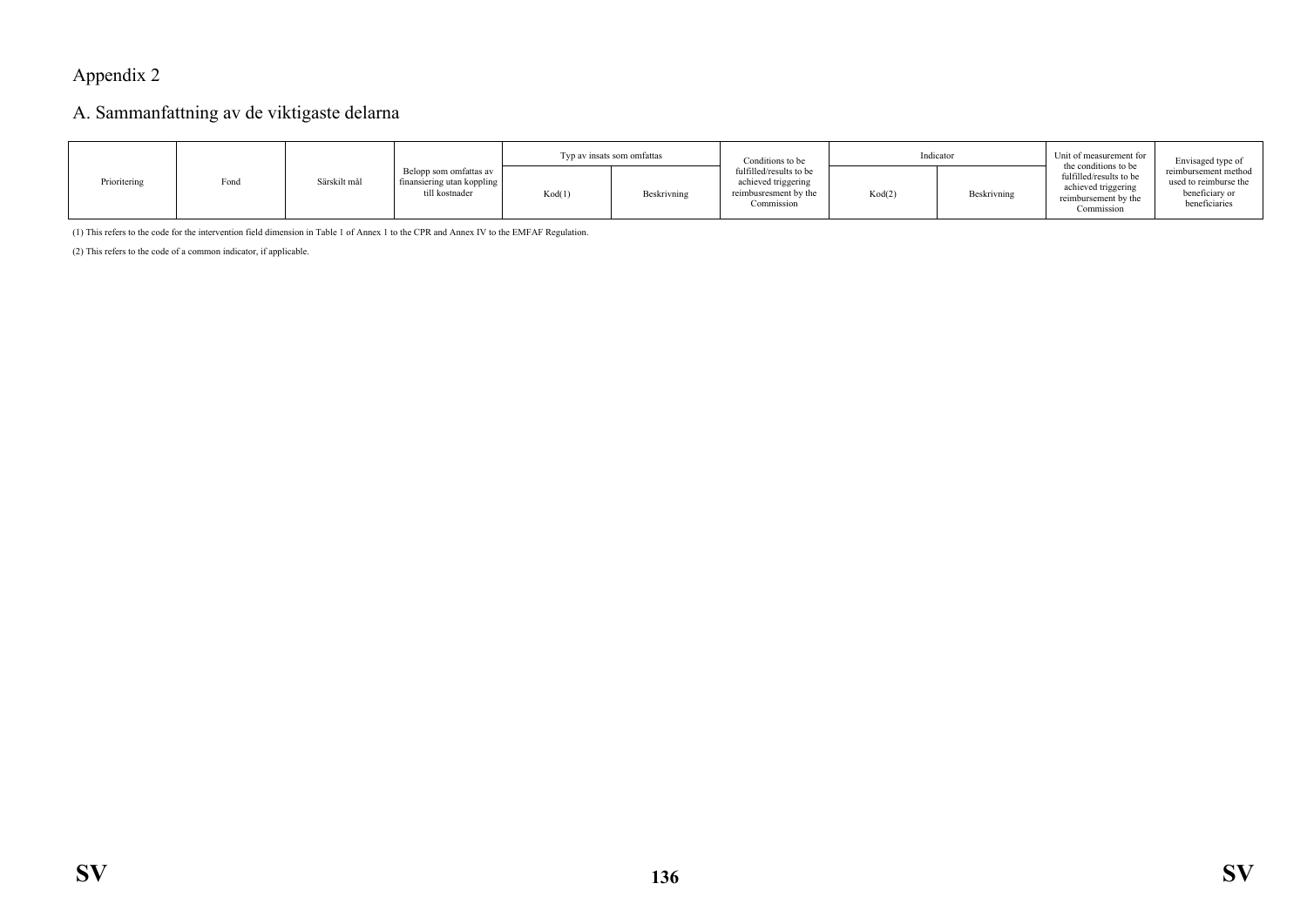B. Uppgifter per typ av insats